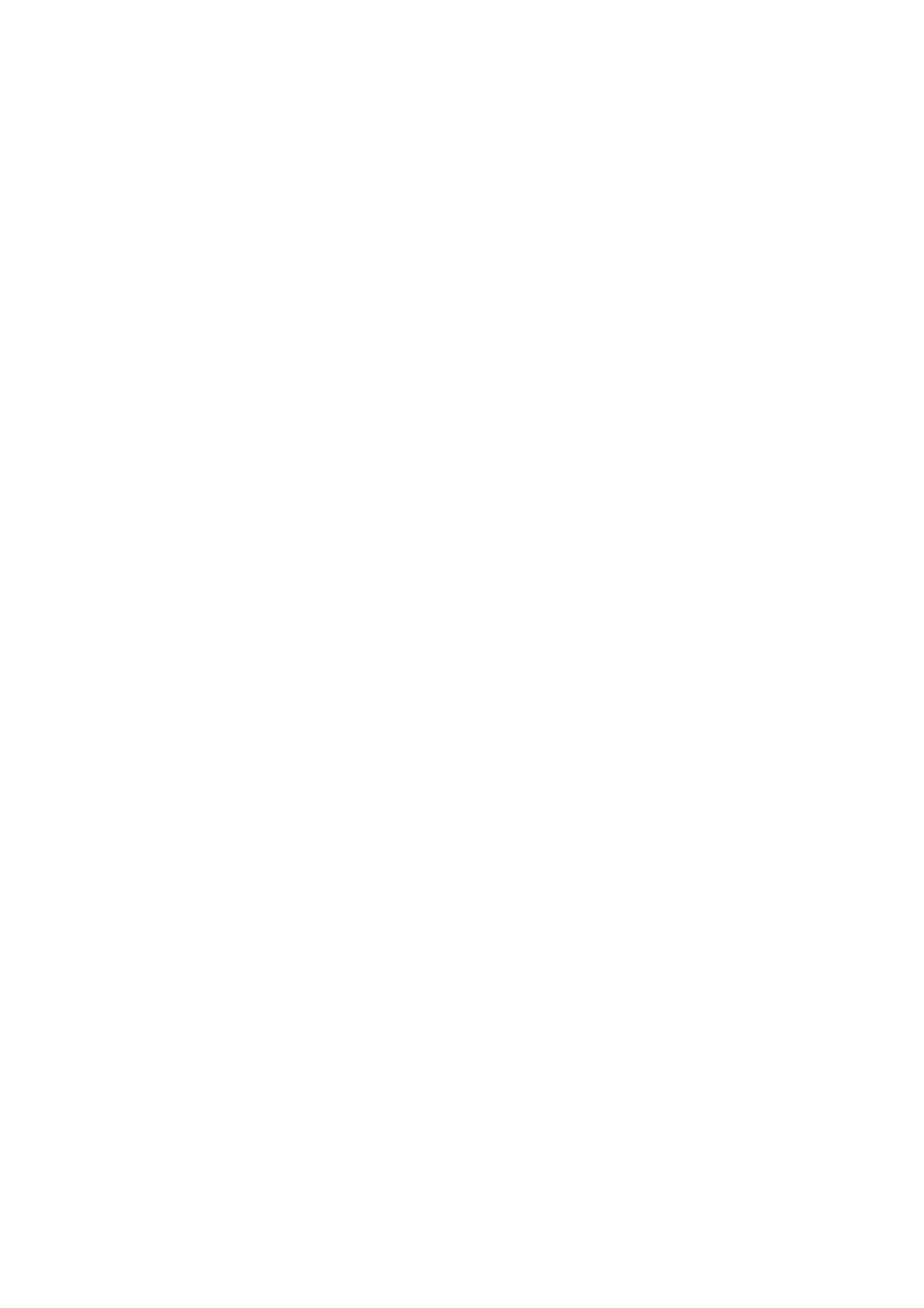# **Executive summary**

Todd Taranaki Limited (the Company) established the Mangahewa-A wellsite in 1996. The wellsite is located on Otaraoa Road, Tikorangi. The resource consents held by the Company permit the drilling of up to eight wells from the wellsite.

As of 30 June 2013, 2 wells have been drilled from the Mangahewa-A wellsite since its establishment, Mangahewa-02 and Mangahewa-05. In order to stimulate production from the Manghahewa-05 well, a total of 2 distinct producing zones were stimulated by hydraulically fracturing on 18 July and 4 August 2012. The fractured zones were located within the Mangahewa Formation, ranging in depth from 3,437 to 4,093 metres below ground level (total vertical depth).

The discharges to land associated with the hydraulic fracturing of the Mangahewa-05 well were permitted under resource consent 9238-1. The consent includes a number of special conditions, including specific conditions relating to the protection of local groundwater resources and groundwater sampling and analysis requirements. The Council was contracted by the Company to undertake the sampling and analysis of groundwater required by the conditions of the exercised consent.

The following report describes the groundwater monitoring programme implemented by the Taranaki Regional Council (the Council) to assess the potential effects of hydraulic fracturing activities at the Mangahewa-A wellsite on groundwater resources in the area surrounding the site. The results of the monitoring undertaken allow for an assessment of the Company's environmental performance to be made in relation to hydraulic fracturing activities and whether compliance with the conditions of consent 9238-1, relating specifically to the monitoring and protection of groundwater resources, has been achieved. The report covers the monitoring period 1 July 2012 to 30 June 2013.

The monitoring programme implemented by the Council included the sampling and analysis of groundwater samples taken from 4 private water supply wells in the area surrounding the Mangahewa-A wellsite. Groundwater samples were submitted to Hills Laboratory for comprehensive physicochemical analysis. Groundwater samples were obtained from the private water supplies prior to the hydraulic fracturing of the Mangahewa-05 well (baseline) and at intervals of 1 week and 3 months post hydraulic fracturing. Samples of the hydraulic fracturing fluid used during the fracture treatment, and the formation fluids produced immediately following hydraulic fracturing were also obtained for analysis. In total, 14 samples were obtained for analysis during the period under review, over a total of 7 sampling visits.

The results of the analyses carried out on samples taken from private water supplies show that the concentrations of each parameter analysed for remained consistent across the sampling period, with no significant changes detected post hydraulic fracturing.

There is no evidence to suggest that the hydraulic fracturing of the Mangahewa-05 well has resulted in any adverse effects on shallow groundwater in the vicinity of the Mangahewa-A wellsite. The Company has demonstrated a high level of environmental performance and compliance with regard to relevant conditions of resource consent 9238-1.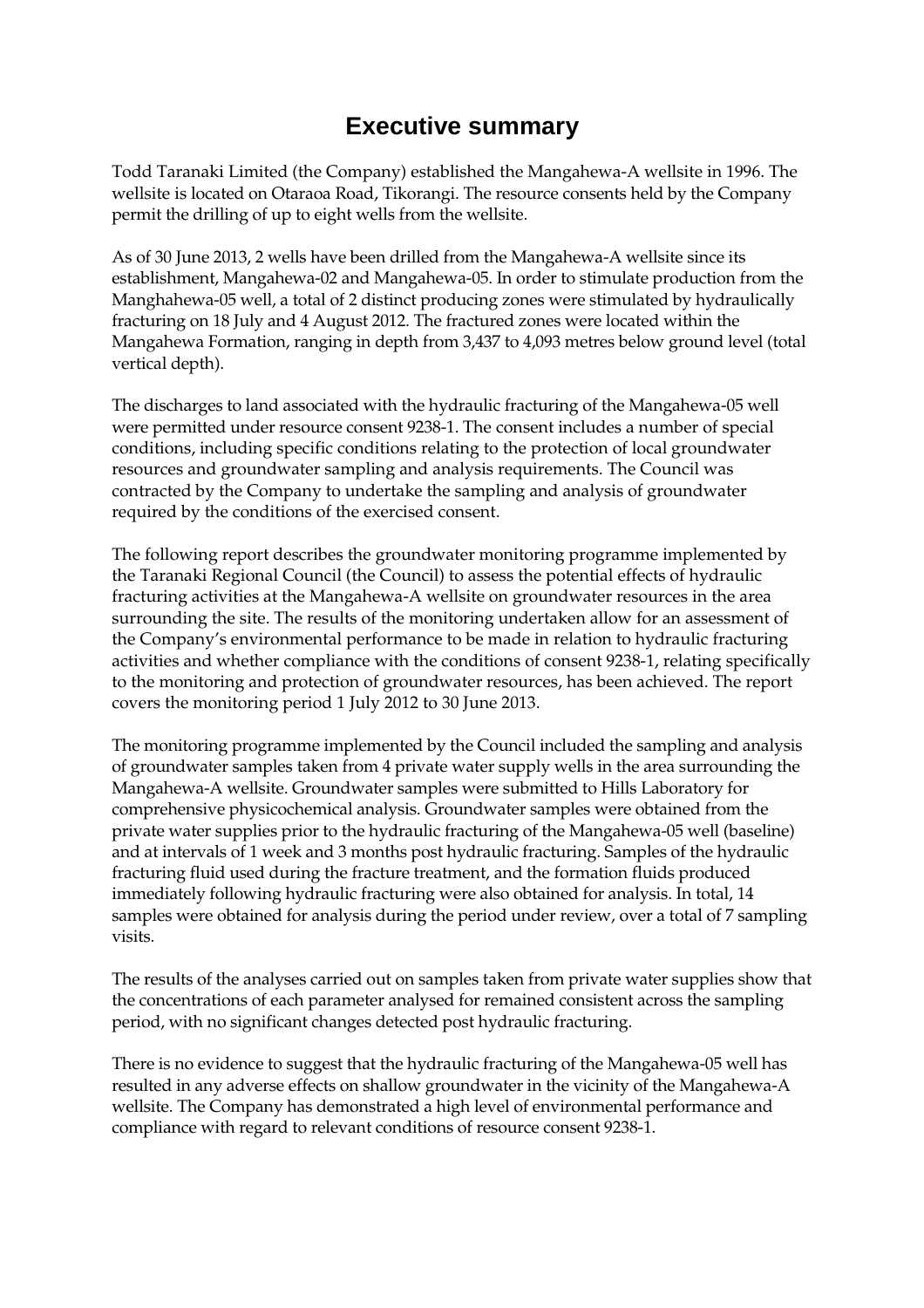This report includes recommendations concerning the nature of on-going groundwater monitoring in the vicinity of the Mangahewa-A wellsite.

A separate report (Todd Taranaki Limited, Mangahewa-A Exploration Wellsite Monitoring Programme Report, Technical Report 2012-85, Taranaki Regional Council, September 2013) outlines all other wellsite activities carried out during the period September 2011 to December 2012 and the monitoring of these activities undertaken by the Council.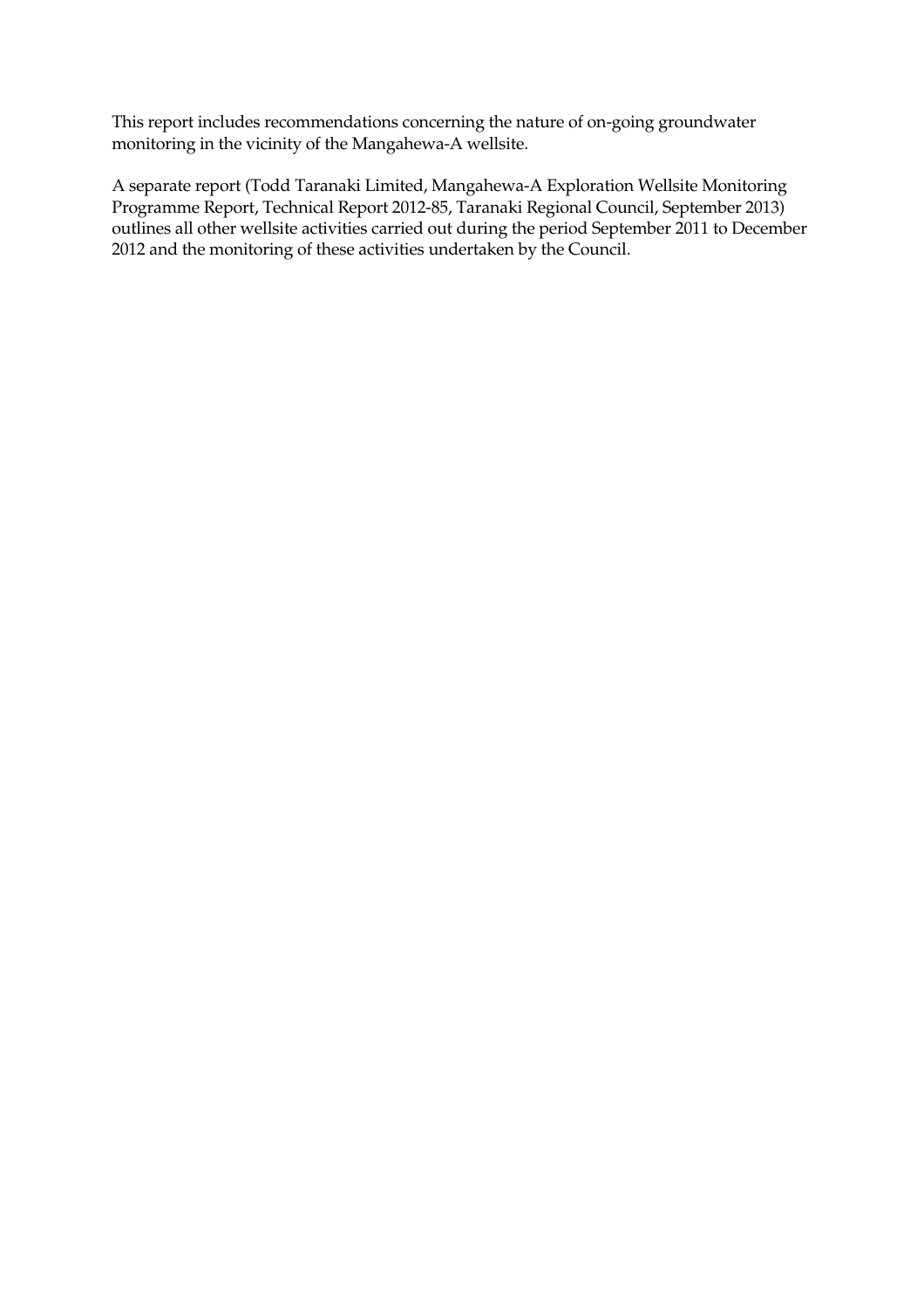# **Table of contents**

|    |                                            |                                                                      |                                                                                                                                                                                                                                     | Page                                                                    |  |  |  |
|----|--------------------------------------------|----------------------------------------------------------------------|-------------------------------------------------------------------------------------------------------------------------------------------------------------------------------------------------------------------------------------|-------------------------------------------------------------------------|--|--|--|
| 1. | Introduction                               |                                                                      |                                                                                                                                                                                                                                     |                                                                         |  |  |  |
|    | 1.1                                        | 1.1.2<br>1.1.3<br>1.1.4                                              | Compliance monitoring programme reports and the Resource<br>Management Act (1991)<br>1.1.1 Introduction<br>Structure of this report<br>The Resource Management Act (1991) and monitoring<br>Evaluation of environmental performance | $\mathbf 1$<br>$1\,$<br>$\mathbf 1$<br>$\overline{c}$<br>$\overline{2}$ |  |  |  |
|    | 1.2                                        |                                                                      | Existing environment                                                                                                                                                                                                                | 3                                                                       |  |  |  |
|    | 1.2.1                                      | Site location                                                        |                                                                                                                                                                                                                                     | 3                                                                       |  |  |  |
|    | 1.2.2                                      | Geology                                                              |                                                                                                                                                                                                                                     | 3                                                                       |  |  |  |
|    | 1.2.3                                      | Hydrogeology                                                         |                                                                                                                                                                                                                                     | 5                                                                       |  |  |  |
|    | 1.3                                        | 1.3.1<br>1.3.2                                                       | Resource consents and Regional Fresh Water Plan<br>Discharge permits<br>Relevant resource consent held by the Company                                                                                                               | 6<br>6<br>7                                                             |  |  |  |
|    | 1.4                                        | Process description                                                  |                                                                                                                                                                                                                                     |                                                                         |  |  |  |
|    | 1.4.1                                      | Hydraulic fracturing                                                 |                                                                                                                                                                                                                                     |                                                                         |  |  |  |
|    | 1.4.2                                      | Well design                                                          |                                                                                                                                                                                                                                     |                                                                         |  |  |  |
|    | 1.4.3                                      | Hydraulic fracturing programme                                       |                                                                                                                                                                                                                                     |                                                                         |  |  |  |
|    | 1.4.4                                      | Post-fracturing discharge reports                                    |                                                                                                                                                                                                                                     |                                                                         |  |  |  |
|    | 1.5                                        | 1.5.1<br>1.5.2<br>1.5.3                                              | Monitoring programme<br>Introduction<br>Programme design, liaison and management<br>Physicochemical sampling                                                                                                                        | 10<br>10<br>10<br>10                                                    |  |  |  |
| 2. | Results                                    |                                                                      |                                                                                                                                                                                                                                     | 13                                                                      |  |  |  |
|    | 2.1                                        | Physicochemical monitoring                                           |                                                                                                                                                                                                                                     |                                                                         |  |  |  |
|    | 2.1.1                                      | Hydraulic fracturing and return fluid analysis                       |                                                                                                                                                                                                                                     |                                                                         |  |  |  |
|    | 2.1.2                                      | Groundwater analysis                                                 |                                                                                                                                                                                                                                     |                                                                         |  |  |  |
| 3. | Discussion                                 |                                                                      |                                                                                                                                                                                                                                     |                                                                         |  |  |  |
|    | 3.1                                        | Environmental effects of hydraulic fracturing on shallow groundwater |                                                                                                                                                                                                                                     |                                                                         |  |  |  |
|    | 3.2                                        |                                                                      | Evaluation of performance                                                                                                                                                                                                           | 19                                                                      |  |  |  |
|    | 3.3                                        |                                                                      | Alterations to monitoring programmes for 2013/2014 period                                                                                                                                                                           | 21                                                                      |  |  |  |
| 4. |                                            | Recommendations                                                      |                                                                                                                                                                                                                                     | 22                                                                      |  |  |  |
|    | Glossary of common terms and abbreviations |                                                                      |                                                                                                                                                                                                                                     |                                                                         |  |  |  |
|    | Bibliography and references                |                                                                      |                                                                                                                                                                                                                                     |                                                                         |  |  |  |
|    | Appendix I                                 |                                                                      | Resource consent 9238-1                                                                                                                                                                                                             |                                                                         |  |  |  |
|    | Appendix II                                |                                                                      | Sampling and Analysis Plan                                                                                                                                                                                                          |                                                                         |  |  |  |
|    | Appendix III                               |                                                                      | Results of physicochemical analyses                                                                                                                                                                                                 |                                                                         |  |  |  |
|    |                                            |                                                                      |                                                                                                                                                                                                                                     |                                                                         |  |  |  |

Appendix IV Laboratory Analysis Reports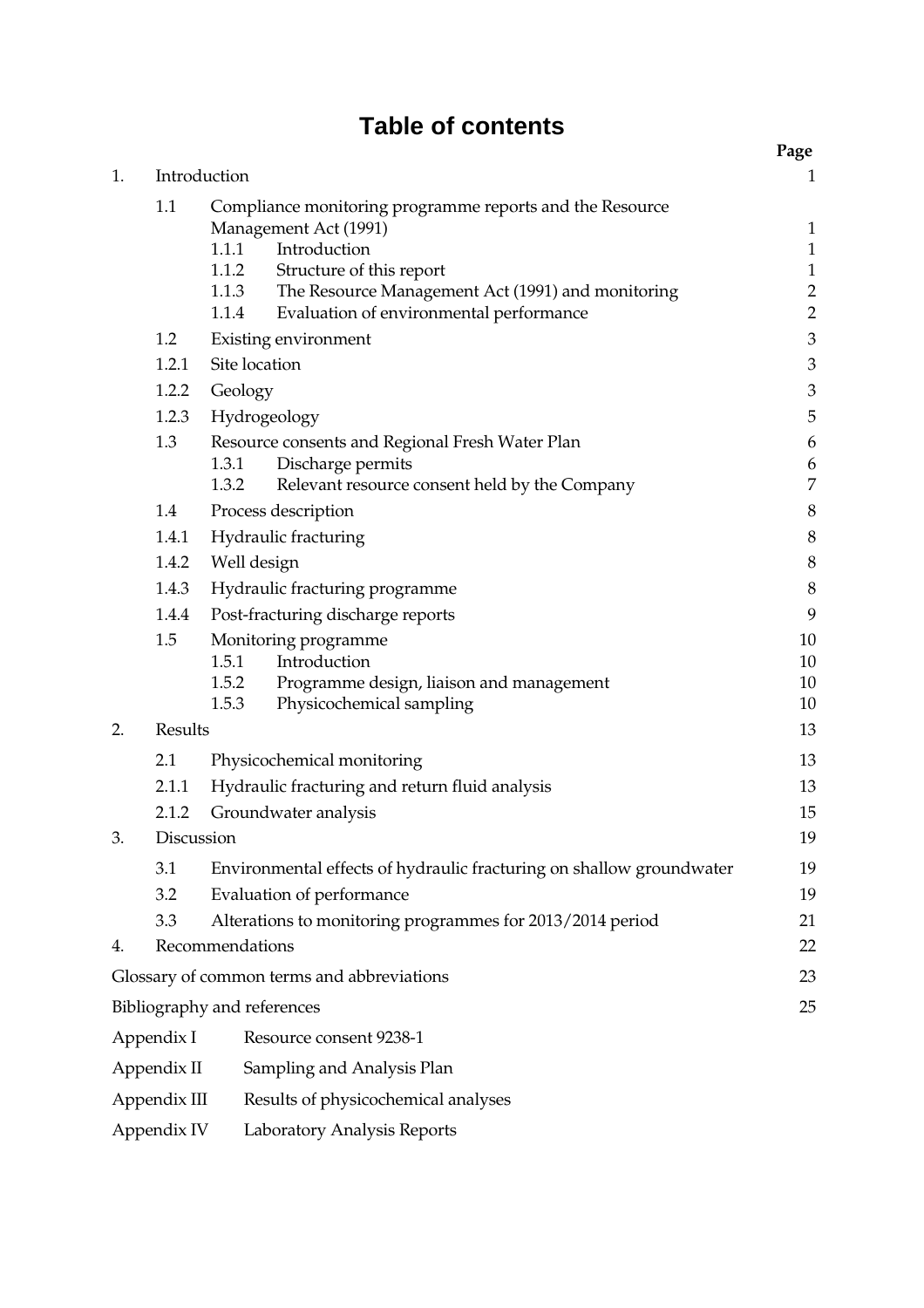# **List of tables**

| Table 1 | Summary of geological formations underlying the<br>Mangahewa-A wellsite           | 5  |
|---------|-----------------------------------------------------------------------------------|----|
| Table 2 | Summary of groundwater abstractions within 2 km radius<br>of Mangahewa-A wellsite | 6  |
| Table 3 | Summary of Manghaewa-05 hydraulic fracturing programme                            | 8  |
| Table 4 | Summary of sampling sites selected for inclusion in the<br>monitoring programme   | 11 |
| Table 5 | Sampling event summary                                                            | 13 |
| Table 6 | Results of hydraulic fracturing fluid analysis                                    | 13 |
| Table 7 | Results of return fluid analysis                                                  | 14 |
| Table 8 | Evaluation of compliance performance                                              | 20 |

# **List of figures**

| Figure 1 | Location of Mangahewa-A wellsite            | 4  |
|----------|---------------------------------------------|----|
| Figure 2 | Location of groundwater sampling sites      | 12 |
| Figure 3 | Results of pH analyses                      | 16 |
| Figure 4 | Results of electrical conductivity analyses | 17 |
| Figure 5 | Results of total dissolved solids analyses  | 17 |
| Figure 6 | Results of chloride analyses                | 18 |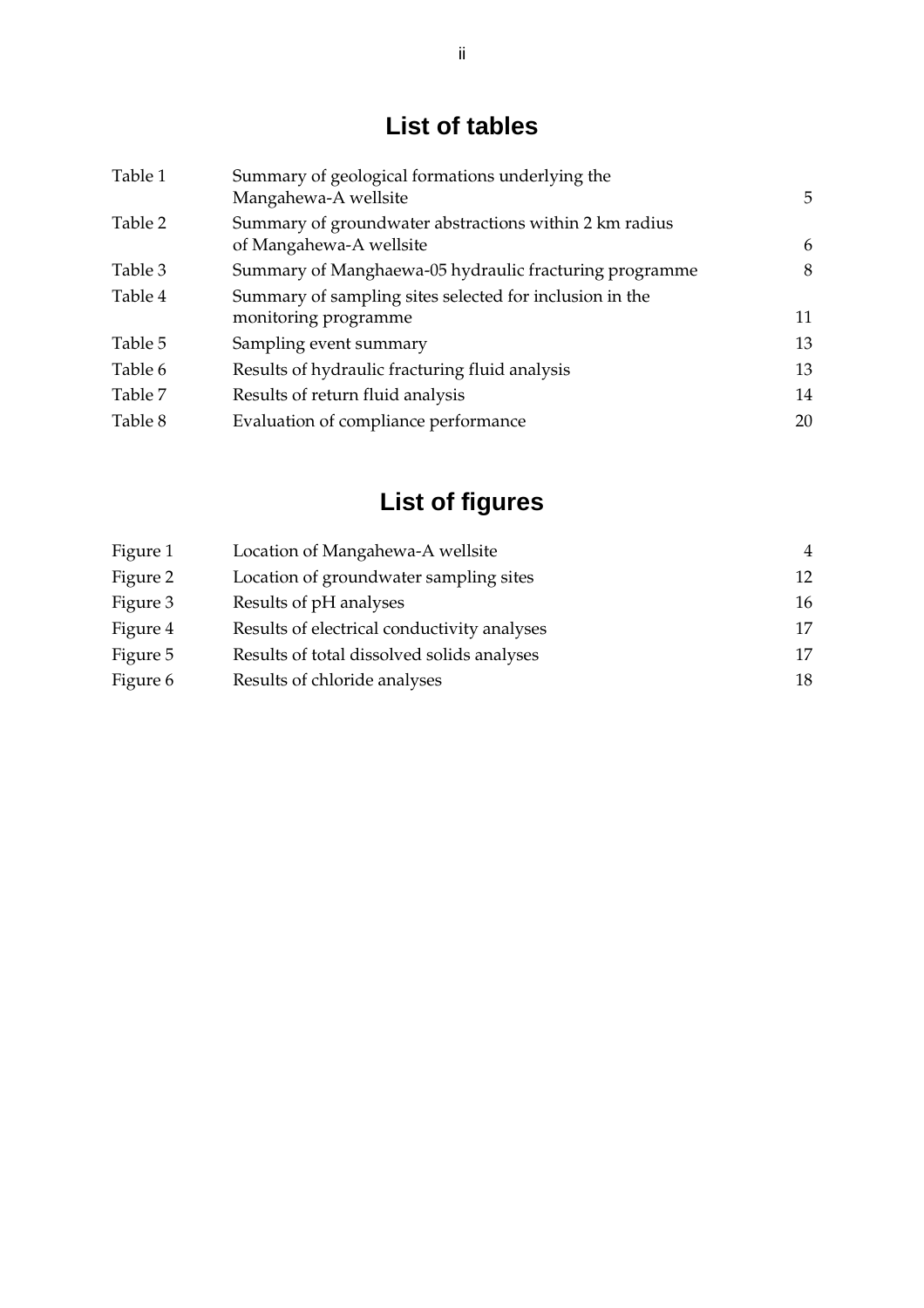## **1. Introduction**

## **1.1 Compliance monitoring programme reports and the Resource Management Act (1991)**

1

## **1.1.1 Introduction**

The following report describes the groundwater monitoring programme implemented by the Taranaki Regional (the Council) in relation to hydraulic fracturing activities undertaken by Todd Taranaki Limited (the Company) at their Mangahewa-A wellsite, Otaraoa Road, Tikorangi. The report also outlines and assesses the results of the monitoring carried out, and provides an assessment of Company performance with regard to consent compliance. The report encompasses the monitoring period 1 July 2012 to 30 June 2013.

As of 30 June 2013, 2 wells have been drilled from the Mangahewa-A wellsite since its establishment. The first well drilled from the wellsite, Mangahewa-02, was drilled by Fletcher Challenge Energy between December 1996 and February 1997. Following completion of drilling operations the well was hydraulically fractured in May 1997. The fracture intervals were located between 3,608 and 4,124 m below ground level (total vertical depth - mTVD).

As part of the on-going well development programme at the wellsite, the Mangahewa-05 well was drilled by Todd Taranaki Limited between 18 April and 6 May 2012. In order to stimulate production from the well, 2 distinct producing zones within the Mangahewa Formation were hydraulically fractured. Zone 1, from 4,078 to 4,093 mTVD, was fractured on 18 July 2012 and Zone 2, from 3,437 to 3,453 mTVD, on 4 August 2012.

The discharges to land associated with hydraulic fracturing of the Mangahewa-05 well were permitted under resource consent 9238-1. . The consent includes a number of special conditions, including specific conditions relating to the protection of local groundwater resources and groundwater sampling and analysis requirements. The Council was contracted by the Company to undertake the sampling and analysis of groundwater required by the conditions of the exercised consent.

The overall record of consent compliance and environmental performance at the Mangahewa-A wellsite is set out in the Council's exploration wellsite monitoring report for the site1. This report has been prepared by the Taranaki Regional Council to address specific monitoring investigations into the potential effects of hydraulic fracturing on groundwater resources in the vicinity of the Mangahewa-A wellsite.

## **1.1.2 Structure of this report**

Section 1 of this report is a background section. It sets out general information about compliance monitoring under the Resource Management Act and the Council's obligations and general approach to monitoring sites through monitoring programmes. Section 1 also describes the environment in which the Mangahewa-A wellsite is located, the process of hydraulic fracturing, details the resource consent held by the Company for hydraulic fracturing at the Mangahewa-A wellsite, outlines

1

<sup>&</sup>lt;sup>1</sup> See bibliography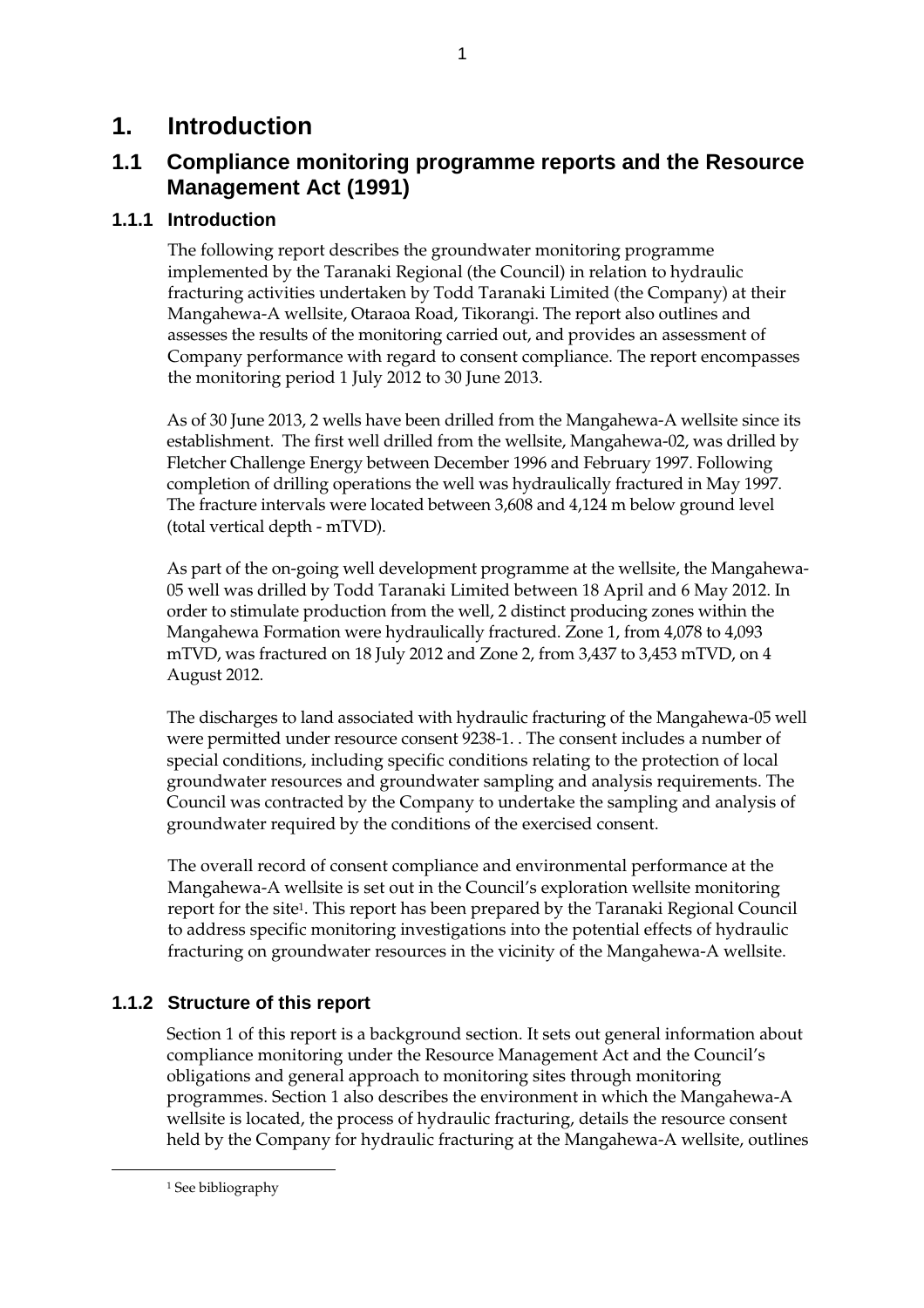hydraulic fracturing activities carried out at the site during the period under review, and the nature of the monitoring programme implemented by the Council.

Section 2 presents the results of monitoring during the period under review, including scientific and technical data.

Section 3 discusses the results, their interpretation, and their significance for the environment.

Section 4 presents recommendations regarding the on-going monitoring of groundwater in the vicinity of the site.

A glossary of common abbreviations and scientific terms, a bibliography and appendices are presented at the end of the report.

#### **1.1.3 The Resource Management Act (1991) and monitoring**

The Resource Management Act (the Act) primarily addresses environmental `effects' which are defined as positive or adverse, temporary or permanent, past, present or future, or cumulative. Effects may arise in relation to:

- (a) the neighbourhood or the wider community around a discharger, and may include cultural and socio-economic effects;
- (b) physical effects on the locality, including landscape, amenity and visual effects;
- (c) ecosystems, including effects on plants, animals, or habitats, whether aquatic or terrestrial;
- (d) natural and physical resources having special significance (eg, recreational, cultural, or aesthetic);
- (e) risks to the neighbourhood or environment.

In drafting and reviewing conditions on discharge permits, and in implementing monitoring programmes, the Council is recognising the comprehensive meaning of `effects' inasmuch as is appropriate for each discharge source. Monitoring programmes are not only based on existing permit conditions, but also on the obligations of the Act to assess the effects of the exercise of consents. In accordance with section 35 of the Act, the Council undertakes compliance monitoring for consents and rules in regional plans; and maintains an overview of performance of resource users against regional plans and consents. Compliance monitoring, (covering both activity and impact), also enables the Council to continuously assess its own performance in resource management as well as that of resource users, particularly consent holders. It also enables the Council to continually re-evaluate its approach to resource management, and ultimately, through the refinement of methods, and considered responsible resource utilisation, to move closer to achieving sustainable development of the regions resources.

#### **1.1.4 Evaluation of environmental performance**

Besides discussing the various details of the performance and extent of compliance by the Company during the period under review, this report also assigns an overall environmental performance rating. The categories used by the Council, and their interpretation, are as follows: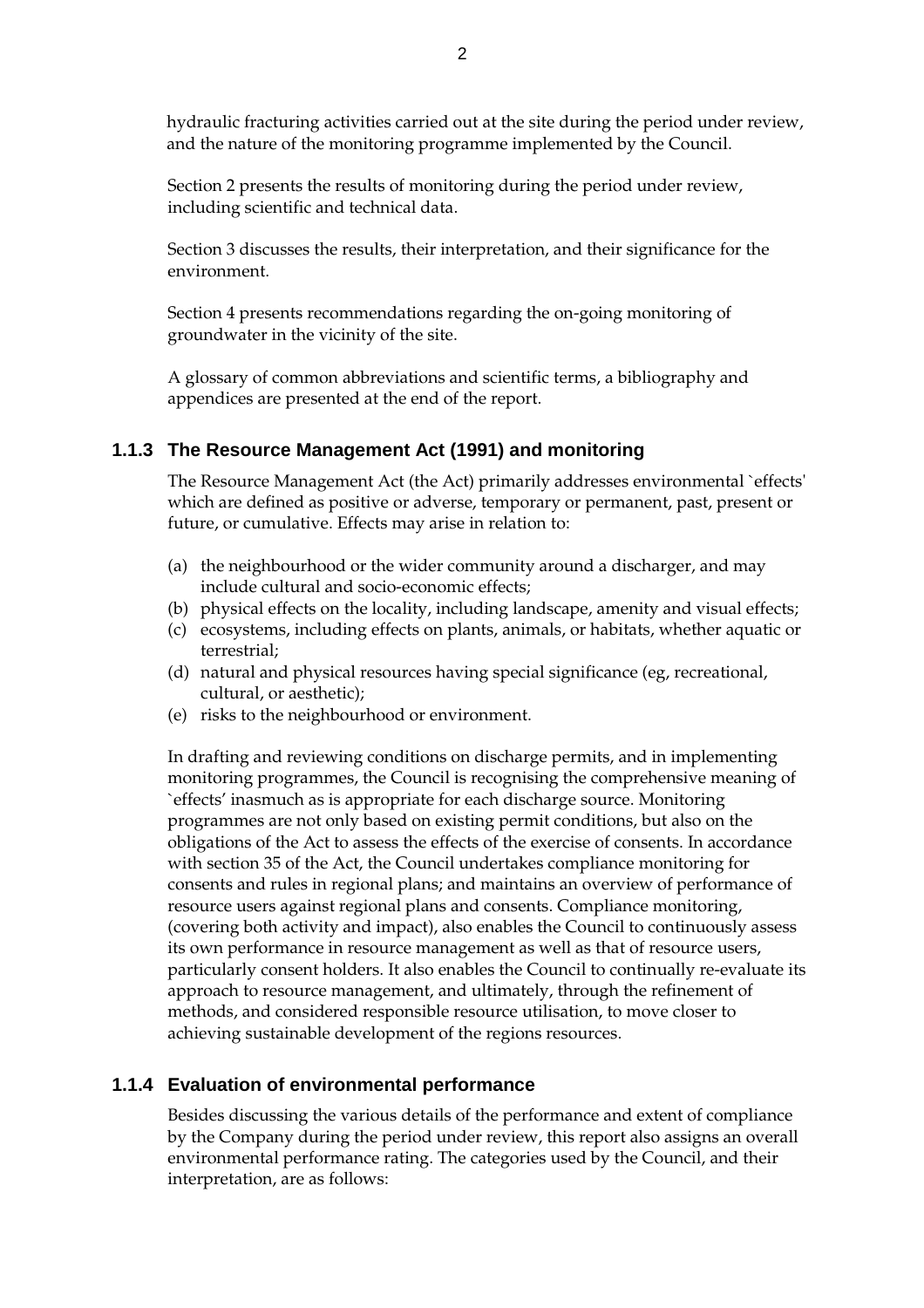- a **high** level of environmental performance and compliance indicates that essentially there were no adverse environmental effects to be concerned about, and no, or inconsequential (such as data supplied after a deadline) noncompliance with conditions.
- a good level of environmental performance and compliance indicates that adverse environmental effects of activities during the monitoring period were negligible or minor at most, or, the Council did not record any verified unauthorised incidents involving significant environmental impacts and was not obliged to issue any abatement notices or infringement notices, or, there were perhaps some items noted on inspection notices for attention but these items were not urgent nor critical, and follow-up inspections showed they have been dealt with, and inconsequential non compliances with conditions were resolved positively, cooperatively, and quickly.
- improvement desirable indicates that the Council may have been obliged to record a verified unauthorised incident involving measureable environmental impacts, or, there were measureable environmental effects arising from activities and intervention by Council staff was required, and there were matters that required urgent intervention, took some time to resolve, or remained unresolved at end of the period under review, and/or abatement notices may have been issued.
- **poor performance** indicates that the Council may have been obliged to record a verified unauthorised incident involving significant environmental impacts, or, there were adverse environmental effects arising from activities and there were grounds for prosecution or an infringement notice.

## **1.2 Existing environment**

#### **1.2.1 Site location**

The Mangahewa-A wellsite is located on Otaraoa Road, Tikorangi (Figure 1). Prior to the establishment of the wellsite, the land on which it is situated was used for livestock farming and forestry purposes.

The wellsite lies in an active petrochemical exploration and production area, which includes the McKee oil field and the Kowhai and Turangi gas fields.

The area consists of predominantly low density housing due to its rural location.

## **1.2.2 Geology**

The hydraulically fractured intervals are located within the Mangahewa Formation, over an approximate depth range of 3,437 to 4,093 mTVD.

The fractured intervals are isolated by the overlying Turi and Otaraoa Formations. These formations are comprised of highly impermeable shale and siltstone, which have restricted the vertical migration of gas and fluids over geologic time scales, resulting in the formation of the underlying hydrocarbon reservoir. The pressure within the reservoir is known to exceed hydrostatic pressure, confirming that it is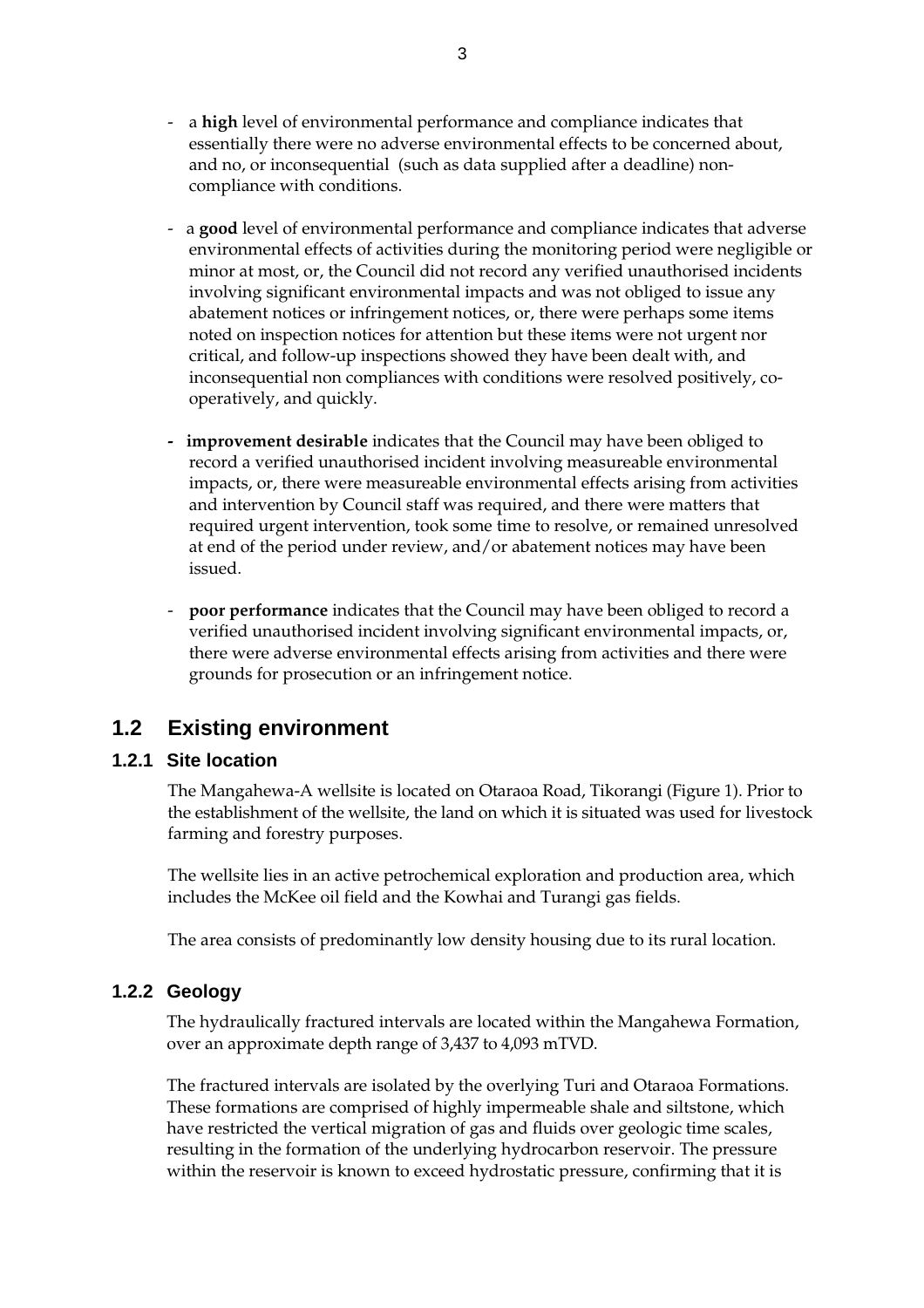confined from overlying formations. In addition, hundreds of metres of low permeability strata overlie the Turi and Otaraoa Formations, further reducing the potential for any migration of formation fluids or hydrocarbons from the producing zones. The geological formations underlying the site are summarised below in Table 1.

There is no evidence of any active modern day faulting in the vicinity of the Mangahewa-A wellsite.



**Figure 1** Location of Mangahewa-A wellsite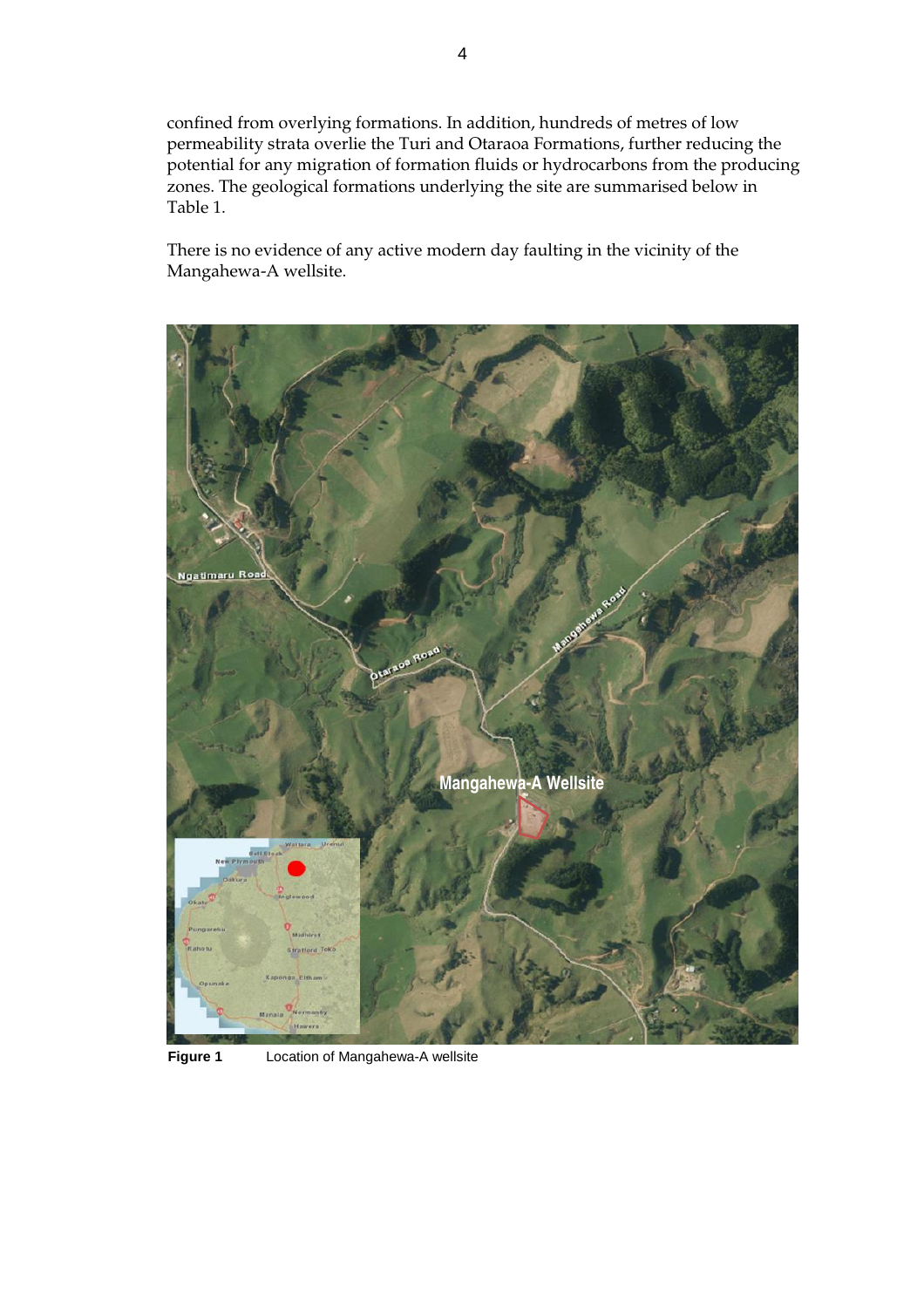| <b>Formation</b>        | <b>Description</b>                                                  | Depth (mTVDSS) <sup>2</sup> |
|-------------------------|---------------------------------------------------------------------|-----------------------------|
| <b>Egmont Volcanics</b> | River gravels and volcanic debris                                   | $GL$ to -10                 |
| Matemateaonga           | Sandy siltstones and silty claystones                               | $-10$ to $-125$             |
| Urenui                  | Calcareous claystone with minor interbedded siltstone and sandstone | $-125$ to $-765$            |
| Mt. Messenger           | Claystone, with very fine sandstone beds                            | -765 to -1280               |
| Manganui                | Claystone with minor sandstone, siltstone and limestone beds        | -1280 to -2725              |
| Taimana                 | Calcareous claystone grading into argillaceous limestone            | -2725 to -2915              |
| Tikorangi               | Argillaceous limestone                                              | -2915 to -2955              |
| Otaraoa                 | Calcareous silty claystone with minor calcareous siltstones         | -2955 to -3231              |
| Turi                    | Argillaceous, carbonaceous siltstone                                | -3231 to -3236              |

**Table 1** Summary of geological formations underlying the Mangahewa-A wellsite

#### **1.2.3 Hydrogeology**

The shallow water bearing geological deposits underlying the Mangahewa-A wellsite include the Taranaki Volcanic and Matemateaonga Formations.

Approximately 80% of all groundwater used within Taranaki is extracted from aquifers contained in volcanic deposits. Most of this is used for agricultural purposes (Taylor & Evans, 1999). Thicknesses of up to 170 m have been encountered near Stratford. However, in general the formation thins concentrically away from the volcanic source (Mount Taranaki/Egmont). The volcanic deposits comprise both coarse material (sands, breccia, agglomerates) and fine material (clay, tuff and ash), resulting in irregular lithologies and anisotropic hydrogeologic conditions (Taylor & Evans, 1999). This produces a complex groundwater system of multiple perched and partially confined aquifers. Typically the unconfined groundwater level (water table) on the ring plain is encountered at depths of 1 to 10 m below ground level; these are the aquifers that are most used in Taranaki for domestic and farm purposes. The deeper aquifers in the volcanics are usually confined, whereas the shallower aquifers are usually unconfined. In addition, perched water tables are found above various impermeable layers throughout the volcanic deposits. These are caused by localised iron pans and mudstones, and have been found at almost any depth from a few metres down to about 230 m. Groundwater levels in wells drilled in volcanic deposits on the ring plain are generally close to the surface (Taylor and Evans, 1999). Recharge of the Volcanics Formation aquifers is primarily from rainfall infiltration.

The Matemateaonga Formation comprises alternating Tertiary sandstone, conglomeratic shell and mudstone beds. The formation extends across almost the entire region, except north of Urenui (Taylor & Evans, 1999). In a hydrocarbon exploration bore near Stratford the formation was encountered from 170 to 1,086 m below ground level. It is exposed throughout large areas of the eastern hill country in central and south Taranaki. The formation contains a greater proportion of sands towards south Taranaki, and is more fine-grained in the north. The upper Matemateaonga aquifers in North Taranaki are largely unconfined. Elsewhere in the region, the aquifers are either confined or partially confined. Flowing artesian conditions exist at a number of localities, particularly in a band of incised hill country

1

 $2$  mTVDSS: the true vertical depth sub sea level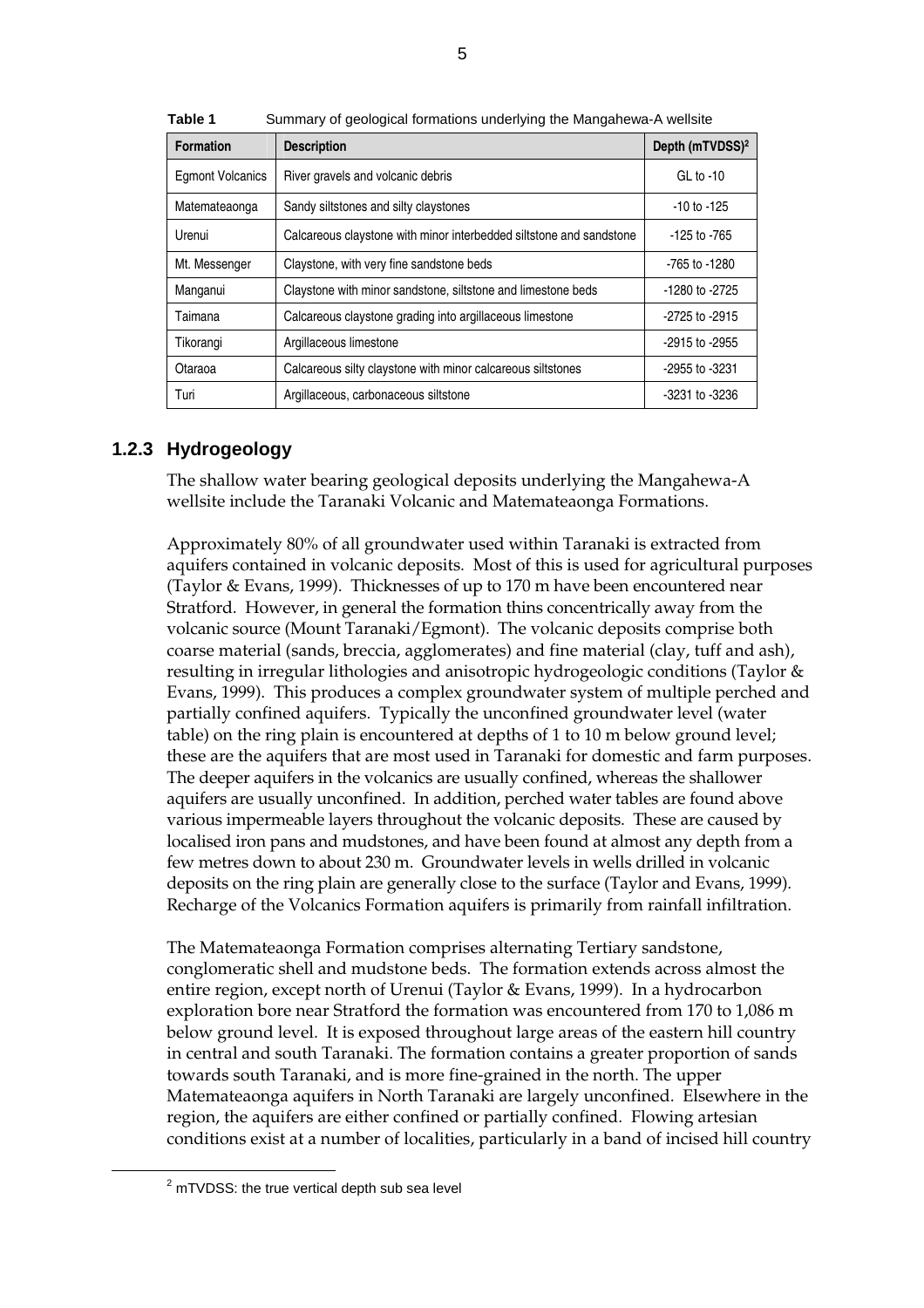bordering the ring plain from Toko south to Ohangai. The Tertiary sediments that make up the inland hill country in the east of the region also underlie the volcanics deposits of the ring plain. The principal Tertiary water bearing formation is the Matemateaonga, where generally extensive aquifers are developed within sand and shellbeds between relatively impermeable mudstone layers (Allis et al, 1997).

The Council's Wells Database indicates that there are 4 private groundwater abstractions within a 2 kilometre (km) radius of the Mangahewa-A wellsite. The specific details of each abstraction are included below in Table 2. Three of the groundwater abstractions registered in the vicinity of the Mangahewa-A wellsite are shallow wells, ranging in depth from 3 metres (m) to 5 m. GND1081 is a spring discharge. The majority of abstractions are utilised as stock water rather than for consumptive purposes. The abstractions listed below all draw their water from the superficial Taranaki Volcanics Formation.

The salinity of groundwater beneath the site increases with depth. The freshwater to saline water interface is a gradational feature, above which there is potential for freshwater to occur. The salinity of groundwater can be assessed by analysing resistivity survey logs. Based on resistivity data available for surrounding wells, and their correlation with the stratigraphic sequence of the Mangahewa-A wells, the freshwater to saline water interface below the Mangahewa-A wellsite has been estimated to occur within the lower Matemateaonga Formation, at a depth of 275 m below sea level. The Mangahewa-A wellsite is elevated approximately 122 m above sea level, therefore it is estimated that potentially useable groundwater will be encountered to depth of approximately 400 m below the wellsite.

| <b>Site Code</b> | <b>Easting</b><br>(NZTM) | <b>Northing</b><br>(NZTM) | <b>Classification</b> | <b>Distance</b><br>from<br>Wellsite<br>(m) | Total Depth<br>(m) | <b>Static</b><br>Water<br>Level (m) | Formation /<br>Aquifer |
|------------------|--------------------------|---------------------------|-----------------------|--------------------------------------------|--------------------|-------------------------------------|------------------------|
| GND1081          | 1714040                  | 5674772                   | Spring                | 485                                        | 5                  | <b>NA</b>                           | Taranaki Volcanics     |
| GND2258          | 1713501                  | 5675128                   | Well                  | 1.041                                      | 5                  | 2.04                                | Taranaki Volcanics     |
| GND2263          | 1714326                  | 5674780                   | Well                  | 534                                        | 5                  | 2.755                               | Taranaki Volcanics     |
| GND2279          | 1714263                  | 5673737                   | Well                  | 575                                        | 3                  | 0.828                               | Taranaki Volcanics     |

**Table 2** Summary of groundwater abstractions within 2 km radius of Mangahewa-A wellsite

## **1.3 Resource consents and Regional Fresh Water Plan**

#### **1.3.1 Discharge permits**

 Sections 15(1)(b) and (d) of the Act, stipulate that no person may discharge any contaminant onto or into land if it may then enter water, or from any industrial or trade premises onto land under any circumstances, unless the activity is expressly allowed for by a resource consent, a rule in a regional plan, or by national regulations.

The discharge of contaminants associated with hydraulic fracturing, onto and into land where contaminants may reach water, is a discretionary activity under Rule 44 of the Regional Freshwater Plan for Taranaki (RFWP).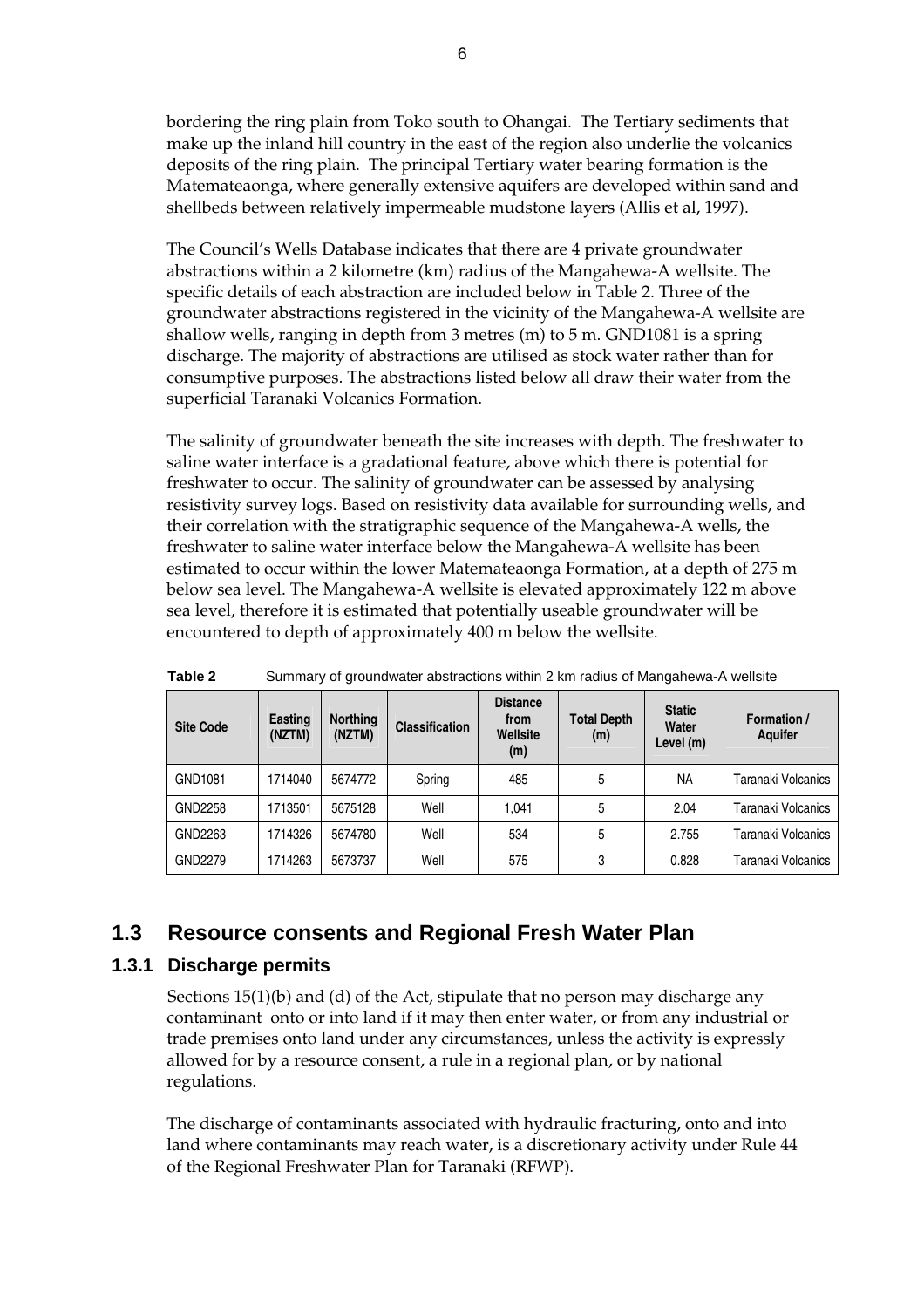The rule is set out below:

*Discharge of contaminants onto or into land restricted by s15(1)(b) [where contaminants may reach water] and s15(1)(d) [where the discharge is from industrial or trade premises] of the Act which is not expressly provided for in Rules 21-42 or which is provided for but does not meet the standards, terms or conditions and any other discharge of contaminants to land which is provided for in Rules 21-42 but which does not meet the standards, terms or conditions of those rules [irrespective of whether the discharges are from industrial or trade premises or are likely to reach water]*.

## **1.3.2 Relevant resource consent held by the Company**

Resource consent 9238-1, "*to discharge contaminants associated with hydraulic fracturing activities into land at depths greater than 3,200 mTVDSS beneath the Mangahewa-A wellsite*," was granted to the Company on 16 April 2012, under Section 87(e) of the Act.

Consent conditions were imposed to ensure that any potential adverse environmental effects associated with the proposed activity were avoided. A summary of the conditions attached to the consent are as follows:

- Condition 1 requires the injection of fluids to be below 3,200 mTVDSS;
- Condition 2 requires that the exercise of the consent does not contaminate or put at risk actual or potential usable freshwater aquifers above the hydrocarbon reservoir;
- Conditions 3, 4 and 5 relate to groundwater monitoring requirements;
- Condition 6 requires the consent holder to carry out well and equipment pressure testing prior to fracturing;
- Condition 7 requires the consent holder to submit a "Pre-fracturing Discharge Report" at least 14 days prior to any hydraulic fracturing discharge;
- Condition 8 is a notification requirement;
- Condition 9 requires the consent holder to submit a "Post-fracturing Discharge Report" within 30 days of the discharge ceasing;
- Condition 10 details the address and format for information submission;
- Condition 11 requires the consent holder to provide access for Council staff to obtain fluid samples;
- Condition 12 requires the best practicable option to be adopted for injection;
- Condition 13 stipulates that fracturing fluids shall be comprised of no less than 95% water and proppant by volume; and
- Condition 14 is a review condition.

The consent conditions provide the Council with an option to review the conditions of the consent at specified intervals. Optional reviews are provided for on an annual basis for the duration of the consent, with the next review date being 1 June 2014.

The permit is due to expire on 1 June 2015.

At the request of the Company, the Council was contracted to undertake the groundwater monitoring required by conditions 3, 4 and 5 of the consent.

A copy of consent 9238-1 is included in Appendix I of this report.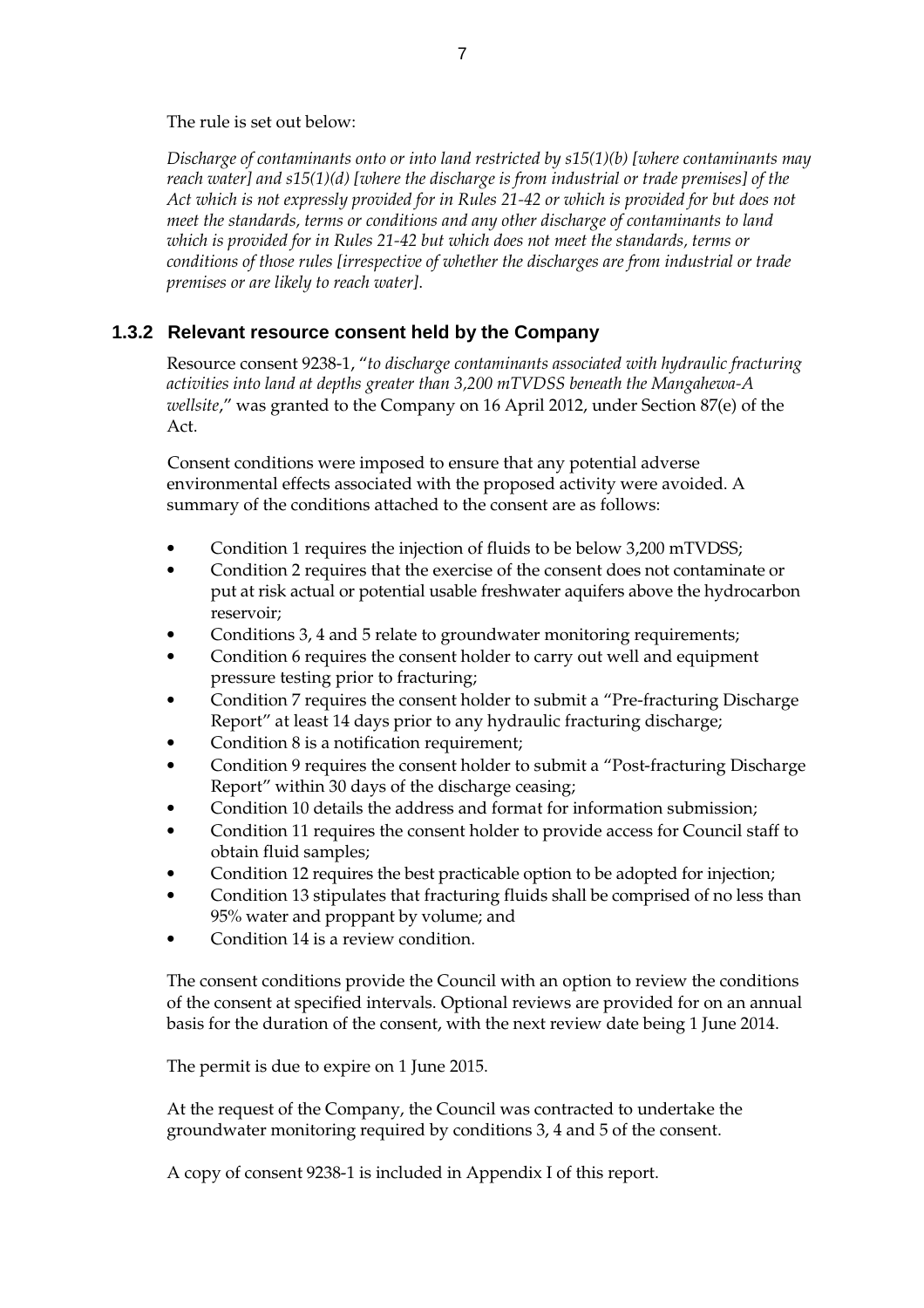## **1.4 Process description**

## **1.4.1 Hydraulic fracturing**

Hydraulic fracturing is a reservoir stimulation technique used to increase the flow of hydrocarbon fluids to the surface. The primary objective of hydraulic fracturing is to increase the area of the target reservoir that is exposed to the wellbore and which, therefore, may contribute to fluid or gas flow, once the hydraulic fracturing operation has been completed.

The process of hydraulic fracturing involves the pumping of fluids (consisting of freshwater and a small volume of chemicals) and a proppant (medium-grained sand or small ceramic pellets) down a well, through a perforated section of the well casing, and into the target reservoir. The fluid mixture is pumped at a pressure that exceeds the fracture strength of the reservoir rock in order to create artificial fractures in the receiving formation. Once fractures have been initiated, pumping continues in order to force the fluid and proppant into the fractures created. The proppant is designed to keep the fractures open when the pumping is subsequently stopped. The placement of proppant into the fractures is assisted by the use of cross-linked gels. These are solutions, which are liquid at the surface but, when mixed, form long-chain polymer bonds and thus become gels that transport the proppant into the formation. Once in the formation these gels 'break' back with time and temperature to a liquid state and are flowed back to surface without disturbing the proppant wedge. With continued flow, fluids pumped as part of hydraulic fracturing process, formation hydrocarbon fluids, and gases are drawn to the surface.

#### **1.4.2 Well design**

The Mangahewa-05 was drilled between 18 April and 6 May 2012. The well was constructed using steel casing, held in place with cement, installed as a succession of tubular sections. The annular space between the casing string and the surrounding geological formations is filled with cement. The cement provides foundation stability as well as isolating the wellbore and its contents from the surrounding formations and freshwater aquifers. The well is perforated between approximately 3,437 to 4,093 mTVD. Both the design of the well and the materials used in its construction were selected to withstand the pressure exerted during hydraulic fracturing and were thoroughly tested and evaluated prior to the hydraulic fracturing programme commencing.

#### **1.4.3 Hydraulic fracturing programme**

To date, the only hydraulic fracturing carried out by Todd Taranaki Ltd. at the Mangahewa-A wellsite is that of the Mangahewa-05 well on 18 July 2012 and 4 August 2012. Details of the hydraulic fracturing programme for the Mangahewa-05 well are listed below in Table 3.

| Tapic J<br><u>Udininary or ividily idewa-ou hydiadile hacturing programme</u> |               |                  |                 |                 |  |  |  |
|-------------------------------------------------------------------------------|---------------|------------------|-----------------|-----------------|--|--|--|
| <b>Fracturing Event</b>                                                       | Date          | <b>Formation</b> | Depth (mTVD)    | Depth (mTVDSS)  |  |  |  |
|                                                                               | 18 July 2012  | Mangahewa        | $4.078 - 4.093$ | $3.945 - 3.960$ |  |  |  |
|                                                                               | 4 August 2012 | Mangahewa        | 3,437 – 3,453   | $3,304 - 3,320$ |  |  |  |

**Table 3** Summary of Manghaewa-05 hydraulic fracturing programme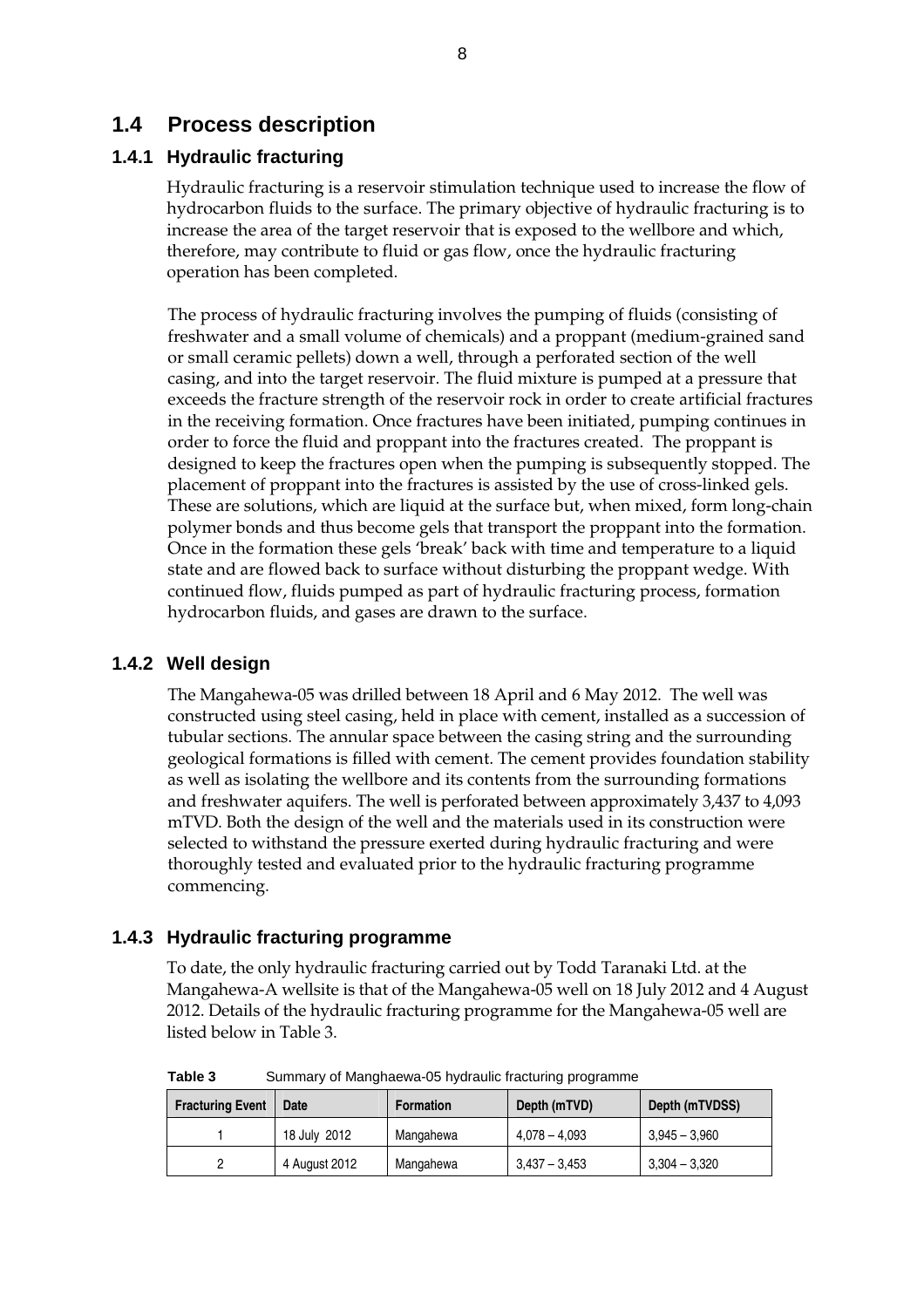## **1.4.4 Post-fracturing discharge reports**

As required by the conditions of the consent 9238-1, the Company provided a Postfracturing Discharge Report following the completion of the Mangahewa-05 fracturing programme.

The conclusions from the report submitted are summarised as follows:

#### **Fracture Event 1:**

- The fracture interval was below 3,200 mTVDSS. Post job simulation indicates that the fractures were contained, and did not extend beyond this point;
- The fracturing fluid used was water based;
- The volume of fluid pumped into the formation (discharge) was 314 cubic metres  $(m<sup>3</sup>)$  with total proppant of 61 tons.
- The total duration of treatment was 82 minutes;
- In total, 177 m<sup>3</sup> of fluid was recovered from the well post fracturing, leaving 137 m3 within the reservoir at the conclusion of the initial hydraulic fracturing flow back. Additional fracturing fluids will be returned to the surface as the well is produced. Returned fluids were trucked off-site for disposal via either deep well injection (99% of waste) or landfarming (1% of waste);
- Post fracturing modelling indicates that the total injected sand and fluids creating a propped fracture network in the reservoir 130 m in length (max. each side of the well) and 15 m in height (max.);
- The maximum wellhead pressure during the treatment was 6,200 pounds per square inch (psi). The maximum downhole pressure reached (at perforations) was 12,000 psi; and
- Pressure testing of the well annulus indicates that well integrity was maintained throughout the fracture treatment.

## **Fracture Event 2:**

- The fracture interval was below 3,200 mTVDSS. Post job simulation indicates that the fractures were contained, and did not extend beyond this point;
- The fracturing fluid used was water based;
- The volume of fluid pumped into the formation (discharge) was 298 cubic metres  $(m<sup>3</sup>)$  with total proppant of 50 tons.
- The total duration of treatment was 78 minutes;
- In total,  $166 \text{ m}^3$  of fluid was recovered from the well post fracturing, leaving  $132$ m3 within the reservoir at the conclusion of the initial hydraulic fracturing flow back. Additional fracturing fluids will be returned to the surface as the well is produced. Returned fluids were trucked off-site for disposal via either deep well injection (99% of waste) or landfarming (1% of waste);
- Post fracturing modelling indicates that the total injected sand and fluids creating a propped fracture network in the reservoir 150 m in length (max. each side of the well) and 16 m in height (max.);
- The maximum wellhead pressure during the treatment was 5,011 pounds per square inch (psi). The maximum downhole pressure reached (at perforations) was 9,900 psi; and
- Pressure testing of the well annulus indicates that well integrity was maintained throughout the fracture treatment.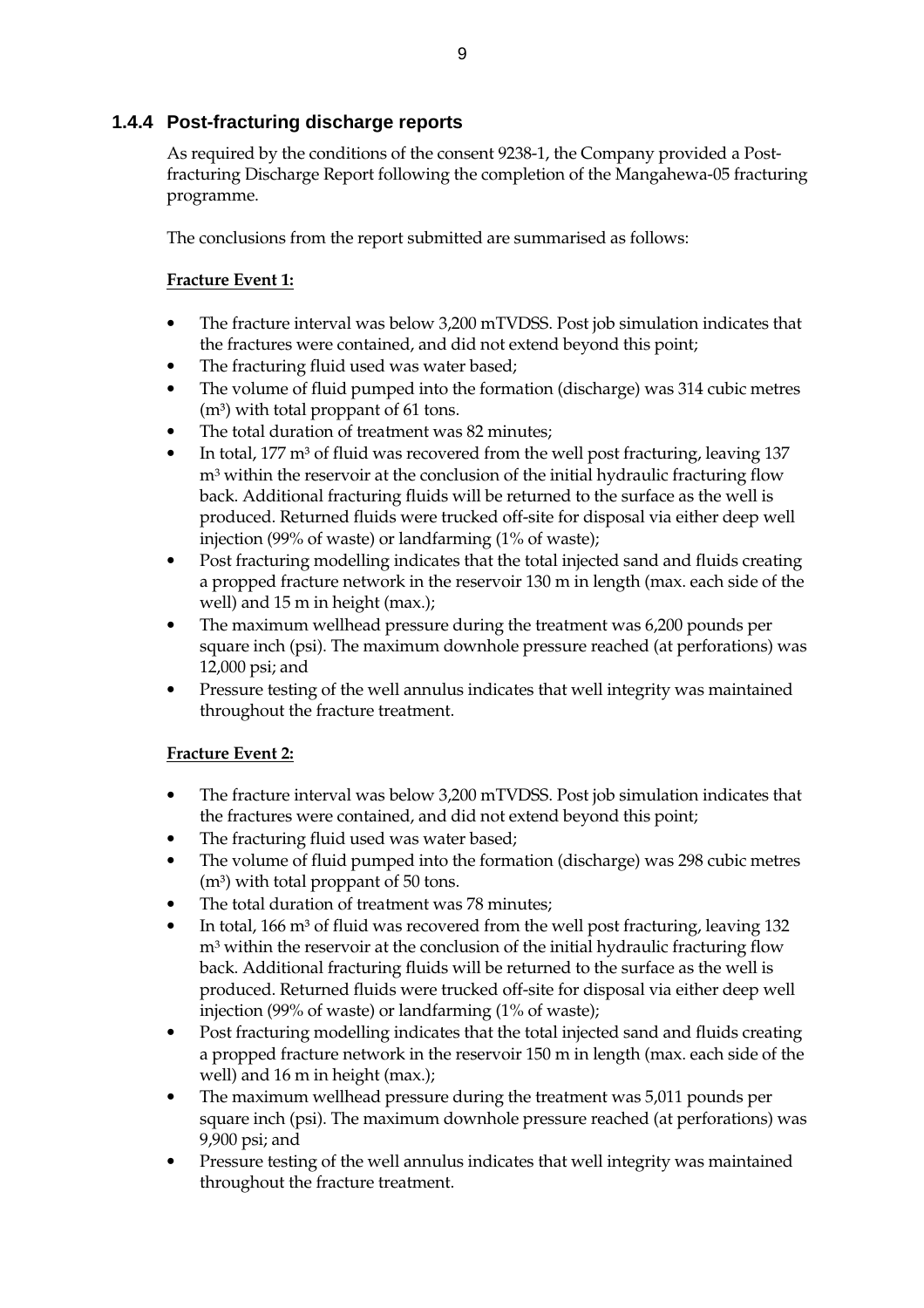## **1.5 Monitoring programme**

#### **1.5.1 Introduction**

Section 35 of the Act sets obligations upon the Council to gather information, monitor, and conduct research on the effects arising from consented activities within the Taranaki region and report upon these.

To perform its statutory obligations, the Council may be required to take and record measurements of physical and chemical parameters, take samples for analysis, carry out surveys and inspections, conduct investigations and seek information from consent holders. In addition, the Council was contracted by the Company to carry out the sampling and analysis of local groundwater resources required by the special conditions of consent 9238-1. The monitoring programme implemented by the Council in relation to the hydraulic fracturing activities at the Mangahewa-A wellsite, consisted of two main components:

- Programme design, liaison and management; and
- Physicochemical sampling;

Each component of the monitoring programme is discussed in further detail below.

#### **1.5.2 Programme design, liaison and management**

A significant amount of time was spent in the scoping and design stage of the project. Further time was spent in discussion with the Company regarding consent conditions and their interpretation and application, monitoring requirements, providing advice and guidance on the Council's environmental management strategies, the content of regional plans, and consultation on associated matters.

#### **1.5.3 Physicochemical sampling**

In order to select suitable sites for sampling, a survey of water abstraction sites within a 2 km radius of the Mangahewa-A wellsite was carried out. Initially, a desktop review of data held by the Council, including a search of the Council Wells Database, was conducted. The desktop review indicated that the Council held records of several groundwater abstractions in the area of investigation (Table 2). Following the desktop review, a field survey was undertaken on 28 June 2012 to confirm the location of known abstraction sites, to assess their suitability for sampling and to identify any additional groundwater abstraction sites that may not have been registered with the Council.

In total, 4 private groundwater abstraction sites were selected for inclusion the monitoring programme, the total number of private groundwater abstractions identified within 2 km of the Mangahewa-A wellsite. A sample of the hydraulic fracturing fluids used in the treatment of the Mangahewa-05 was also obtained for analysis, as was a sample of the fluids returning to the surface, via the wellbore, immediately following the conclusion of the fracturing programme.

Details of the sites selected for inclusion in the monitoring programme are listed below in Table 4. The locations of the sampling points are illustrated in Figure 2.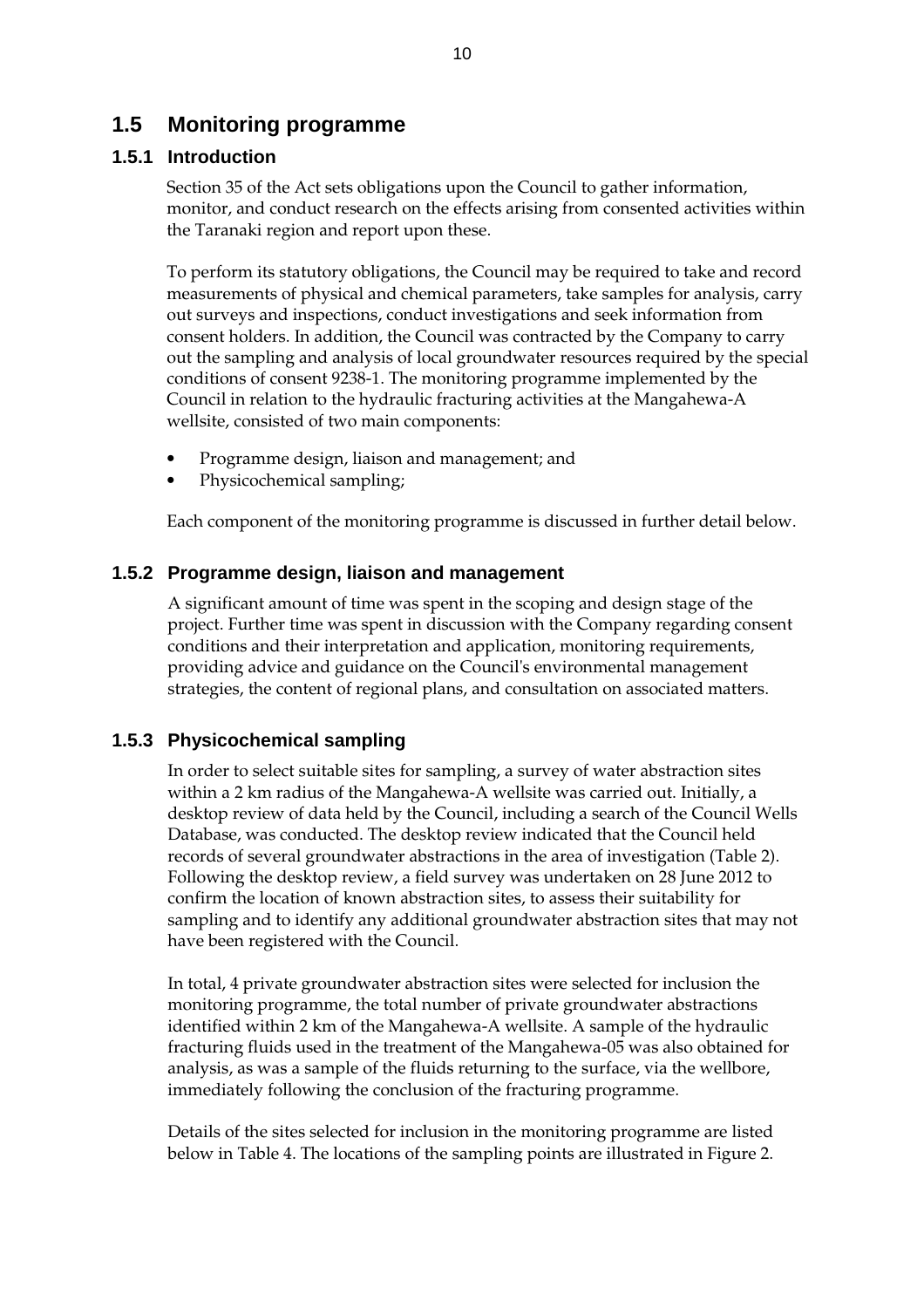| <b>Site Code</b> | <b>Classification</b> | <b>Distance</b><br>from<br>Wellsite<br>(m) | Casing<br>Depth<br>(m) | <b>Total</b><br><b>Depth</b><br>(m) | <b>High Static</b><br><b>Water Level</b><br>(m) | <b>Aquifer</b>     | <b>Comment</b>                       |
|------------------|-----------------------|--------------------------------------------|------------------------|-------------------------------------|-------------------------------------------------|--------------------|--------------------------------------|
| GND1081          | Spring                | 485                                        | N/A                    | 5                                   | <b>NA</b>                                       | Taranaki Volcanics | Downgradient of Mangahewa-A wellsite |
| GND2258          | Well                  | 1.041                                      | Dug/lined              | 5                                   | 2.04                                            | Taranaki Volcanics | Downgradient of Mangahewa-A wellsite |
| GND2263          | Well                  | 534                                        | Dug/lined              | 5                                   | 2.755                                           | Taranaki Volcanics | Downgradient of Mangahewa-A wellsite |
| GND2279          | Well                  | 575                                        | Dug/lined              | 3                                   | 0.828                                           | Taranaki Volcanics | Upgradient of Mangahewa-A wellsite   |

**Table 4** Summary of sampling sites selected for inclusion in the monitoring programme

Samples were obtained from each site following standard groundwater sampling methodologies and generally in accordance with the National Protocol for State of the Environment Groundwater Sampling in New Zealand (2006). Samples were obtained either via existing pumping equipment and sample taps, or directly from source using a bailer.

All samples were sent to Hills Laboratory (IANZ accredited) and transported using chain of custody procedures. All samples were analysed in the laboratory for wide range of chemical parameters, including general groundwater characterisation parameters, compounds associated with hydrocarbon reservoirs, deep formation waters and fluids used in the hydraulic fracturing process. Testing parameters were selected in consultation with GNS Science (the Institute of Geological and Nuclear Science).

The parameters included:

- Conventional groundwater characterisation parameters;
- Trace metals;
- Compounds commonly used in hydraulic fracturing fluid such as methanol, glycols and formaldehyde;
- Total petroleum hydrocarbons;
- The "BTEX" range of compounds benzene, toluene, ethyl benzene and xylene; and
- Dissolved natural gas.

Samples were obtained from each of the 4 sampling sites included in the programme at the following frequencies:

- Pre hydraulic fracturing;
- 1 week post hydraulic fracturing; and
- 3 months post hydraulic fracturing.

As required by the conditions of consent 9238-1, the details of the Monitoring Programme to be implemented and a Sampling and Analysis Plan were compiled and submitted to the Chief Executive, Taranaki Regional Council for approval, prior to the fracturing of the Mangahewa-05 well (see Appendix II).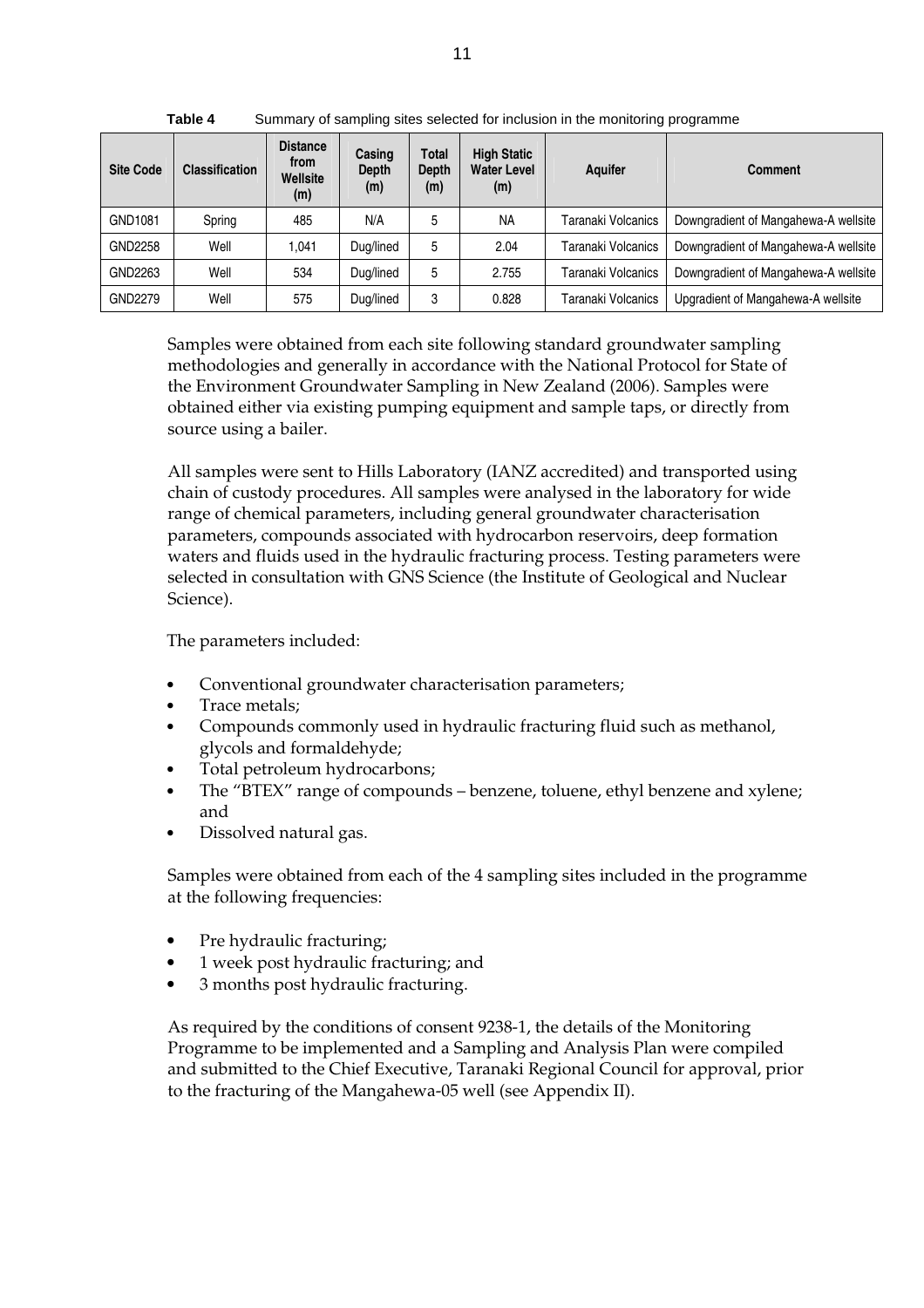

**Figure 2** Location of groundwater sampling sites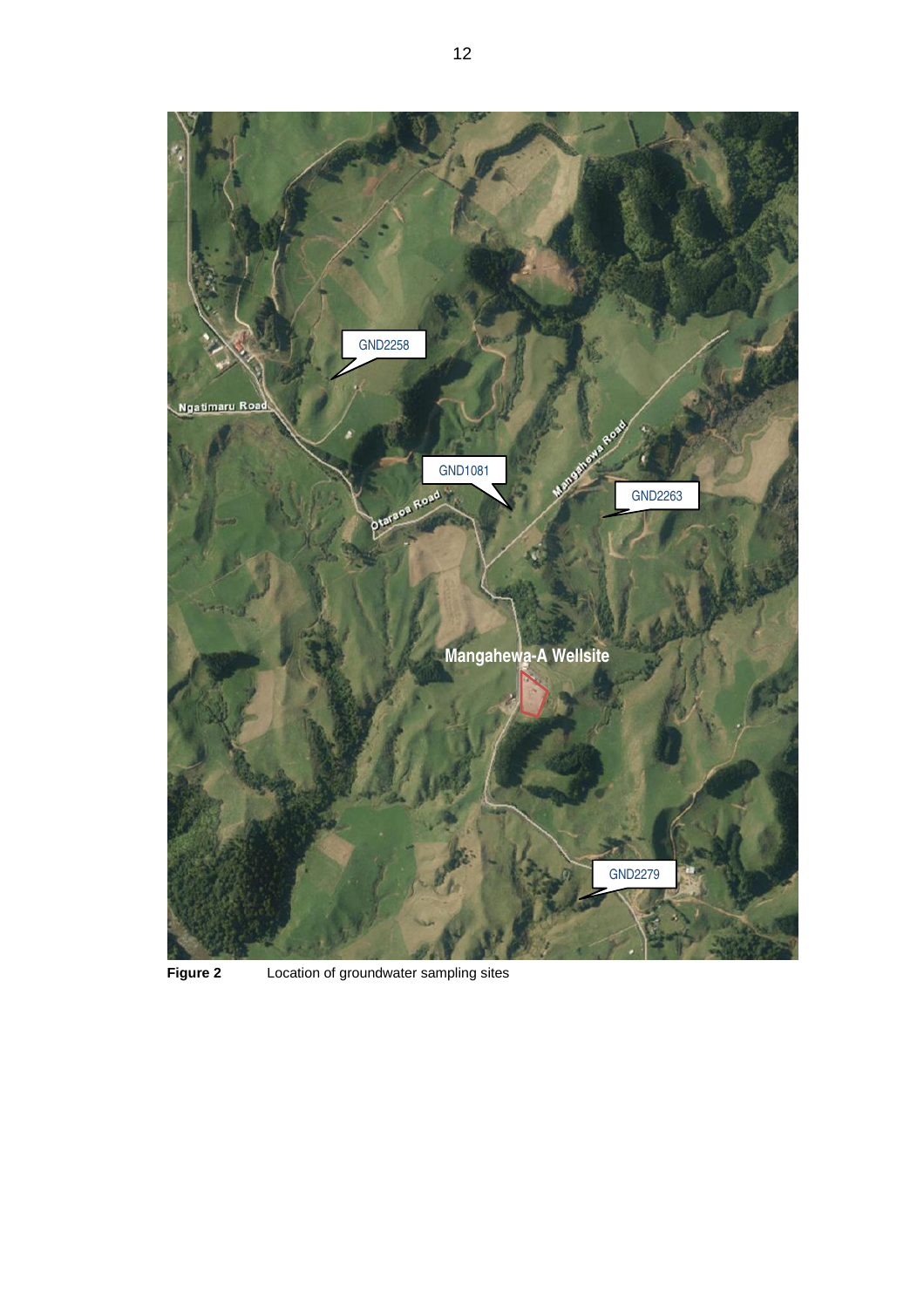# **2. Results**

# **2.1 Physicochemical monitoring**

The monitoring programme incorporated a total of 7 sampling events, which took place between 19 April 2012 and 19 October 2012. A summary of each sampling event is included below in Table 5.

| Table 5         | Sampling event summary            |                                    |                                                         |  |  |  |  |
|-----------------|-----------------------------------|------------------------------------|---------------------------------------------------------|--|--|--|--|
| Date            | <b>Sampling event</b>             | <b>Sites sampled</b>               | <b>Sampling comments</b>                                |  |  |  |  |
| 19 April 2012   | Pre hydraulic fracturing          | GND2263                            | Private water supply                                    |  |  |  |  |
| 16 May 2012     | Pre hydraulic fracturing          | GND2258                            | Private water supply                                    |  |  |  |  |
| 04 July 2012    | Pre hydraulic fracturing          | GND1081 GND2279                    | Private water supplies                                  |  |  |  |  |
| 18 July 2012    | Mangahewa-05 fracturing fluid     | GND2281                            | Sample of hydraulic<br>fracturing fluid pre-<br>pumping |  |  |  |  |
| 20 July 2012    | Mangahewa-05 return fluids        | GND2281                            | Sample of hydraulic<br>fracturing return fluids         |  |  |  |  |
| 26 July 2012    | 1 week post hydraulic fracturing  | GND1081 GND2258<br>GND2263 GND2279 | Private water supplies                                  |  |  |  |  |
| 19 October 2012 | 3 month post hydraulic fracturing | GND1081 GND2258<br>GND2263 GND2279 | Private water supplies                                  |  |  |  |  |

# **2.1.1 Hydraulic fracturing and return fluid analysis**

A sample representative of the fluid used in the hydraulic fracturing of the Mangahewa-05 well was obtained for analysis on 18 July 2012. In addition, a sample of the fluid returning to the surface following the completion of the 18 July 2012 fracturing event was also obtained.

The results of the analyses carried out on the hydraulic fracturing fluid used in the treatment of the Mangahewa-05 well are summarised below in Table 6. Due to the viscosity of the sample obtained, the range of analyses that were able to be performed on the sample were limited. The sample taken was gel like in composition, as opposed to a liquid. While the fracturing fluid is predominantly comprised of water (97% by fluid volume), specialised additives are used to increase the viscosity of the fluid in order to suspend the proppant prior to injection (see Section 1.4.1). The results of the analyses undertaken on the hydraulic fracturing fluid indicate the presence of relatively low concentration of glycols and methanol, common ingredients in hydraulic fracturing fluids. The results also indicate that the hydraulic fracturing fluid used contained low levels of hydrocarbon additives. Due to the volume of water used in the fracturing fluid mixture, all additives included in the mixture are highly dilute.

| Analyte          | <b>Units</b>     | Mangahewa-05<br>(18/07/2012) |
|------------------|------------------|------------------------------|
| Ethylene glycol  | g/m <sup>3</sup> | 270                          |
| Propylene glycol | g/m <sup>3</sup> | 42                           |
| Methanol         | g/m <sup>3</sup> | 29                           |

**Table 6** Results of hydraulic fracturing fluid analysis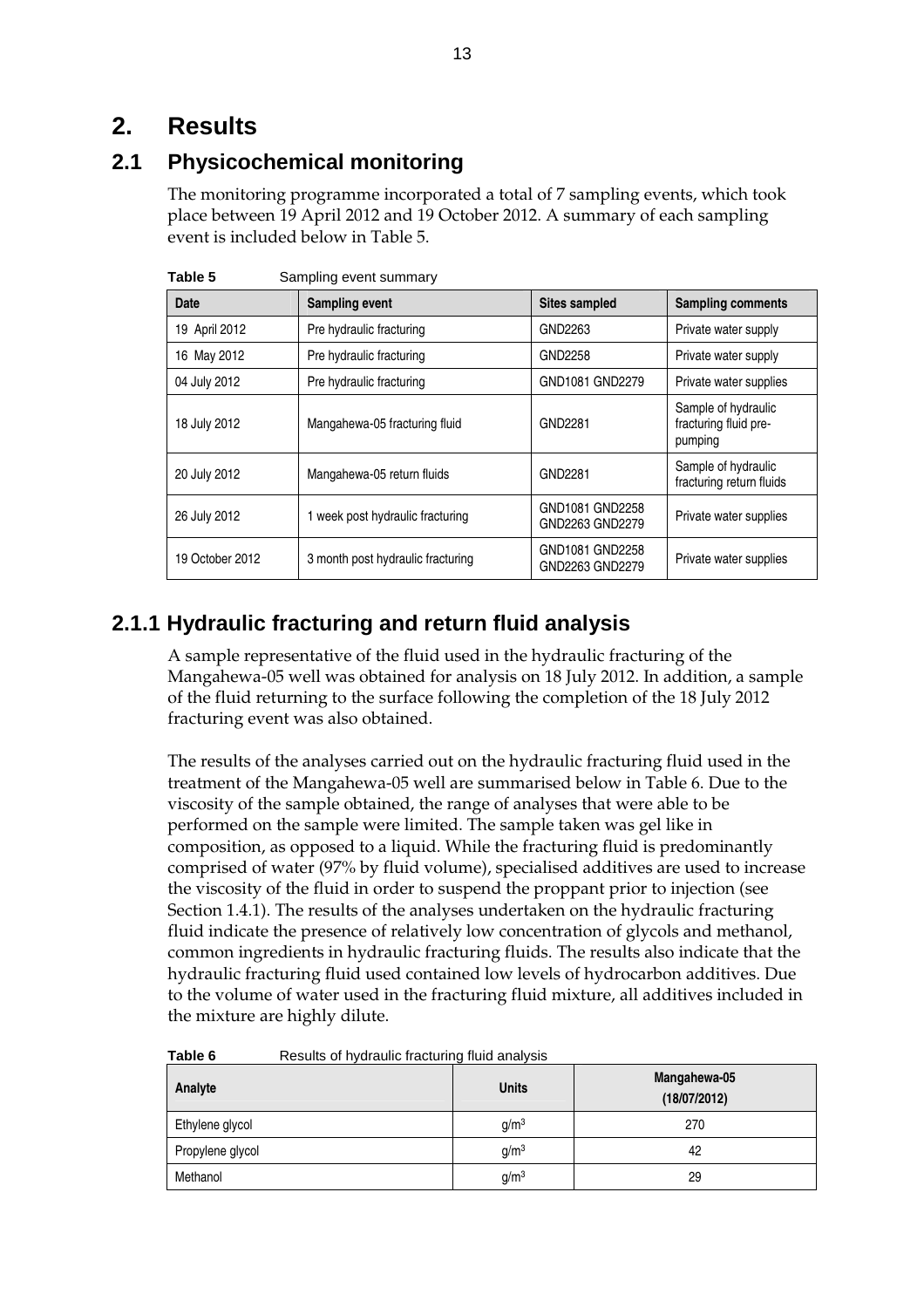| Analyte                       | <b>Units</b>     | Mangahewa-05<br>(18/07/2012) |
|-------------------------------|------------------|------------------------------|
| Benzene                       | g/m <sup>3</sup> | 0.0061                       |
| Toluene                       | g/m <sup>3</sup> | 0.036                        |
| Ethylbenzene                  | g/m <sup>3</sup> | 0.0038                       |
| m&p-Xylene                    | g/m <sup>3</sup> | 0.011                        |
| o-Xylene                      | g/m <sup>3</sup> | 0.0079                       |
| C7 - C9                       | g/m <sup>3</sup> | 0.8                          |
| C10 - C14                     | g/m <sup>3</sup> | 33                           |
| C15 - C36                     | g/m <sup>3</sup> | 72                           |
| Total hydrocarbons (C7 - C36) | g/m <sup>3</sup> | 106                          |

The results of the analyses carried out on the return fluid sample obtained following the hydraulic fracturing of the Mangahewa-05 well are summarised below in Table 7. Return fluids are comprised of a mixture of hydraulic fracturing fluids and formation fluids produced from the target reservoir, following the completion of the hydraulic fracturing process. The relative concentrations of each contributing fluid type change as the volume of fluid produced from the well increases. Immediately following the opening of the well following fracturing, a high proportion of the fluid returning to the wellhead is those injected during the hydraulic fracturing process. As the volume of fluid produced from the well increases, return fluids will begin to contain less hydraulic fracturing fluid and an increasing proportion of formation fluids.

A composite sample of return fluids was submitted for analysis. The composite was made up of equal proportions of 3 individual samples, all taken within 2 hours of the commencement of return flow from the well. The results of the analyses carried out on the return fluids are summarised below in Table 7. The results show traces of the methanol used in the hydraulic fracturing fluid. The concentration of glycols measured in the return fluids were below the laboratory detection limit. The high concentrations of chloride and sodium measured in the sample submitted indicate the saline nature of the deep formation fluids returning to the wellhead. The presence of elevated levels of hydrocarbon and BTEX are indicative of fluids being drawn from a hydrocarbon bearing reservoir.

| Table T<br>Results Of Teturn hulu analysis |                             |                              |
|--------------------------------------------|-----------------------------|------------------------------|
| Analyte                                    | <b>Units</b>                | Mangahewa-05<br>(20/07/2012) |
| pH                                         | pH Units                    | 7.3                          |
| <b>Total Alkalinity</b>                    | $g/m3$ as CaCO <sub>3</sub> | 3,100                        |
| <b>Total Hardness</b>                      | $g/m3$ as CaCO <sub>3</sub> | 87                           |
| Conductivity (EC)                          | mS/m                        | 1,571                        |
| Dissolved Barium                           | g/m <sup>3</sup>            | 6.0                          |
| Dissolved Calcium                          | g/m <sup>3</sup>            | 28                           |
| <b>Dissolved Copper</b>                    | g/m <sup>3</sup>            | 0.0077                       |
| Dissolved Iron                             | g/m <sup>3</sup>            | 8.7                          |
| Dissolved Magnesium                        | g/m <sup>3</sup>            | 3.9                          |

**Table 7** Results of return fluid analysis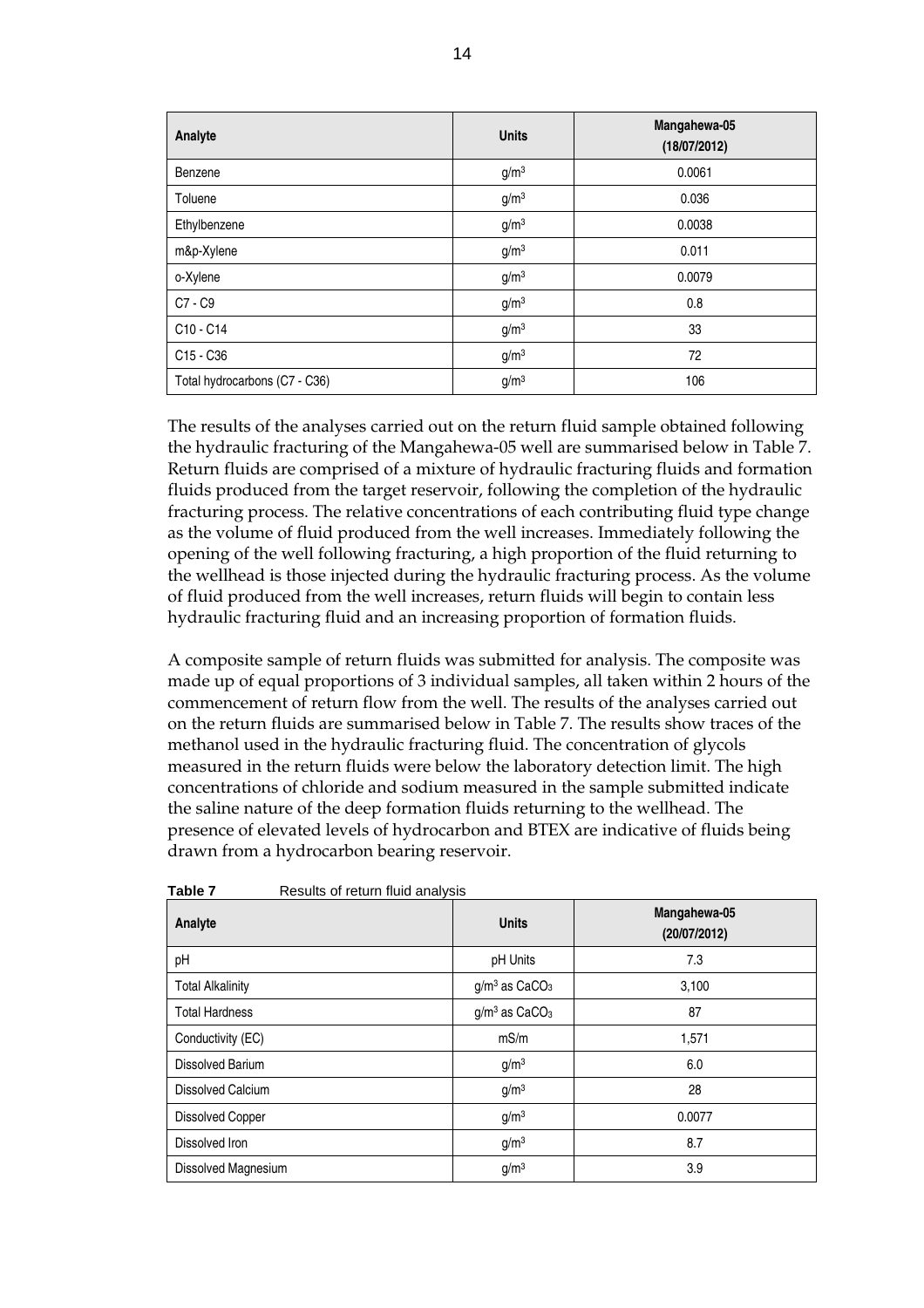| Analyte                       | <b>Units</b>     | Mangahewa-05<br>(20/07/2012) |
|-------------------------------|------------------|------------------------------|
| Dissolved Manganese           | g/m <sup>3</sup> | 2.7                          |
| <b>Dissolved Nickel</b>       | g/m <sup>3</sup> | 0.008                        |
| Dissolved Potassium           | g/m <sup>3</sup> | 960                          |
| Dissolved Sodium              | g/m <sup>3</sup> | 3,100                        |
| Dissolved Sulphur             | g/m <sup>3</sup> | 15.6                         |
| Dissolved Zinc                | g/m <sup>3</sup> | 0.011                        |
| <b>Bromide</b>                | g/m <sup>3</sup> | 13                           |
| Chloride                      | g/m <sup>3</sup> | 2,900                        |
| Nitrite-N                     | g/m <sup>3</sup> | < 0.02                       |
| Nitrate-N                     | g/m <sup>3</sup> | < 0.02                       |
| Nitrate                       | g/m <sup>3</sup> | < 0.09                       |
| Nitrate-N + Nitrite-N         | g/m <sup>3</sup> | < 0.02                       |
| Sulphate                      | g/m <sup>3</sup> | 47                           |
| Ethylene glycol               | g/m <sup>3</sup> | $\leq 4$                     |
| Propylene glycol              | g/m <sup>3</sup> | $\leq$ 4                     |
| Methanol                      | g/m <sup>3</sup> | 23                           |
| Benzene                       | g/m <sup>3</sup> | 11.3                         |
| Toluene                       | g/m <sup>3</sup> | 12.8                         |
| Ethylbenzene                  | g/m <sup>3</sup> | 0.96                         |
| m&p-Xylene                    | g/m <sup>3</sup> | 5.1                          |
| o-Xylene                      | g/m <sup>3</sup> | 2.0                          |
| Formaldehyde                  | g/m <sup>3</sup> | 0.18                         |
| Ethane                        | g/m <sup>3</sup> | 0.33                         |
| Ethylene                      | g/m <sup>3</sup> | < 0.004                      |
| Methane                       | g/m <sup>3</sup> | 1.48                         |
| C7 - C9                       | g/m <sup>3</sup> | 47                           |
| C10 - C14                     | g/m <sup>3</sup> | 119                          |
| C15 - C36                     | g/m <sup>3</sup> | 175                          |
| Total hydrocarbons (C7 - C36) | g/m <sup>3</sup> | 340                          |

# **2.1.2 Groundwater analysis**

In terms of an assessing any possible effects of hydraulic fracturing upon local aquifers, several key parameters, and the relative changes in their concentration can be used as indicators of potential contamination. Inorganic indicator parameters include pH, electrical conductivity and chloride. Changes in the concentration of these parameters may indicate the migration of deep formation water, which is highly saline in composition, via fractures or conduits created by the hydraulic fracturing process, leakage from the wellbore due to integrity issues, or the mishandling of fluids at the surface. The results of the pH, electrical conductivity and chloride analyses carried out on the samples from private water supplies are plotted below in Figure 3, Figure 4 and Figure 5; respectively. The results indicate that the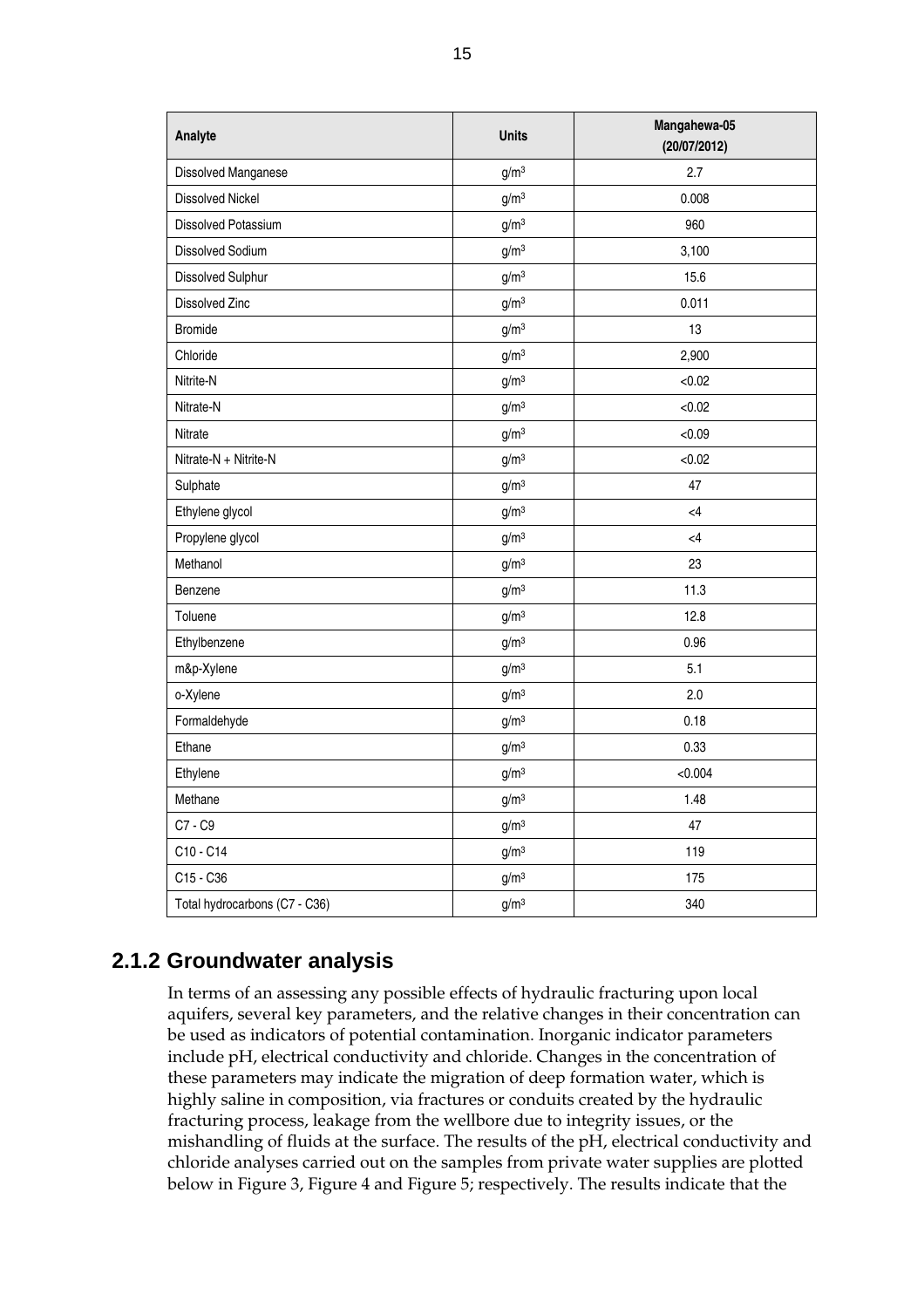pH, electrical conductivity and chloride concentrations in all private water supplies sampled, remained consistent across the sampling period.

There were no traces of any glycols or methanol detected in any of the groundwater samples analysed, compounds presents in the fluids used in the fracturing of the Mangahewa-05 well.

The presence of hydrocarbons or any of the BTEX group of chemicals in groundwater samples may indicate the leakage or migration of deep formation or reservoir fluids. The migration of such fluids could be due to the creation of fractures or conduits by the hydraulic fracturing process, leakage from the wellbore, or the mishandling of return fluids at the surface. If the hydraulic fracturing process had created fractures or conduits within the geological seals overlying the reservoir, it would also be expected that hydrocarbon gases would be present in groundwater. It should be noted however, biogenic methane gas can be found naturally occurring in groundwater, in areas where organic material has decomposed within groundwater bearing zones. The results of the analyses undertaken on samples taken from private water supplies in the vicinity of Mangahewa-A wellsite do not show any increases in the concentration of any key indicator parameters over the monitoring period.

A full table of analytical results is included in Appendix III of this report. Laboratory Analysis Reports are included in Appendix IV.



**Figure 3** Results of pH analyses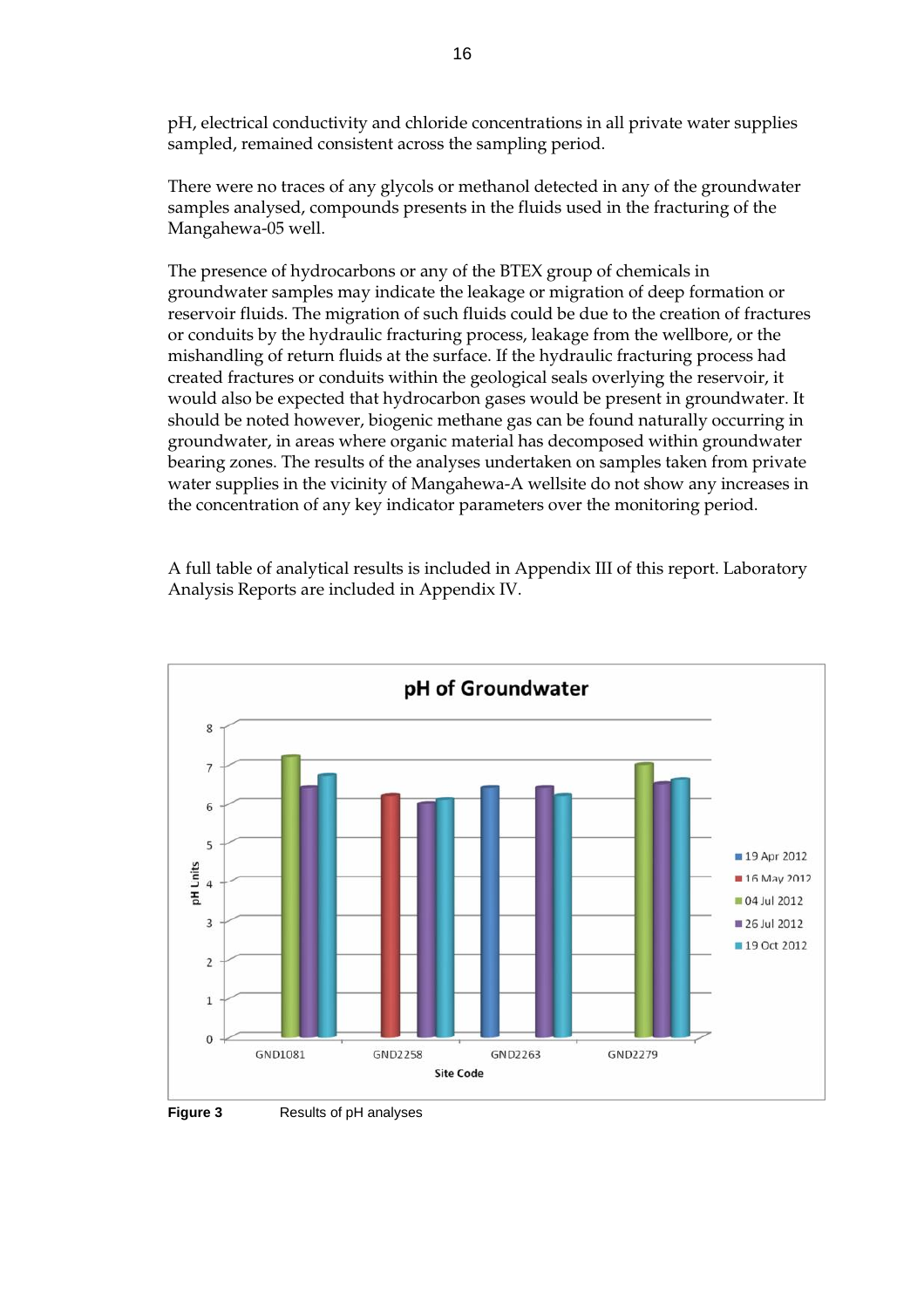

**Figure 4 Results of electrical conductivity analyses** 





**Figure 5 Results of total dissolved solids analyses**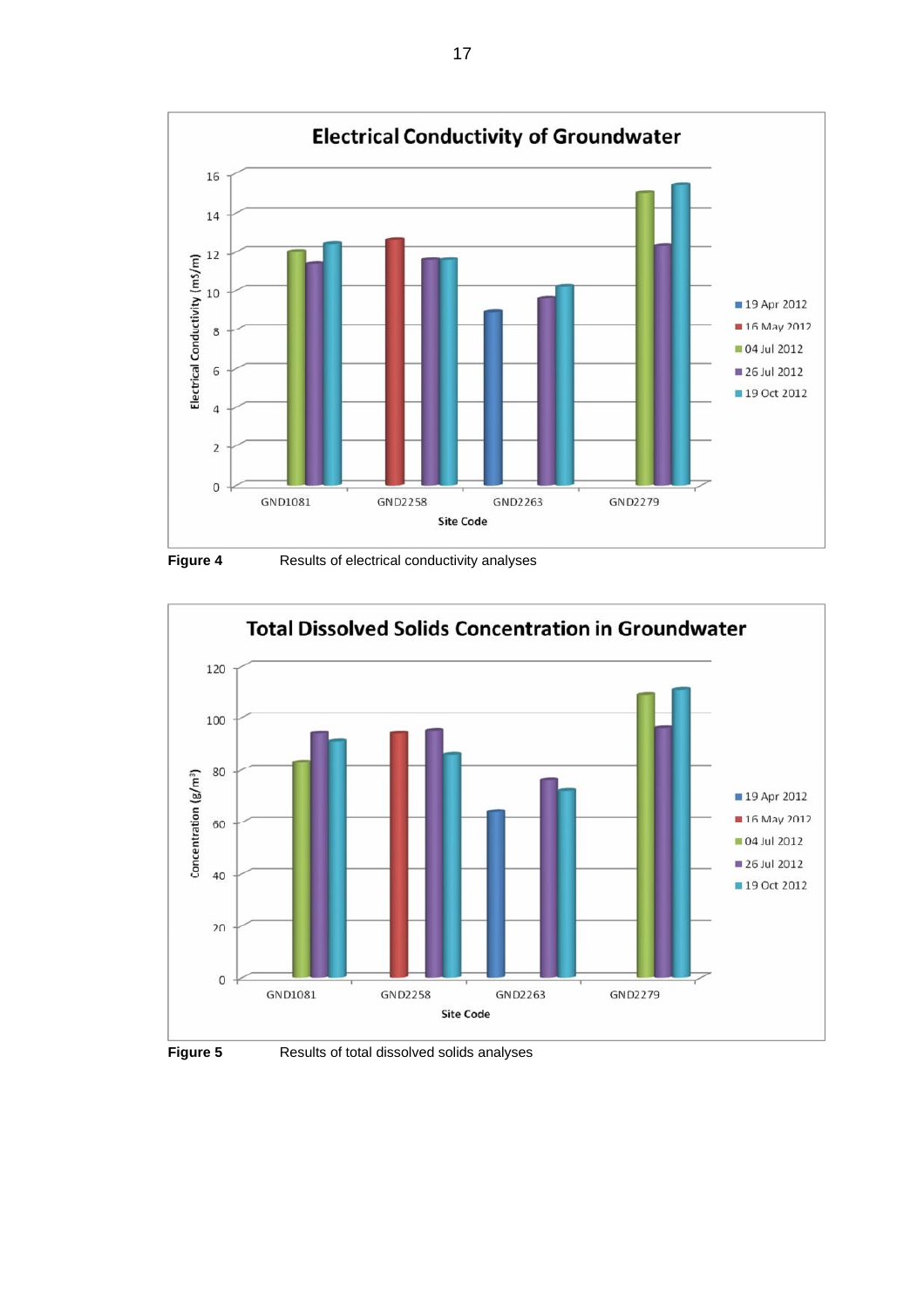

**Figure 6** Results of chloride analyses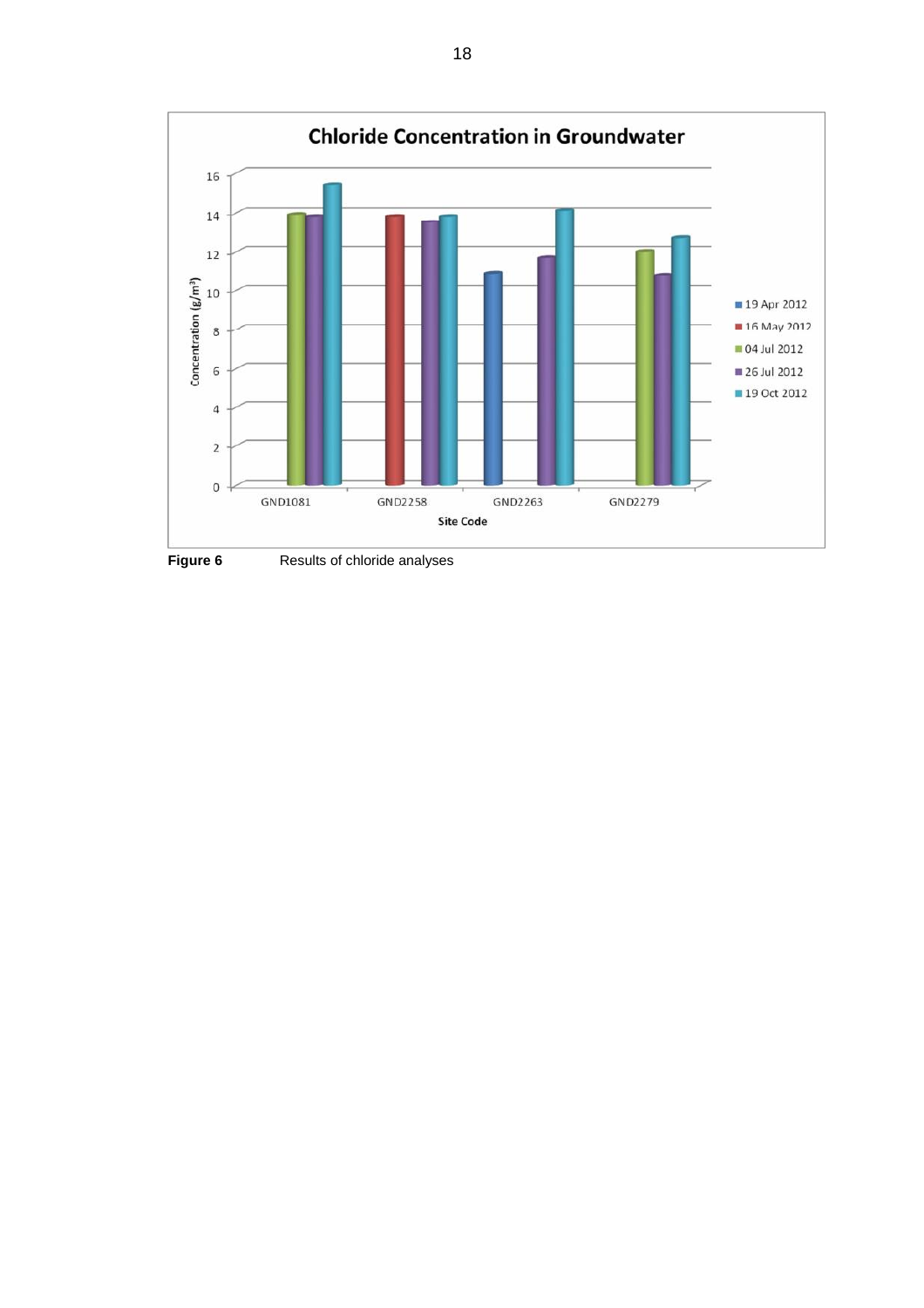# **3. Discussion**

## **3.1 Environmental effects of hydraulic fracturing on shallow groundwater**

A total of 4 private groundwater supplies were selected for inclusion in the groundwater monitoring programme implemented by Council. Samples from each site were obtained pre hydraulic fracturing (baseline sampling) and at intervals of 1 week and 3 months post fracturing.

The selection of sampling sites was designed to provide a sample set representative of groundwater abstractions and usage in the investigation area. Other criteria assessed were the distance of each potential sampling site from the Mangahewa-A wellsite, and whether the site was upgradient or downgradient of the wellsite, based on the inferred groundwater flow direction in the area of investigation.

The results of the physicochemical analyses carried out on samples taken from private water supplies included in the monitoring programme show very little compositional variation across the sampling period. The concentration of all parameters analysed for during post fracturing sampling events remained consistent with pre hydraulic fracturing baseline values, including compounds present within hydraulic fracturing and return fluids analysed as part of the monitoring programme.

The results of the physicochemical analyses undertaken, show that hydraulic fracturing activities carried out at the Mangahewa-A wellsite to date, have had no adverse effects on groundwater resources in the area surrounding the site. In order to confirm this assessment and to analyse the effects of any future hydraulic fracturing activities at the site, further sampling of all sites included in the monitoring programme is proposed for the forthcoming monitoring period.

## **3.2 Evaluation of performance**

The assessment of the Company's compliance performance for the period under review is based on the monitoring work carried out and the assessment of the results. A tabular summary of the Company's compliance record, with specific regard to the groundwater related conditions, of consent 9238-1 is set out below in Table 8.

The consent holder has achieved a high level of environmental performance and compliance in respect of the resource consent exercised. The criteria associated with a "high" level of environmental performance are outlined in Section 1.1.4 as follows:

"a high level of environmental performance and compliance indicates that essentially there were no adverse environmental effects to be concerned about, and no, or inconsequential (such as data supplied after a deadline) noncompliance with conditions."

The results of the monitoring programme implemented show no evidence of any adverse effects on groundwater due to hydraulic fracturing activities at the Mangahewa-A wellsite.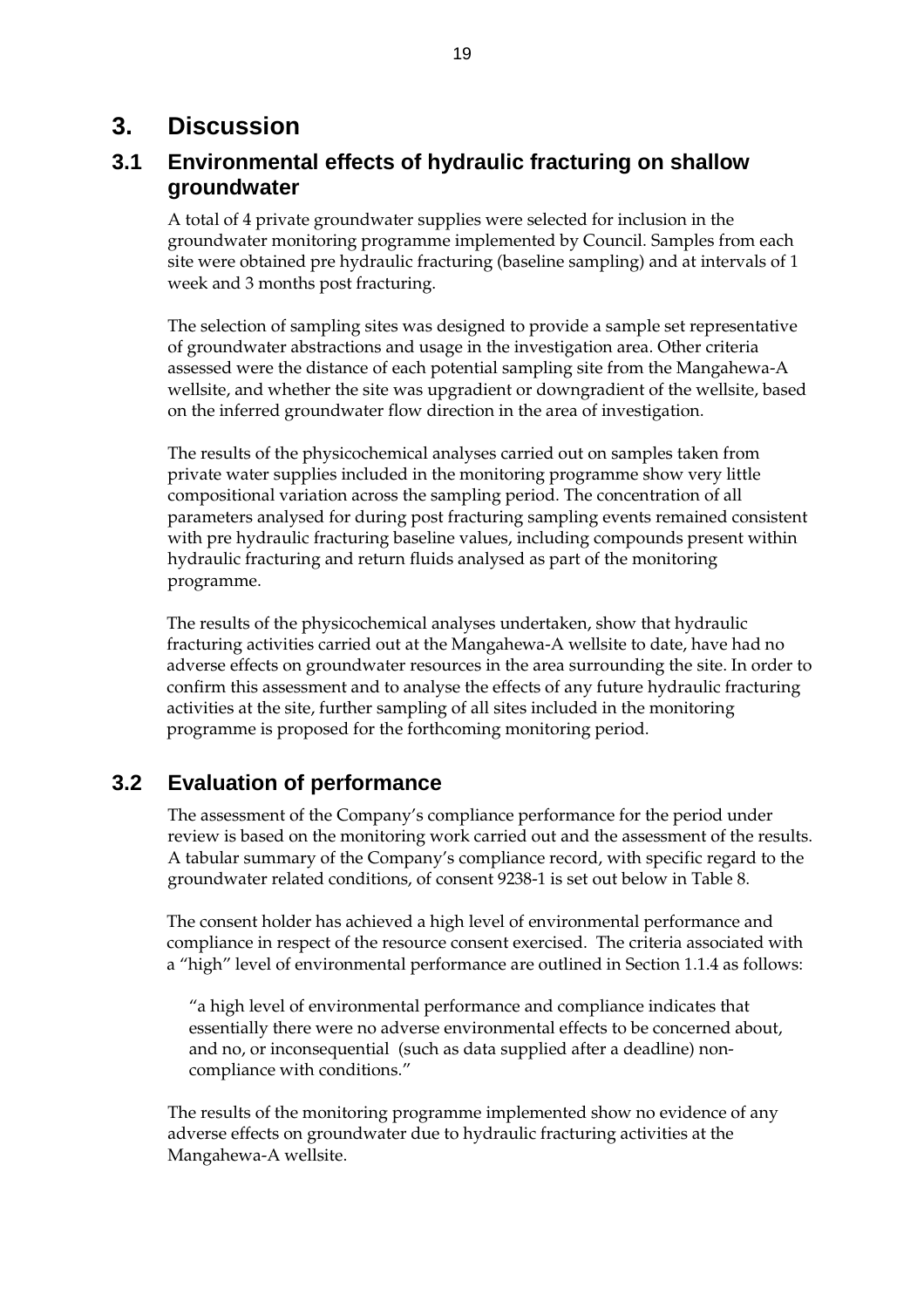| <b>Condition requirement</b>                                                                                                                                                                                                                                                                                                                                                                                                                                                                                                                                                                                                                                                                                                             | Means of monitoring during period under<br>review                                                                        | Compliance<br>achieved? |  |
|------------------------------------------------------------------------------------------------------------------------------------------------------------------------------------------------------------------------------------------------------------------------------------------------------------------------------------------------------------------------------------------------------------------------------------------------------------------------------------------------------------------------------------------------------------------------------------------------------------------------------------------------------------------------------------------------------------------------------------------|--------------------------------------------------------------------------------------------------------------------------|-------------------------|--|
| Consent 9238-1: To discharge contaminants associatied with hydraulic fracturing activities into land at depths greater<br>than 3,200 mTVDSS beneath the Mangahewa-A wellsite                                                                                                                                                                                                                                                                                                                                                                                                                                                                                                                                                             |                                                                                                                          |                         |  |
| 2. The consent holder shall ensure that the exercise of this<br>consent does not result in contaminants reaching any<br>useable fresh water (groundwater or surface water).<br>Usable fresh groundwater is defined as any groundwater<br>having a Total Dissolved Solids concentration of less<br>than 1000 mg/l.                                                                                                                                                                                                                                                                                                                                                                                                                        | Assessment of groundwater sampling<br>results                                                                            | Yes                     |  |
| 3. The consent holder shall undertake a programme of<br>sampling and testing that monitors the effects of the<br>exercise of this consent on fresh water resources to<br>assess compliance with condition 2 (the 'Monitoring<br>Programme'). The Monitoring Programme shall be<br>certified by the Chief Executive, Taranaki Regional Council<br>('the Chief Executive'), before this consent is exercised,<br>and shall include:<br>the location of the discharge point(s);<br>a)<br>the location of sampling sites; and<br>b)<br>sampling frequency with reference to a hydraulic<br>C)<br>fracturing programme.                                                                                                                       | Details of monitoring programme certified by<br>the Chief Executive                                                      | Yes                     |  |
| 4. All water samples taken for monitoring purposes shall<br>be taken in accordance with recognised field procedures<br>and analysed for:<br>pH;<br>a)<br>conductivity;<br>b)<br>total dissolved solids;<br>C)<br>major ions (Ca, Mg, K, Na, total alkalinity,<br>d)<br>bromide, chloride, nitrate-nitrogen, and sulphate);<br>trace metals (barium, copper, iron, manganese,<br>e)<br>nickel, and zinc);<br>total petroleum hydrocarbons;<br>f)<br>formaldehyde;<br>g)<br>dissolved methane and ethane gas;<br>h)<br>methanol:<br>i)<br>j)<br>glycols;<br>benzene, toluene, ethylbenzene, and xylenes<br>k)<br>(BTEX); and<br>carbon-13 composition of any dissolved methane<br>$\vert$<br>qas discovered (13C-CH <sub>4</sub> ).        | Assessment of groundwater monitoring<br>programme and sampling results                                                   | Yes                     |  |
| 5. All sampling and analysis shall be undertaken in<br>accordance with a Sampling and Analysis Plan, which shall<br>be submitted to the Chief Executive, Taranaki Regional<br>Council (CE) for review and certification before the first<br>sampling is undertaken. This Plan shall specify the use of<br>standard protocols recognized to constitute good<br>professional practice including quality control and<br>assurance. A properly accredited laboratory shall be used<br>for all sample analysis. Results shall be provided to the CE<br>within 30 calendar days of sampling and shall include<br>supporting quality control and assurance information.<br>These results will be used to assess compliance with<br>condition 2. | Details of sampling and analysis plan<br>certified by the Chief Executive, receipt and<br>assessment of sampling results | Yes                     |  |
| Overall assessment of compliance and environmental performance in relation to groundwater<br>monitoring conditions                                                                                                                                                                                                                                                                                                                                                                                                                                                                                                                                                                                                                       |                                                                                                                          | High                    |  |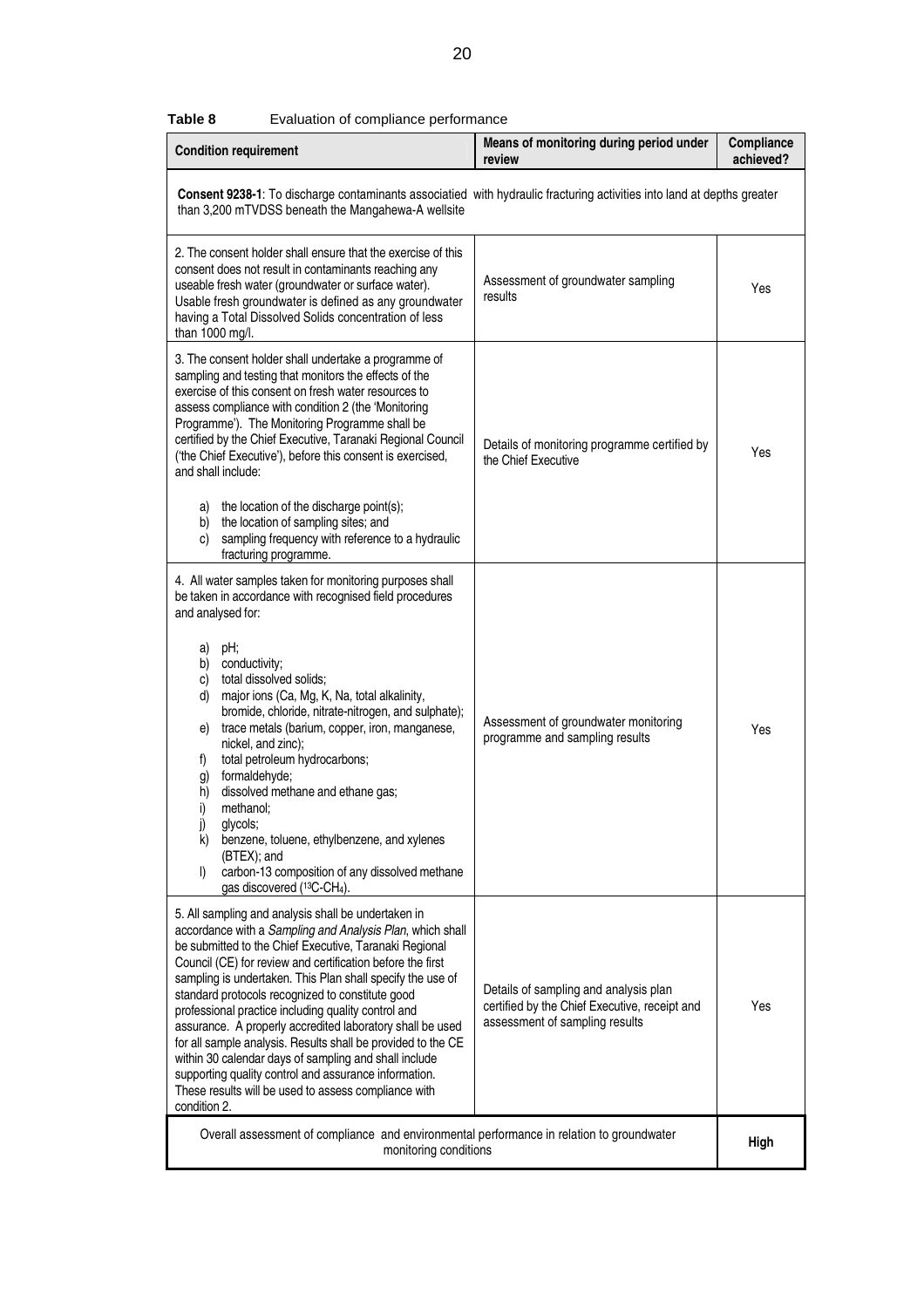## **3.3 Alterations to monitoring programmes for 2013/2014 period**

In designing and implementing the monitoring programmes for discharges to land and water in the region, the Taranaki Regional Council has taken into account the extent of information made available by previous authorities, its relevance under the Resource Management Act, the obligations of the Act in terms of monitoring discharges and effects, and subsequently reporting to the regional community, the scope of assessments required at the time of renewal of permits, and the need to maintain a sound understanding of industrial processes within Taranaki discharging to the environment.

It is proposed that the frequency of groundwater sampling in the vicinity of the Mangahewa-A wellsite be reduced to a minimum of one annual sampling event per monitoring year. If further hydraulic fracturing is carried out at the wellsite, the existing data gathered during the period under review will be used as a baseline to assess any potential adverse effects on groundwater. Samples will be obtained from each private water supply site included in the monitoring programme 3 months following any future hydraulic fracturing event.

Recommendations to this effect are attached to this report.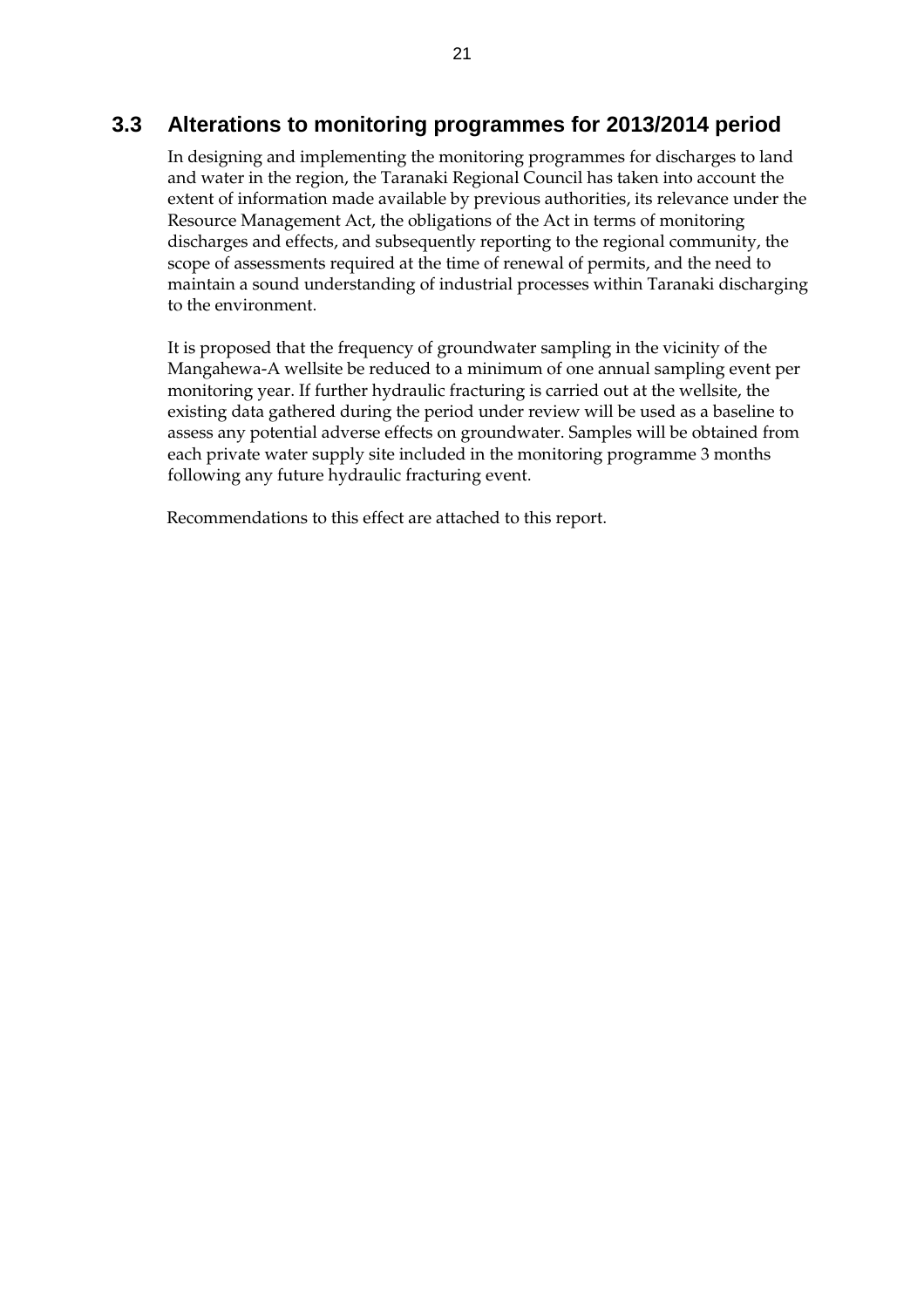# **4. Recommendations**

- 1. THAT this report be forwarded to the Company, and to any interested parties upon request;
- 2. THAT for the forthcoming 2013/2014 monitoring period, the sampling of private water supplies in the vicinity of the Mangahewa-A wellsite be reduced to a frequency of one annual sampling event; and
- 3. THAT if further hydraulic fracturing is carried out at the Mangahewa-A wellsite, a sample be obtained from each private water supply 3 months following the hydraulic fracturing programme.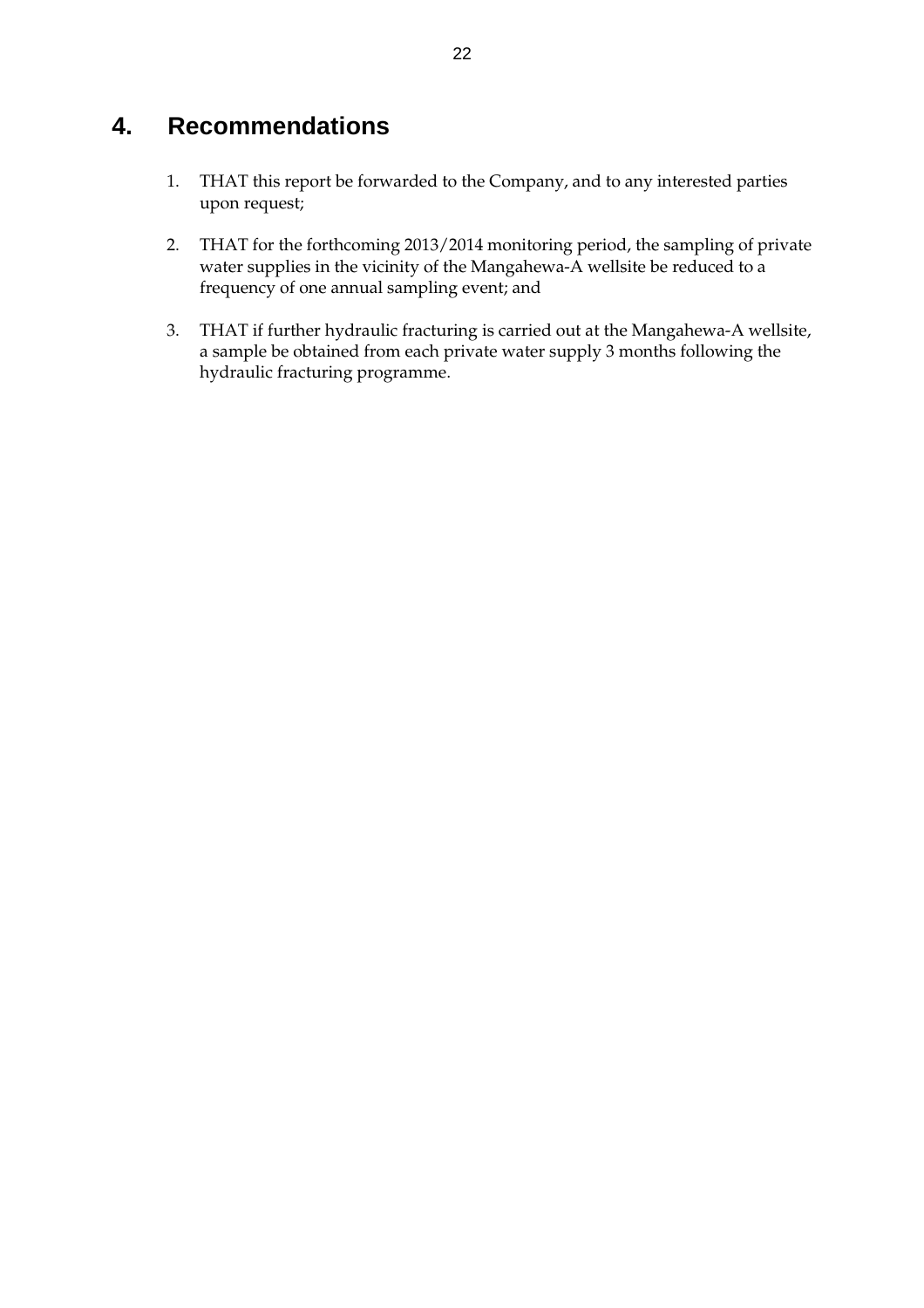# **Glossary of common terms and abbreviations**

The following abbreviations and terms are commonly used within Council reports:

| $Al^*$        | aluminium                                                                                                                                         |
|---------------|---------------------------------------------------------------------------------------------------------------------------------------------------|
| $As^*$        | arsenic                                                                                                                                           |
| Biomonitoring | assessing the health of the environment using aquatic organisms                                                                                   |
| <b>BOD</b>    | biochemical oxygen demand. A measure of the presence of degradable                                                                                |
|               | organic matter, taking into account the biological conversion of ammonia                                                                          |
|               | to nitrate                                                                                                                                        |
| <b>BODF</b>   | biochemical oxygen demand of a filtered sample                                                                                                    |
| Bore          | a hole drilled into the ground and completed for the abstraction of water or                                                                      |
|               | hydrocarbons to a depth of greater than 20 metres below the ground surface                                                                        |
| Bund          | a wall around a tank to contain its contents in the case of a leak                                                                                |
| <b>CBOD</b>   | carbonaceous biochemical oxygen demand. A measure of the presence of                                                                              |
|               | degradable organic matter, excluding the biological conversion of                                                                                 |
|               | ammonia to nitrate                                                                                                                                |
| cfu           | colony forming units. A measure of the concentration of bacteria usually                                                                          |
|               | expressed as per 100 millilitre sample                                                                                                            |
| <b>COD</b>    | chemical oxygen demand. A measure of the oxygen required to oxidise                                                                               |
|               | all matter in a sample by chemical reaction                                                                                                       |
| Condy         | conductivity, an indication of the level of dissolved salts in a sample,                                                                          |
|               | usually measured at $20^{\circ}$ C and expressed in mS/m                                                                                          |
| $Cu*$         | copper                                                                                                                                            |
| Cumec         | A volumetric measure of flow- 1 cubic metre per second $(1 \text{ m}^3 \text{s}^{-1})$                                                            |
| DO            | dissolved oxygen                                                                                                                                  |
| <b>DRP</b>    | dissolved reactive phosphorus                                                                                                                     |
| E.coli        | escherichia coli, an indicator of the possible presence of faecal material and                                                                    |
|               | pathological micro-organisms. Usually expressed as colony forming units                                                                           |
|               | per 100 millilitre sample                                                                                                                         |
| Ent           | enterococci, an indicator of the possible presence of faecal material and                                                                         |
|               | pathological micro-organisms. Usually expressed as colony forming units                                                                           |
|               | per 100 millilitre of sample                                                                                                                      |
| F             | fluoride                                                                                                                                          |
| FC            | faecal coliforms, an indicator of the possible presence of faecal material                                                                        |
|               | and pathological micro-organisms. Usually expressed as colony forming                                                                             |
|               | units per 100 millilitre sample                                                                                                                   |
| Fresh         | elevated flow in a stream, such as after heavy rainfall                                                                                           |
| $g/m^3$       | grams per cubic metre, and equivalent to milligrams per litre $(mg/L)$ . In                                                                       |
|               | water, this is also equivalent to parts per million (ppm), but the same                                                                           |
|               | does not apply to gaseous mixtures                                                                                                                |
| <b>GV</b>     | Guideline value (Drinking-water Standards for New Zealand 2008)                                                                                   |
| Incident      | an event that is alleged or is found to have occurred that may have actual or                                                                     |
|               | potential environmental consequences or may involve non-compliance with a                                                                         |
|               | consent or rule in a regional plan. Registration of an incident by the Council                                                                    |
| Intervention  | does not automatically mean such an outcome had actually occurred<br>action/s taken by Council to instruct or direct actions be taken to avoid or |
|               | reduce the likelihood of an incident occurring                                                                                                    |
| Investigation | action taken by Council to establish what were the circumstances/events                                                                           |
|               | surrounding an incident including any allegations of an incident                                                                                  |
|               |                                                                                                                                                   |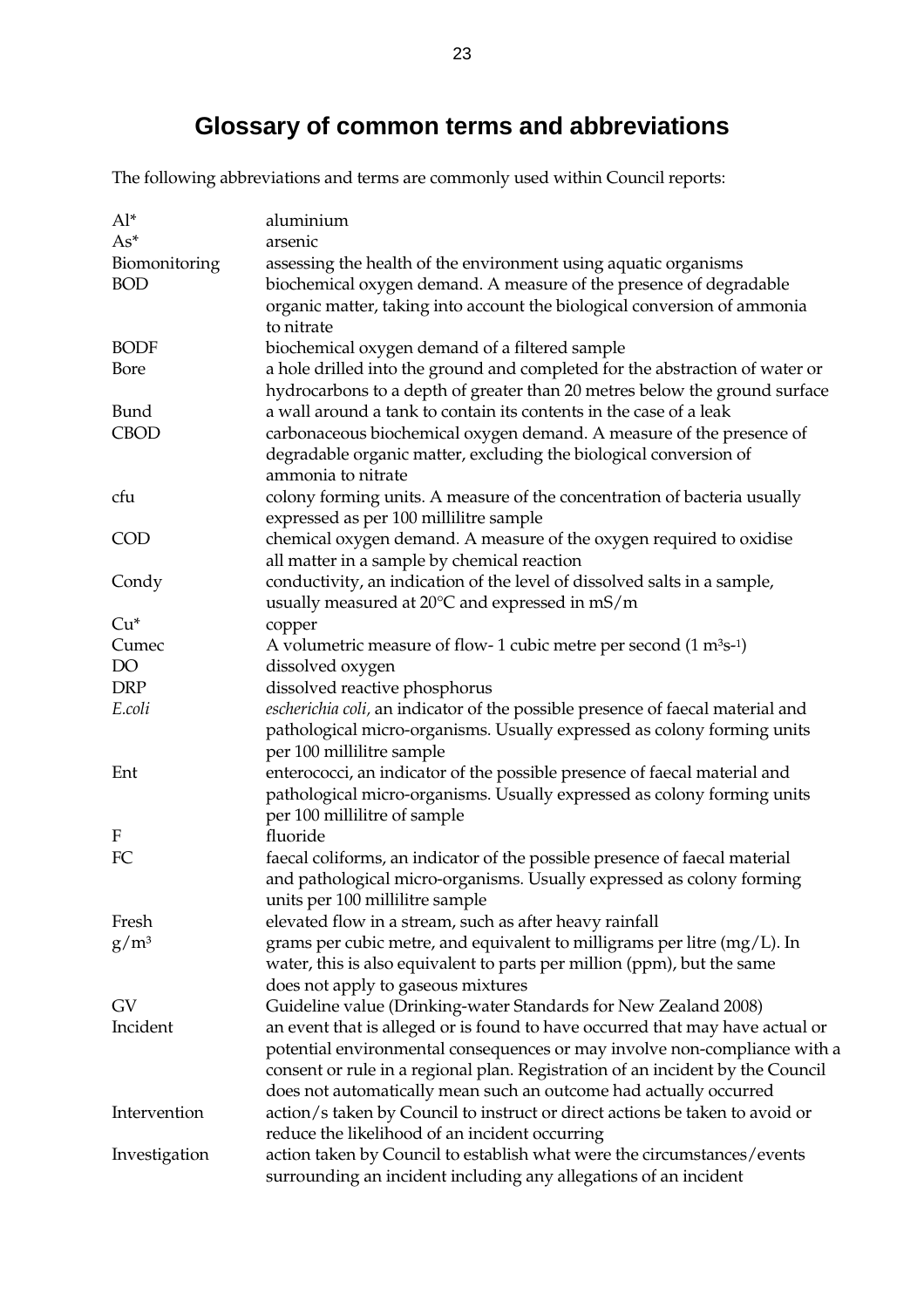| 1/s              | litres per second                                                                                                                                                                                                                                       |
|------------------|---------------------------------------------------------------------------------------------------------------------------------------------------------------------------------------------------------------------------------------------------------|
| <b>MAV</b>       | Maximum acceptable value (Drinking-water Standards for New Zealand<br>2008)                                                                                                                                                                             |
| <b>MCI</b>       | macroinvertebrate community index; a numerical indication of the state<br>of biological life in a stream that takes into account the sensitivity of the<br>taxa present to organic pollution in stony habitats                                          |
| mS/m             | millisiemens per metre                                                                                                                                                                                                                                  |
| Mixing zone      | the zone below a discharge point where the discharge is not fully mixed<br>with the receiving environment. For a stream, conventionally taken as a<br>length equivalent to 7 times the width of the stream at the discharge point                       |
| NH <sub>4</sub>  | ammonium, normally expressed in terms of the mass of nitrogen (N)                                                                                                                                                                                       |
| NH <sub>3</sub>  | unionised ammonia, normally expressed in terms of the mass of nitrogen (N)                                                                                                                                                                              |
| NO <sub>3</sub>  | nitrate, normally expressed in terms of the mass of nitrogen (N)                                                                                                                                                                                        |
| <b>NTU</b>       | Nephelometric Turbidity Unit, a measure of the turbidity of water                                                                                                                                                                                       |
| O&G              | oil and grease, defined as anything that will dissolve into a particular<br>organic solvent (e.g. hexane). May include both animal material (fats) and<br>mineral matter (hydrocarbons)                                                                 |
| $Pb^*$           | lead                                                                                                                                                                                                                                                    |
| pH               | a numerical system for measuring acidity in solutions, with 7 as neutral.                                                                                                                                                                               |
|                  | Numbers lower than 7 are increasingly acidic and higher than 7 are<br>increasingly alkaline. The scale is logarithmic i.e. a change of 1 represents<br>a ten-fold change in strength. For example, a pH of 4 is ten times more<br>acidic than a pH of 5 |
| Physicochemical  | measurement of both physical properties (e.g. temperature, clarity,<br>density) and chemical determinants (e.g. metals and nutrients) to                                                                                                                |
|                  | characterise the state of an environment                                                                                                                                                                                                                |
| $PM_{10}$        | relatively fine airborne particles (less than 10 micrometre diameter)                                                                                                                                                                                   |
| Resource consent | refer Section 87 of the RMA. Resource consents include land use consents<br>(refer Sections 9 and 13 of the RMA), coastal permits (Sections 12, 14 and<br>15), water permits (Section 14) and discharge permits (Section 15)                            |
| <b>RMA</b>       | Resource Management Act 1991 and including all subsequent<br>amendments                                                                                                                                                                                 |
| <b>SS</b>        | suspended solids                                                                                                                                                                                                                                        |
| <b>SQMCI</b>     | semi quantitative macroinvertebrate community index;                                                                                                                                                                                                    |
| Temp             | temperature, measured in °C (degrees Celsius)                                                                                                                                                                                                           |
| Turb             | turbidity, expressed in NTU                                                                                                                                                                                                                             |
| UI               | Unauthorised Incident                                                                                                                                                                                                                                   |
| <b>UIR</b>       | Unauthorised Incident Register – contains a list of events recorded by the<br>Council on the basis that they may have the potential or actual                                                                                                           |
|                  | environmental consequences that may represent a breach of a consent or<br>provision in a Regional Plan                                                                                                                                                  |
| Well             | a hole dug, augured or drilled, tapping the water table or springs, to a<br>depth of less than 20 metres below the ground surface                                                                                                                       |
| Zn*              | zinc                                                                                                                                                                                                                                                    |

\*an abbreviation for a metal or other analyte may be followed by the letters 'As', to denote the amount of metal recoverable in acidic conditions. This is taken as indicating the total amount of metal that might be solubilised under extreme environmental conditions. The abbreviation may alternatively be followed by the letter 'D', denoting the amount of the metal present in dissolved form rather than in particulate or solid form. For further information on analytical methods, contact the Council's laboratory.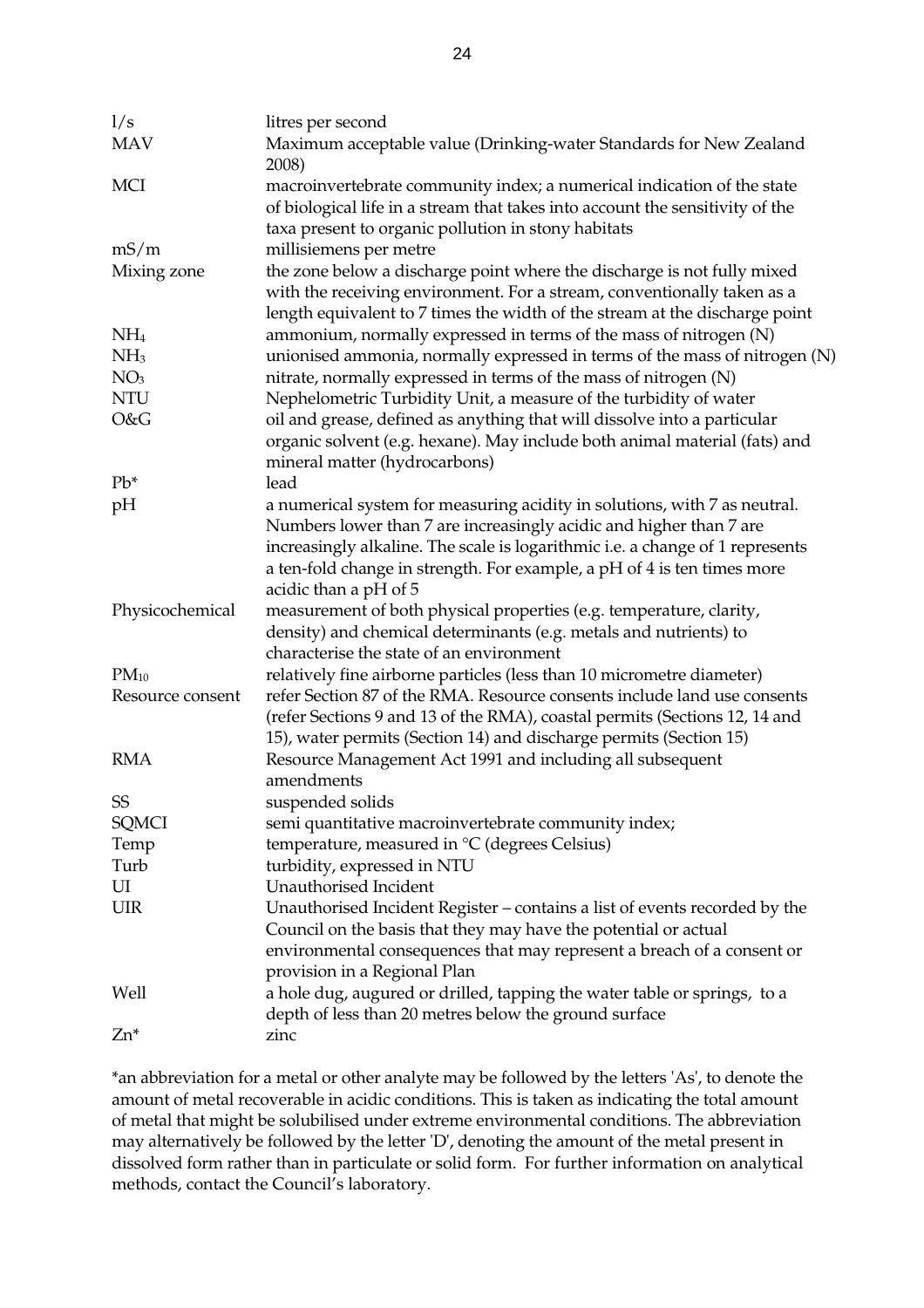# **Bibliography and references**

- Allis, R.G; Zhan, X; Evans, C Kroopnick, P 1997. Groundwater flow beneath Mt Taranaki. New Zealand, and implications for oil and gas migration. New Zealand Journal of Geology and Geophysics 40.
- Stevens G. 2001. Taranaki : *In*: Groundwaters of New Zealand, M.R, Rosen and P.A. White (*eds*). New Zealand Hydrological Society Inc., Wellington. P381-386.
- Taranaki Regional Council. (2012 updated May 2012). Hydrogeologic Risk Assessment of Hydraulic Fracturing for Gas Recovery in the Taranaki Region
- Taranaki Regional Council. TRC. 2013. Todd Taranaki Limited Mangahewa-A Exploration Wellsite Monitoring Report. Technical Report (2012-85) (Document number 1214831).
- Taranaki Regional Council. TRC. 2012. Officer Report. Todd Taranaki Limited Mangahewa-A wellsite hydraulic fracturing discharge consent application (Consent 9238-1). (Document number 1017265).
- Taylor C.B. and Evans C.M., 1999: Isotopic indicators for groundwater hydrology in Taranaki, New Zealand. Journal of Hydrology (NZ) 38(2), pp237-270.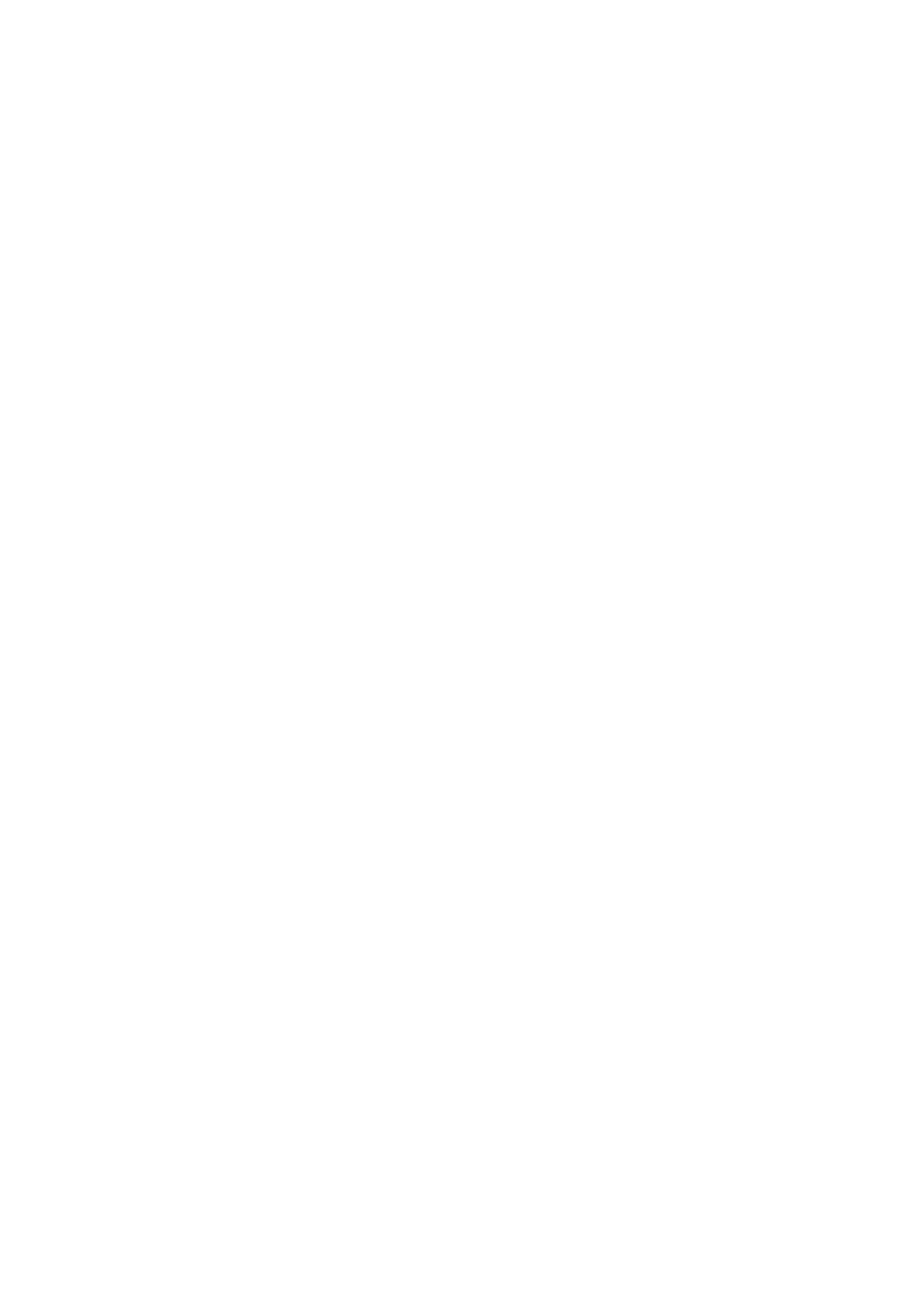**Appendix I** 

**Resource consent 9238-1**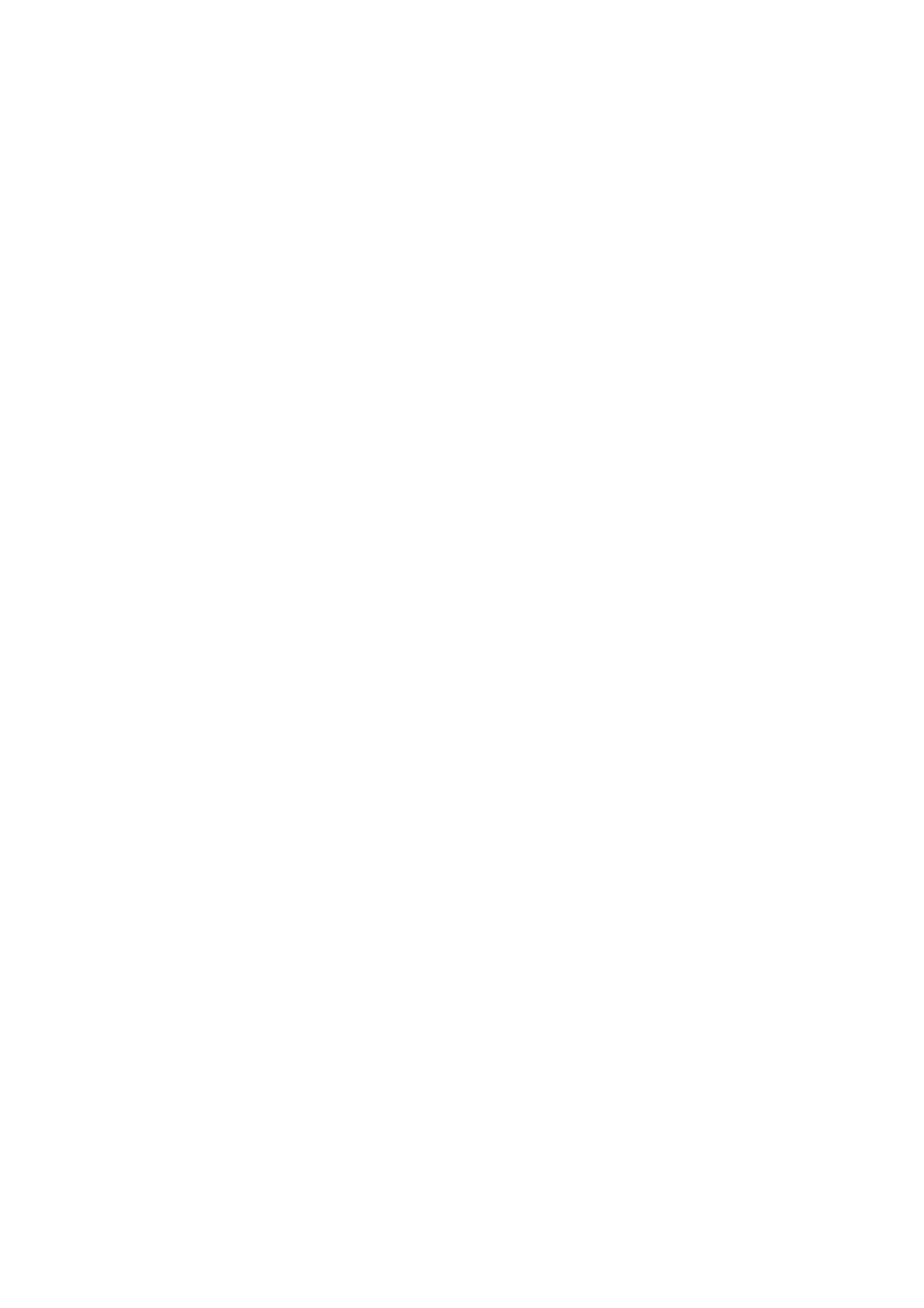## **Discharge Permit Pursuant to the Resource Management Act 1991 a resource consent is hereby granted by the Taranaki Regional Council**

| Name of<br>Consent Holder: | Todd Taranaki Limited<br>P O Box 802      |
|----------------------------|-------------------------------------------|
|                            | Taranaki Mail Centre<br>NEW PLYMOUTH 4340 |
|                            |                                           |

- Decision Date: 16 April 2012
- Commencement Date: 16 April 2012

## **Conditions of Consent**

- Consent Granted: To discharge contaminants associated with hydraulic fracturing activities into land at depths greater than 3200 mTVDss beneath the Mangahewa-A wellsite at or about (NZTM) 1714115E-5674291N
- Expiry Date: 1 June 2015
- Review Date(s): June 2012, June 2013, June 2014
- Site Location: Mangahewa-A wellsite, Otaraoa Road, Tikorangi (Property owner: F & K Wyatt & K & M Downs)
- Legal Description: Lot 2 DP 384951 (Discharge source & site)
- Catchment: Waitara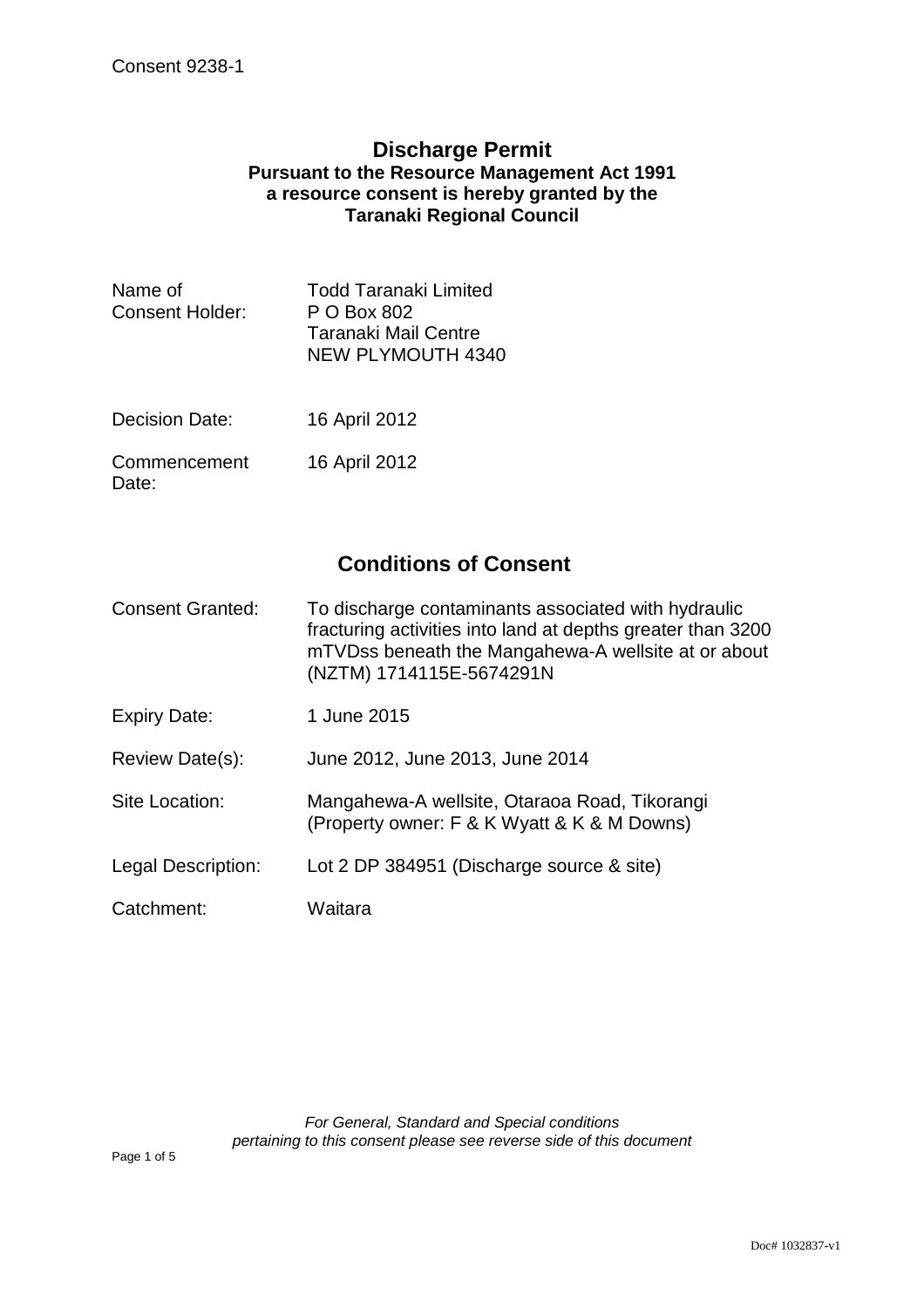#### **General condition**

a. The consent holder shall pay to the Taranaki Regional Council all the administration, monitoring and supervision costs of this consent, fixed in accordance with section 36 of the Resource Management Act 1991.

#### **Special conditions**

1. The discharge point shall be deeper than 3200 mTVDss.

Note: mTVDss = metres true vertical depth subsea, i.e., the true vertical depth in metres below mean sea level.

- 2. The consent holder shall ensure that the exercise of this consent does not result in contaminants reaching any useable fresh water (groundwater or surface water). Usable fresh groundwater is defined as any groundwater having a Total Dissolved Solids concentration of less than 1000 mg/l.
- 3. The consent holder shall undertake a programme of sampling and testing that monitors the effects of the exercise of this consent on fresh water resources to assess compliance with condition 2 (the 'Monitoring Programme'). The Monitoring Programme shall be certified by the Chief Executive, Taranaki Regional Council ('the Chief Executive'), before this consent is exercised, and shall include:
	- (a) the location of the discharge point(s);
	- (b) the location of sampling sites; and
	- (c) sampling frequency with reference to a hydraulic fracturing programme.
- 4. All water samples taken for monitoring purposes shall be taken in accordance with recognised field procedures and analysed for:
	- $(a)$  pH;
	- (b) conductivity;
	- (c) total dissolved solids;
	- (d) major ions (Ca, Mg, K, Na, total alkalinity, bromide, chloride, nitrate-nitrogen, and sulphate);
	- (e) trace metals (barium, copper, iron, manganese, nickel, and zinc);
	- (f) total petroleum hydrocarbons;
	- (g) formaldehyde;
	- (h) dissolved methane and ethane gas;
	- (i) methanol;
	- (j) glycols;
	- (k) benzene, toluene, ethylbenzene, and xylenes (BTEX); and
	- (l) carbon-13 composition of any dissolved methane gas discovered (13C-CH4).

*Note: The samples required, under conditions 3 and 4 could be taken and analysed by the Council or other contracted party on behalf of the consent holder.*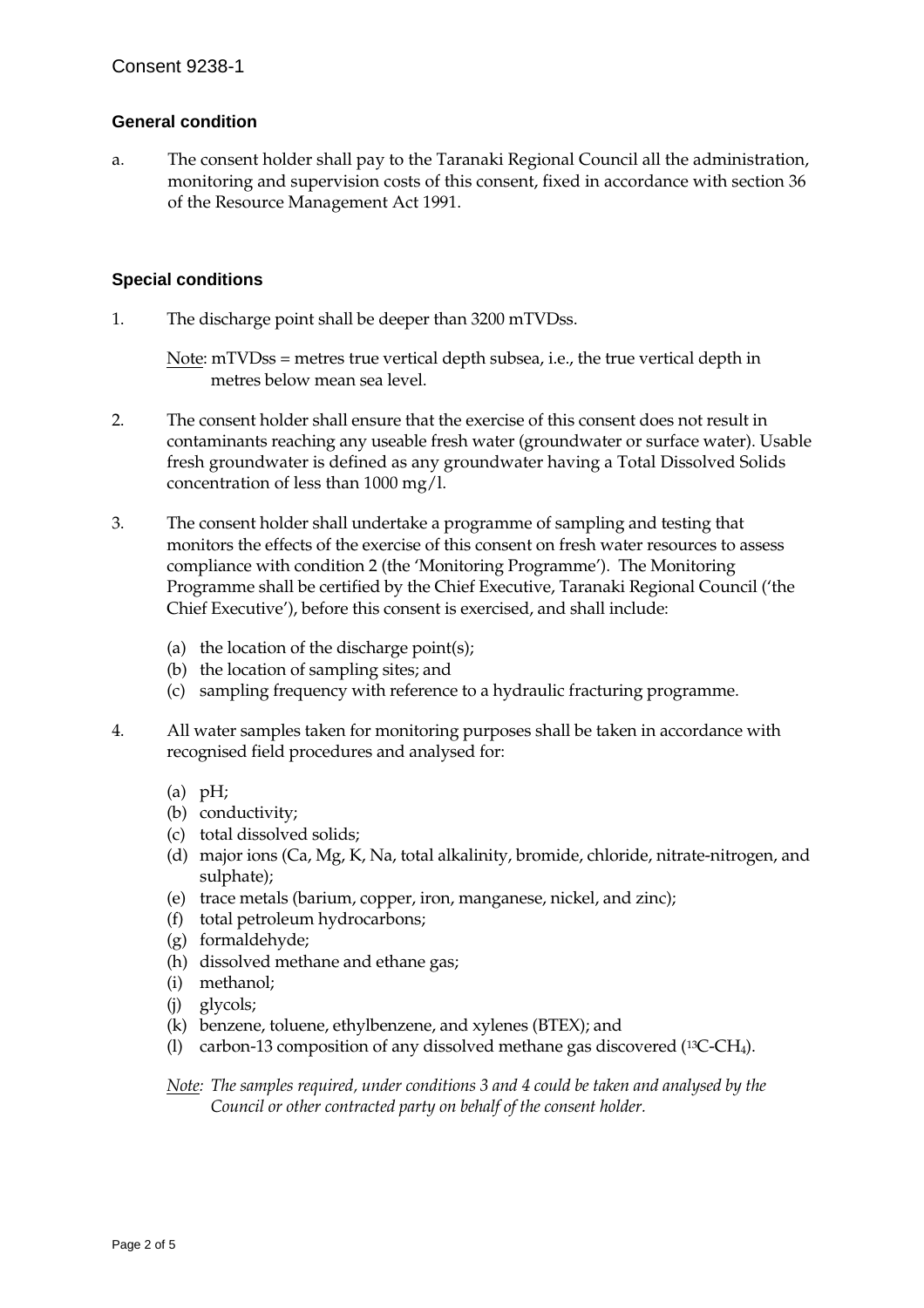5. All sampling and analysis shall be undertaken in accordance with a *Sampling and Analysis Plan*, which shall be submitted to the Chief Executive for review and certification before the first sampling is undertaken. This plan shall specify the use of standard protocols recognised to constitute good professional practice including quality control and assurance. An International Accreditation New Zealand (IANZ) accredited laboratory shall be used for all sample analysis. Results shall be provided to the Chief Executive within 30 days of sampling and shall include supporting quality control and assurance information. These results will be used to assess compliance with condition 2.

*Note: The Sampling and Analysis Plan may be combined with the Monitoring Programme required by condition 2.* 

- 6. The consent holder shall undertake well and equipment pressure testing prior to any hydraulic fracture programme on a given well to ensure any discharge will not affect the integrity of the well and hydraulic fracturing equipment.
- 7. Any hydraulic fracture discharge shall only occur after the consent holder has provided a comprehensive 'Pre-fracturing discharge report' to the Chief Executive. The report shall be provided at least 14 days before the discharge is proposed to commence and shall detail the hydraulic fracturing programme proposed, including as a minimum:
	- (a) the specific well in which each discharge is to occur and the intended fracture interval(s) ('fracture interval' is the discrete subsurface zone to receive a hydraulic fracture treatment);
	- (b) the number of discharges proposed and the geographical position (i.e. depth and lateral position) of each intended discharge point;
	- (c) the total volume of fracture fluid planned to be pumped down the well and its intended composition, including a list of all contaminants and Material Safety Data Sheets for all the chemicals to be used;
	- (d) the results of the reviews required by condition 12;
	- (e) results of modelling showing an assessment of the likely extent and dimensions of the fractures that will be generated by the discharge;
	- (f) the preventative and mitigation measures to be in place to ensure the discharge does not cause adverse environmental effects and complies with condition 2;
	- (g) the extent and permeability characteristics of the geology above the discharge point to the surface;
	- (h) any identified faults within the modeled fracture length plus a margin of 50%, and the potential for adverse environmental effects due to the presence of the identified faults;
	- (i) the burst pressure of the well and the anticipated maximum well and discharge pressures and the duration of the pressures; and
	- (j) details of the disposal of any returned fluids, including any consents that are relied on to authorise the disposal.
	- *Note: For the avoidance of doubt, the information provided with a resource consent application would usually be sufficient to constitute a 'Pre-fracturing discharge report' for any imminent hydraulic fracturing discharge. The Pre-fracturing discharge report provided for any later discharge may refer to the resource consent application or earlier Pre-fracturing discharge reports noting any differences.*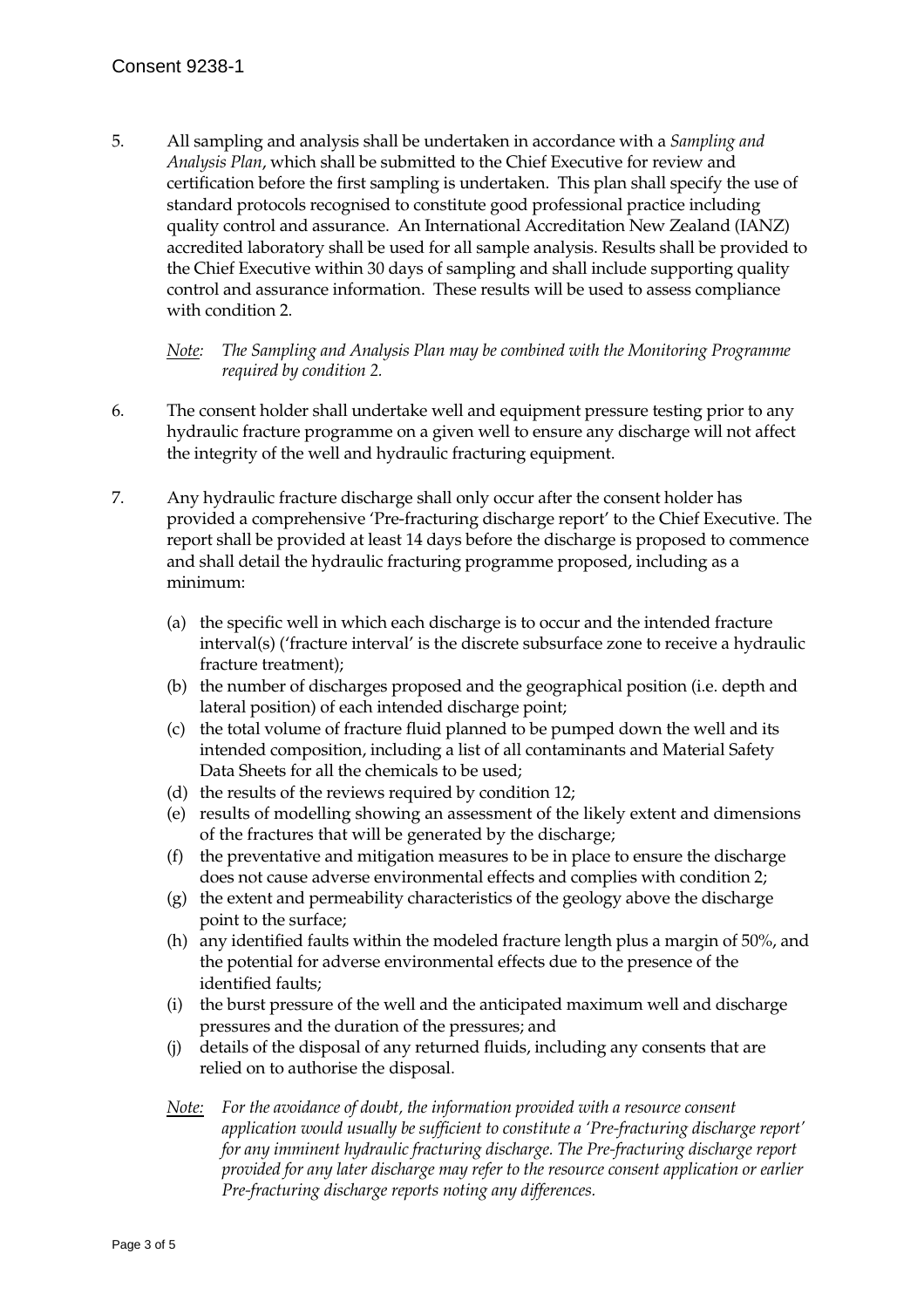### Consent 9238-1

- 8. The consent holder shall notify the Taranaki Regional Council of each discharge by emailing worknotification@trc.govt.nz. Notification shall include the date that the discharge is to occur and identify the 'Pre-fracturing discharge report', required by condition 7, which details the discharge. Where practicable and reasonable notice shall be given between 3 days and 14 days before the discharge occurs, but in any event 24 hours notice shall be given.
- 9. At the conclusion of a hydraulic fracturing programme on a given well, the consent holder shall submit a comprehensive 'Post-fracturing discharge report' to the Chief Executive. The report shall be provided within 60 days after the programme is completed and, as a minimum, shall contain:
	- (a) confirmation of the interval(s) where fracturing occurred for that programme, and the geographical position (i.e. depth and lateral position) of the discharge point for each fracture interval;
	- (b) the contaminant volumes and compositions discharged into each fracture interval;
	- (c) the volume of return fluids from each fracture interval;
	- (d) an analysis for the constituents set out in conditions  $4(a)$  to  $4(k)$ , in a return fluid sample taken within the first two hours of flow back, for each fracture interval if flowed back individually, or for the well if flowed back with all intervals comingled;
	- (e) an estimate of the volume of fluids (and proppant) remaining underground;
	- (f) the volume of water produced with the hydrocarbons (produced water) over the period beginning at the start of the hydraulic fracturing programme and ending 50 days after the programme is completed;
	- (g) an assessment of the extent and dimensions of the fractures that were generated by the discharge, based on modelling undertaken after the discharge has occurred and other diagnostic techniques, including production analysis, available to determine fracture length, height and containment;
	- (h) the results of pressure testing required by condition 6, and the well and discharge pressure durations and the maximum pressure reached during the hydraulic fracture discharge;
	- (i) details of the disposal of any returned fluids, including any consents that are relied on to authorise the disposal;
	- (j) details of any incidents where hydraulic fracture fluid is unable to pass through the well perforations (screen outs) that occurred, their likely cause and implications for compliance with conditions 1 and 2; and
	- (k) an assessment of the effectiveness of the mitigation measures in place with specific reference to those described in the application for this consent.
- 10. The reports described in conditions 7 and 9 shall be emailed to consents@trc.govt.nz with a reference to the number of this consent.
- 11. The consent holder shall provide access to a location where the Taranaki Regional Council officers can obtain a sample of the hydraulic fracturing fluids and the return fluids.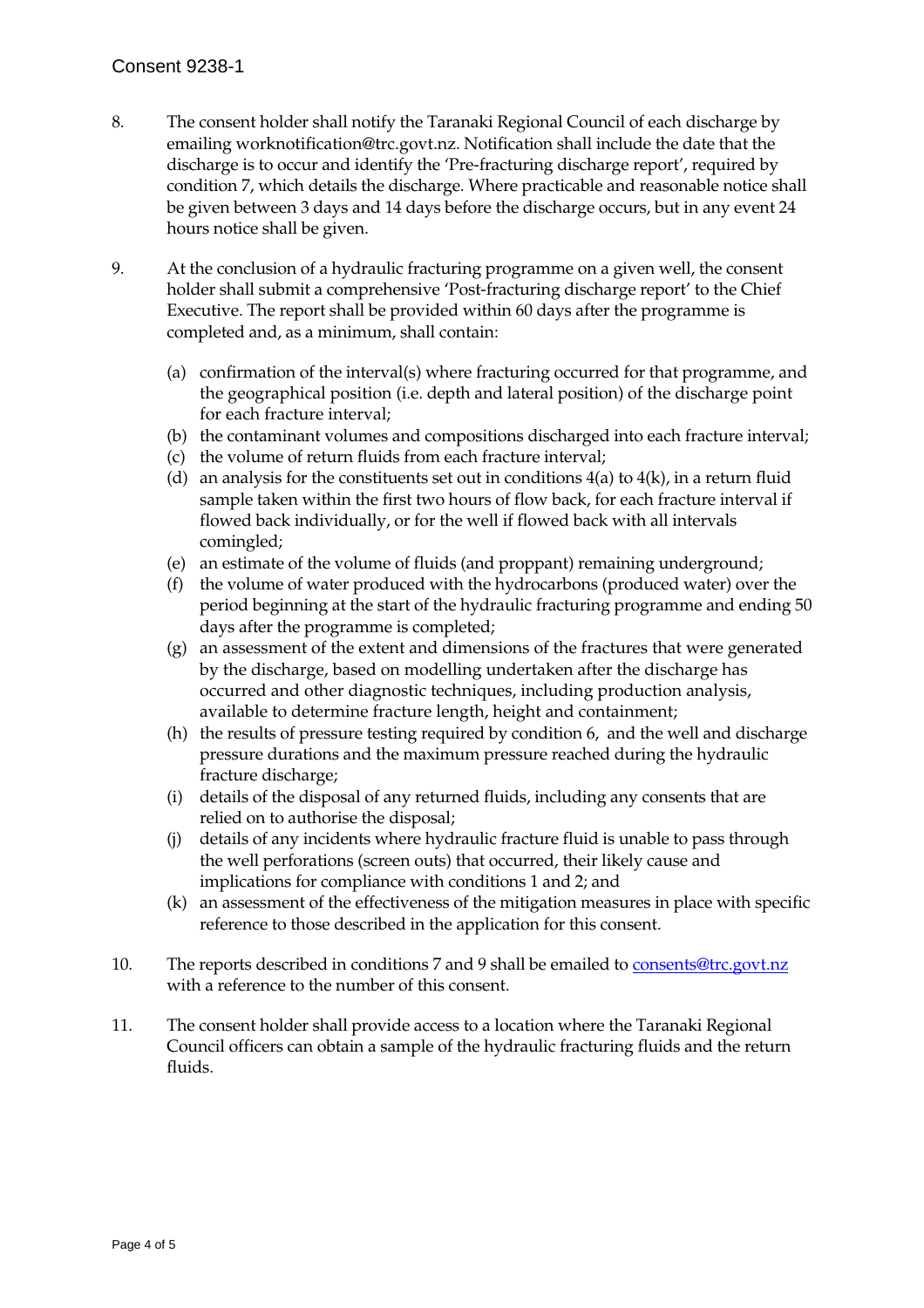- 12. The consent holder shall at all times adopt the best practicable option, as defined in section 2 of the Resource Management Act 1991, to prevent or minimize any actual or likely adverse effect of the activity on the environment by, as a minimum, ensuring that:
	- (a) the discharge is contained within the fracture interval;
	- (b) regular reviews are undertaken of the preventative and mitigation measures adopted to ensure the discharge does not cause adverse environmental effects; and
	- (c) regular reviews of the chemicals used are undertaken with a view to reducing the toxicity of the chemicals used.
- 13. The fracture fluid shall be comprised of no less than 95% water and proppant by volume.
- 14. The Taranaki Regional Council may review any or all of the conditions of this consent by giving notice of review during the month of June each year, for the purposes of:
	- (a) ensuring that the conditions are adequate to deal with any significant adverse effects on the environment arising from the exercise of this consent, which were either not foreseen at the time the application was considered or which it was not appropriate to deal with at the time; and/or
	- (b) further specifying the best practicable option as required by condition 12; and/or
	- (c) ensuring hydraulic fracturing operations appropriately take into account any best practice guidance published by a recognised industry association or environmental regulator.

Signed at Stratford on 16 April 2012

 For and on behalf of Taranaki Regional Council

 $\frac{1}{\sqrt{2}}$  ,  $\frac{1}{\sqrt{2}}$  ,  $\frac{1}{\sqrt{2}}$  ,  $\frac{1}{\sqrt{2}}$  ,  $\frac{1}{\sqrt{2}}$  ,  $\frac{1}{\sqrt{2}}$  ,  $\frac{1}{\sqrt{2}}$  ,  $\frac{1}{\sqrt{2}}$  ,  $\frac{1}{\sqrt{2}}$  ,  $\frac{1}{\sqrt{2}}$  ,  $\frac{1}{\sqrt{2}}$  ,  $\frac{1}{\sqrt{2}}$  ,  $\frac{1}{\sqrt{2}}$  ,  $\frac{1}{\sqrt{2}}$  ,  $\frac{1}{\sqrt{2}}$ 

**Director-Resource Management**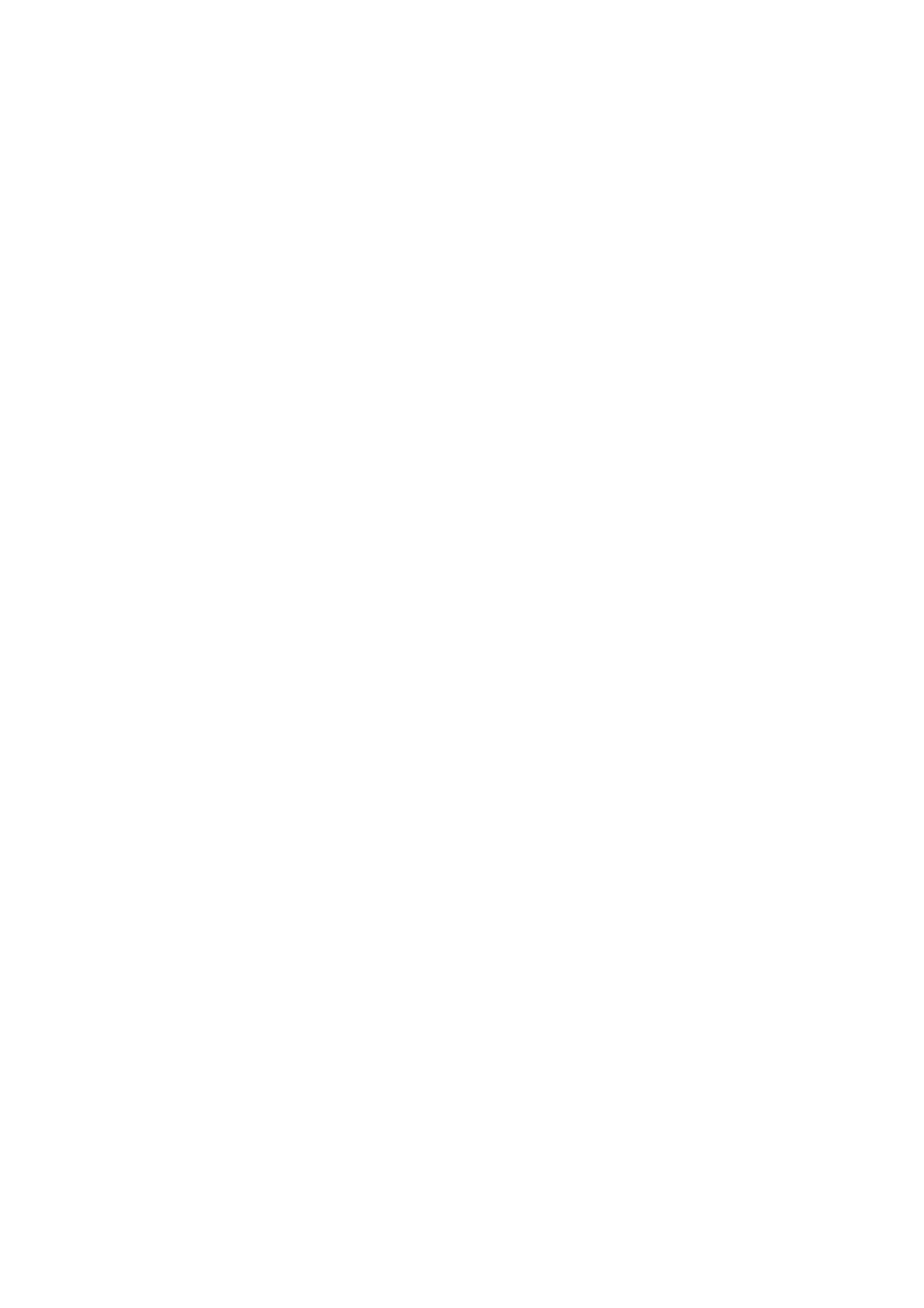**Appendix II** 

**Sampling and Analysis Plan**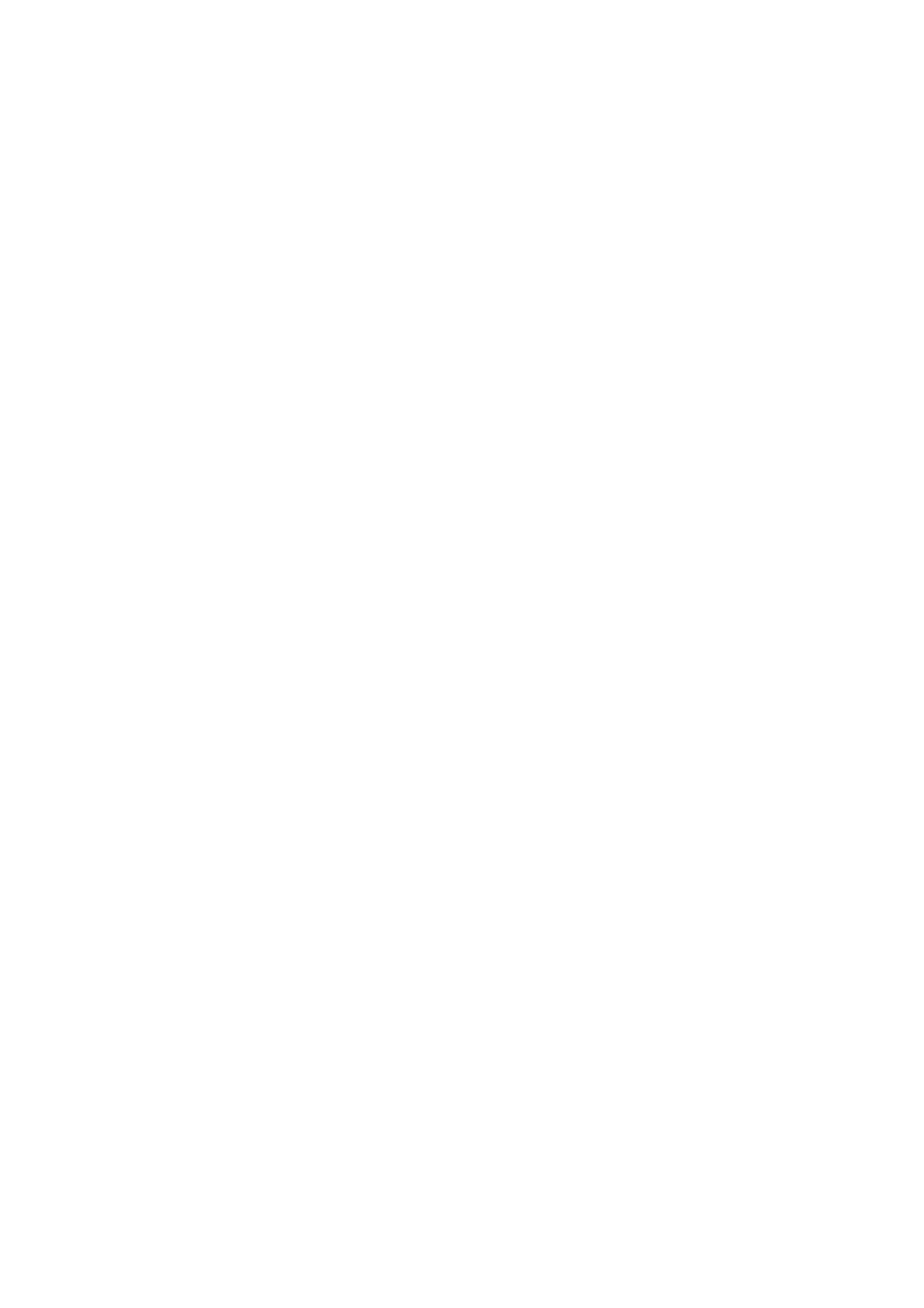## **Sampling and Analysis Plan**

## **Mangahewa-AGroundwater Monitoring Programme 2012/2013**

### **Resource Consent(s) / Consent Holder(s)** 9238-1 / Todd Taranaki Limited

### **Project Description:**

Design and implement a Sampling and Analysis Plan as required by *Condition 5* of Consent 9238-1, which will provide for the assessment of the existing chemical characteristics of groundwater in the vicinity of the Mangahewa-A well site and for the identification of any changes in local groundwater quality following planned hydraulic fracturing activities at the site. By implementing the proposed Sampling and Analysis Plan, the consent holder (Todd Taranaki Ltd.) will also be deemed to be in compliance with *Conditions 3 & 4* of Consent 9238-1. The data provided by the monitoring programme will allow the Taranaki Regional Council to assess whether the consent holder has ensured that the exercise of their consent has not contaminated or put at risk actual or potential usable freshwater aquifers, as stipulated in *Condition 2* of the consent.

#### **Sampling Locations:**

A survey of groundwater abstractions within the vicinity of the Mangahewa-A wellsite was carried out on the  $28<sup>th</sup>$  of June 2012. Following the survey, a total of three (3) groundwater abstraction sites have been selected for sampling as part of the monitoring programme. The sample results from an additional site already being monitored as part of the Mangahewa-C groundwater monitoring programme (GND2258) will also be assessed in this programme. The sampling sites have been selected based on their proximity to the Mangahewa-A wellsite, their individual construction and usage characteristics. The site selection is designed to provide a sample set representative of groundwater abstractions in the area surrounding the site.

The details of the sites selected for inclusion in the programme are listed below in *Table 1*.

| <b>Table 1: Sampling Site Details</b> |                       |                  |             |           |             |              |  |  |  |  |
|---------------------------------------|-----------------------|------------------|-------------|-----------|-------------|--------------|--|--|--|--|
| Site No.                              | <b>Owner/Occupier</b> | Location         | <b>Type</b> | Depth (m) | Easting (m) | Northing (m) |  |  |  |  |
| GND1081                               | SJ & SH Lye           | Mangahewa Rd.    | Well        | 5         | 1714040     | 5674772      |  |  |  |  |
| GND2263                               | Jan Turner            | 30 Mangahewa Rd. | Well        | 5         | 1714326     | 5674780      |  |  |  |  |
| GND2279                               | David Jupp            | 1084 Otaraoa Rd. | Well        | 3         | 1714263     | 5673737      |  |  |  |  |
| GND2258*                              | Simon Payne           | 879 Otaraoa Rd.  | Well        | 7         | 1713501     | 5675128      |  |  |  |  |

\*monitored as part of Mangahewa-C groundwater monitoring programme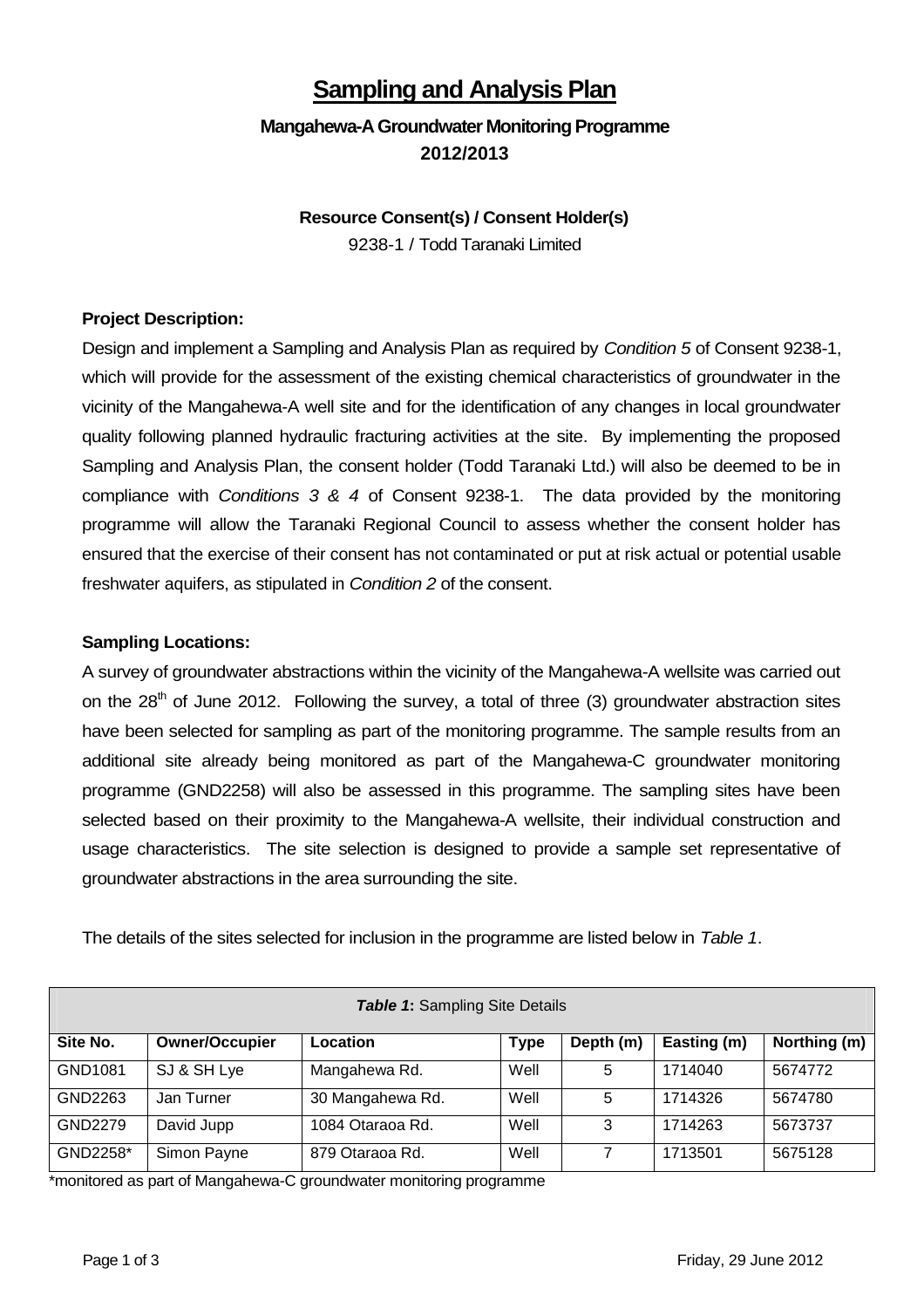### **Sampling Frequency:**

The monitoring programme covers an initial twelve (12) month monitoring period, consisting of three (3) rounds of groundwater sampling. Groundwater samples will be obtained from the sites listed in *Table 1* at the following specified intervals:

- Pre hydraulic fracturing (baseline sample)
- 1 week following initial hydraulic fracturing event
- 3 months after initial hydraulic fracturing event

During the initial hydraulic fracturing event, a sample of the fracturing fluids used and fluids returning to the well head will also be obtained and analysed for the same parameters as the groundwater samples.

### **Chemical Analysis:**

Samples will be obtained following the protocols for groundwater sampling in New Zealand issued by the Ministry for the Environment (2006). Once collected, samples will be transported using chain of custody procedures. Samples will be submitted to Hill Laboratories, accredited to NZS/ISO/IEC 17025:2005, for analysis. Samples will be analysed for the following parameters, as specified under *Condition 4* of Consent 9238-1:

- (a) pH;
- (b) Conductivity;
- (c) Total dissolved solids;
- (d) Total suspended solids;
- (e) Major ions (Ca, Mg, K, Na, total alkalinity, chloride, nitrate-nitrogen, and sulfate);
- (f) Trace metals (cadmium, copper, iron, manganese, nickel, and zinc);
- (g) Total organic carbon;
- (h) Formaldehyde;
- (i) Dissolved methane and ethane gas;
- (j) Benzene, toluene, ethylbenzene, and xylenes (BTEX); and
- (k) Carbon-13 composition of dissolved methane gas  $(^{13}C\text{-}CH<sub>4</sub>)$ .

Note:  $13C$ -CH<sub>4</sub> analysis to be undertaken on samples if dissolved methane gas is detected in the initial groundwater sampling run. Samples will be obtained according to established sampling procedures for this analysis.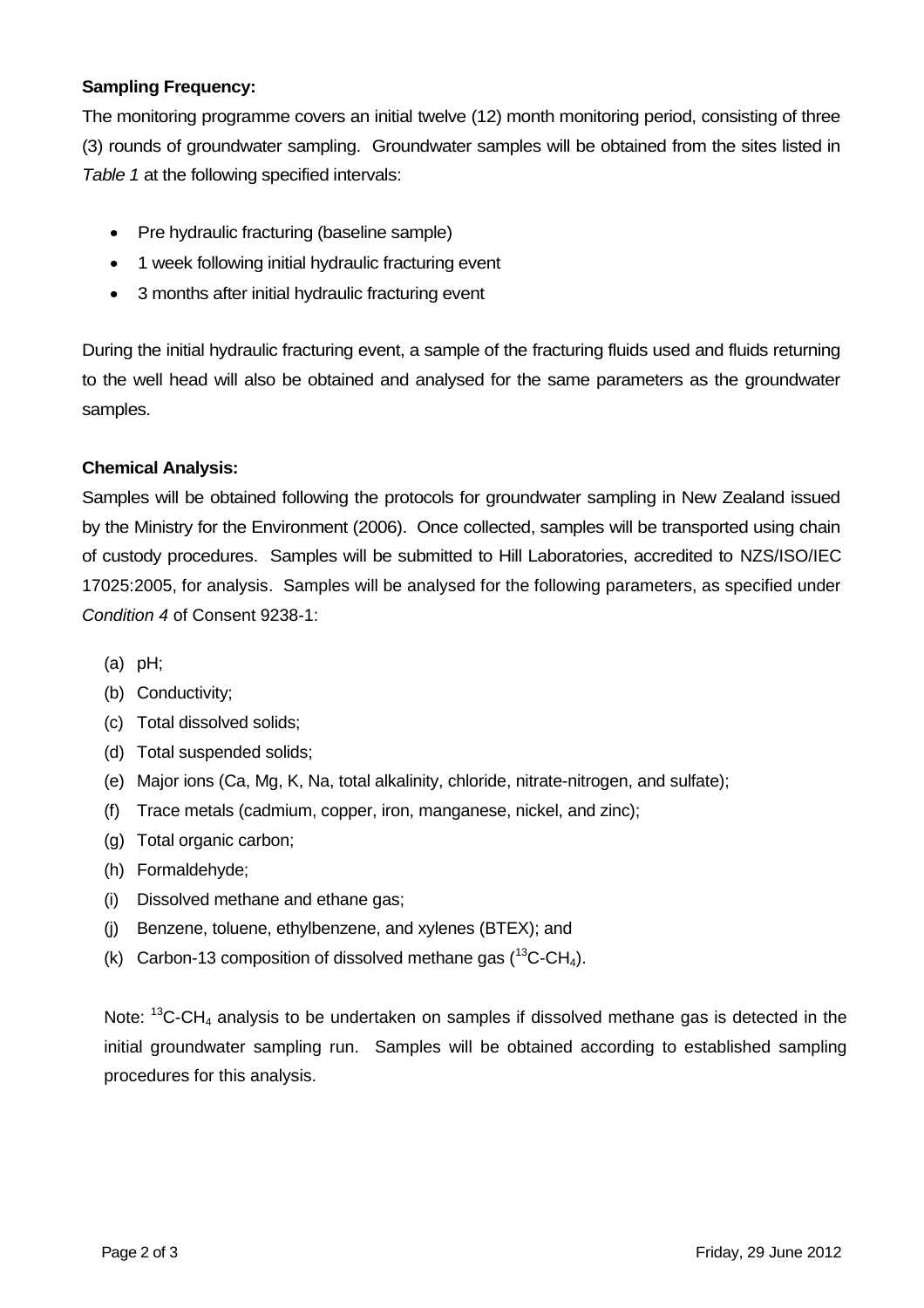### **Data Submission:**

As set out in *Condition 5* of Consent 9238-1, the results of each sampling round will be provided to the Chief Executive (TRC) within 30 calendar days of sampling and shall include supporting quality control and assurance information as set out above. At the conclusion of the monitoring programme a technical report will be compiled outlining and interpreting the results of the groundwater monitoring carried out and also providing recommendations with regard to future groundwater monitoring requirements.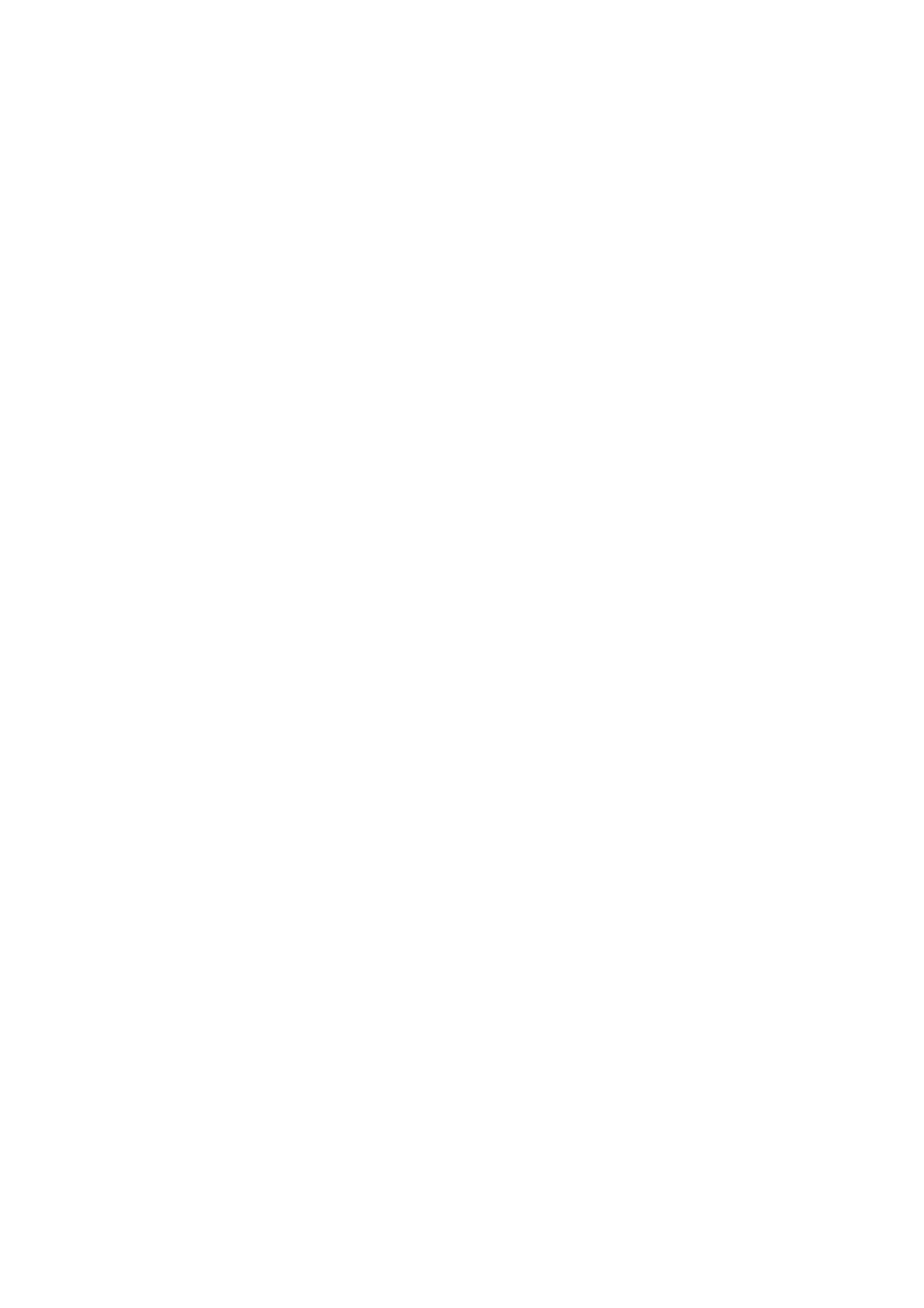**Appendix III** 

**Results of physicochemical analyses**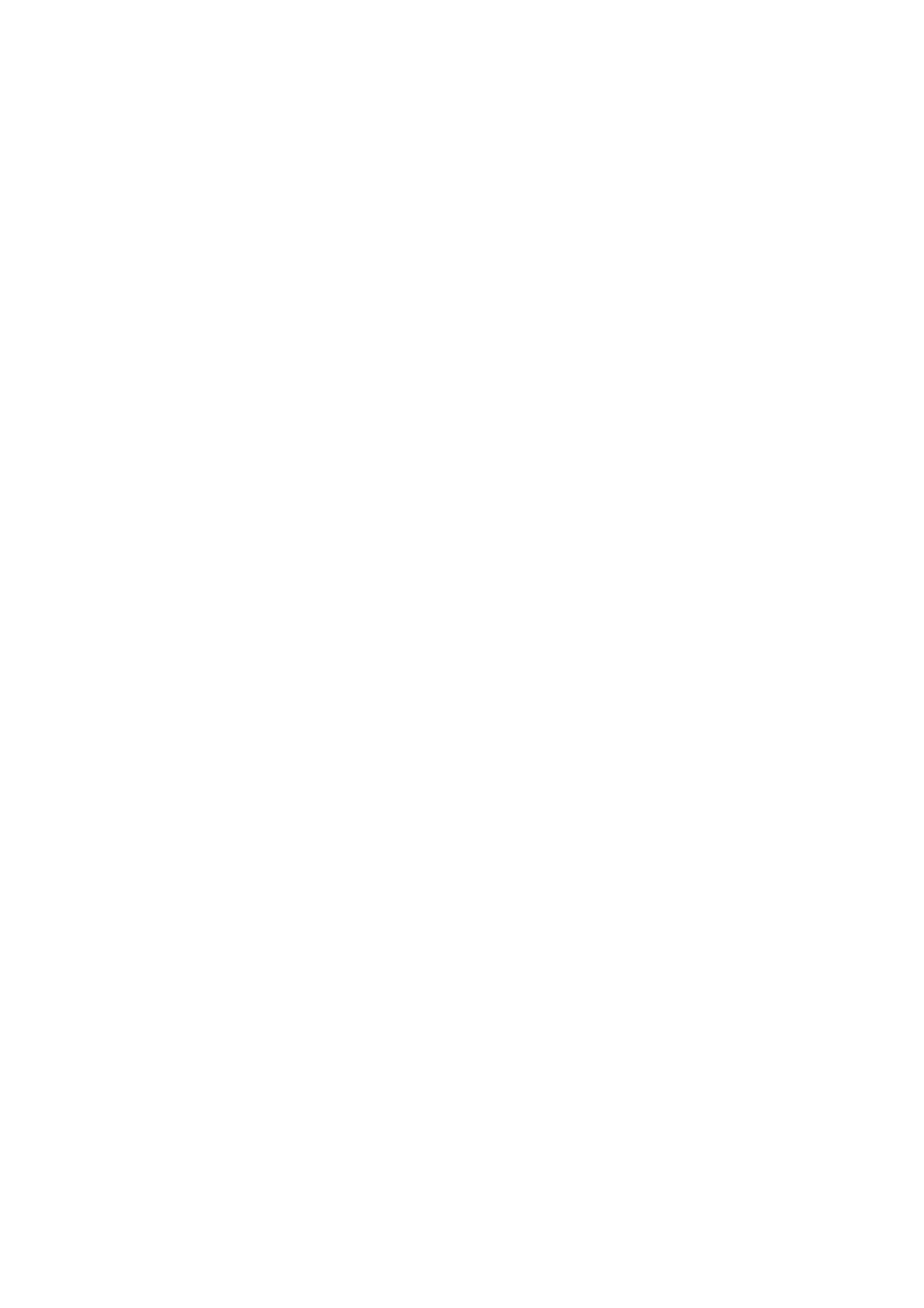|        | Sample Number pH                                                                                                                                                                                               | Temperature<br>(°C) | Conductivity<br>(EC) | <b>Total Alkalinity</b><br>(g/m <sup>3</sup> as CaCO <sub>3</sub> ) | <b>Bicarbonate</b><br>(g/m <sup>3</sup> at 25 $^{\circ}$ C) | Total<br><b>Hardness</b><br>(g/m <sup>3</sup> as<br>CaCO3) | <b>Total Dissolved</b><br>Solids (g/m <sup>3</sup> ) | <b>Barium</b><br>(g/m <sup>3</sup> ) | <b>Bromide</b><br>(g/m <sup>3</sup> ) | <b>Dissolved</b><br>Calcium<br>(g/m <sup>3</sup> ) | <b>Dissolved</b><br>Copper<br>(q/m <sup>3</sup> ) | <b>Dissolved</b><br>Iron (g/m <sup>3</sup> )                                              | <b>Dissolved</b><br>Magnesium<br>(g/m <sup>3</sup> ) | <b>Dissolved</b><br>Manganese<br>$(g/m^3)$ | <b>Dissolved</b><br>Nickel (g/m <sup>3</sup> ) | Dissolved<br>Potassium<br>(q/m <sup>3</sup> ) | <b>Dissolved</b><br>Sodium<br>(g/m <sup>3</sup> ) | <b>Dissolved</b><br>Zinc $(g/m3)$ | <b>Chloride</b><br>(g/m <sup>3</sup> ) | <b>Nitrite</b><br>(g/m <sup>3</sup> ) |
|--------|----------------------------------------------------------------------------------------------------------------------------------------------------------------------------------------------------------------|---------------------|----------------------|---------------------------------------------------------------------|-------------------------------------------------------------|------------------------------------------------------------|------------------------------------------------------|--------------------------------------|---------------------------------------|----------------------------------------------------|---------------------------------------------------|-------------------------------------------------------------------------------------------|------------------------------------------------------|--------------------------------------------|------------------------------------------------|-----------------------------------------------|---------------------------------------------------|-----------------------------------|----------------------------------------|---------------------------------------|
|        |                                                                                                                                                                                                                |                     |                      |                                                                     |                                                             |                                                            |                                                      |                                      |                                       |                                                    |                                                   |                                                                                           |                                                      |                                            |                                                |                                               |                                                   |                                   |                                        |                                       |
| 122438 | 7.2                                                                                                                                                                                                            | 14.5                | 12                   | 22                                                                  | 27                                                          | 30                                                         | 83                                                   | 0.0165                               | < 0.05                                | 6.6                                                | < 0.0005                                          | < 0.02                                                                                    | 3.3                                                  | < 0.0005                                   | < 0.0005                                       | 1.45                                          | 10.3                                              | 0.0021                            | 13.9                                   | <0.002                                |
| 122571 | 6.4                                                                                                                                                                                                            | 14.7                | 11.4                 | 22                                                                  | 27                                                          | 28                                                         | 94                                                   | 0.0153                               | 0.07                                  |                                                    | 0.0009                                            | < 0.02                                                                                    | 3.1                                                  | 0.0009                                     | < 0.0005                                       | 1.46                                          | 9.7                                               | 0.0061                            | 13.8                                   | <0.002                                |
| 123405 | 6.7                                                                                                                                                                                                            |                     | 12.4                 | 21                                                                  | 25                                                          | 30                                                         | 91                                                   | 0.016                                | 0.1                                   | 6.6                                                | 0.0007                                            | < 0.02                                                                                    | 3.3                                                  | 0.0044                                     | < 0.0005                                       | 2.5                                           | 10.5                                              | 0.0036                            | 15.4                                   | 0.007                                 |
| 121520 | 6.2                                                                                                                                                                                                            | 14                  | 12.6                 | 25                                                                  | 30.5                                                        | 34                                                         | 94                                                   | 0.076                                | 0.06                                  | 7.5                                                | 0.0042                                            | 0.1                                                                                       | 3.7                                                  | 0.053                                      | 0.0006                                         | 3.8                                           | 7.7                                               | 0.028                             | 13.8                                   | < 0.002                               |
| 122573 |                                                                                                                                                                                                                | 14.3                | 11.6                 | 18                                                                  | 22                                                          | 30                                                         | 95                                                   | 0.091                                | 0.07                                  | 6.9                                                | 0.0007                                            | < 0.02                                                                                    | 3.1                                                  | 0.0011                                     | < 0.0005                                       | 3.7                                           | 7.5                                               | 0.0182                            | 13.5                                   | < 0.002                               |
| 123407 | 6.1                                                                                                                                                                                                            | 14.9                | 11.6                 | 18.5                                                                | 23                                                          | 30                                                         | 86                                                   | 0.08                                 | 0.07                                  | 6.7                                                | < 0.0005                                          | <0.02                                                                                     | 3.2                                                  | 0.0019                                     | < 0.0005                                       |                                               | <b>7.8</b>                                        | 0.0108                            | 13.8                                   | < 0.002                               |
| 121223 | 6.4                                                                                                                                                                                                            |                     | 8.9                  | 18                                                                  | 22                                                          | 24                                                         | 64                                                   | 0.0082                               | < 0.05                                | 4.9                                                | $\sqrt{0.0005}$                                   | < 0.02                                                                                    | 2.9                                                  | 0.0013                                     | < 0.0005                                       | .42                                           |                                                   | 0.0012                            | 10.9                                   | < 0.002                               |
| 122570 | 6.4                                                                                                                                                                                                            | 13.3                | 9.6                  | 17.5                                                                | 21                                                          | 25                                                         | 76                                                   | 0.0097                               | < 0.05                                | 5.3                                                | 0.0076                                            | < 0.02                                                                                    |                                                      | 0.0023                                     | < 0.0005                                       | 1.61                                          | $\overline{7.1}$                                  | 0.0136                            | 11.7                                   | < 0.002                               |
| 123404 | 6.2                                                                                                                                                                                                            | 12.7                | 10.2                 | 17                                                                  | 21                                                          | 29                                                         | 72                                                   | 0.0102                               | < 0.05                                | 5.9                                                | < 0.0005                                          | <0.02                                                                                     | 3.4                                                  | 0.0009                                     | < 0.0005                                       | 1.42                                          | 7.5                                               | 0.0022                            | 14.1                                   | < 0.002                               |
| 122437 |                                                                                                                                                                                                                | 14.3                | 15                   | 47                                                                  | 58                                                          | 49                                                         | 109                                                  | 0.0108                               | 0.06                                  | 11.8                                               | 0.0007                                            | <0.02                                                                                     | 4.8                                                  | 0.0006                                     | < 0.0005                                       | 1.54                                          | 10.1                                              | 0.0072                            | 12 <sup>°</sup>                        | < 0.002                               |
| 122572 | 6.5                                                                                                                                                                                                            | 13.5                | 12.3                 | 37                                                                  | 45                                                          | 39                                                         | 96                                                   | 0.0101                               | < 0.05                                | 9.6                                                | < 0.0005                                          | < 0.02                                                                                    | 3.7                                                  | < 0.0005                                   | < 0.0005                                       | 1.3                                           | 8.6                                               | 0.0031                            | 10.8                                   | < 0.002                               |
| 123406 | 6.6                                                                                                                                                                                                            | 14.5                | 15.4                 | 48                                                                  | 58                                                          | 52                                                         | 111                                                  | 0.0095                               | 0.07                                  | 12.2                                               | < 0.0005                                          | < 0.02                                                                                    | 5.1                                                  | < 0.0005                                   | < 0.0005                                       | 1.38                                          | 10.2                                              | < 0.0010                          | 12.7                                   | < 0.002                               |
|        |                                                                                                                                                                                                                |                     |                      |                                                                     |                                                             |                                                            |                                                      |                                      |                                       |                                                    |                                                   |                                                                                           |                                                      |                                            |                                                |                                               |                                                   |                                   |                                        |                                       |
| 122554 |                                                                                                                                                                                                                |                     |                      |                                                                     |                                                             |                                                            |                                                      |                                      |                                       |                                                    |                                                   |                                                                                           |                                                      |                                            |                                                |                                               |                                                   |                                   |                                        |                                       |
|        |                                                                                                                                                                                                                |                     |                      |                                                                     |                                                             |                                                            |                                                      |                                      |                                       |                                                    |                                                   |                                                                                           |                                                      |                                            |                                                |                                               |                                                   |                                   |                                        |                                       |
| 122555 | 7.3                                                                                                                                                                                                            |                     | 1571                 | 3100                                                                |                                                             | 87                                                         |                                                      |                                      | 13                                    | 28                                                 | 0.0077                                            | 8.7                                                                                       | 3.9                                                  | 2.7                                        | 0.008                                          | 960                                           | 3100                                              | 0.011                             | 2900                                   | < 0.02                                |
|        | 04 Jul 2012<br>26 Jul 2012<br>19 Oct 2012<br>16 May 2012<br>26 Jul 2012<br>19 Oct 2012<br>19 Apr 2012<br>26 Jul 2012<br>19 Oct 2012<br>04 Jul 2012<br>26 Jul 2012<br>19 Oct 2012<br>18 Jul 2012<br>20 Jul 2012 |                     |                      |                                                                     |                                                             |                                                            |                                                      |                                      |                                       |                                                    | <b>Private Water Supplies</b>                     | Mangahewa-05 Hydraulic Fracturing Fluid<br>Mangahewa-05 Hydraulic Fracturing Return Fluid |                                                      |                                            |                                                |                                               | 3.6                                               |                                   |                                        |                                       |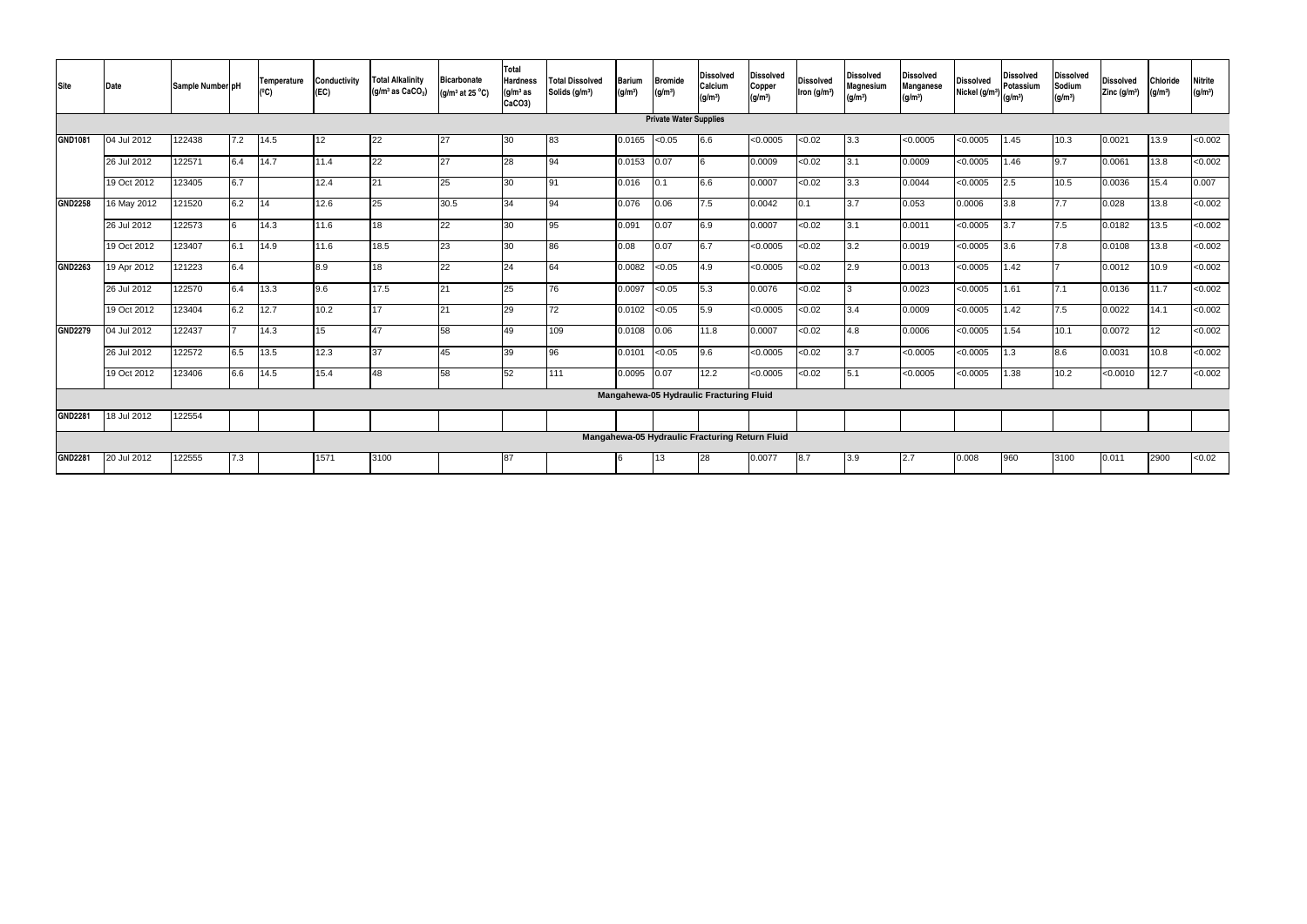| <b>Site</b>    | <b>Date</b> | <b>Sample Number</b> | <b>Nitrate</b><br>(q/m <sup>3</sup> ) | Nitrate +<br><b>Nitrite</b><br>(g/m <sup>3</sup> ) | <b>Sulphate</b><br>$(g/m^3)$ | <b>Ethylene</b><br>Glycol<br>(g/m <sup>3</sup> ) | <b>Methanol</b><br>(g/m <sup>3</sup> ) | Formaldehyde<br>(g/m <sup>3</sup> ) | Ethane<br>(g/m <sup>3</sup> ) | <b>Ethylene</b><br>(g/m <sup>3</sup> ) | <b>Methane</b><br>(g/m <sup>3</sup> ) | <b>Total Petroleum</b><br><b>Hydrocarbons</b><br>(g/m <sup>3</sup> ) | Benzene<br>(g/m <sup>3</sup> ) | <b>Toluene</b><br>(g/m <sup>3</sup> ) | Ethylbenzene<br>(g/m <sup>3</sup> ) | Xylene-M&P Xylene-O<br>(g/m <sup>3</sup> ) | (g/m <sup>3</sup> ) |
|----------------|-------------|----------------------|---------------------------------------|----------------------------------------------------|------------------------------|--------------------------------------------------|----------------------------------------|-------------------------------------|-------------------------------|----------------------------------------|---------------------------------------|----------------------------------------------------------------------|--------------------------------|---------------------------------------|-------------------------------------|--------------------------------------------|---------------------|
|                |             |                      |                                       |                                                    |                              |                                                  |                                        |                                     |                               |                                        | <b>Private Water Supplies</b>         |                                                                      |                                |                                       |                                     |                                            |                     |
| GND1081        | 04 Jul 2012 | 122438               | 2.7                                   | 2.8                                                | 4.2                          | $<$ 4                                            | $<$ 2                                  | < 0.02                              | < 0.003                       | < 0.004                                | < 0.002                               | 30                                                                   | < 0.0010                       | < 0.0010                              | < 0.004                             | < 0.002                                    | < 0.0010            |
|                | 26 Jul 2012 | 122571               | 2.4                                   | 2.4                                                | 4.1                          | $\overline{\overline{}}$                         | $\overline{c}$                         | < 0.02                              | < 0.003                       | < 0.004                                | < 0.002                               | 28                                                                   | < 0.0010                       | < 0.0010                              | < 0.004                             | < 0.002                                    | < 0.0010            |
|                | 19 Oct 2012 | 123405               | 2.7                                   | 2.7                                                | 4.3                          | $<$ 4                                            | $\overline{c}$                         | < 0.02                              | $\sqrt{0.003}$                | <0.004                                 | < 0.002                               | 30                                                                   | < 0.0010                       | < 0.0010                              | < 0.004                             | < 0.002                                    | < 0.0010            |
| <b>GND2258</b> | 16 May 2012 | 121520               | 2.4                                   | 2.4                                                | 3.9                          | $<$ 4                                            | $2$                                    | < 0.02                              | < 0.003                       | < 0.004                                | 0.003                                 | 34                                                                   | < 0.0010                       | < 0.0010                              | < 0.004                             | < 0.002                                    | < 0.001             |
|                | 26 Jul 2012 | 122573               | 3.1                                   | 3.1                                                | 4.2                          | $\leq 4$                                         | $2$                                    | < 0.02                              | < 0.003                       | < 0.004                                | < 0.002                               | 30                                                                   | < 0.0010                       | < 0.0010                              | < 0.004                             | < 0.002                                    | < 0.0010            |
|                | 19 Oct 2012 | 123407               | 2.8                                   | 2.8                                                | 4.5                          | $\leq 4$                                         | $<$ 4                                  | < 0.02                              | <0.003                        | < 0.004                                | < 0.002                               | 30                                                                   | < 0.0010                       | < 0.0010                              | < 0.004                             | < 0.002                                    | < 0.0010            |
| <b>GND2263</b> | 19 Apr 2012 | 121223               | 1.03                                  | 1.03                                               | 6.3                          | <4                                               | $2$                                    | < 0.02                              | < 0.003                       | < 0.004                                | < 0.002                               | 24                                                                   | < 0.0010                       | < 0.0010                              | < 0.004                             | < 0.002                                    | < 0.0010            |
|                | 26 Jul 2012 | 122570               | 1.33                                  | 1.33                                               | 5.6                          | <4                                               | <                                      | $\sqrt{50.02}$                      | < 0.003                       | < 0.004                                | < 0.002                               | 25                                                                   | < 0.0010                       | < 0.0010                              | < 0.004                             | < 0.002                                    | < 0.0010            |
|                | 19 Oct 2012 | 123404               | 1.51                                  | 1.51                                               | 5.6                          | $\leq 4$                                         | $2$                                    | < 0.02                              | < 0.003                       | < 0.004                                | < 0.002                               | 29                                                                   | < 0.0010                       | < 0.0010                              | < 0.004                             | < 0.002                                    | < 0.0010            |
| <b>GND2279</b> | 04 Jul 2012 | 122437               | 0.9                                   | 0.9                                                | 6.2                          | <4                                               | $2$                                    | < 0.02                              | < 0.003                       | < 0.004                                | < 0.002                               | 49                                                                   | < 0.0010                       | < 0.0010                              | < 0.004                             | < 0.002                                    | < 0.0010            |
|                | 26 Jul 2012 | 122572               | 0.65                                  | 0.65                                               | 5.4                          | $<$ 4                                            | $2$                                    | < 0.02                              | < 0.003                       | < 0.004                                | <0.002                                | 39                                                                   | < 0.0010                       | < 0.0010                              | < 0.004                             | < 0.002                                    | < 0.0010            |
|                | 19 Oct 2012 | 123406               | 1.13                                  | 1.13                                               | 5.7                          | <4                                               | $2$                                    | < 0.02                              | < 0.003                       | < 0.004                                | < 0.002                               | 52                                                                   | < 0.0010                       | < 0.0010                              | < 0.004                             | < 0.002                                    | < 0.0010            |
|                |             |                      |                                       |                                                    |                              |                                                  |                                        |                                     |                               |                                        |                                       | Mangahewa-05 Hydraulic Fracturing Fluid                              |                                |                                       |                                     |                                            |                     |
| <b>GND2281</b> | 18 Jul 2012 | 122554               |                                       |                                                    |                              | 270                                              | 29                                     | 19.1                                |                               |                                        |                                       | 106                                                                  | 0.0061                         | 0.036                                 |                                     | 0.011                                      | 0.0079              |
|                |             |                      |                                       |                                                    |                              |                                                  |                                        |                                     |                               |                                        |                                       | Mangahewa-05 Hydraulic Fracturing Return Fluid                       |                                |                                       |                                     |                                            |                     |
| <b>GND2281</b> | 20 Jul 2012 | 122555               | <0.02                                 | < 0.02                                             | 47                           | $<$ 4                                            | 23                                     | 0.18                                | 0.33                          | < 0.004                                | 1.48                                  | 87                                                                   | 11.3                           | 12.8                                  | < 0.004                             | 5.1                                        | $\overline{2}$      |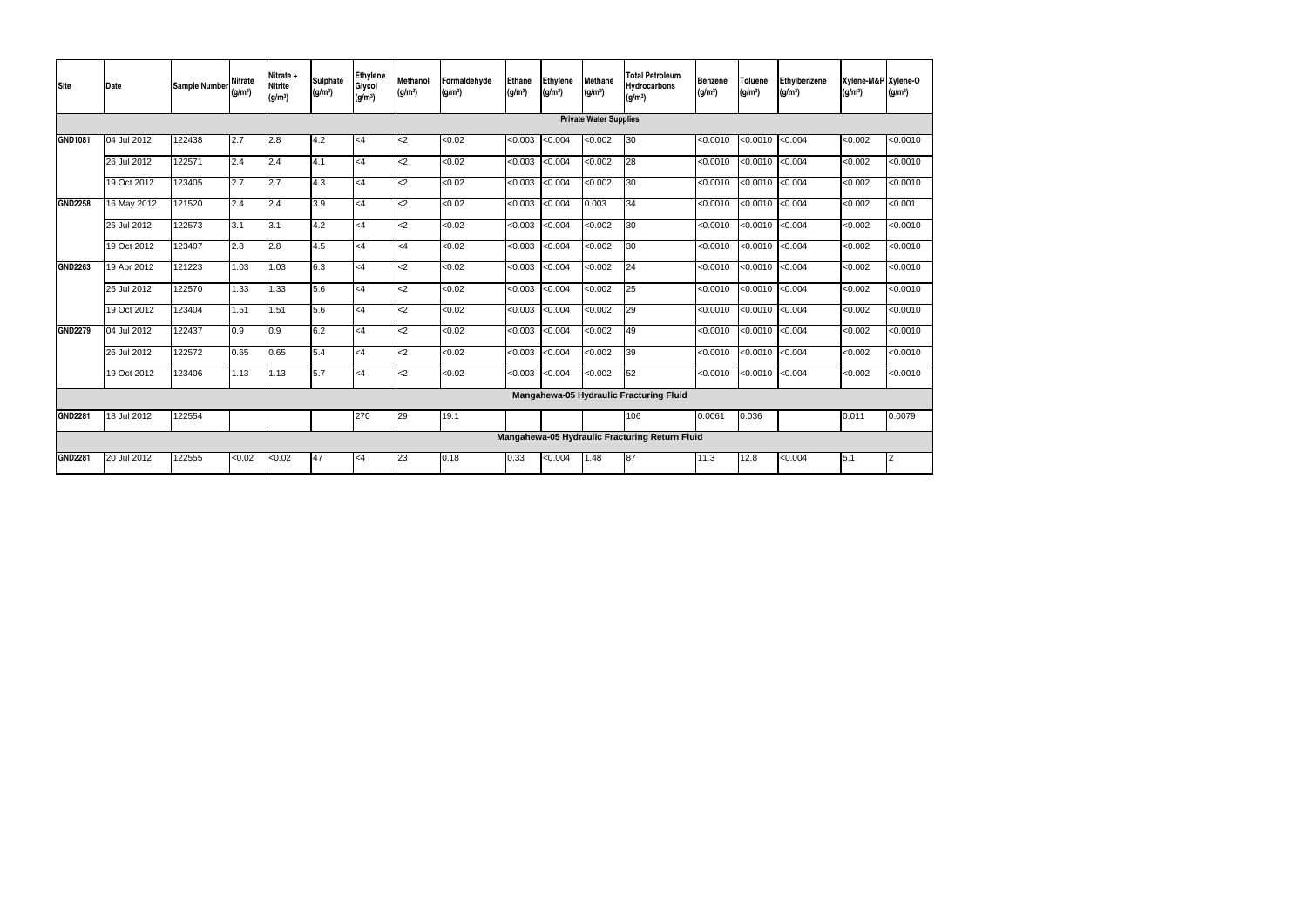**Appendix IV** 

**Laboratory Analysis Reports**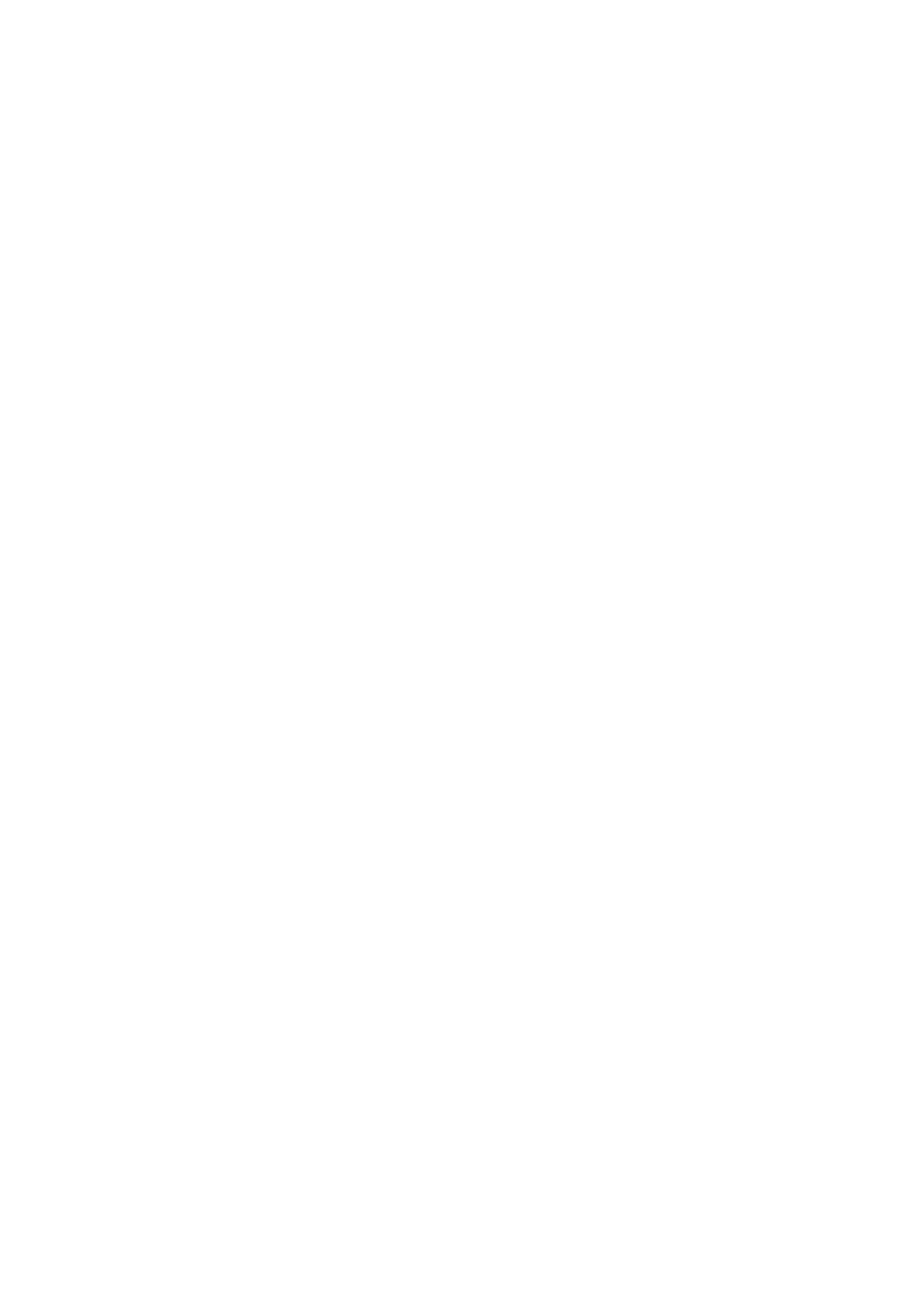

R J Hill Laboratories Limited 1 Clyde Street Private Bag 3205 Hamilton 3240, New Zealand | Web [www.hill-labs.co.nz](http://www.hill-labs.co.nz/)

+64 7 858 2000 +64 7 858 2001 [mail@hill-labs.co.nz](mailto:mail@hill-labs.co.nz) **Email Tel Fax**

# *A N A L Y S I S R E P O R T* **Page 1 of 3**

| Client: | Taranaki Regional Council     | Lab No:                              | 1000257      | SP <sub>v1</sub> |
|---------|-------------------------------|--------------------------------------|--------------|------------------|
|         | <b>Contact:</b> Regan Phipps  | Date Registered:                     | 21-Apr-2012  |                  |
|         | C/- Taranaki Regional Council | Date Reported:                       | 01-May-2012  |                  |
|         | Private Bag 713               | Quote No:                            | 47915        |                  |
|         | STRATFORD 4352                | Order No:                            | 32190        |                  |
|         |                               | <b>Client Reference: Groundwater</b> |              |                  |
|         |                               | <b>Submitted By:</b>                 | Regan Phipps |                  |

| <b>Sample Type: Aqueous</b>          |                                       |                                    |                          |                          |                          |                          |  |  |  |
|--------------------------------------|---------------------------------------|------------------------------------|--------------------------|--------------------------|--------------------------|--------------------------|--|--|--|
|                                      | <b>Sample Name:</b>                   | GND2263<br>19-Apr-2012<br>12:00 pm |                          |                          |                          |                          |  |  |  |
|                                      | Lab Number:                           | 1000257.1                          |                          |                          |                          |                          |  |  |  |
| <b>Individual Tests</b>              |                                       |                                    |                          |                          |                          |                          |  |  |  |
| Sum of Anions                        | meq/L                                 | 0.87                               | $\overline{\phantom{a}}$ | $\overline{\phantom{a}}$ | $\overline{\phantom{a}}$ |                          |  |  |  |
| Sum of Cations                       | meq/L                                 | 0.82                               | L,                       |                          |                          |                          |  |  |  |
| pH                                   | pH Units                              | 6.4                                | $\blacksquare$           | $\overline{\phantom{a}}$ |                          |                          |  |  |  |
| <b>Total Alkalinity</b>              | g/m <sup>3</sup> as CaCO <sub>3</sub> | 18.0                               |                          |                          |                          |                          |  |  |  |
| Bicarbonate                          | g/m <sup>3</sup> at 25°C              | 22                                 |                          |                          |                          |                          |  |  |  |
| <b>Total Hardness</b>                | $g/m^3$ as $CaCO3$                    | 24                                 |                          |                          |                          |                          |  |  |  |
| Electrical Conductivity (EC)         | mS/m                                  | 8.9                                |                          |                          |                          |                          |  |  |  |
| <b>Total Dissolved Solids (TDS)</b>  | g/m <sup>3</sup>                      | 64                                 |                          |                          |                          |                          |  |  |  |
| <b>Dissolved Barium</b>              | g/m <sup>3</sup>                      | 0.0082                             |                          |                          |                          |                          |  |  |  |
| Dissolved Calcium                    | g/m <sup>3</sup>                      | 4.9                                |                          |                          |                          |                          |  |  |  |
| <b>Dissolved Copper</b>              | g/m <sup>3</sup>                      | < 0.0005                           |                          |                          |                          |                          |  |  |  |
| Dissolved Iron                       | g/m <sup>3</sup>                      | < 0.02                             |                          |                          |                          |                          |  |  |  |
| Dissolved Magnesium                  | g/m <sup>3</sup>                      | 2.9                                |                          |                          |                          |                          |  |  |  |
| Dissolved Manganese                  | g/m <sup>3</sup>                      | 0.0013                             | $\blacksquare$           | $\blacksquare$           | $\overline{\phantom{a}}$ |                          |  |  |  |
| <b>Dissolved Nickel</b>              | g/m <sup>3</sup>                      | < 0.0005                           |                          |                          |                          |                          |  |  |  |
| Dissolved Potassium                  | g/m <sup>3</sup>                      | 1.42                               | ٠                        | $\overline{a}$           |                          |                          |  |  |  |
| <b>Dissolved Sodium</b>              | g/m <sup>3</sup>                      | 7.0                                |                          |                          |                          |                          |  |  |  |
| Dissolved Zinc                       | g/m <sup>3</sup>                      | 0.0012                             |                          | $\overline{\phantom{a}}$ |                          |                          |  |  |  |
| <b>Bromide</b>                       | g/m <sup>3</sup>                      | < 0.05                             |                          |                          |                          |                          |  |  |  |
| Chloride                             | g/m <sup>3</sup>                      | 10.9                               | ä,                       | L.                       |                          |                          |  |  |  |
| Nitrite-N                            | g/m <sup>3</sup>                      | < 0.002                            | $\blacksquare$           | $\overline{\phantom{a}}$ | $\overline{\phantom{a}}$ |                          |  |  |  |
| Nitrate-N                            | g/m <sup>3</sup>                      | 1.03                               |                          |                          |                          |                          |  |  |  |
| Nitrate-N + Nitrite-N                | g/m <sup>3</sup>                      | 1.03                               |                          |                          |                          |                          |  |  |  |
| Sulphate                             | g/m <sup>3</sup>                      | 6.3                                |                          |                          |                          |                          |  |  |  |
| Ethylene Glycol in Water             |                                       |                                    |                          |                          |                          |                          |  |  |  |
| Ethylene glycol*                     | g/m <sup>3</sup>                      | < 4                                | $\overline{\phantom{a}}$ | $\overline{\phantom{a}}$ | $\overline{\phantom{a}}$ | $\overline{\phantom{a}}$ |  |  |  |
| Propylene Glycol in Water            |                                       |                                    |                          |                          |                          |                          |  |  |  |
| Propylene glycol*                    | g/m <sup>3</sup>                      | < 4                                | $\overline{\phantom{a}}$ |                          |                          |                          |  |  |  |
| Methanol in Water - Aqueous Solvents |                                       |                                    |                          |                          |                          |                          |  |  |  |
| Methanol*                            | $g/m^3$                               | < 2                                |                          |                          |                          |                          |  |  |  |
| BTEX in Water by Headspace GC-MS     |                                       |                                    |                          |                          |                          |                          |  |  |  |
| Benzene                              | g/m <sup>3</sup>                      | < 0.0010                           | $\overline{\phantom{a}}$ | $\overline{\phantom{a}}$ | $\overline{\phantom{a}}$ | $\overline{\phantom{a}}$ |  |  |  |
| Toluene                              | g/m <sup>3</sup>                      | < 0.0010                           | $\blacksquare$           | $\blacksquare$           | $\overline{a}$           |                          |  |  |  |
| Ethylbenzene                         | g/m <sup>3</sup>                      | < 0.0010                           | $\overline{\phantom{a}}$ | $\blacksquare$           | $\overline{\phantom{a}}$ | $\overline{\phantom{a}}$ |  |  |  |
| m&p-Xylene                           | g/m <sup>3</sup>                      | < 0.002                            | $\overline{\phantom{a}}$ | $\overline{\phantom{a}}$ | $\overline{\phantom{a}}$ | $\blacksquare$           |  |  |  |
| o-Xylene                             | g/m <sup>3</sup>                      | < 0.0010                           | $\overline{\phantom{a}}$ | $\overline{\phantom{a}}$ | $\blacksquare$           | $\overline{\phantom{a}}$ |  |  |  |



This Laboratory is accredited by International Accreditation New Zealand (IANZ), which represents New Zealand in the International Laboratory Accreditation Cooperation (ILAC). Through the ILAC Mutual Recognition Arrangement (ILAC-MRA) this accreditation is internationally recognised.

The tests reported herein have been performed in accordance with the terms of accreditation, with the exception of tests marked \*, which are not accredited.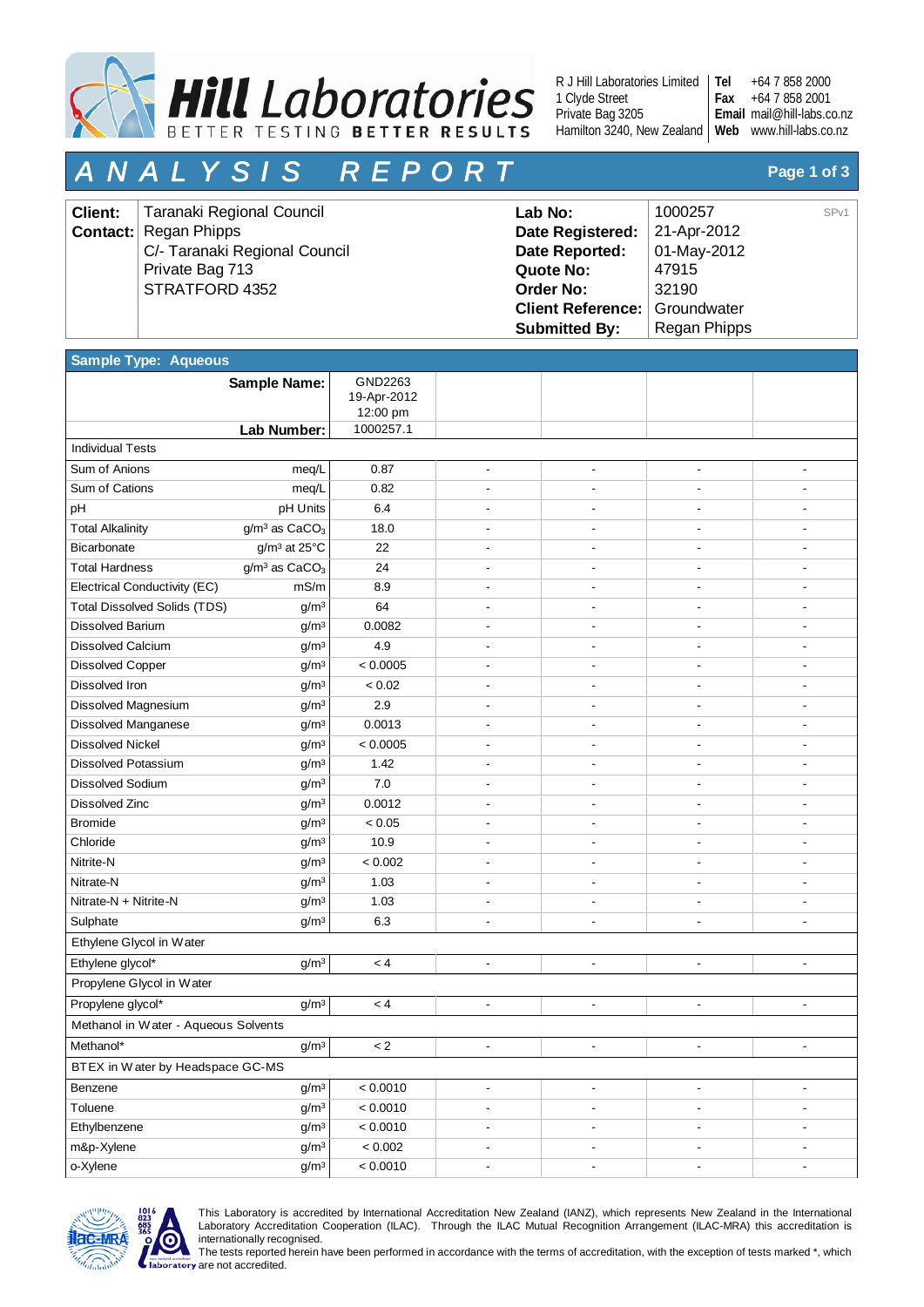| <b>Sample Type: Aqueous</b>                           |                                    |                          |                          |                          |  |  |  |  |  |
|-------------------------------------------------------|------------------------------------|--------------------------|--------------------------|--------------------------|--|--|--|--|--|
| <b>Sample Name:</b>                                   | GND2263<br>19-Apr-2012<br>12:00 pm |                          |                          |                          |  |  |  |  |  |
| Lab Number:                                           | 1000257.1                          |                          |                          |                          |  |  |  |  |  |
| Formaldehyde in Water by DNPH & LCMSMS                |                                    |                          |                          |                          |  |  |  |  |  |
| Formaldehyde<br>g/m <sup>3</sup>                      | < 0.02                             | $\overline{\phantom{a}}$ | ٠                        | $\overline{\phantom{a}}$ |  |  |  |  |  |
| Gases in groundwater                                  |                                    |                          |                          |                          |  |  |  |  |  |
| Ethane<br>g/m <sup>3</sup>                            | < 0.003                            |                          | $\overline{\phantom{a}}$ |                          |  |  |  |  |  |
| Ethylene<br>g/m <sup>3</sup>                          | < 0.004                            |                          |                          |                          |  |  |  |  |  |
| Methane<br>g/m <sup>3</sup>                           | < 0.002                            | ۰                        | ٠                        |                          |  |  |  |  |  |
| Total Petroleum Hydrocarbons in Water                 |                                    |                          |                          |                          |  |  |  |  |  |
| C7 - C9<br>g/m <sup>3</sup>                           | < 0.10                             |                          |                          |                          |  |  |  |  |  |
| $C10 - C14$<br>g/m <sup>3</sup>                       | < 0.2                              |                          |                          |                          |  |  |  |  |  |
| C <sub>15</sub> - C <sub>36</sub><br>g/m <sup>3</sup> | < 0.4                              | $\overline{\phantom{0}}$ | $\overline{\phantom{a}}$ | $\overline{\phantom{a}}$ |  |  |  |  |  |
| Total hydrocarbons (C7 - C36)<br>g/m <sup>3</sup>     | < 0.7                              |                          |                          |                          |  |  |  |  |  |

# **S U M M A R Y O F M E T H O D S**

The following table(s) gives a brief description of the methods used to conduct the analyses for this job. The detection limits given below are those attainable in a relatively clean matrix.<br>Detection limits may be higher

| <b>Sample Type: Aqueous</b>                      |                                                                                                                                                                                                                     |                                        |                |
|--------------------------------------------------|---------------------------------------------------------------------------------------------------------------------------------------------------------------------------------------------------------------------|----------------------------------------|----------------|
| Test                                             | <b>Method Description</b>                                                                                                                                                                                           | <b>Default Detection Limit</b>         | <b>Samples</b> |
| Ethylene Glycol in Water*                        | Direct injection, dual column GC-FID                                                                                                                                                                                |                                        | $\mathbf{1}$   |
| Propylene Glycol in Water*                       | Direct injection, dual column GC-FID                                                                                                                                                                                |                                        | $\mathbf{1}$   |
| Methanol in Water - Aqueous Solvents*            | Direct injection, dual column GC-FID                                                                                                                                                                                | ÷                                      | $\mathbf{1}$   |
| BTEX in Water by Headspace GC-MS                 | Headspace GC-MS analysis, US EPA 8260B                                                                                                                                                                              |                                        | $\mathbf{1}$   |
| Formaldehyde in Water by DNPH &<br><b>LCMSMS</b> | DNPH derivatisation, extraction, LCMSMS                                                                                                                                                                             |                                        | $\mathbf{1}$   |
| Gases in groundwater                             | Manual headspace creation and sub-sampling, GC-FID<br>analysis.                                                                                                                                                     |                                        | $\mathbf{1}$   |
| Total Petroleum Hydrocarbons in Water            | Hexane extraction, GC-FID analysis<br>US EPA 8015B/MfE Petroleum Industry Guidelines                                                                                                                                |                                        | $\mathbf{1}$   |
| Filtration, Unpreserved                          | Sample filtration through 0.45um membrane filter.                                                                                                                                                                   |                                        | $\mathbf{1}$   |
| Total anions for anion/cation balance<br>check   | Calculation: sum of anions as mEquiv/L.                                                                                                                                                                             | $0.07$ meg/L                           | $\mathbf{1}$   |
| Total cations for anion/cation balance<br>check  | Calculation: sum of cations as mEquiv/L.                                                                                                                                                                            | $0.05$ meg/L                           | $\mathbf{1}$   |
| pH                                               | pH meter. APHA 4500-H+ B 21st ed. 2005.                                                                                                                                                                             | 0.1 pH Units                           | $\mathbf{1}$   |
| <b>Total Alkalinity</b>                          | Titration to pH 4.5 (M-alkalinity), autotitrator. APHA 2320 B<br>(Modified for alk <20) 21 <sup>st</sup> ed. 2005.                                                                                                  | 1.0 $g/m^3$ as $CaCO3$                 | 1              |
| <b>Bicarbonate</b>                               | Calculation: from alkalinity and pH, valid where TDS is not >500<br>mg/L and alkalinity is almost entirely due to hydroxides,<br>carbonates or bicarbonates. APHA 4500-CO <sub>2</sub> D 21 <sup>st</sup> ed. 2005. | 1.0 g/m <sup>3</sup> at $25^{\circ}$ C | $\mathbf{1}$   |
| <b>Total Hardness</b>                            | Calculation from Calcium and Magnesium. APHA 2340 B 21st<br>ed. 2005.                                                                                                                                               | 1.0 g/m <sup>3</sup> as $CaCO3$        | $\mathbf{1}$   |
| Electrical Conductivity (EC)                     | Conductivity meter, 25°C. APHA 2510 B 21 <sup>st</sup> ed. 2005.                                                                                                                                                    | $0.1$ mS/m                             | $\mathbf{1}$   |
| <b>Total Dissolved Solids (TDS)</b>              | Filtration through GF/C (1.2 µm), gravimetric. APHA 2540 C<br>(modified; drying temperature of 103 - 105°C used rather than<br>$180 \pm 2$ °C) 21 <sup>st</sup> ed. 2005.                                           | $10 \text{ q/m}^3$                     | $\mathbf{1}$   |
| Filtration for dissolved metals analysis         | Sample filtration through 0.45µm membrane filter and<br>preservation with nitric acid. APHA 3030 B 21 <sup>st</sup> ed. 2005.                                                                                       | $\overline{\phantom{a}}$               | $\mathbf{1}$   |
| <b>Dissolved Barium</b>                          | Filtered sample, ICP-MS, trace level. APHA 3125 B 21st ed.<br>2005.                                                                                                                                                 | $0.00010$ g/m <sup>3</sup>             | $\mathbf{1}$   |
| <b>Dissolved Calcium</b>                         | Filtered sample, ICP-MS, trace level. APHA 3125 B 21 <sup>st</sup> ed.<br>2005.                                                                                                                                     | $0.05$ g/m <sup>3</sup>                | $\mathbf{1}$   |
| <b>Dissolved Copper</b>                          | Filtered sample, ICP-MS, trace level. APHA 3125 B 21 <sup>st</sup> ed.<br>2005.                                                                                                                                     | $0.0005$ g/m <sup>3</sup>              | $\mathbf{1}$   |
| Dissolved Iron                                   | Filtered sample, ICP-MS, trace level. APHA 3125 B 21 <sup>st</sup> ed.<br>2005.                                                                                                                                     | $0.02$ g/m <sup>3</sup>                | $\mathbf{1}$   |
| Dissolved Magnesium                              | Filtered sample, ICP-MS, trace level. APHA 3125 B 21 <sup>st</sup> ed.<br>2005.                                                                                                                                     | $0.02$ g/m <sup>3</sup>                | 1              |
| <b>Dissolved Manganese</b>                       | Filtered sample, ICP-MS, trace level. APHA 3125 B 21st ed.<br>2005.                                                                                                                                                 | $0.0005$ g/m <sup>3</sup>              | $\mathbf{1}$   |
| <b>Dissolved Nickel</b>                          | Filtered sample, ICP-MS, trace level. APHA 3125 B 21 <sup>st</sup> ed.<br>2005.                                                                                                                                     | $0.0005$ g/m <sup>3</sup>              | $\mathbf{1}$   |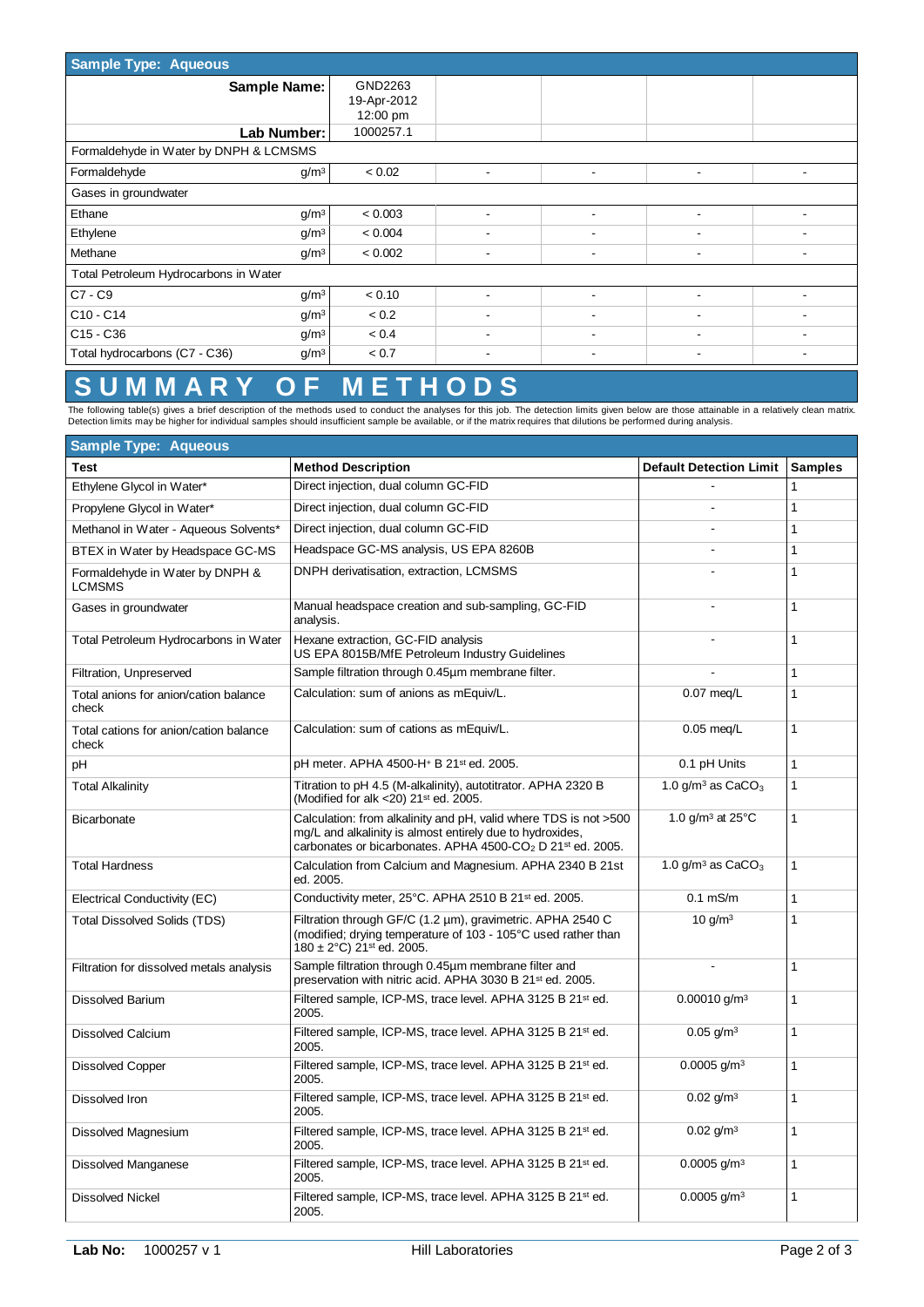| <b>Sample Type: Aqueous</b> |                                                                                                                                                              |                                |                |
|-----------------------------|--------------------------------------------------------------------------------------------------------------------------------------------------------------|--------------------------------|----------------|
| <b>Test</b>                 | <b>Method Description</b>                                                                                                                                    | <b>Default Detection Limit</b> | <b>Samples</b> |
| Dissolved Potassium         | Filtered sample, ICP-MS, trace level. APHA 3125 B 2 <sup>fst</sup> ed.<br>2005.                                                                              | $0.05$ g/m <sup>3</sup>        |                |
| <b>Dissolved Sodium</b>     | Filtered sample, ICP-MS, trace level. APHA 3125 B 2 <sup>\$t</sup> ed.<br>2005.                                                                              | $0.02$ g/m <sup>3</sup>        |                |
| Dissolved Zinc              | Filtered sample, ICP-MS, trace level. APHA 3125 B 2 <sup>\$t</sup> ed.<br>2005.                                                                              | $0.0010$ g/m <sup>3</sup>      |                |
| <b>Bromide</b>              | Filtered sample. Ion Chromatography. APHA 4110 B 2 <sup>ft</sup> ed.<br>2005.                                                                                | $0.05$ g/m <sup>3</sup>        |                |
| Chloride                    | Filtered sample. Ferric thiocyanate colorimetry. Discrete<br>Analyser. APHA 4500 CI E (modified from continuous flow<br>analysis) 21 <sup>st</sup> ed. 2005. | $0.5$ g/m <sup>3</sup>         |                |
| Nitrite-N                   | Automated Azo dye colorimetry, Flow injection analyser. APHA<br>4500-NO3-1 (Modified) 21st ed. 2005.                                                         | $0.002$ g/m <sup>3</sup>       |                |
| Nitrate-N                   | Calculation: (Nitrate-N + Nitrite-N) - NO2N.                                                                                                                 | $0.002$ g/m <sup>3</sup>       |                |
| Nitrate-N + Nitrite-N       | Total oxidised nitrogen. Automated cadmium reduction, flow<br>injection analyser. APHA 4500-NQ-1 (Modified) 21 <sup>st</sup> ed. 2005.                       | $0.002$ g/m <sup>3</sup>       |                |
| Sulphate                    | Filtered sample. Ion Chromatography. APHA 4110 B 2 <sup>ft</sup> ed.<br>2005.                                                                                | $0.5$ g/m <sup>3</sup>         |                |

Samples are held at the laboratory after reporting for a length of time depending on the preservation used and the stability of the analytes being tested. Once the storage period is completed the samples are discarded unless otherwise advised by the client.

 $\left\langle \right\rangle$ 

Ara Heron BSc (Tech) Client Services Manager - Environmental Division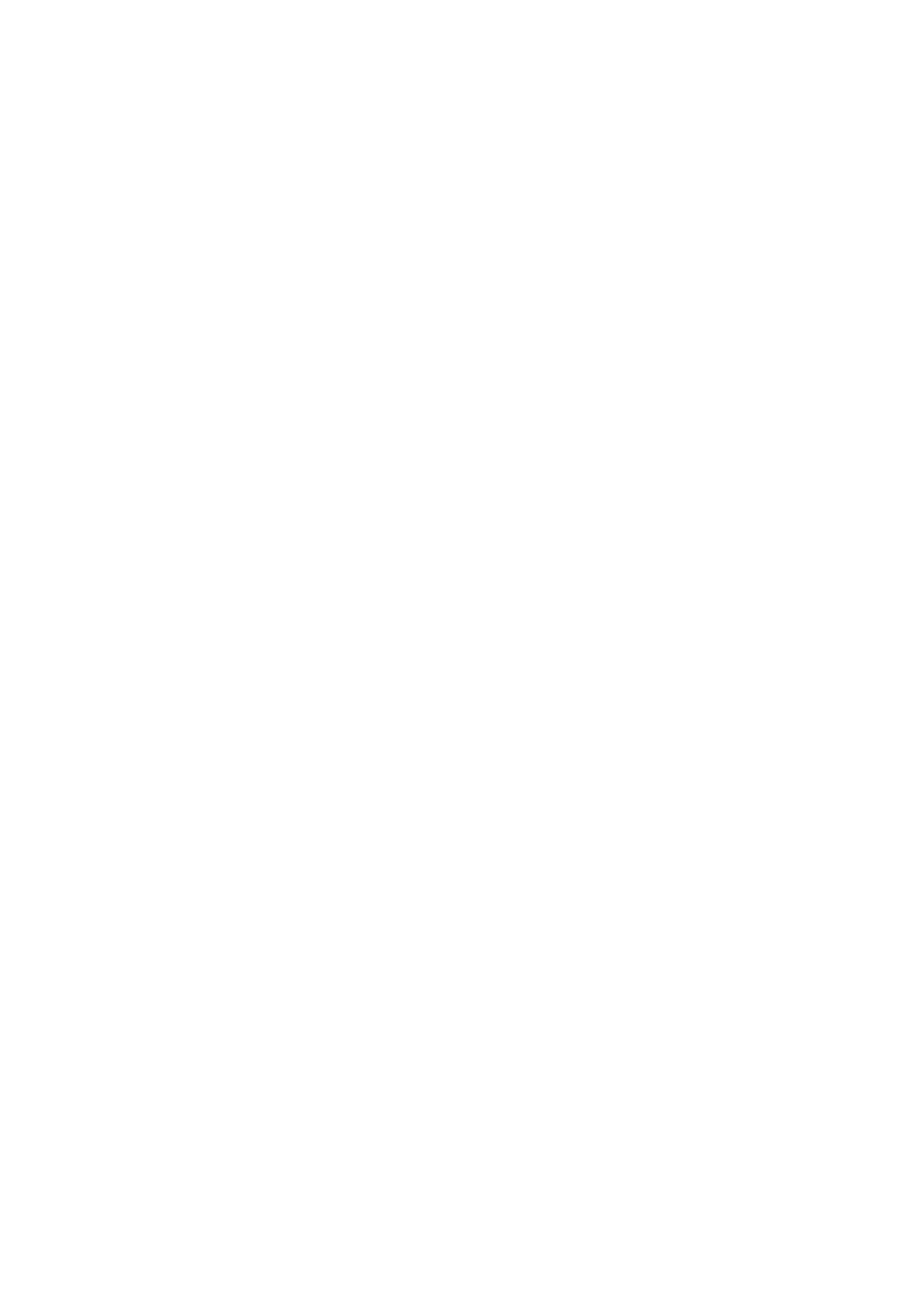

R J Hill Laboratories Limited 1 Clyde Street Private Bag 3205 Hamilton 3240, New Zealand | Web www.hill-labs.co.nz

+64 7 858 2000 +64 7 858 2001 mail@hill-labs.co.nz **Email Tel Fax**

# *A N A L Y S I S R E P O R T* **Page 1 of 3**

| <b>Client:</b> | Taranaki Regional Council     | Lab No:                              | 1009096      | SP <sub>v2</sub> |
|----------------|-------------------------------|--------------------------------------|--------------|------------------|
|                | <b>Contact:</b> Regan Phipps  | Date Registered:                     | 19-May-2012  |                  |
|                | C/- Taranaki Regional Council | Date Reported:                       | 26-Jun-2013  |                  |
|                | Private Bag 713               | Quote No:                            | 47915        |                  |
|                | STRATFORD 4352                | Order No:                            |              |                  |
|                |                               | <b>Client Reference: Groundwater</b> |              |                  |
|                |                               | <b>Submitted By:</b>                 | Regan Phipps |                  |

| <b>Sample Type: Aqueous</b>          |                                       |                                    |                          |                          |                              |                          |  |  |  |
|--------------------------------------|---------------------------------------|------------------------------------|--------------------------|--------------------------|------------------------------|--------------------------|--|--|--|
|                                      | Sample Name:                          | GND2258<br>16-May-2012<br>12:50 pm |                          |                          |                              |                          |  |  |  |
|                                      | Lab Number:                           | 1009096.5                          |                          |                          |                              |                          |  |  |  |
| <b>Individual Tests</b>              |                                       |                                    |                          |                          |                              |                          |  |  |  |
| Sum of Anions                        | meq/L                                 | 1.15                               | $\overline{\phantom{a}}$ | $\overline{\phantom{a}}$ | ä,                           |                          |  |  |  |
| Sum of Cations                       | meq/L                                 | 1.12                               |                          |                          |                              |                          |  |  |  |
| pH                                   | pH Units                              | 6.2                                |                          |                          |                              |                          |  |  |  |
| <b>Total Alkalinity</b>              | g/m <sup>3</sup> as CaCO <sub>3</sub> | 25                                 |                          |                          |                              |                          |  |  |  |
| Bicarbonate                          | g/m <sup>3</sup> at 25°C              | 31                                 |                          |                          |                              |                          |  |  |  |
| <b>Total Hardness</b>                | $g/m3$ as CaCO <sub>3</sub>           | 34                                 |                          |                          |                              |                          |  |  |  |
| Electrical Conductivity (EC)         | mS/m                                  | 12.6                               |                          |                          |                              |                          |  |  |  |
| <b>Total Dissolved Solids (TDS)</b>  | g/m <sup>3</sup>                      | 94                                 |                          |                          |                              |                          |  |  |  |
| <b>Dissolved Barium</b>              | g/m <sup>3</sup>                      | 0.076                              |                          |                          |                              |                          |  |  |  |
| <b>Dissolved Calcium</b>             | g/m <sup>3</sup>                      | 7.5                                |                          |                          |                              |                          |  |  |  |
| <b>Dissolved Copper</b>              | g/m <sup>3</sup>                      | 0.0042                             |                          |                          |                              |                          |  |  |  |
| Dissolved Iron                       | g/m <sup>3</sup>                      | 0.10                               |                          |                          |                              |                          |  |  |  |
| Dissolved Magnesium                  | g/m <sup>3</sup>                      | 3.7                                |                          |                          |                              |                          |  |  |  |
| <b>Dissolved Manganese</b>           | g/m <sup>3</sup>                      | 0.053                              |                          |                          |                              |                          |  |  |  |
| <b>Dissolved Nickel</b>              | g/m <sup>3</sup>                      | 0.0006                             |                          |                          |                              |                          |  |  |  |
| <b>Dissolved Potassium</b>           | g/m <sup>3</sup>                      | 3.8                                |                          |                          |                              |                          |  |  |  |
| <b>Dissolved Sodium</b>              | g/m <sup>3</sup>                      | 7.7                                |                          |                          | ٠                            |                          |  |  |  |
| Dissolved Zinc                       | g/m <sup>3</sup>                      | 0.028                              |                          |                          | $\overline{\phantom{a}}$     |                          |  |  |  |
| <b>Bromide</b>                       | g/m <sup>3</sup>                      | 0.06                               |                          |                          |                              |                          |  |  |  |
| Chloride                             | g/m <sup>3</sup>                      | 13.8                               |                          |                          |                              |                          |  |  |  |
| Nitrite-N                            | g/m <sup>3</sup>                      | < 0.002                            |                          |                          |                              |                          |  |  |  |
| Nitrate-N                            | g/m <sup>3</sup>                      | 2.4                                |                          |                          |                              |                          |  |  |  |
| Nitrate-N + Nitrite-N                | g/m <sup>3</sup>                      | 2.4                                |                          |                          |                              |                          |  |  |  |
| Sulphate                             | g/m <sup>3</sup>                      | 3.9                                |                          |                          |                              |                          |  |  |  |
| Ethylene Glycol in Water             |                                       |                                    |                          |                          |                              |                          |  |  |  |
| Ethylene glycol*                     | g/m <sup>3</sup>                      | < 4                                | $\blacksquare$           | $\overline{\phantom{a}}$ | $\overline{a}$               | $\overline{\phantom{a}}$ |  |  |  |
| Propylene Glycol in Water            |                                       |                                    |                          |                          |                              |                          |  |  |  |
| Propylene glycol*                    | g/m <sup>3</sup>                      | < 4                                | $\overline{\phantom{a}}$ | $\overline{\phantom{a}}$ | $\overline{a}$               | ä,                       |  |  |  |
| Methanol in Water - Aqueous Solvents |                                       |                                    |                          |                          |                              |                          |  |  |  |
| Methanol*                            | $g/m^3$                               | < 2                                |                          |                          |                              |                          |  |  |  |
| BTEX in Water by Headspace GC-MS     |                                       |                                    |                          |                          |                              |                          |  |  |  |
| Benzene                              | g/m <sup>3</sup>                      | < 0.0010                           | $\blacksquare$           | $\blacksquare$           | $\qquad \qquad \blacksquare$ |                          |  |  |  |
| Toluene                              | g/m <sup>3</sup>                      | < 0.0010                           |                          | $\overline{\phantom{a}}$ |                              |                          |  |  |  |
| Ethylbenzene                         | g/m <sup>3</sup>                      | < 0.0010                           | $\blacksquare$           | $\blacksquare$           | $\overline{\phantom{a}}$     | $\overline{\phantom{a}}$ |  |  |  |
| m&p-Xylene                           | g/m <sup>3</sup>                      | $< 0.002$                          | $\frac{1}{2}$            | $\overline{\phantom{a}}$ | $\overline{\phantom{a}}$     | $\overline{\phantom{a}}$ |  |  |  |
| o-Xylene                             | g/m <sup>3</sup>                      | < 0.0010                           | $\overline{\phantom{m}}$ | $\overline{\phantom{m}}$ | -                            | ۰                        |  |  |  |



This Laboratory is accredited by International Accreditation New Zealand (IANZ), which represents New Zealand in the International Laboratory Accreditation Cooperation (ILAC). Through the ILAC Mutual Recognition Arrangement (ILAC-MRA) this accreditation is internationally recognised.

The tests reported herein have been performed in accordance with the terms of accreditation, with the exception of tests marked \*, which are not accredited.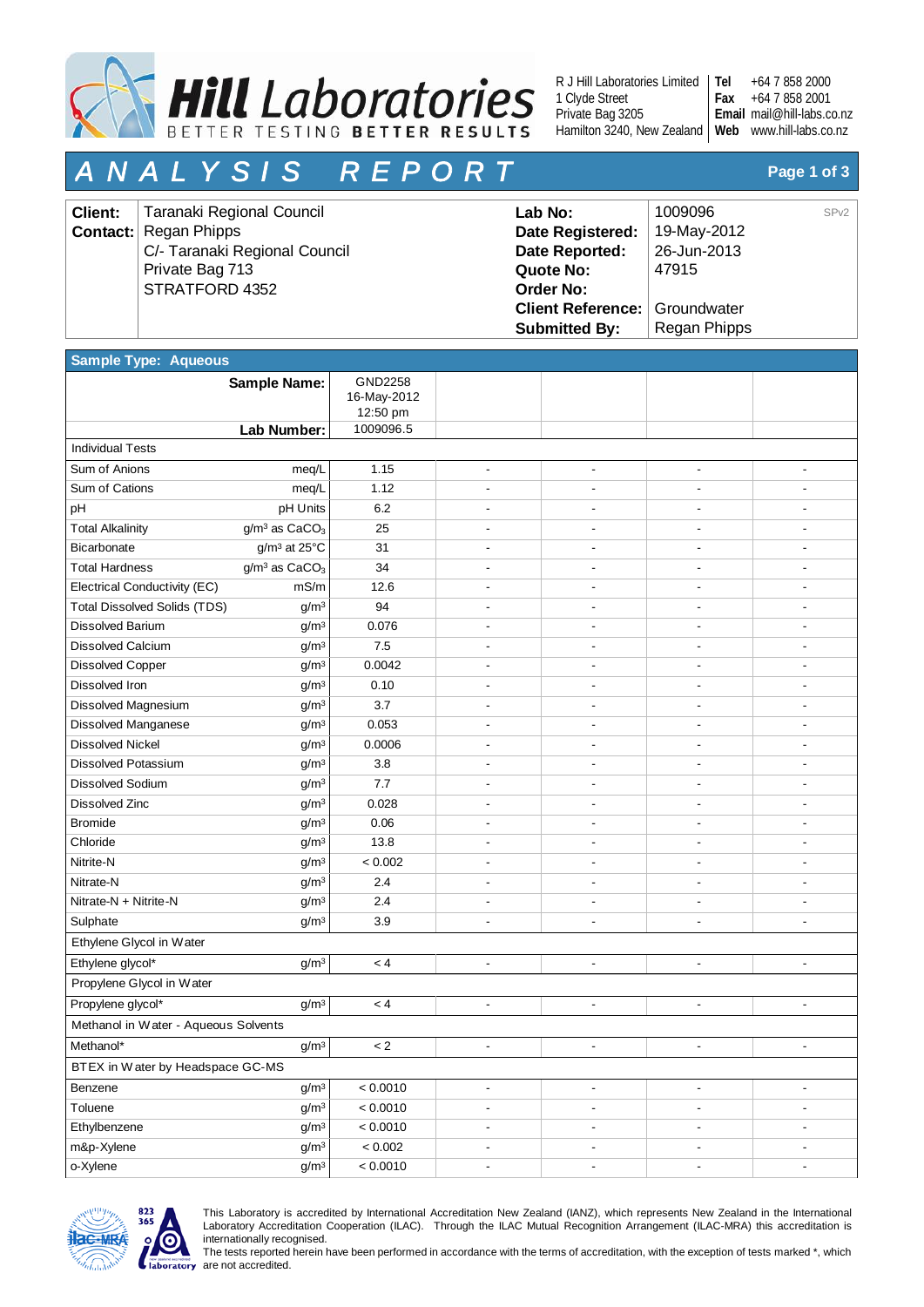| <b>Sample Type: Aqueous</b>            |                                    |                          |                          |   |  |  |  |  |  |  |
|----------------------------------------|------------------------------------|--------------------------|--------------------------|---|--|--|--|--|--|--|
| <b>Sample Name:</b>                    | GND2258<br>16-May-2012<br>12:50 pm |                          |                          |   |  |  |  |  |  |  |
| Lab Number:                            | 1009096.5                          |                          |                          |   |  |  |  |  |  |  |
| Formaldehyde in Water by DNPH & LCMSMS |                                    |                          |                          |   |  |  |  |  |  |  |
| Formaldehyde                           | g/m <sup>3</sup><br>< 0.02         | $\blacksquare$           | $\overline{\phantom{a}}$ |   |  |  |  |  |  |  |
| Gases in groundwater                   |                                    |                          |                          |   |  |  |  |  |  |  |
| Ethane                                 | g/m <sup>3</sup><br>< 0.003        |                          |                          |   |  |  |  |  |  |  |
| Ethylene                               | g/m <sup>3</sup><br>< 0.004        |                          |                          |   |  |  |  |  |  |  |
| Methane                                | g/m <sup>3</sup><br>0.003          | $\overline{\phantom{a}}$ | $\overline{\phantom{a}}$ | ۰ |  |  |  |  |  |  |
| Total Petroleum Hydrocarbons in Water  |                                    |                          |                          |   |  |  |  |  |  |  |
| $ C7-C9 $                              | g/m <sup>3</sup><br>< 0.10         |                          | $\overline{\phantom{a}}$ |   |  |  |  |  |  |  |
| C <sub>10</sub> - C <sub>14</sub>      | g/m <sup>3</sup><br>< 0.2          |                          |                          |   |  |  |  |  |  |  |
| C <sub>15</sub> - C <sub>36</sub>      | g/m <sup>3</sup><br>< 0.4          |                          |                          |   |  |  |  |  |  |  |
| Total hydrocarbons (C7 - C36)          | < 0.7<br>g/m <sup>3</sup>          | $\overline{\phantom{a}}$ | $\overline{\phantom{a}}$ | ۰ |  |  |  |  |  |  |
|                                        |                                    |                          |                          |   |  |  |  |  |  |  |

#### **Analyst's Comments**

Supplement to test report 1009096v1 issued on 25/5/13.

# **S U M M A R Y O F M E T H O D S**

The following table(s) gives a brief description of the methods used to conduct the analyses for this job. The detection limits given below are those attainable in a relatively clean matrix.<br>Detection limits may be higher

| <b>Sample Type: Aqueous</b>                      |                                                                                                                                                                                                                     |                                 |                |
|--------------------------------------------------|---------------------------------------------------------------------------------------------------------------------------------------------------------------------------------------------------------------------|---------------------------------|----------------|
| Test                                             | <b>Method Description</b>                                                                                                                                                                                           | <b>Default Detection Limit</b>  | <b>Samples</b> |
| Ethylene Glycol in Water*                        | Direct injection, dual column GC-FID                                                                                                                                                                                |                                 | 5              |
| Propylene Glycol in Water*                       | Direct injection, dual column GC-FID                                                                                                                                                                                |                                 | 5              |
| Methanol in Water - Aqueous Solvents*            | Direct injection, dual column GC-FID                                                                                                                                                                                |                                 | 5              |
| BTEX in Water by Headspace GC-MS                 | Headspace GC-MS analysis, US EPA 8260B<br>[KBIs:26687,3629]                                                                                                                                                         |                                 | 5              |
| Formaldehyde in Water by DNPH &<br><b>LCMSMS</b> | DNPH derivatisation, extraction, LCMSMS                                                                                                                                                                             |                                 | 5              |
| Gases in groundwater                             | Manual headspace creation and sub-sampling, GC-FID<br>analysis.                                                                                                                                                     |                                 | 5              |
| Total Petroleum Hydrocarbons in Water            | Hexane extraction, GC-FID analysis<br>US EPA 8015B/MfE Petroleum Industry Guidelines<br>[KBIs:2803,10734]                                                                                                           |                                 | 5              |
| Filtration, Unpreserved                          | Sample filtration through 0.45um membrane filter.                                                                                                                                                                   |                                 | 5              |
| Total anions for anion/cation balance<br>check   | Calculation: sum of anions as mEquiv/L.                                                                                                                                                                             | $0.07$ meg/L                    | 5              |
| Total cations for anion/cation balance<br>check  | Calculation: sum of cations as mEquiv/L.                                                                                                                                                                            | $0.05$ meg/L                    | 5              |
| рH                                               | pH meter. APHA 4500-H+ B 21st ed. 2005.                                                                                                                                                                             | 0.1 pH Units                    | 5              |
| <b>Total Alkalinity</b>                          | Titration to pH 4.5 (M-alkalinity), autotitrator. APHA 2320 B<br>(Modified for alk <20) 21 <sup>st</sup> ed. 2005.                                                                                                  | 1.0 g/m <sup>3</sup> as $CaCO3$ | 5              |
| Bicarbonate                                      | Calculation: from alkalinity and pH, valid where TDS is not >500<br>mg/L and alkalinity is almost entirely due to hydroxides,<br>carbonates or bicarbonates. APHA 4500-CO <sub>2</sub> D 21 <sup>st</sup> ed. 2005. | 1.0 $q/m^3$ at 25 $°C$          | 5              |
| <b>Total Hardness</b>                            | Calculation from Calcium and Magnesium. APHA 2340 B 21st<br>ed. 2005.                                                                                                                                               | 1.0 g/m <sup>3</sup> as $CaCO3$ | 5              |
| Electrical Conductivity (EC)                     | Conductivity meter, 25°C. APHA 2510 B 21 <sup>st</sup> ed. 2005.                                                                                                                                                    | $0.1$ mS/m                      | 5              |
| <b>Total Dissolved Solids (TDS)</b>              | Filtration through GF/C (1.2 µm), gravimetric. APHA 2540 C<br>(modified; drying temperature of 103 - 105°C used rather than<br>$180 \pm 2$ °C) 21 <sup>st</sup> ed. 2005.                                           | 10 g/m <sup>3</sup>             | 5              |
| <b>Dissolved Barium</b>                          | Filtered sample, ICP-MS, trace level. APHA 3125 B 21st ed.<br>2005.                                                                                                                                                 | $0.00010$ g/m <sup>3</sup>      | 5              |
| <b>Dissolved Calcium</b>                         | Filtered sample, ICP-MS, trace level. APHA 3125 B 21 <sup>st</sup> ed.<br>2005.                                                                                                                                     | $0.05$ g/m <sup>3</sup>         | 5              |
| <b>Dissolved Copper</b>                          | Filtered sample, ICP-MS, trace level. APHA 3125 B 21 <sup>st</sup> ed.<br>2005.                                                                                                                                     | $0.0005$ g/m <sup>3</sup>       | 5              |
| Dissolved Iron                                   | Filtered sample, ICP-MS, trace level. APHA 3125 B 21 <sup>st</sup> ed.<br>2005.                                                                                                                                     | $0.02$ g/m <sup>3</sup>         | 5              |
| Dissolved Magnesium                              | Filtered sample, ICP-MS, trace level. APHA 3125 B 21 <sup>st</sup> ed.<br>2005.                                                                                                                                     | $0.02$ g/m <sup>3</sup>         | 5              |
| <b>Dissolved Manganese</b>                       | Filtered sample, ICP-MS, trace level. APHA 3125 B 21st ed.<br>2005.                                                                                                                                                 | $0.0005$ g/m <sup>3</sup>       | 5              |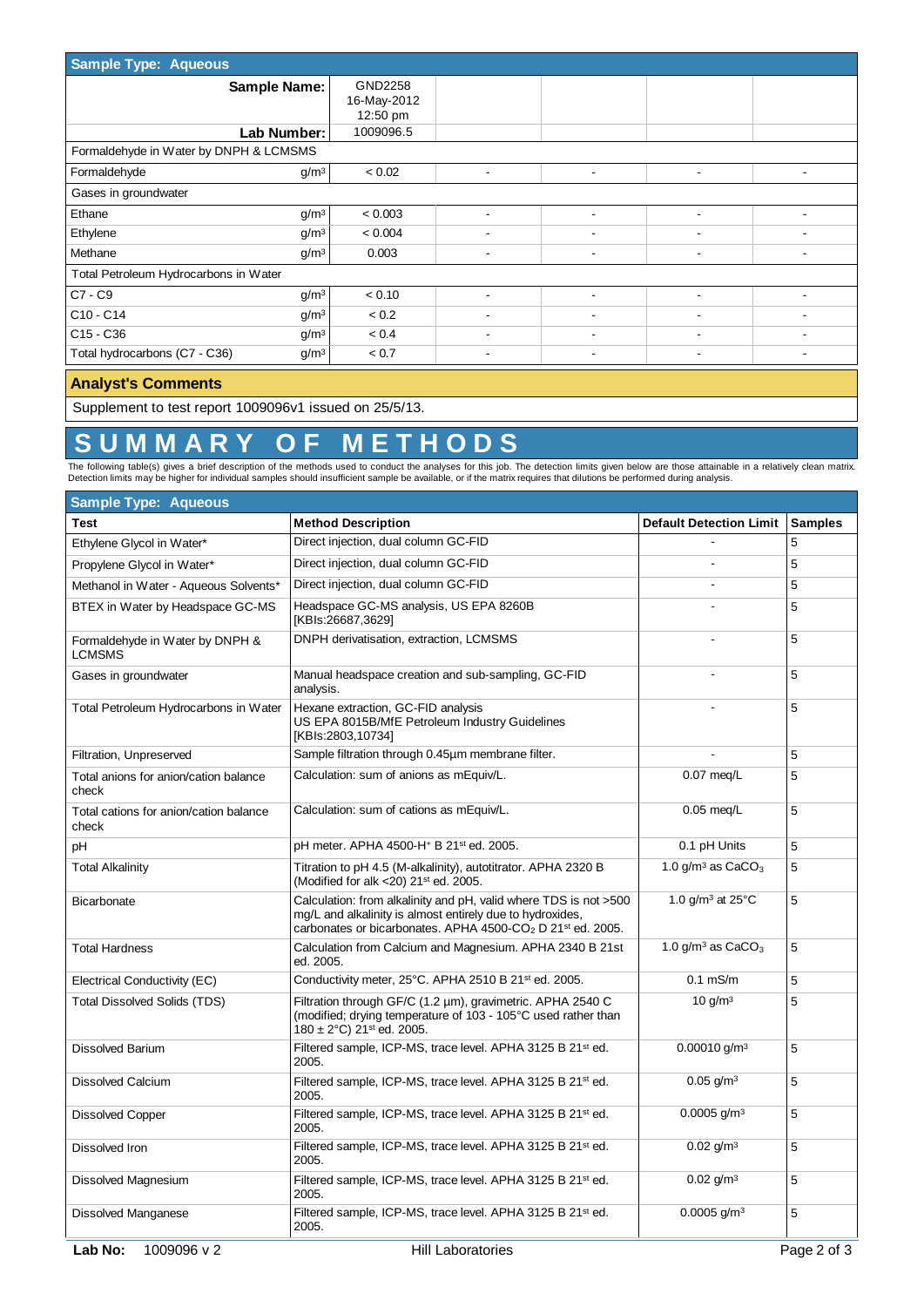| <b>Sample Type: Aqueous</b> |                                                                                                                                                              |                                |                |  |  |  |  |
|-----------------------------|--------------------------------------------------------------------------------------------------------------------------------------------------------------|--------------------------------|----------------|--|--|--|--|
| <b>Test</b>                 | <b>Method Description</b>                                                                                                                                    | <b>Default Detection Limit</b> | <b>Samples</b> |  |  |  |  |
| Dissolved Nickel            | Filtered sample, ICP-MS, trace level. APHA 3125 B 2 <sup>1st</sup> ed.<br>2005.                                                                              | $0.0005$ g/m <sup>3</sup>      | 5              |  |  |  |  |
| Dissolved Potassium         | Filtered sample, ICP-MS, trace level. APHA 3125 B 2 <sup>\$t</sup> ed.<br>2005.                                                                              | $0.05$ g/m <sup>3</sup>        | 5              |  |  |  |  |
| Dissolved Sodium            | Filtered sample, ICP-MS, trace level. APHA 3125 B 2 <sup>\$t</sup> ed.<br>2005.                                                                              | $0.02$ g/m <sup>3</sup>        | 5              |  |  |  |  |
| Dissolved Zinc              | Filtered sample, ICP-MS, trace level. APHA 3125 B 2 <sup>1st</sup> ed.<br>2005.                                                                              | $0.0010$ g/m <sup>3</sup>      | 5              |  |  |  |  |
| <b>Bromide</b>              | Filtered sample. Ion Chromatography. APHA 4110 B 2 <sup>#</sup> ed.<br>2005.                                                                                 | $0.05$ g/m <sup>3</sup>        | 5              |  |  |  |  |
| Chloride                    | Filtered sample. Ferric thiocyanate colorimetry. Discrete<br>Analyser. APHA 4500 CI E (modified from continuous flow<br>analysis) 21 <sup>st</sup> ed. 2005. | $0.5$ g/m <sup>3</sup>         | 5              |  |  |  |  |
| Nitrite-N                   | Automated Azo dye colorimetry, Flow injection analyser. APHA<br>4500-NO <sub>3</sub> -1 (Modified) 21 <sup>st</sup> ed. 2005.                                | $0.002$ g/m <sup>3</sup>       | 5              |  |  |  |  |
| Nitrate-N                   | Calculation: (Nitrate-N + Nitrite-N) - NO2N.                                                                                                                 | $0.002$ g/m <sup>3</sup>       | 5              |  |  |  |  |
| Nitrate-N + Nitrite-N       | Total oxidised nitrogen. Automated cadmium reduction, flow<br>injection analyser. APHA 4500-NO <sub>3</sub> 121 <sup>st</sup> ed. 2005.                      | $0.002$ g/m <sup>3</sup>       | 5              |  |  |  |  |
| Sulphate                    | Filtered sample. Ion Chromatography. APHA 4110 B 2 <sup>#</sup> ed.<br>2005.                                                                                 | $0.5$ g/m <sup>3</sup>         | 5              |  |  |  |  |

Samples are held at the laboratory after reporting for a length of time depending on the preservation used and the stability of the analytes being tested. Once the storage period is completed the samples are discarded unless otherwise advised by the client.

Ara Heron BSc (Tech) Client Services Manager - Environmental Division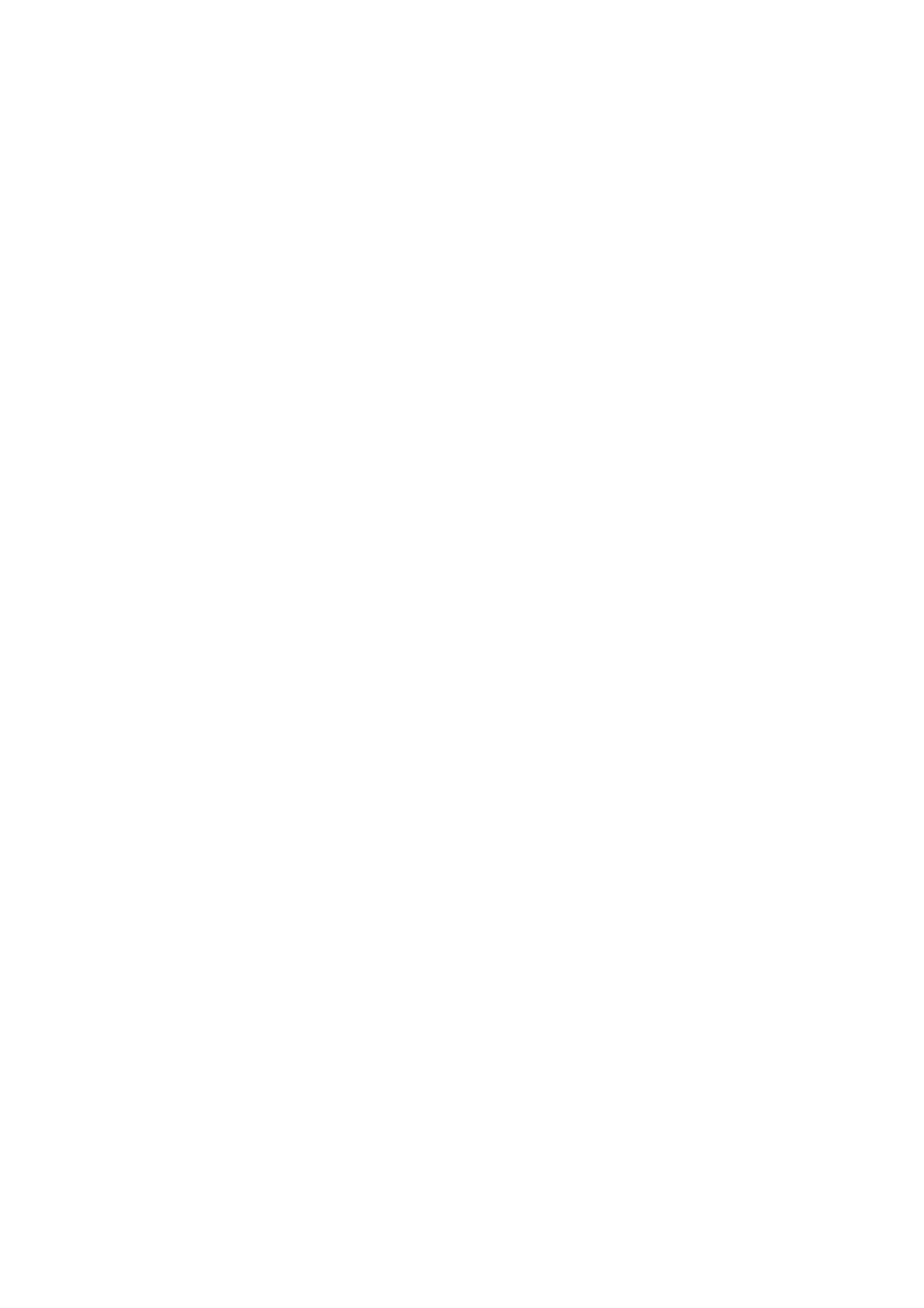

R J Hill Laboratories Limited 1 Clyde Street Private Bag 3205 Hamilton 3240, New Zealand | Web www.hill-labs.co.nz **Tel**

+64 7 858 2000 +64 7 858 2001 mail@hill-labs.co.nz **Email Fax**

# *A N A L Y S I S R E P O R T* **Page 1 of 3**

| <b>Client:</b> | Taranaki Regional Council     | Lab No:              | SP <sub>v1</sub><br>1024037                |
|----------------|-------------------------------|----------------------|--------------------------------------------|
|                | <b>Contact:</b> Regan Phipps  | Date Registered:     | 06-Jul-2012                                |
|                | C/- Taranaki Regional Council | Date Reported:       | 13-Jul-2012                                |
|                | Private Bag 713               | Quote No:            | 47915                                      |
|                | STRATFORD 4352                | <b>Order No:</b>     |                                            |
|                |                               |                      | Client Reference:   Mangakewa - A Baseline |
|                |                               | <b>Submitted By:</b> | Regan Phipps                               |

| <b>Sample Type: Aqueous</b>          |                                       |                             |                             |                          |                          |                          |  |
|--------------------------------------|---------------------------------------|-----------------------------|-----------------------------|--------------------------|--------------------------|--------------------------|--|
|                                      | <b>Sample Name:</b>                   | GND2279<br>04-Jul-2012 2:30 | GND1081<br>04-Jul-2012 4:00 |                          |                          |                          |  |
|                                      |                                       | pm                          | pm                          |                          |                          |                          |  |
|                                      | Lab Number:                           | 1024037.1                   | 1024037.2                   |                          |                          |                          |  |
| <b>Individual Tests</b>              |                                       |                             |                             |                          |                          |                          |  |
| Sum of Anions                        | meq/L                                 | 1.48                        | 1.11                        | $\overline{\phantom{a}}$ | $\overline{\phantom{a}}$ |                          |  |
| Sum of Cations                       | meg/L                                 | 1.46                        | 1.08                        | $\overline{\phantom{a}}$ | $\overline{\phantom{a}}$ |                          |  |
| рH                                   | pH Units                              | 7.0                         | 7.2                         | $\overline{\phantom{a}}$ |                          |                          |  |
| <b>Total Alkalinity</b>              | g/m <sup>3</sup> as CaCO <sub>3</sub> | 47                          | 22                          | $\overline{\phantom{a}}$ |                          |                          |  |
| Bicarbonate                          | $g/m^3$ at 25 $°C$                    | 58                          | 27                          |                          |                          |                          |  |
| <b>Total Hardness</b>                | g/m <sup>3</sup> as CaCO <sub>3</sub> | 49                          | 30                          |                          |                          |                          |  |
| Electrical Conductivity (EC)         | mS/m                                  | 15.0                        | 12.0                        |                          |                          |                          |  |
| <b>Total Dissolved Solids (TDS)</b>  | g/m <sup>3</sup>                      | 109                         | 83                          |                          |                          |                          |  |
| <b>Dissolved Barium</b>              | g/m <sup>3</sup>                      | 0.0108                      | 0.0165                      |                          |                          |                          |  |
| <b>Dissolved Calcium</b>             | g/m <sup>3</sup>                      | 11.8                        | 6.6                         |                          |                          |                          |  |
| <b>Dissolved Copper</b>              | g/m <sup>3</sup>                      | 0.0007                      | < 0.0005                    |                          |                          |                          |  |
| Dissolved Iron                       | g/m <sup>3</sup>                      | < 0.02                      | < 0.02                      |                          |                          |                          |  |
| Dissolved Magnesium                  | g/m <sup>3</sup>                      | 4.8                         | 3.3                         | $\overline{a}$           | ٠                        |                          |  |
| Dissolved Manganese                  | g/m <sup>3</sup>                      | 0.0006                      | < 0.0005                    |                          |                          |                          |  |
| <b>Dissolved Nickel</b>              | g/m <sup>3</sup>                      | < 0.0005                    | < 0.0005                    | $\overline{\phantom{a}}$ | $\overline{\phantom{a}}$ |                          |  |
| Dissolved Potassium                  | g/m <sup>3</sup>                      | 1.54                        | 1.45                        |                          |                          |                          |  |
| <b>Dissolved Sodium</b>              | g/m <sup>3</sup>                      | 10.1                        | 10.3                        |                          |                          |                          |  |
| <b>Dissolved Zinc</b>                | g/m <sup>3</sup>                      | 0.0072                      | 0.0021                      |                          |                          |                          |  |
| <b>Bromide</b>                       | g/m <sup>3</sup>                      | 0.06                        | < 0.05                      |                          |                          |                          |  |
| Chloride                             | g/m <sup>3</sup>                      | 12.0                        | 13.9                        |                          |                          |                          |  |
| Nitrite-N                            | g/m <sup>3</sup>                      | < 0.002                     | < 0.002                     |                          |                          |                          |  |
| Nitrate-N                            | g/m <sup>3</sup>                      | 0.90                        | 2.7                         | ÷,                       | ٠                        |                          |  |
| Nitrate-N + Nitrite-N                | g/m <sup>3</sup>                      | 0.90                        | 2.8                         |                          |                          |                          |  |
| Sulphate                             | g/m <sup>3</sup>                      | 6.2                         | 4.2                         | ÷,                       |                          |                          |  |
| Ethylene Glycol in Water             |                                       |                             |                             |                          |                          |                          |  |
| Ethylene glycol*                     | g/m <sup>3</sup>                      | < 4                         | < 4                         | $\overline{\phantom{a}}$ | $\blacksquare$           | $\overline{\phantom{a}}$ |  |
| Propylene Glycol in Water            |                                       |                             |                             |                          |                          |                          |  |
| Propylene glycol*                    | g/m <sup>3</sup>                      | < 4                         | < 4                         | $\overline{\phantom{a}}$ |                          |                          |  |
| Methanol in Water - Aqueous Solvents |                                       |                             |                             |                          |                          |                          |  |
| Methanol*                            | $g/m^3$                               | $\lt 2$                     | $\lt 2$                     | $\blacksquare$           | $\blacksquare$           |                          |  |
| BTEX in Water by Headspace GC-MS     |                                       |                             |                             |                          |                          |                          |  |
| Benzene                              | g/m <sup>3</sup>                      | < 0.0010                    | < 0.0010                    | $\overline{\phantom{a}}$ | $\blacksquare$           | $\blacksquare$           |  |
| Toluene                              | g/m <sup>3</sup>                      | < 0.0010                    | < 0.0010                    | $\overline{\phantom{a}}$ | -                        |                          |  |
| Ethylbenzene                         | g/m <sup>3</sup>                      | < 0.0010                    | < 0.0010                    | $\overline{\phantom{a}}$ |                          |                          |  |
| m&p-Xylene                           | g/m <sup>3</sup>                      | $< 0.002$                   | $< 0.002$                   | $\overline{\phantom{a}}$ | $\overline{\phantom{a}}$ | $\overline{\phantom{a}}$ |  |
| o-Xylene                             | g/m <sup>3</sup>                      | < 0.0010                    | < 0.0010                    | $\overline{\phantom{a}}$ | $\overline{\phantom{a}}$ | $\blacksquare$           |  |



This Laboratory is accredited by International Accreditation New Zealand (IANZ), which represents New Zealand in the International Laboratory Accreditation Cooperation (ILAC). Through the ILAC Mutual Recognition Arrangement (ILAC-MRA) this accreditation is internationally recognised.

The tests reported herein have been performed in accordance with the terms of accreditation, with the exception of tests marked \*, which are not accredited.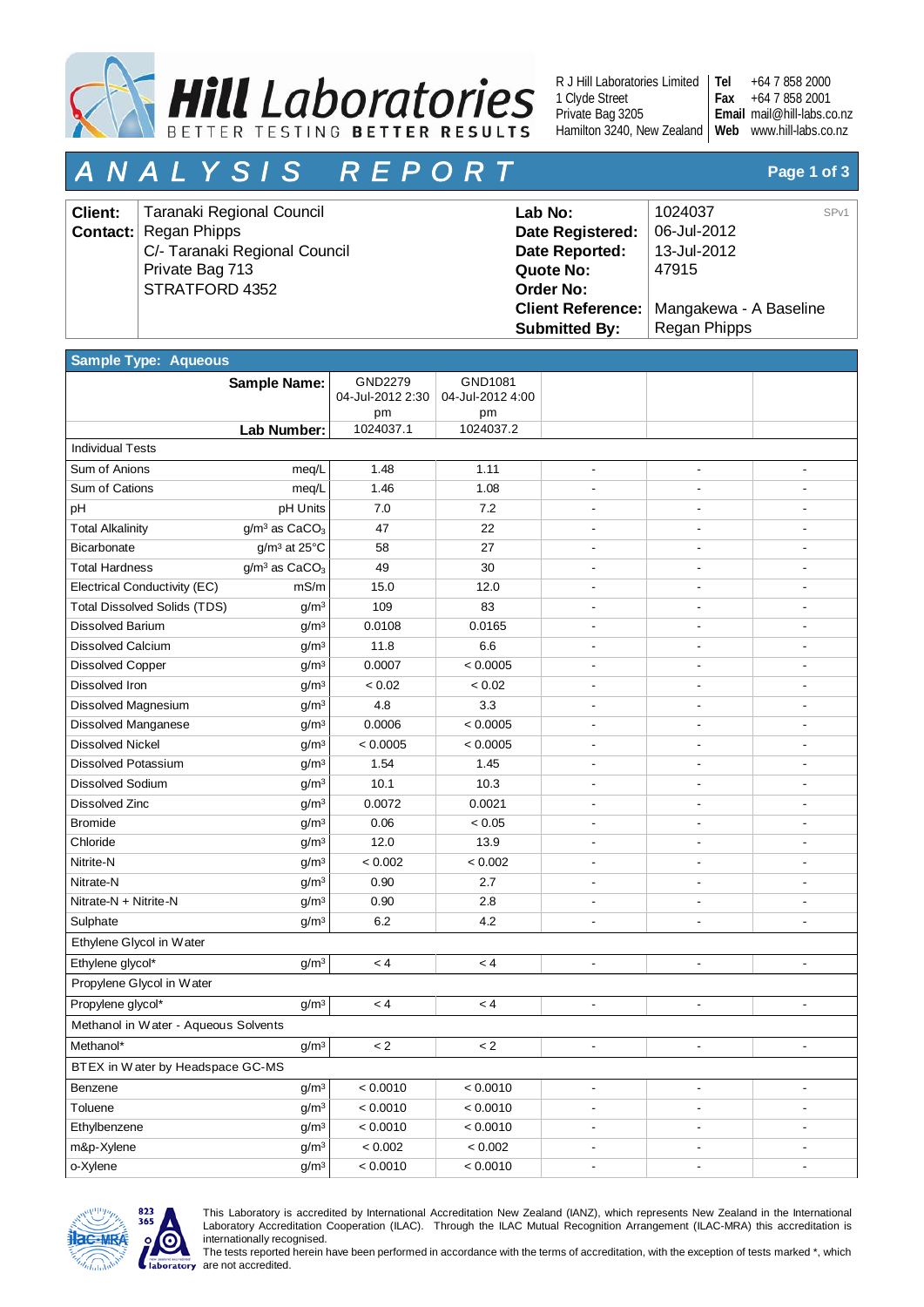| <b>Sample Type: Aqueous</b>                           |                             |                             |                          |                          |                          |
|-------------------------------------------------------|-----------------------------|-----------------------------|--------------------------|--------------------------|--------------------------|
| <b>Sample Name:</b>                                   | GND2279<br>04-Jul-2012 2:30 | GND1081<br>04-Jul-2012 4:00 |                          |                          |                          |
|                                                       | pm                          | pm                          |                          |                          |                          |
| Lab Number:                                           | 1024037.1                   | 1024037.2                   |                          |                          |                          |
| Formaldehyde in Water by DNPH & LCMSMS                |                             |                             |                          |                          |                          |
| g/m <sup>3</sup><br>Formaldehyde                      | < 0.02                      | < 0.02                      | $\overline{\phantom{0}}$ | $\overline{\phantom{a}}$ | $\overline{\phantom{a}}$ |
| Gases in groundwater                                  |                             |                             |                          |                          |                          |
| Ethane<br>g/m <sup>3</sup>                            | < 0.003                     | < 0.003                     | ۰                        | ٠                        |                          |
| Ethylene<br>g/m <sup>3</sup>                          | < 0.004                     | < 0.004                     | -                        | ۰                        |                          |
| Methane<br>g/m <sup>3</sup>                           | < 0.002                     | < 0.002                     | $\overline{\phantom{a}}$ | ٠                        |                          |
| Total Petroleum Hydrocarbons in Water                 |                             |                             |                          |                          |                          |
| $C7 - C9$<br>g/m <sup>3</sup>                         | < 0.10                      | < 0.10                      |                          |                          |                          |
| $C10 - C14$<br>g/m <sup>3</sup>                       | < 0.2                       | < 0.2                       | ۰                        | ۰                        |                          |
| C <sub>15</sub> - C <sub>36</sub><br>g/m <sup>3</sup> | < 0.4                       | < 0.4                       | ۰                        | ۰                        |                          |
| Total hydrocarbons (C7 - C36)<br>g/m <sup>3</sup>     | < 0.7                       | < 0.7                       |                          | ۰                        |                          |

# **S U M M A R Y O F M E T H O D S**

The following table(s) gives a brief description of the methods used to conduct the analyses for this job. The detection limits given below are those attainable in a relatively clean matrix.<br>Detection limits may be higher

| <b>Sample Type: Aqueous</b>                      |                                                                                                                                                                                                                     |                                 |                |  |  |  |  |  |
|--------------------------------------------------|---------------------------------------------------------------------------------------------------------------------------------------------------------------------------------------------------------------------|---------------------------------|----------------|--|--|--|--|--|
| Test                                             | <b>Method Description</b>                                                                                                                                                                                           | <b>Default Detection Limit</b>  | <b>Samples</b> |  |  |  |  |  |
| Ethylene Glycol in Water*                        | Direct injection, dual column GC-FID                                                                                                                                                                                |                                 | $1 - 2$        |  |  |  |  |  |
| Propylene Glycol in Water*                       | Direct injection, dual column GC-FID                                                                                                                                                                                |                                 | $1 - 2$        |  |  |  |  |  |
| Methanol in Water - Aqueous Solvents*            | Direct injection, dual column GC-FID                                                                                                                                                                                | ÷.                              | $1 - 2$        |  |  |  |  |  |
| BTEX in Water by Headspace GC-MS                 | Headspace GC-MS analysis, US EPA 8260B                                                                                                                                                                              |                                 | $1 - 2$        |  |  |  |  |  |
| Formaldehyde in Water by DNPH &<br><b>LCMSMS</b> | DNPH derivatisation, extraction, LCMSMS                                                                                                                                                                             |                                 | $1 - 2$        |  |  |  |  |  |
| Gases in groundwater                             | Manual headspace creation and sub-sampling, GC-FID<br>analysis.                                                                                                                                                     |                                 | $1 - 2$        |  |  |  |  |  |
| Total Petroleum Hydrocarbons in Water            | Hexane extraction, GC-FID analysis<br>US EPA 8015B/MfE Petroleum Industry Guidelines                                                                                                                                |                                 | $1 - 2$        |  |  |  |  |  |
| Filtration, Unpreserved                          | Sample filtration through 0.45µm membrane filter.                                                                                                                                                                   |                                 | $1 - 2$        |  |  |  |  |  |
| Total anions for anion/cation balance<br>check   | Calculation: sum of anions as mEquiv/L.                                                                                                                                                                             | $0.07$ meg/L                    | $1 - 2$        |  |  |  |  |  |
| Total cations for anion/cation balance<br>check  | Calculation: sum of cations as mEquiv/L.                                                                                                                                                                            | $0.05$ meg/L                    | $1 - 2$        |  |  |  |  |  |
| рH                                               | pH meter, APHA 4500-H <sup>+</sup> B 21 <sup>st</sup> ed. 2005.                                                                                                                                                     | 0.1 pH Units                    | $1 - 2$        |  |  |  |  |  |
| <b>Total Alkalinity</b>                          | Titration to pH 4.5 (M-alkalinity), autotitrator. APHA 2320 B<br>(Modified for alk <20) 21 <sup>st</sup> ed. 2005.                                                                                                  | 1.0 $q/m^3$ as $CaCO3$          | $1 - 2$        |  |  |  |  |  |
| Bicarbonate                                      | Calculation: from alkalinity and pH, valid where TDS is not >500<br>mg/L and alkalinity is almost entirely due to hydroxides,<br>carbonates or bicarbonates. APHA 4500-CO <sub>2</sub> D 21 <sup>st</sup> ed. 2005. | 1.0 $q/m3$ at 25 $°C$           | $1 - 2$        |  |  |  |  |  |
| <b>Total Hardness</b>                            | Calculation from Calcium and Magnesium. APHA 2340 B 21st<br>ed. 2005.                                                                                                                                               | 1.0 g/m <sup>3</sup> as $CaCO3$ | $1 - 2$        |  |  |  |  |  |
| Electrical Conductivity (EC)                     | Conductivity meter, 25°C. APHA 2510 B 21 <sup>st</sup> ed. 2005.                                                                                                                                                    | $0.1$ mS/m                      | $1 - 2$        |  |  |  |  |  |
| <b>Total Dissolved Solids (TDS)</b>              | Filtration through GF/C (1.2 µm), gravimetric. APHA 2540 C<br>(modified; drying temperature of 103 - 105°C used rather than<br>$180 \pm 2$ °C) 21 <sup>st</sup> ed. 2005.                                           | 10 g/m <sup>3</sup>             | $1 - 2$        |  |  |  |  |  |
| <b>Dissolved Barium</b>                          | Filtered sample, ICP-MS, trace level. APHA 3125 B 21st ed.<br>2005.                                                                                                                                                 | $0.00010$ g/m <sup>3</sup>      | $1 - 2$        |  |  |  |  |  |
| <b>Dissolved Calcium</b>                         | Filtered sample, ICP-MS, trace level. APHA 3125 B 21st ed.<br>2005.                                                                                                                                                 | $0.05$ g/m <sup>3</sup>         | $1 - 2$        |  |  |  |  |  |
| <b>Dissolved Copper</b>                          | Filtered sample, ICP-MS, trace level. APHA 3125 B 21 <sup>st</sup> ed.<br>2005.                                                                                                                                     | $0.0005$ g/m <sup>3</sup>       | $1 - 2$        |  |  |  |  |  |
| Dissolved Iron                                   | Filtered sample, ICP-MS, trace level. APHA 3125 B 21 <sup>st</sup> ed.<br>2005.                                                                                                                                     | $0.02$ g/m <sup>3</sup>         | $1 - 2$        |  |  |  |  |  |
| Dissolved Magnesium                              | Filtered sample, ICP-MS, trace level. APHA 3125 B 21 <sup>st</sup> ed.<br>2005.                                                                                                                                     | $0.02$ g/m <sup>3</sup>         | $1 - 2$        |  |  |  |  |  |
| <b>Dissolved Manganese</b>                       | Filtered sample, ICP-MS, trace level. APHA 3125 B 21 <sup>st</sup> ed.<br>2005.                                                                                                                                     | $0.0005$ g/m <sup>3</sup>       | $1 - 2$        |  |  |  |  |  |
| <b>Dissolved Nickel</b>                          | Filtered sample, ICP-MS, trace level. APHA 3125 B 21st ed.<br>2005.                                                                                                                                                 | $0.0005$ g/m <sup>3</sup>       | $1 - 2$        |  |  |  |  |  |
| <b>Dissolved Potassium</b>                       | Filtered sample, ICP-MS, trace level. APHA 3125 B 21 <sup>st</sup> ed.<br>2005.                                                                                                                                     | $0.05$ g/m <sup>3</sup>         | $1 - 2$        |  |  |  |  |  |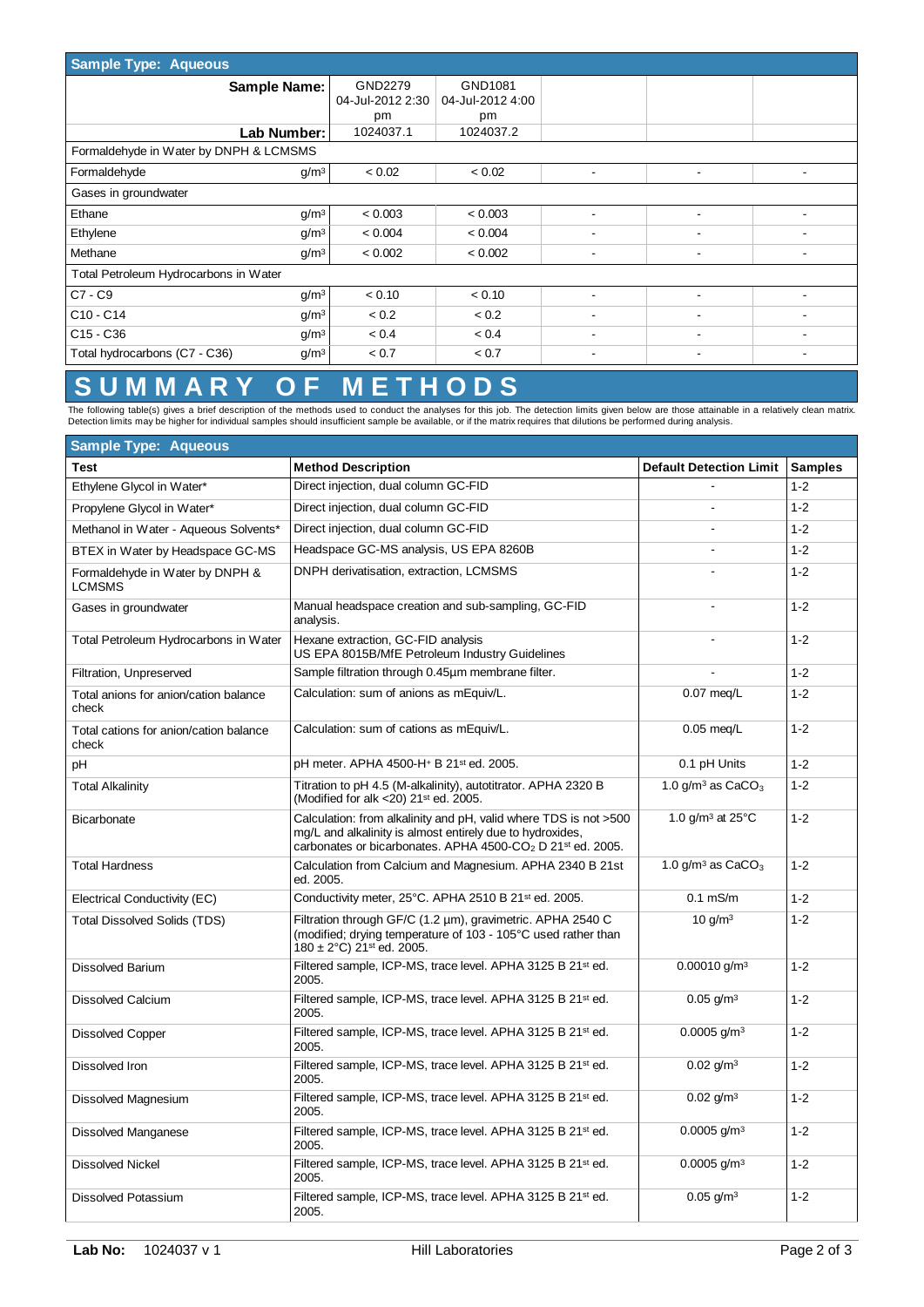| <b>Sample Type: Aqueous</b> |                                                                                                                                                    |                                |                |  |  |  |  |
|-----------------------------|----------------------------------------------------------------------------------------------------------------------------------------------------|--------------------------------|----------------|--|--|--|--|
| Test                        | <b>Method Description</b>                                                                                                                          | <b>Default Detection Limit</b> | <b>Samples</b> |  |  |  |  |
| Dissolved Sodium            | Filtered sample, ICP-MS, trace level. APHA 3125 B 2 <sup>1st</sup> ed.<br>2005.                                                                    | $0.02$ g/m <sup>3</sup>        | $1 - 2$        |  |  |  |  |
| Dissolved Zinc              | Filtered sample, ICP-MS, trace level. APHA 3125 B 2 <sup>\$t</sup> ed.<br>2005.                                                                    | $0.0010$ g/m <sup>3</sup>      | $1 - 2$        |  |  |  |  |
| <b>Bromide</b>              | Filtered sample. Ion Chromatography. APHA 4110 B 2 <sup>\$</sup> ted.<br>2005.                                                                     | $0.05$ g/m <sup>3</sup>        | $1 - 2$        |  |  |  |  |
| Chloride                    | Filtered sample. Ferric thiocyanate colorimetry. Discrete<br>Analyser. APHA 4500 CI E (modified from continuous flow<br>analysis) $21st$ ed. 2005. | $0.5$ g/m <sup>3</sup>         | $1 - 2$        |  |  |  |  |
| Nitrite-N                   | Automated Azo dye colorimetry, Flow injection analyser. APHA<br>4500-NO3-1 (Modified) 21st ed. 2005.                                               | $0.002$ g/m <sup>3</sup>       | $1 - 2$        |  |  |  |  |
| Nitrate-N                   | Calculation: (Nitrate-N + Nitrite-N) - NO2N.                                                                                                       | $0.002$ g/m <sup>3</sup>       | $1 - 2$        |  |  |  |  |
| Nitrate-N + Nitrite-N       | Total oxidised nitrogen. Automated cadmium reduction, flow<br>injection analyser. APHA 4500-NQ-1 (Modified) 21 <sup>st</sup> ed. 2005.             | $0.002$ g/m <sup>3</sup>       | $1 - 2$        |  |  |  |  |
| Sulphate                    | Filtered sample. Ion Chromatography. APHA 4110 B 2 <sup>#</sup> ed.<br>2005.                                                                       | $0.5$ g/m <sup>3</sup>         | $1 - 2$        |  |  |  |  |

Samples are held at the laboratory after reporting for a length of time depending on the preservation used and the stability of the analytes being tested. Once the storage period is completed the samples are discarded unless otherwise advised by the client.

Ara Heron BSc (Tech) Client Services Manager - Environmental Division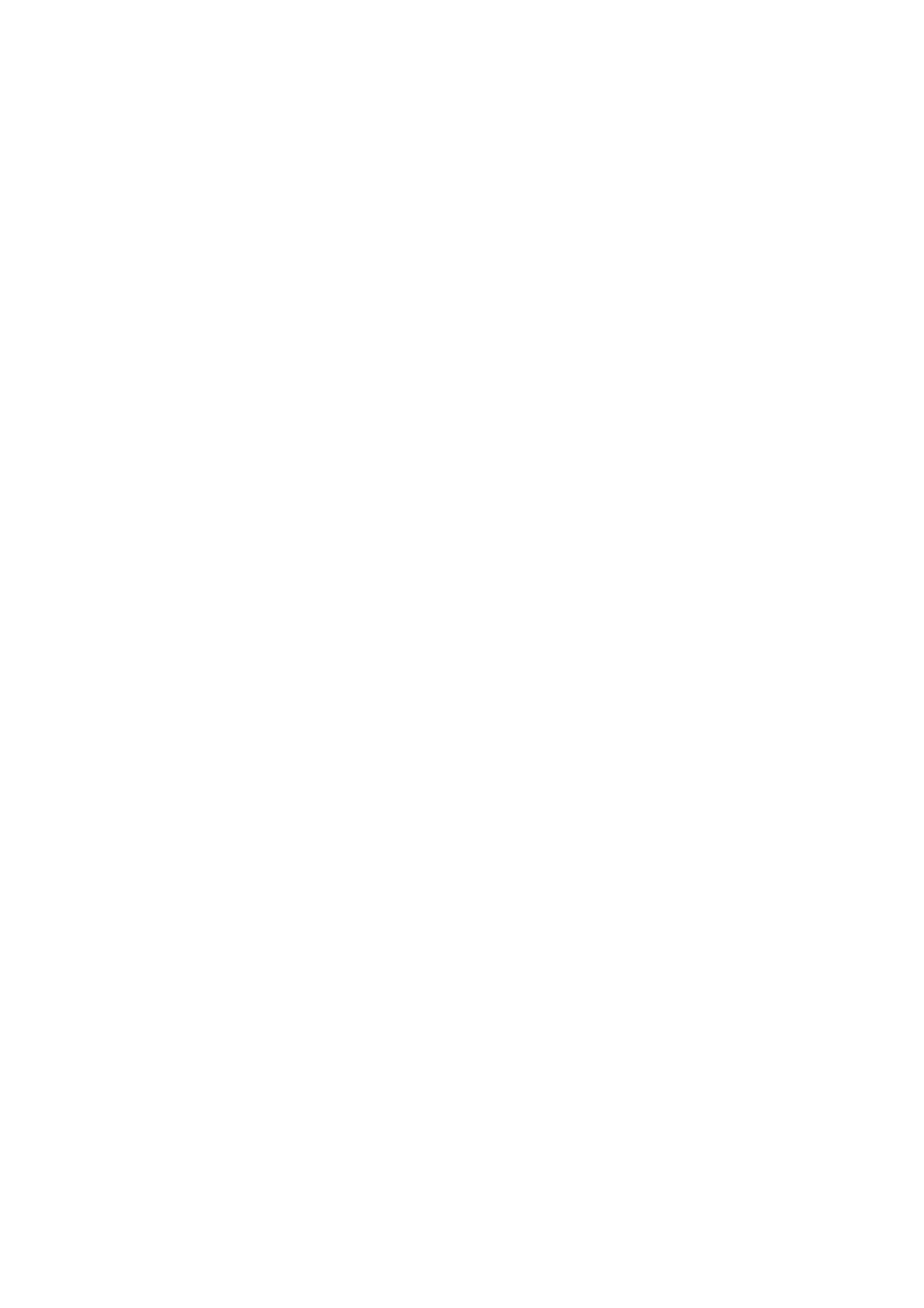

R J Hill Laboratories Limited 1 Clyde Street Private Bag 3205 Hamilton 3240, New Zealand | Web www.hill-labs.co.nz **Tel**

+64 7 858 2000 +64 7 858 2001 mail@hill-labs.co.nz **Email Fax**

# *A N A L Y S I S R E P O R T* **Page 1 of 2**

| <b>Client:</b> | Taranaki Regional Council     | Lab No:                  | 1030218      | SP <sub>v1</sub> |
|----------------|-------------------------------|--------------------------|--------------|------------------|
|                | <b>Contact:</b> Regan Phipps  | Date Registered:         | 27-Jul-2012  |                  |
|                | C/- Taranaki Regional Council | Date Reported:           | 07-Aug-2012  |                  |
|                | Private Bag 713               | Quote No:                | 50522        |                  |
|                | STRATFORD 4352                | <b>Order No:</b>         |              |                  |
|                |                               | <b>Client Reference:</b> |              |                  |
|                |                               | <b>Submitted By:</b>     | Regan Phipps |                  |

| <b>Sample Type: Aqueous</b>            |                     |                                   |                          |                          |                          |                          |
|----------------------------------------|---------------------|-----------------------------------|--------------------------|--------------------------|--------------------------|--------------------------|
|                                        | <b>Sample Name:</b> | GND2281 - HF<br>18-Jul-2012 12:00 |                          |                          |                          |                          |
|                                        |                     | pm                                |                          |                          |                          |                          |
|                                        | Lab Number:         | 1030218.1                         |                          |                          |                          |                          |
| Ethylene Glycol in Water               |                     |                                   |                          |                          |                          |                          |
| Ethylene glycol*                       | g/m <sup>3</sup>    | 270                               | $\overline{\phantom{a}}$ | ÷,                       | $\overline{\phantom{a}}$ |                          |
| Propylene Glycol in Water              |                     |                                   |                          |                          |                          |                          |
| Propylene glycol*                      | $g/m^3$             | 42                                | $\overline{\phantom{a}}$ | $\overline{\phantom{a}}$ | $\overline{\phantom{a}}$ | $\blacksquare$           |
| Methanol in Water - Aqueous Solvents   |                     |                                   |                          |                          |                          |                          |
| Methanol*                              | g/m <sup>3</sup>    | 29                                | $\overline{\phantom{a}}$ | ÷.                       | $\overline{\phantom{0}}$ |                          |
| BTEX in Water by Headspace GC-MS       |                     |                                   |                          |                          |                          |                          |
| Benzene                                | g/m <sup>3</sup>    | 0.0061                            | ٠                        | ٠                        | $\overline{\phantom{a}}$ | ۰                        |
| Toluene                                | g/m <sup>3</sup>    | 0.036                             |                          |                          |                          |                          |
| Ethylbenzene                           | g/m <sup>3</sup>    | 0.0038                            |                          |                          |                          |                          |
| m&p-Xylene                             | g/m <sup>3</sup>    | 0.011                             |                          |                          |                          |                          |
| o-Xylene                               | g/m <sup>3</sup>    | 0.0079                            |                          |                          | ۰                        |                          |
| Formaldehyde in Water by DNPH & LCMSMS |                     |                                   |                          |                          |                          |                          |
| Formaldehyde                           | g/m <sup>3</sup>    | 19.1                              | $\overline{\phantom{0}}$ | $\overline{\phantom{0}}$ | $\overline{\phantom{a}}$ | $\overline{\phantom{0}}$ |
| Total Petroleum Hydrocarbons in Water  |                     |                                   |                          |                          |                          |                          |
| $C7 - C9$                              | $g/m^3$             | 0.8                               | ٠                        | ٠                        | $\overline{\phantom{0}}$ | ۰                        |
| $C10 - C14$                            | g/m <sup>3</sup>    | 33                                |                          |                          |                          |                          |
| $C15 - C36$                            | g/m <sup>3</sup>    | 72                                |                          |                          |                          |                          |
| Total hydrocarbons (C7 - C36)          | g/m <sup>3</sup>    | 106                               |                          |                          |                          |                          |
| and the company                        |                     |                                   |                          |                          |                          |                          |

#### **Analyst's Comments**

It is noted that 2-Butoxyethanol was also found in the aqueous solvent analysis.

Appendix No.1 - Total Petroleum Hydrocarbon Chromatograms

# **S U M M A R Y O F M E T H O D S**

The following table(s) gives a brief description of the methods used to conduct the analyses for this job. The detection limits given below are those attainable in a relatively clean matrix. Detection limits may be higher for individual samples should insufficient sample be available, or if the matrix requires that dilutions be performed during analysis.

| <b>Sample Type: Aqueous</b>                      |                                                                                       |                                |                |  |  |  |  |  |
|--------------------------------------------------|---------------------------------------------------------------------------------------|--------------------------------|----------------|--|--|--|--|--|
| <b>Test</b>                                      | <b>Method Description</b>                                                             | <b>Default Detection Limit</b> | <b>Samples</b> |  |  |  |  |  |
| Ethylene Glycol in Water*                        | Direct injection, dual column GC-FID                                                  |                                |                |  |  |  |  |  |
| Propylene Glycol in Water*                       | Direct injection, dual column GC-FID                                                  |                                |                |  |  |  |  |  |
| Methanol in Water - Aqueous Solvents*            | Direct injection, dual column GC-FID                                                  |                                |                |  |  |  |  |  |
| BTEX in Water by Headspace GC-MS                 | Headspace GC-MS analysis, US EPA 8260B                                                |                                |                |  |  |  |  |  |
| Formaldehyde in Water by DNPH &<br><b>LCMSMS</b> | DNPH derivatisation, extraction, LCMSMS                                               |                                |                |  |  |  |  |  |
| Total Petroleum Hydrocarbons in Water            | Hexane extraction, GC-FID analysis<br>US EPA 8015B/Mf E Petroleum Industry Guidelines |                                |                |  |  |  |  |  |



This Laboratory is accredited by International Accreditation New Zealand (IANZ), which represents New Zealand in the International Laboratory Accreditation Cooperation (ILAC). Through the ILAC Mutual Recognition Arrangement (ILAC-MRA) this accreditation is internationally recognised.

The tests reported herein have been performed in accordance with the terms of accreditation, with the exception of tests marked \*, which laboratory are not accredited.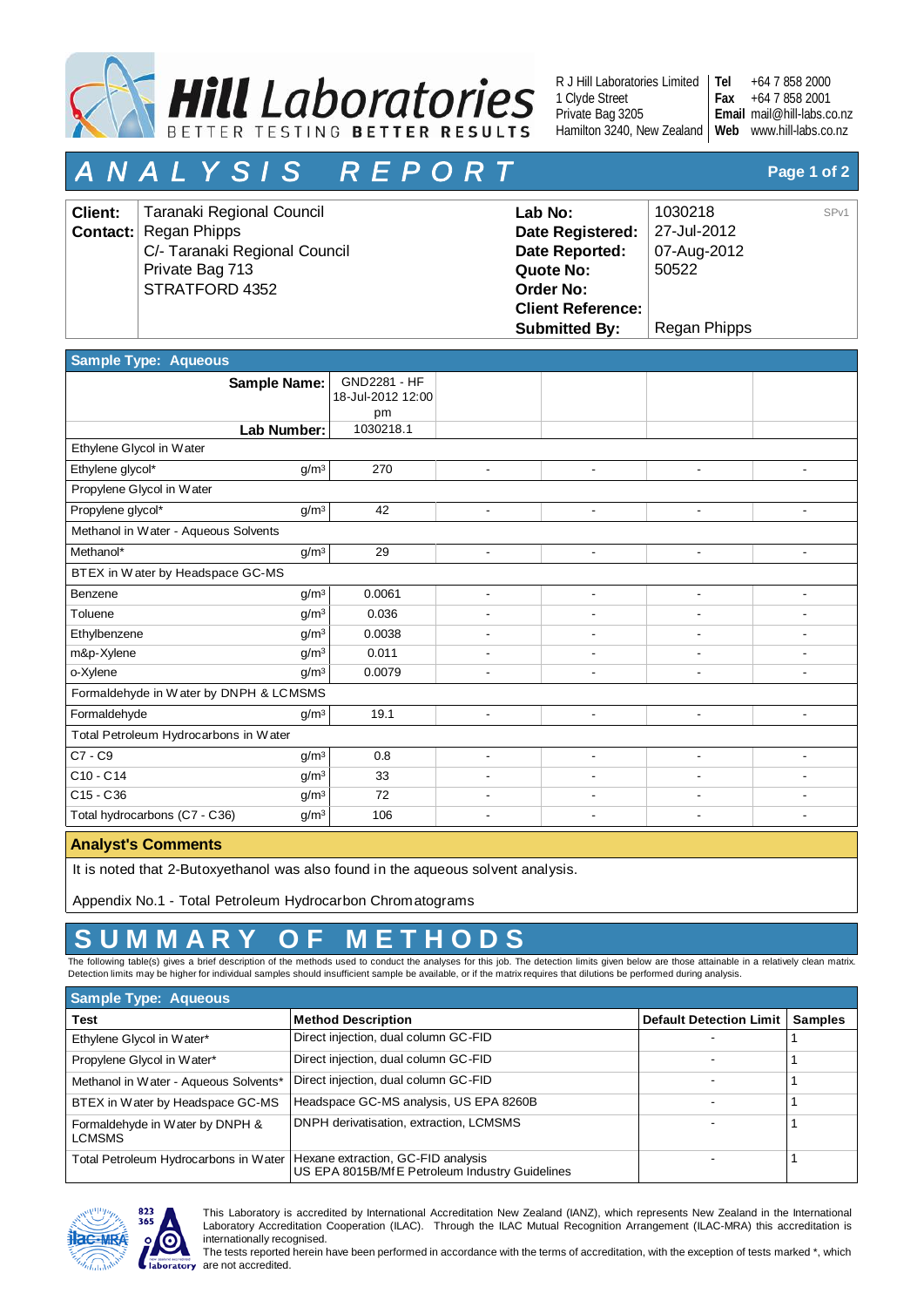Samples are held at the laboratory after reporting for a length of time depending on the preservation used and the stability of the analytes being tested. Once the storage period is completed the samples are discarded unless otherwise advised by the client.

Ara Heron BSc (Tech) Client Services Manager - Environmental Division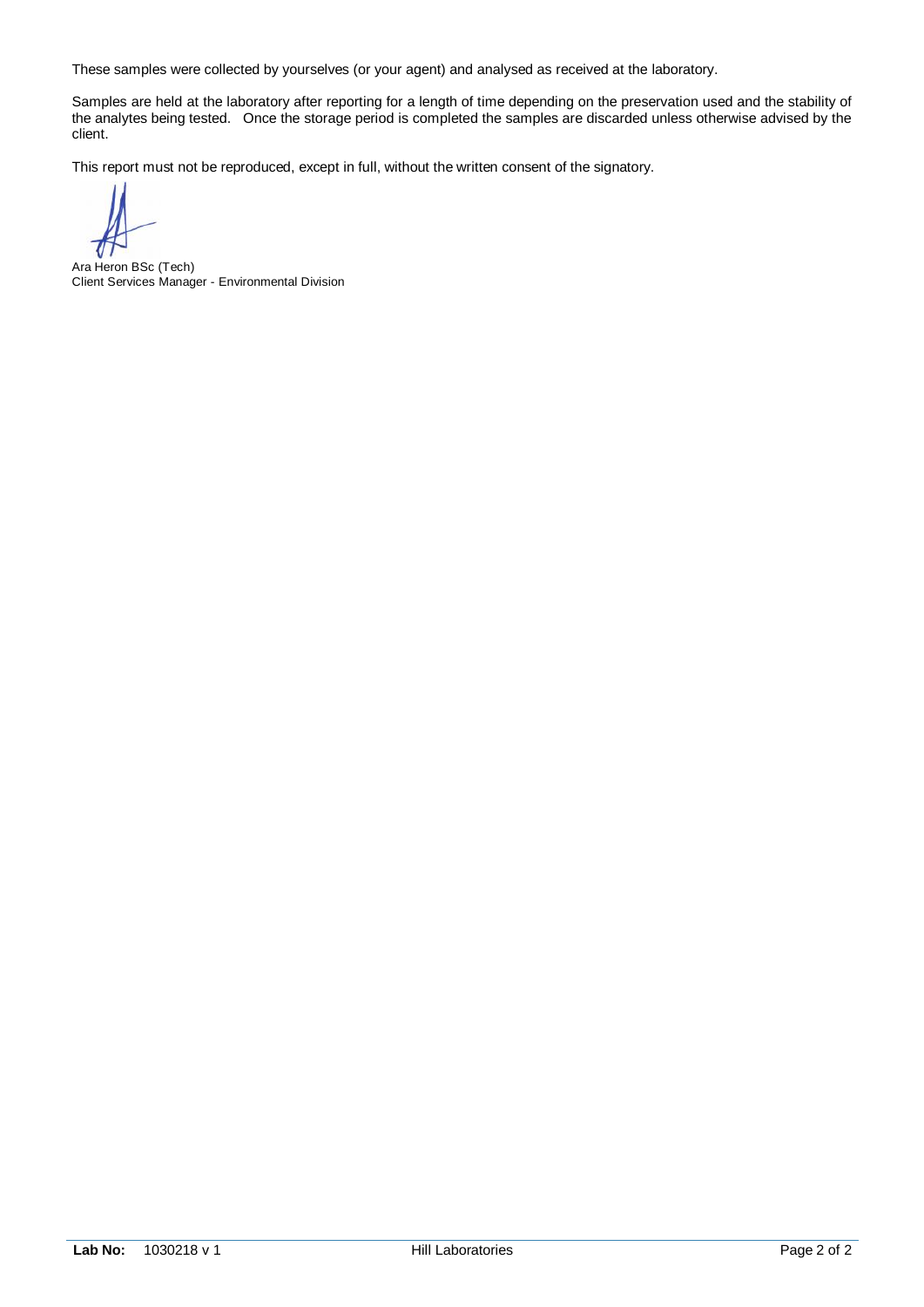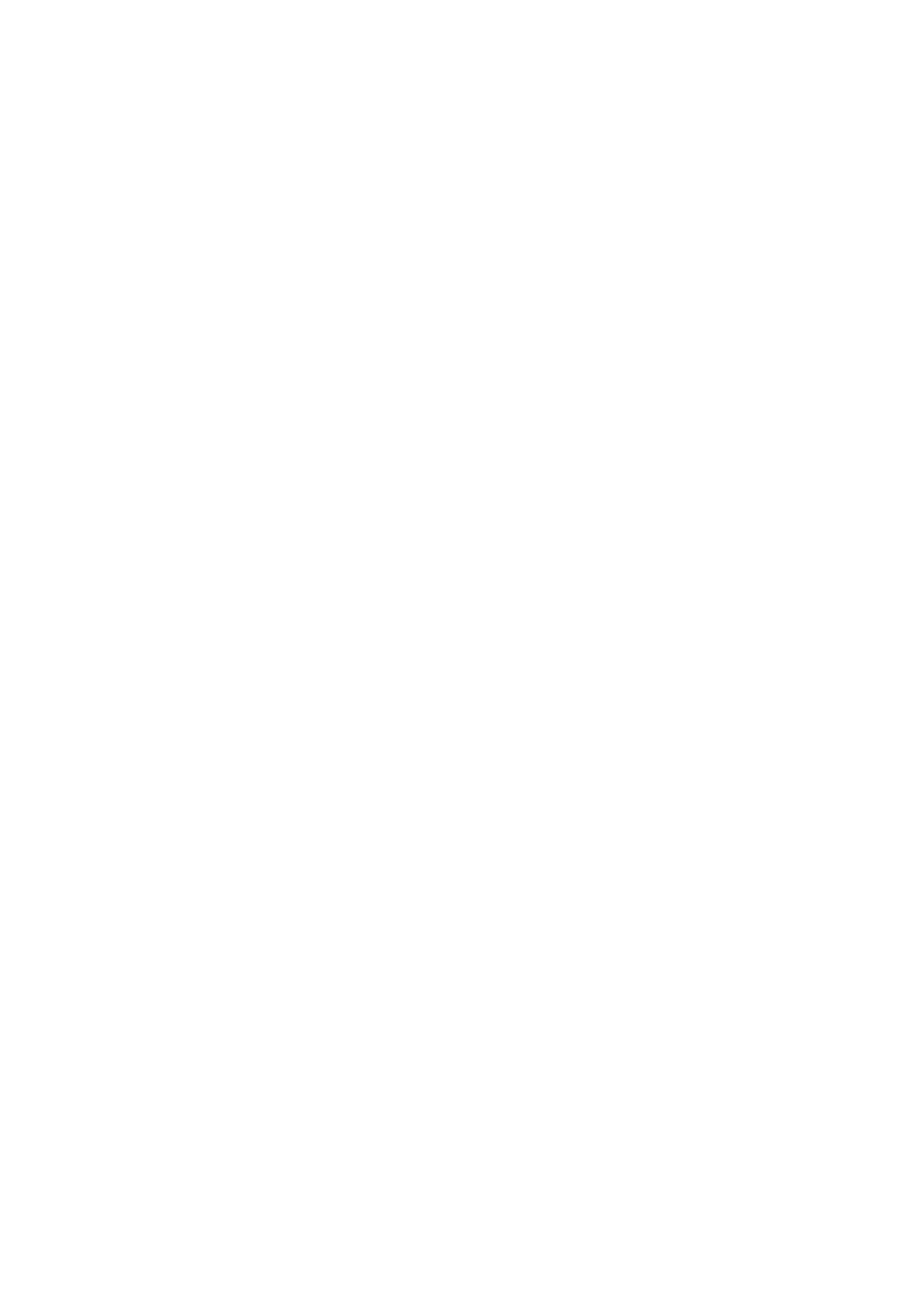

R J Hill Laboratories Limited 1 Clyde Street Private Bag 3205 Hamilton 3240, New Zealand | Web www.hill-labs.co.nz

+64 7 858 2000 +64 7 858 2001 mail@hill-labs.co.nz **Email Tel Fax**

# *A N A L Y S I S R E P O R T* **Page 1 of 3**

| <b>Client:</b> | Taranaki Regional Council     | Lab No:              | 1030266<br>SP <sub>v1</sub>                     |
|----------------|-------------------------------|----------------------|-------------------------------------------------|
|                | <b>Contact:</b> Regan Phipps  | Date Registered:     | 27-Jul-2012                                     |
|                | C/- Taranaki Regional Council | Date Reported:       | 09-Aug-2012                                     |
|                | Private Bag 713               | Quote No:            | 49265                                           |
|                | STRATFORD 4352                | <b>Order No:</b>     |                                                 |
|                |                               |                      | Client Reference:   High Salinity Produced Wate |
|                |                               | <b>Submitted By:</b> | Regan Phipps                                    |

| <b>Sample Type: Aqueous</b>            |                                       |                                      |                          |                          |                              |                          |
|----------------------------------------|---------------------------------------|--------------------------------------|--------------------------|--------------------------|------------------------------|--------------------------|
|                                        | <b>Sample Name:</b>                   | MHENA-A-PW<br>20-Jul-2012 4:00<br>pm |                          |                          |                              |                          |
|                                        | Lab Number:                           | 1030266.1                            |                          |                          |                              |                          |
| <b>Individual Tests</b>                |                                       |                                      |                          |                          |                              |                          |
| pH*                                    | pH Units                              | 7.3                                  | $\overline{\phantom{a}}$ | $\overline{\phantom{a}}$ | $\overline{\phantom{a}}$     | $\overline{\phantom{a}}$ |
| Total Alkalinity*                      | g/m <sup>3</sup> as CaCO <sub>3</sub> | 3,100                                |                          |                          |                              |                          |
| Total Hardness*                        | $g/m3$ as CaCO <sub>3</sub>           | 87                                   |                          |                          |                              |                          |
| Electrical Conductivity (EC)*          | mS/m                                  | 1,571                                |                          |                          |                              |                          |
| Dissolved Barium*                      | g/m <sup>3</sup>                      | 6.0                                  |                          |                          |                              |                          |
| Dissolved Calcium*                     | g/m <sup>3</sup>                      | 28                                   |                          |                          |                              |                          |
| Dissolved Copper*                      | g/m <sup>3</sup>                      | 0.0077                               |                          |                          |                              |                          |
| Dissolved Iron*                        | g/m <sup>3</sup>                      | 8.7                                  |                          |                          |                              |                          |
| Dissolved Magnesium*                   | g/m <sup>3</sup>                      | 3.9                                  |                          |                          |                              |                          |
| Dissolved Manganese*                   | g/m <sup>3</sup>                      | 2.7                                  |                          |                          |                              |                          |
| Dissolved Nickel*                      | g/m <sup>3</sup>                      | 0.008                                |                          |                          |                              |                          |
| Dissolved Potassium*                   | g/m <sup>3</sup>                      | 960                                  |                          |                          |                              |                          |
| Dissolved Sodium*                      | g/m <sup>3</sup>                      | 3,100                                |                          |                          |                              |                          |
| <b>Dissolved Sulphur</b>               | g/m <sup>3</sup>                      | 15.6                                 |                          | $\overline{\phantom{a}}$ |                              |                          |
| Dissolved Zinc*                        | g/m <sup>3</sup>                      | 0.011                                |                          |                          |                              |                          |
| Bromide*                               | g/m <sup>3</sup>                      | 13                                   |                          |                          |                              |                          |
| Chloride*                              | g/m <sup>3</sup>                      | 2,900                                |                          |                          |                              |                          |
| Nitrite-N*                             | g/m <sup>3</sup>                      | < 0.02                               |                          |                          |                              |                          |
| Nitrate-N*                             | g/m <sup>3</sup>                      | < 0.02                               | $\overline{\phantom{a}}$ | $\overline{\phantom{a}}$ | $\overline{\phantom{a}}$     |                          |
| Nitrate*                               | g/m <sup>3</sup>                      | < 0.09                               |                          |                          |                              |                          |
| Nitrate-N + Nitrite-N*                 | g/m <sup>3</sup>                      | < 0.02                               |                          |                          |                              |                          |
| Sulphate                               | g/m <sup>3</sup>                      | 47                                   |                          |                          |                              |                          |
| Ethylene Glycol in Water               |                                       |                                      |                          |                          |                              |                          |
| Ethylene glycol*                       | g/m <sup>3</sup>                      | < 4                                  | $\overline{\phantom{a}}$ | $\overline{\phantom{a}}$ |                              |                          |
| Propylene Glycol in Water              |                                       |                                      |                          |                          |                              |                          |
| Propylene glycol*                      | g/m <sup>3</sup>                      | < 4                                  | $\overline{\phantom{a}}$ | $\overline{\phantom{a}}$ | $\overline{\phantom{a}}$     |                          |
| Methanol in Water - Aqueous Solvents   |                                       |                                      |                          |                          |                              |                          |
| Methanol*                              | g/m <sup>3</sup>                      | 23                                   | $\overline{\phantom{a}}$ | $\overline{\phantom{a}}$ | $\overline{\phantom{a}}$     |                          |
| BTEX in Water by Headspace GC-MS       |                                       |                                      |                          |                          |                              |                          |
| Benzene                                | $g/m^3$                               | 11.3                                 |                          |                          |                              |                          |
| Toluene                                | g/m <sup>3</sup>                      | 12.8                                 | $\overline{\phantom{a}}$ | $\overline{\phantom{a}}$ | $\overline{\phantom{a}}$     |                          |
| Ethylbenzene                           | g/m <sup>3</sup>                      | 0.96                                 | $\overline{\phantom{a}}$ | $\overline{\phantom{a}}$ | $\overline{\phantom{a}}$     |                          |
| m&p-Xylene                             | g/m <sup>3</sup>                      | 5.1                                  | $\overline{\phantom{a}}$ | $\overline{\phantom{a}}$ | $\qquad \qquad \blacksquare$ |                          |
| o-Xylene                               | g/m <sup>3</sup>                      | $2.0\,$                              | $\overline{\phantom{a}}$ | $\blacksquare$           | $\overline{\phantom{a}}$     | $\overline{\phantom{a}}$ |
| Formaldehyde in Water by DNPH & LCMSMS |                                       |                                      |                          |                          |                              |                          |
| Formaldehyde                           | g/m <sup>3</sup>                      | 0.18                                 | $\blacksquare$           | $\blacksquare$           | $\blacksquare$               | $\overline{\phantom{a}}$ |



This Laboratory is accredited by International Accreditation New Zealand (IANZ), which represents New Zealand in the International Laboratory Accreditation Cooperation (ILAC). Through the ILAC Mutual Recognition Arrangement (ILAC-MRA) this accreditation is internationally recognised.

The tests reported herein have been performed in accordance with the terms of accreditation, with the exception of tests marked \*, which are not accredited.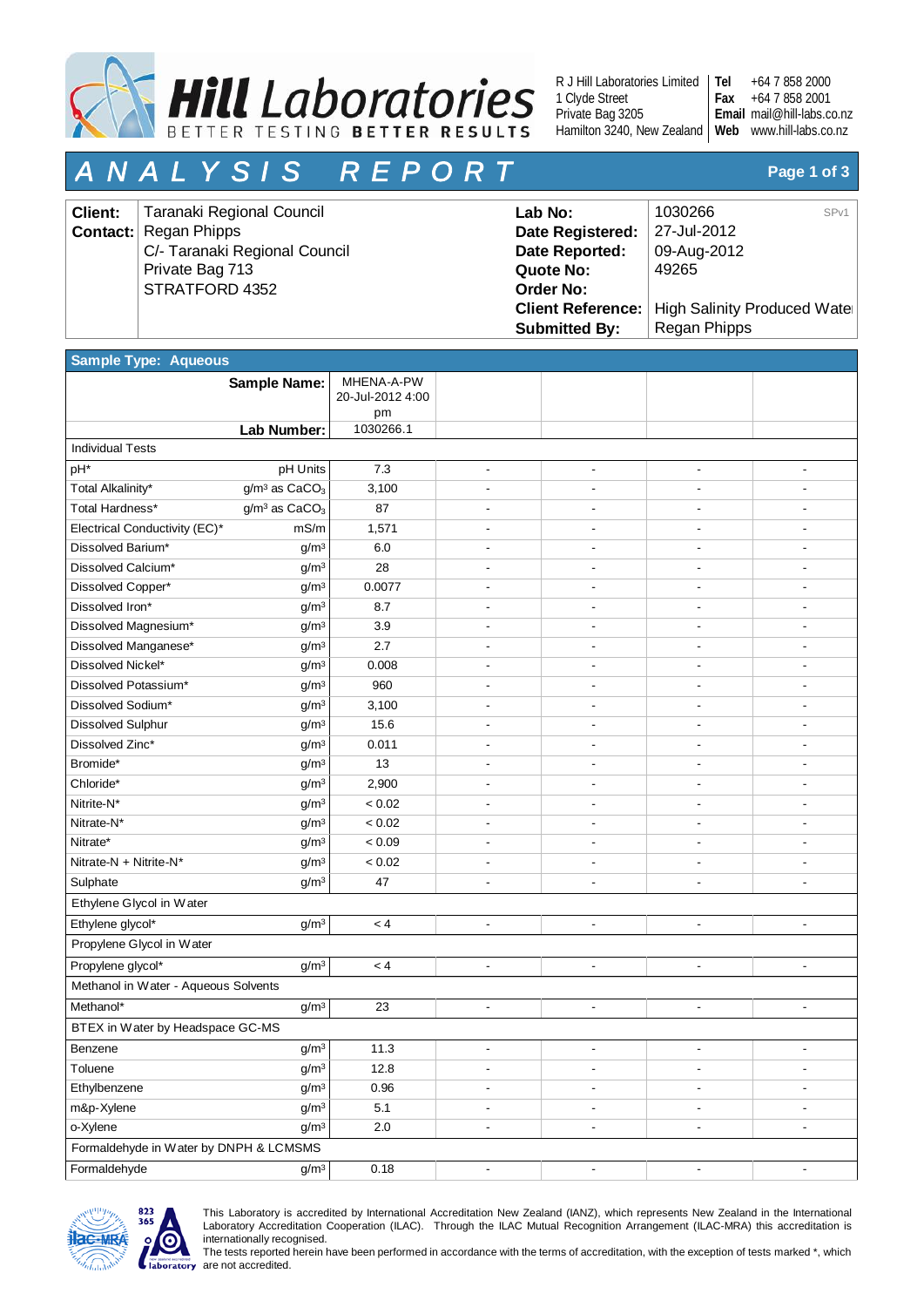| Sample Type: Aqueous                                      |                  |                          |   |   |                          |
|-----------------------------------------------------------|------------------|--------------------------|---|---|--------------------------|
| <b>Sample Name:</b>                                       | MHENA-A-PW       |                          |   |   |                          |
|                                                           | 20-Jul-2012 4:00 |                          |   |   |                          |
|                                                           | pm               |                          |   |   |                          |
| Lab Number:                                               | 1030266.1        |                          |   |   |                          |
| Gases in groundwater                                      |                  |                          |   |   |                          |
| Ethane<br>g/m <sup>3</sup>                                | 0.33             |                          |   |   |                          |
| Ethylene<br>g/m <sup>3</sup>                              | < 0.004          |                          |   |   |                          |
| Methane<br>g/m <sup>3</sup>                               | 1.48             |                          |   |   |                          |
| Total Petroleum Hydrocarbons in Water                     |                  |                          |   |   |                          |
| $ C7-C9 $<br>g/m <sup>3</sup>                             | 47               |                          |   |   |                          |
| $ $ C <sub>10</sub> - C <sub>14</sub><br>g/m <sup>3</sup> | 119              |                          |   |   |                          |
| $ C15 - C36$<br>g/m <sup>3</sup>                          | 175              |                          |   |   |                          |
| Total hydrocarbons (C7 - C36)<br>g/m <sup>3</sup>         | 340              | $\overline{\phantom{a}}$ | ۰ | ٠ | $\overline{\phantom{a}}$ |

#### **Analyst's Comments**

Severe matrix interferences required that a dilution be performed prior to analysis of sample 1030266/1, resulting in a detection limit higher than that normally achieved for the NO2N, NO3N and NOxN analysis.

Appendix No.1 - Total Petroleum Hydrocarbon Chromatograms

## **S U M M A R Y O F M E T H O D S**

The following table(s) gives a brief description of the methods used to conduct the analyses for this job. The detection limits given below are those attainable in a relatively clean matrix.<br>Detection limits may be higher

| <b>Sample Type: Aqueous</b>                      |                                                                                                           |                                 |                |  |  |
|--------------------------------------------------|-----------------------------------------------------------------------------------------------------------|---------------------------------|----------------|--|--|
| <b>Test</b>                                      | <b>Method Description</b>                                                                                 | <b>Default Detection Limit</b>  | <b>Samples</b> |  |  |
| Ethylene Glycol in Water*                        | Direct injection, dual column GC-FID                                                                      |                                 | 1              |  |  |
| Propylene Glycol in Water*                       | Direct injection, dual column GC-FID                                                                      |                                 | 1              |  |  |
| Methanol in Water - Aqueous Solvents*            | Direct injection, dual column GC-FID                                                                      |                                 | 1              |  |  |
| BTEX in Water by Headspace GC-MS                 | Headspace GC-MS analysis, US EPA 8260B                                                                    |                                 | 1              |  |  |
| Formaldehyde in Water by DNPH &<br><b>LCMSMS</b> | DNPH derivatisation, extraction, LCMSMS                                                                   |                                 | 1              |  |  |
| Gases in groundwater                             | Manual headspace creation and sub-sampling, GC-FID<br>analysis.                                           |                                 | $\mathbf{1}$   |  |  |
| Total Petroleum Hydrocarbons in Water            | Hexane extraction, GC-FID analysis<br>US EPA 8015B/MfE Petroleum Industry Guidelines                      |                                 | 1              |  |  |
| Filtration, Unpreserved*                         | Sample filtration through 0.45um membrane filter.                                                         |                                 | 1              |  |  |
| pH*                                              | Saline water, pH meter. APHA 4500-H+ B 21st ed. 2005.                                                     | 0.1 pH Units                    | 1              |  |  |
| Total Alkalinity*                                | Saline water, Titration to pH 4.5.                                                                        | 1.0 g/m <sup>3</sup> as $CaCO3$ | 1              |  |  |
| Total Hardness*                                  | Calculation from Calcium and Magnesium. APHA 2340 B 21st<br>ed. 2005.                                     | 1.0 g/m <sup>3</sup> as $CaCO3$ | $\mathbf{1}$   |  |  |
| Electrical Conductivity (EC)*                    | Saline water, Conductivity meter, 25°C. APHA 2510 B 21 <sup>st</sup> ed.<br>2005.                         | $0.10$ mS/m                     | 1              |  |  |
| Dissolved Barium*                                | Filtered sample, ICP-MS, ultratrace level. APHA 3125 B 21st ed.<br>2005.                                  | $0.0006$ g/m <sup>3</sup>       | 1              |  |  |
| Dissolved Calcium*                               | Filtered sample, ICP-MS, ultratrace level. APHA 3125 B 21st ed.<br>2005.                                  | 1.0 $g/m3$                      | 1              |  |  |
| Dissolved Copper*                                | Filtered sample, ICP-MS with dynamic reaction cell, ultratrace.<br>APHA 3125 B 21 <sup>st</sup> ed. 2005. | $0.0010$ g/m <sup>3</sup>       | 1              |  |  |
| Dissolved Iron*                                  | Filtered sample, ICP-MS with dynamic reaction cell, ultratrace.<br>APHA 3125 B 21st ed. 2005.             | $0.004$ g/m <sup>3</sup>        | 1              |  |  |
| Dissolved Magnesium*                             | Filtered sample, ICP-MS, ultratrace level. APHA 3125 B 21 <sup>st</sup> ed.<br>2005.                      | $0.4$ g/m <sup>3</sup>          | 1              |  |  |
| Dissolved Manganese*                             | Filtered sample, ICP-MS with dynamic reaction cell, ultratrace.<br>APHA 3125 B 21st ed. 2005.             | $0.0010$ g/m <sup>3</sup>       | $\mathbf{1}$   |  |  |
| Dissolved Nickel*                                | Filtered sample, ICP-MS, ultratrace level. APHA 3125 B 21st ed.<br>2005.                                  | $0.006$ g/m <sup>3</sup>        | $\mathbf{1}$   |  |  |
| Dissolved Potassium*                             | Filtered sample, ICP-MS, ultratrace level. APHA 3125 B 21st ed.<br>2005.                                  | 1.0 $g/m3$                      | 1              |  |  |
| Dissolved Sodium*                                | Filtered sample, ICP-MS, ultratrace level. APHA 3125 B 21st ed.<br>2005.                                  | $0.4$ g/m <sup>3</sup>          | 1              |  |  |
| <b>Dissolved Sulphur</b>                         | Filtered sample, ICP-OES.                                                                                 | $0.10$ g/m <sup>3</sup>         | 1              |  |  |
| Dissolved Zinc*                                  | Filtered sample, ICP-MS with dynamic reaction cell, ultratrace.<br>APHA 3125 B 21st ed. 2005.             | $0.004$ g/m <sup>3</sup>        | $\mathbf{1}$   |  |  |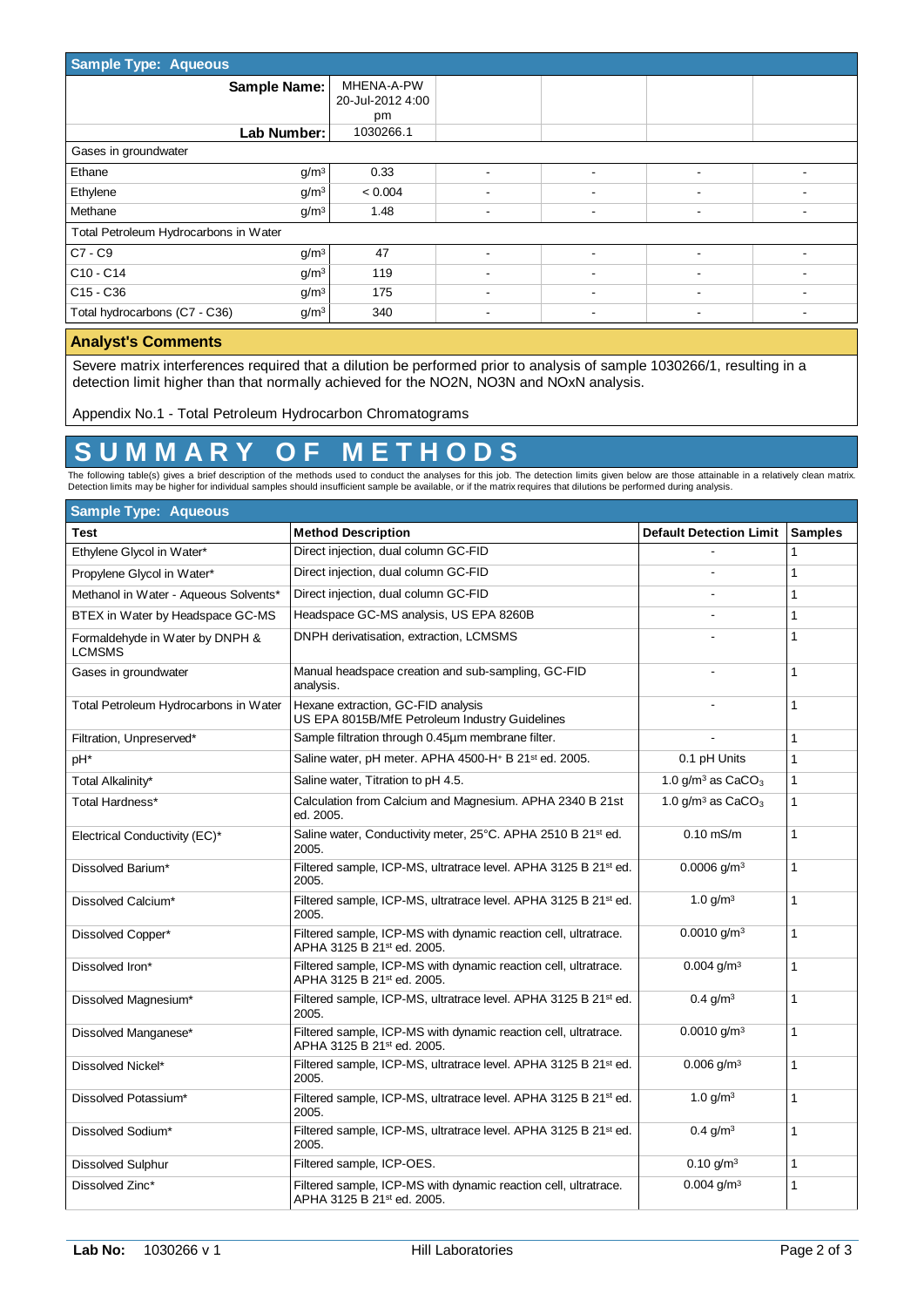| Sample Type: Aqueous   |                                                                                                                                                                       |                                |                |
|------------------------|-----------------------------------------------------------------------------------------------------------------------------------------------------------------------|--------------------------------|----------------|
| Test                   | <b>Method Description</b>                                                                                                                                             | <b>Default Detection Limit</b> | <b>Samples</b> |
| Bromide*               | Filtered sample. Ion Chromatography. APHA 4110 B 2 <sup>ft</sup> ed.<br>2005.                                                                                         | $0.05$ g/m <sup>3</sup>        |                |
| Chloride*              | Filtered sample. Ferric thiocyanate colorimetry. Discrete<br>Analyser. APHA 4500 Cl E (modified from continuous flow<br>analysis) 21 <sup>st</sup> ed. 2005.          | $0.5$ g/m <sup>3</sup>         |                |
| Nitrite-N*             | Saline sample. Automated Azo dye colorimetry, Flow injection<br>analyser. APHA 4500-NO <sub>3</sub> I (Modified) 21 <sup>st</sup> ed. 2005.                           | $0.002$ g/m <sup>3</sup>       |                |
| Nitrate-N*             | Calculation: (Nitrate-N + Nitrite-N) - NO2N.                                                                                                                          | $0.002$ g/m <sup>3</sup>       |                |
| Nitrate*               | Calculation from Nitrate-N.                                                                                                                                           | $0.010$ g/m <sup>3</sup>       |                |
| Nitrate-N + Nitrite-N* | Saline sample. Total oxidised nitrogen. Automated cadmium<br>reduction, Flow injection analyser. APHA 4500-NO <sub>3</sub> I (Modified)<br>21 <sup>st</sup> ed. 2005. | $0.002$ g/m <sup>3</sup>       |                |
| Soluble Sulphate       | Calculation: from dissolved sulphur.                                                                                                                                  | $2$ g/m <sup>3</sup>           |                |

Samples are held at the laboratory after reporting for a length of time depending on the preservation used and the stability of the analytes being tested. Once the storage period is completed the samples are discarded unless otherwise advised by the client.

Ara Heron BSc (Tech) Client Services Manager - Environmental Division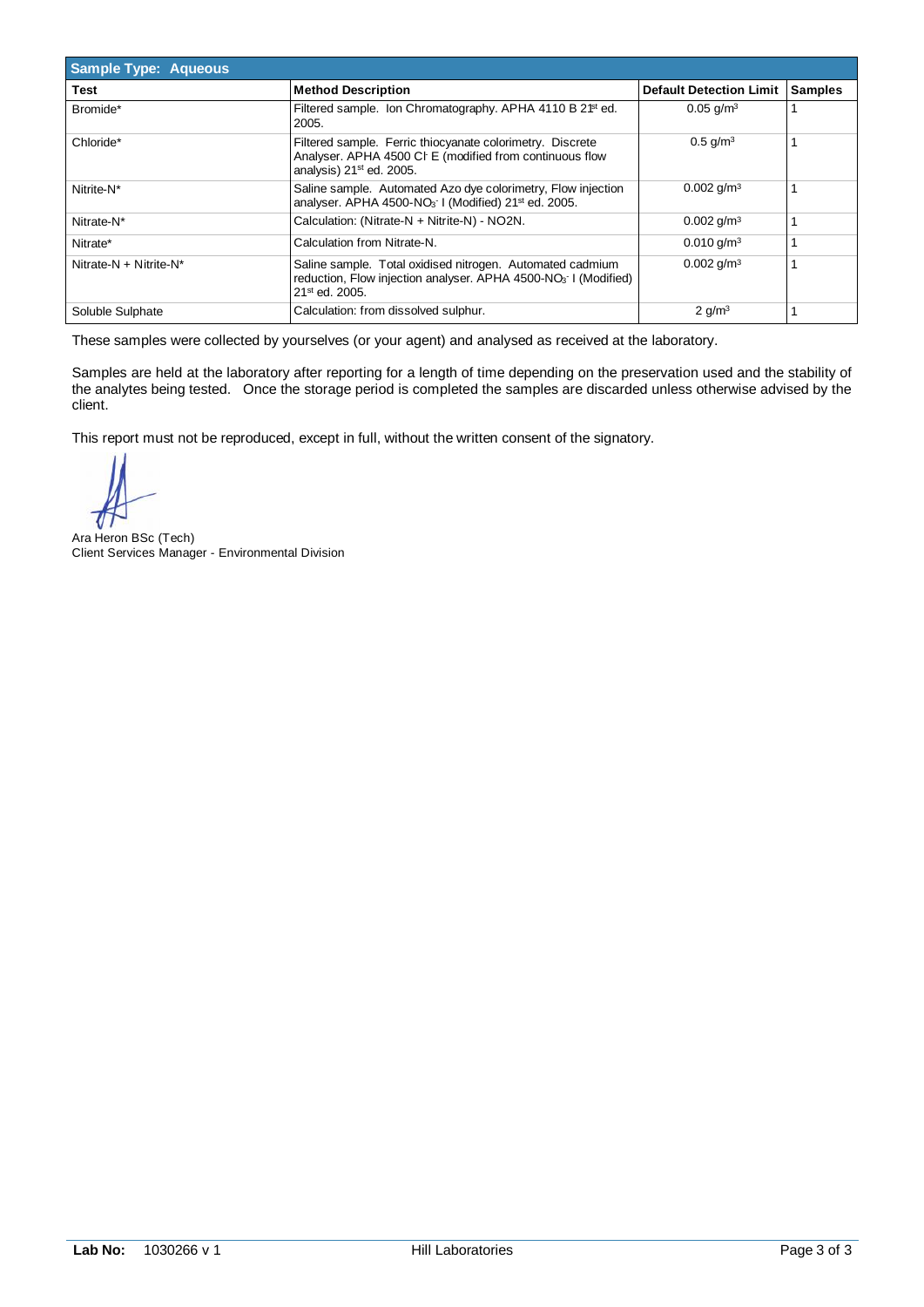![](_page_71_Figure_1.jpeg)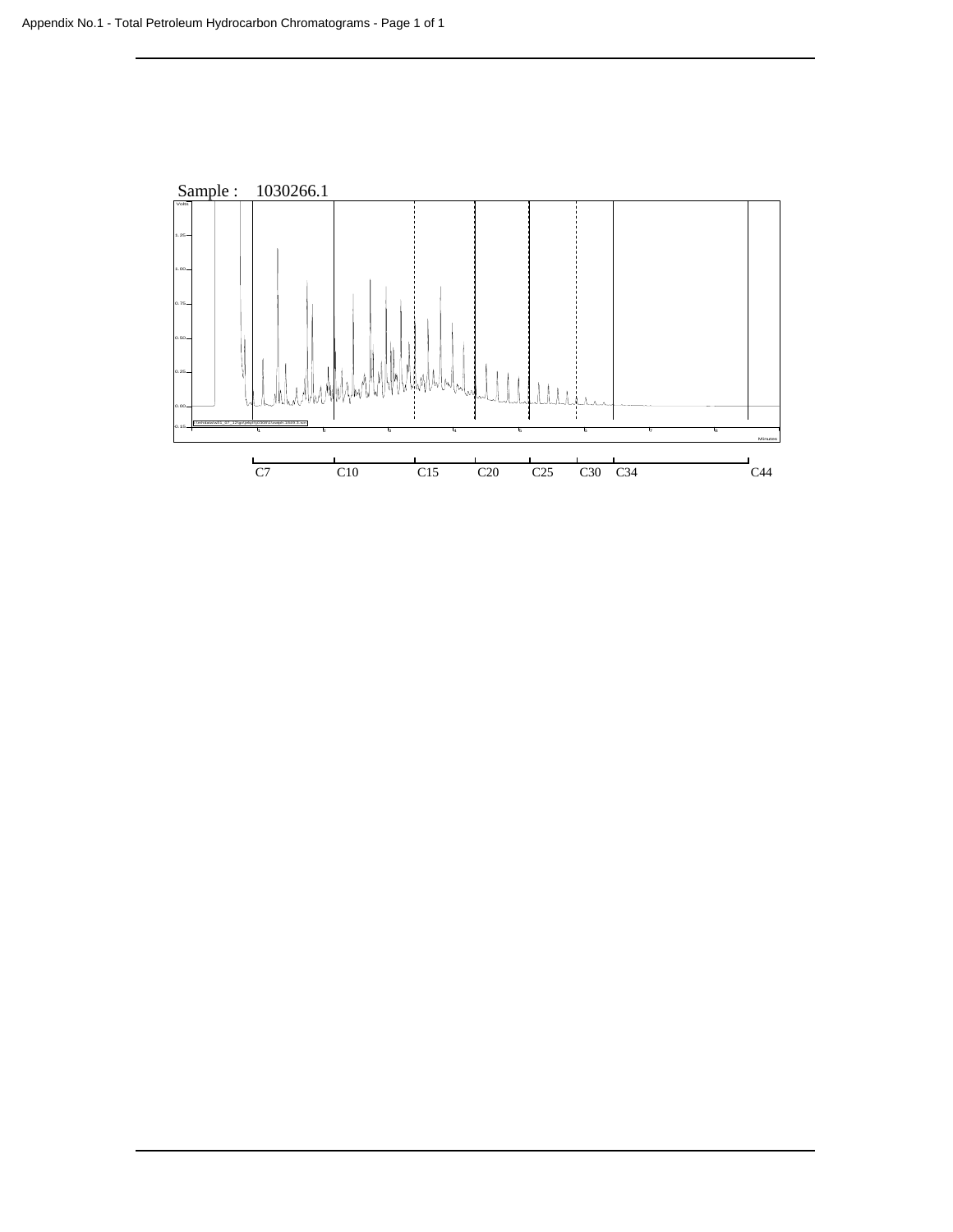

R J Hill Laboratories Limited 1 Clyde Street Private Bag 3205 Hamilton 3240, New Zealand | Web www.hill-labs.co.nz

+64 7 858 2000 +64 7 858 2001 mail@hill-labs.co.nz **Email Tel Fax**

# *A N A L Y S I S R E P O R T* **Page 1 of 3**

| <b>Client:</b> | Taranaki Regional Council     | Lab No:                                | 1030272             | SP <sub>v1</sub> |
|----------------|-------------------------------|----------------------------------------|---------------------|------------------|
|                | <b>Contact:</b> Regan Phipps  | Date Registered:                       | $\vert$ 27-Jul-2012 |                  |
|                | C/- Taranaki Regional Council | Date Reported:                         | 03-Aug-2012         |                  |
|                | Private Bag 713               | Quote No:                              | 47915               |                  |
|                | STRATFORD 4352                | <b>Order No:</b>                       |                     |                  |
|                |                               | <b>Client Reference:   Groundwater</b> |                     |                  |
|                |                               | <b>Submitted By:</b>                   | Regan Phipps        |                  |

| <b>Sample Type: Aqueous</b>          |                                       |                             |                          |                          |                              |                          |
|--------------------------------------|---------------------------------------|-----------------------------|--------------------------|--------------------------|------------------------------|--------------------------|
|                                      | <b>Sample Name:</b>                   | GND2258<br>26-Jul-2012 1:00 |                          |                          |                              |                          |
|                                      |                                       | pm                          |                          |                          |                              |                          |
|                                      | Lab Number:                           | 1030272.1                   |                          |                          |                              |                          |
| <b>Individual Tests</b>              |                                       |                             |                          |                          |                              |                          |
| Sum of Anions                        | meq/L                                 | 1.05                        | $\overline{\phantom{a}}$ | $\overline{\phantom{a}}$ | $\overline{\phantom{a}}$     |                          |
| Sum of Cations                       | meq/L                                 | 1.02                        |                          |                          |                              |                          |
| pH                                   | pH Units                              | 6.0                         |                          |                          |                              |                          |
| <b>Total Alkalinity</b>              | g/m <sup>3</sup> as CaCO <sub>3</sub> | 18.0                        | $\overline{\phantom{a}}$ | $\overline{\phantom{a}}$ |                              |                          |
| Bicarbonate                          | g/m <sup>3</sup> at 25°C              | 22                          |                          |                          |                              |                          |
| <b>Total Hardness</b>                | $g/m^3$ as $CaCO3$                    | 30                          |                          |                          |                              |                          |
| Electrical Conductivity (EC)         | mS/m                                  | 11.6                        |                          |                          |                              |                          |
| <b>Total Dissolved Solids (TDS)</b>  | g/m <sup>3</sup>                      | 95                          |                          |                          |                              |                          |
| <b>Dissolved Barium</b>              | g/m <sup>3</sup>                      | 0.091                       |                          | $\blacksquare$           |                              |                          |
| Dissolved Calcium                    | g/m <sup>3</sup>                      | 6.9                         |                          |                          |                              |                          |
| <b>Dissolved Copper</b>              | g/m <sup>3</sup>                      | 0.0007                      |                          |                          |                              |                          |
| Dissolved Iron                       | g/m <sup>3</sup>                      | < 0.02                      |                          |                          |                              |                          |
| Dissolved Magnesium                  | g/m <sup>3</sup>                      | 3.1                         |                          |                          |                              |                          |
| <b>Dissolved Manganese</b>           | g/m <sup>3</sup>                      | 0.0011                      |                          |                          |                              |                          |
| <b>Dissolved Nickel</b>              | g/m <sup>3</sup>                      | < 0.0005                    |                          |                          |                              |                          |
| <b>Dissolved Potassium</b>           | g/m <sup>3</sup>                      | 3.7                         |                          |                          |                              |                          |
| <b>Dissolved Sodium</b>              | g/m <sup>3</sup>                      | 7.5                         |                          |                          |                              |                          |
| Dissolved Zinc                       | g/m <sup>3</sup>                      | 0.0182                      | $\overline{\phantom{a}}$ | $\overline{\phantom{a}}$ | ٠                            |                          |
| <b>Bromide</b>                       | g/m <sup>3</sup>                      | 0.07                        | ÷,                       |                          |                              |                          |
| Chloride                             | g/m <sup>3</sup>                      | 13.5                        | $\overline{\phantom{a}}$ | $\overline{\phantom{a}}$ |                              |                          |
| Nitrite-N                            | g/m <sup>3</sup>                      | < 0.002                     |                          |                          |                              |                          |
| Nitrate-N                            | g/m <sup>3</sup>                      | 3.1                         |                          |                          |                              |                          |
| Nitrate-N + Nitrite-N                | g/m <sup>3</sup>                      | 3.1                         |                          |                          |                              |                          |
| Sulphate                             | g/m <sup>3</sup>                      | 4.2                         |                          |                          |                              |                          |
| Ethylene Glycol in Water             |                                       |                             |                          |                          |                              |                          |
| Ethylene glycol*                     | g/m <sup>3</sup>                      | < 4                         | ÷,                       | ÷,                       | $\overline{\phantom{a}}$     | $\overline{\phantom{a}}$ |
| Propylene Glycol in Water            |                                       |                             |                          |                          |                              |                          |
| Propylene glycol*                    | g/m <sup>3</sup>                      | < 4                         | $\overline{\phantom{a}}$ | ÷,                       |                              |                          |
| Methanol in Water - Aqueous Solvents |                                       |                             |                          |                          |                              |                          |
| Methanol*                            | $g/m^3$                               | $\lt 2$                     |                          |                          |                              |                          |
| BTEX in Water by Headspace GC-MS     |                                       |                             |                          |                          |                              |                          |
| Benzene                              | g/m <sup>3</sup>                      | < 0.0010                    | $\blacksquare$           | $\blacksquare$           | $\qquad \qquad \blacksquare$ |                          |
| Toluene                              | g/m <sup>3</sup>                      | < 0.0010                    | $\overline{\phantom{a}}$ | $\overline{\phantom{a}}$ | $\qquad \qquad \blacksquare$ |                          |
| Ethylbenzene                         | g/m <sup>3</sup>                      | < 0.0010                    | $\overline{\phantom{a}}$ | $\overline{\phantom{a}}$ | $\overline{\phantom{a}}$     | $\blacksquare$           |
| m&p-Xylene                           | g/m <sup>3</sup>                      | < 0.002                     | $\overline{\phantom{a}}$ | $\overline{\phantom{a}}$ | $\overline{\phantom{a}}$     | $\overline{\phantom{a}}$ |
| o-Xylene                             | g/m <sup>3</sup>                      | < 0.0010                    | $\overline{\phantom{a}}$ | $\overline{\phantom{a}}$ | $\overline{\phantom{a}}$     | $\overline{\phantom{a}}$ |



This Laboratory is accredited by International Accreditation New Zealand (IANZ), which represents New Zealand in the International Laboratory Accreditation Cooperation (ILAC). Through the ILAC Mutual Recognition Arrangement (ILAC-MRA) this accreditation is internationally recognised.

The tests reported herein have been performed in accordance with the terms of accreditation, with the exception of tests marked \*, which are not accredited.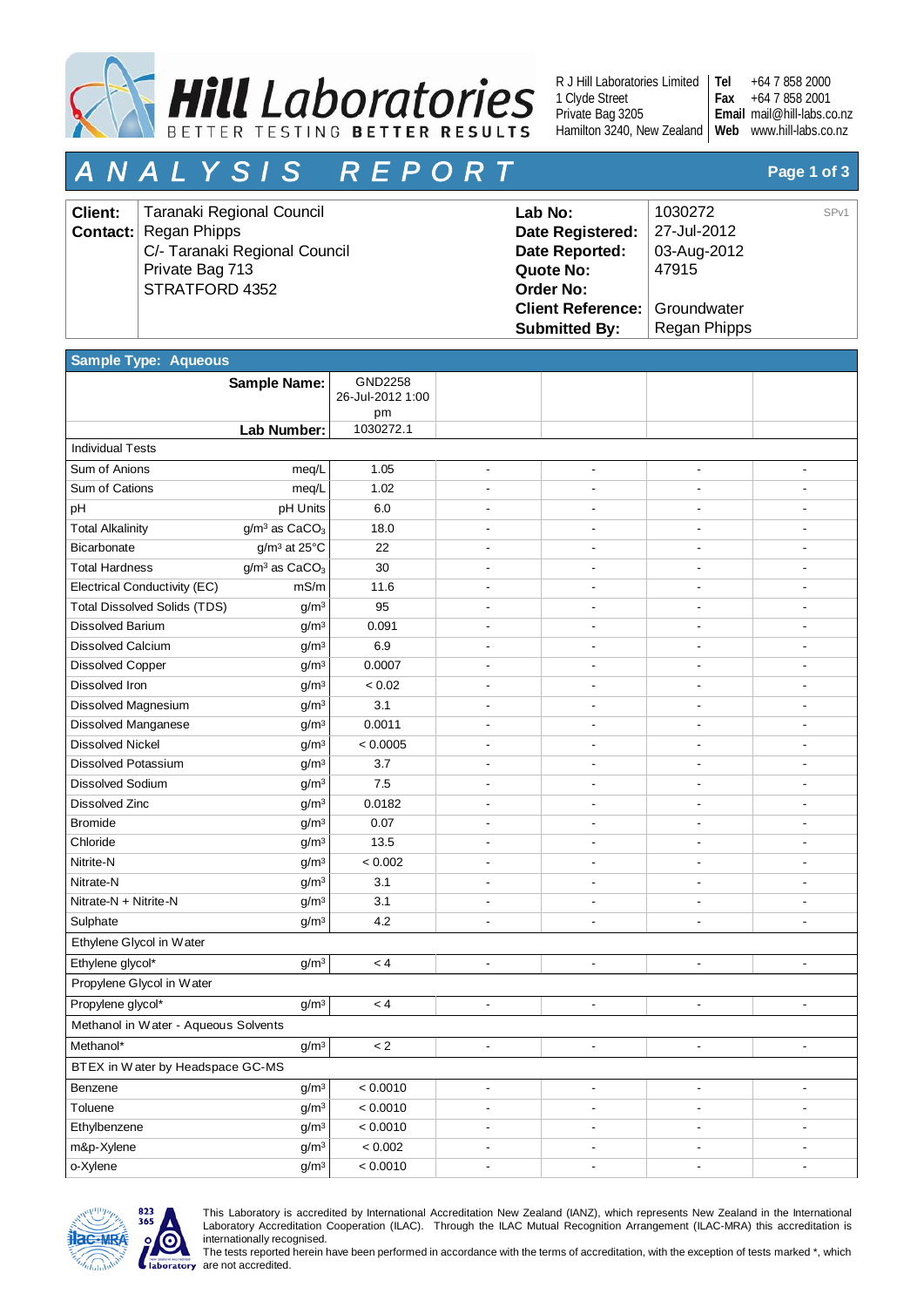| <b>Sample Type: Aqueous</b>                           |                  |                          |                          |                          |  |  |
|-------------------------------------------------------|------------------|--------------------------|--------------------------|--------------------------|--|--|
| <b>Sample Name:</b>                                   | GND2258          |                          |                          |                          |  |  |
|                                                       | 26-Jul-2012 1:00 |                          |                          |                          |  |  |
|                                                       | pm               |                          |                          |                          |  |  |
| Lab Number:                                           | 1030272.1        |                          |                          |                          |  |  |
| Formaldehyde in Water by DNPH & LCMSMS                |                  |                          |                          |                          |  |  |
| $g/m^3$<br>Formaldehyde                               | < 0.02           | ۰.                       | ٠                        | $\overline{\phantom{a}}$ |  |  |
| Gases in groundwater                                  |                  |                          |                          |                          |  |  |
| Ethane<br>g/m <sup>3</sup>                            | < 0.003          |                          | ۰                        |                          |  |  |
| Ethylene<br>g/m <sup>3</sup>                          | < 0.004          |                          |                          |                          |  |  |
| Methane<br>g/m <sup>3</sup>                           | < 0.002          | ٠                        | $\overline{\phantom{a}}$ |                          |  |  |
| Total Petroleum Hydrocarbons in Water                 |                  |                          |                          |                          |  |  |
| $C7 - C9$<br>g/m <sup>3</sup>                         | < 0.10           |                          |                          |                          |  |  |
| C10 - C14<br>g/m <sup>3</sup>                         | < 0.2            |                          | $\overline{\phantom{a}}$ |                          |  |  |
| C <sub>15</sub> - C <sub>36</sub><br>g/m <sup>3</sup> | < 0.4            | ۰                        | $\overline{\phantom{a}}$ |                          |  |  |
| g/m <sup>3</sup><br>Total hydrocarbons (C7 - C36)     | < 0.7            | $\overline{\phantom{a}}$ | $\overline{\phantom{0}}$ |                          |  |  |

### **S U M M A R Y O F M E T H O D S**

The following table(s) gives a brief description of the methods used to conduct the analyses for this job. The detection limits given below are those attainable in a relatively clean matrix.<br>Detection limits may be higher

| <b>Sample Type: Aqueous</b>                      |                                                                                                                                                                                                                     |                                        |                |  |  |  |  |
|--------------------------------------------------|---------------------------------------------------------------------------------------------------------------------------------------------------------------------------------------------------------------------|----------------------------------------|----------------|--|--|--|--|
| <b>Test</b>                                      | <b>Method Description</b>                                                                                                                                                                                           | <b>Default Detection Limit</b>         | <b>Samples</b> |  |  |  |  |
| Ethylene Glycol in Water*                        | Direct injection, dual column GC-FID                                                                                                                                                                                |                                        | $\mathbf{1}$   |  |  |  |  |
| Propylene Glycol in Water*                       | Direct injection, dual column GC-FID                                                                                                                                                                                | $\overline{\phantom{a}}$               | $\mathbf{1}$   |  |  |  |  |
| Methanol in Water - Aqueous Solvents*            | Direct injection, dual column GC-FID                                                                                                                                                                                | $\overline{\phantom{a}}$               | $\mathbf{1}$   |  |  |  |  |
| BTEX in Water by Headspace GC-MS                 | Headspace GC-MS analysis, US EPA 8260B                                                                                                                                                                              |                                        | $\mathbf{1}$   |  |  |  |  |
| Formaldehyde in Water by DNPH &<br><b>LCMSMS</b> | DNPH derivatisation, extraction, LCMSMS                                                                                                                                                                             |                                        | $\mathbf{1}$   |  |  |  |  |
| Gases in groundwater                             | Manual headspace creation and sub-sampling, GC-FID<br>analysis.                                                                                                                                                     |                                        | $\mathbf{1}$   |  |  |  |  |
| Total Petroleum Hydrocarbons in Water            | Hexane extraction, GC-FID analysis<br>US EPA 8015B/MfE Petroleum Industry Guidelines                                                                                                                                |                                        | $\mathbf{1}$   |  |  |  |  |
| Filtration, Unpreserved                          | Sample filtration through 0.45um membrane filter.                                                                                                                                                                   |                                        | $\mathbf{1}$   |  |  |  |  |
| Total anions for anion/cation balance<br>check   | Calculation: sum of anions as mEquiv/L.                                                                                                                                                                             | $0.07$ meg/L                           | $\mathbf{1}$   |  |  |  |  |
| Total cations for anion/cation balance<br>check  | Calculation: sum of cations as mEquiv/L.                                                                                                                                                                            | $0.05$ meg/L                           | $\mathbf{1}$   |  |  |  |  |
| pH                                               | pH meter. APHA 4500-H+ B 21st ed. 2005.                                                                                                                                                                             | 0.1 pH Units                           | $\mathbf{1}$   |  |  |  |  |
| <b>Total Alkalinity</b>                          | Titration to pH 4.5 (M-alkalinity), autotitrator. APHA 2320 B<br>(Modified for alk <20) 21 <sup>st</sup> ed. 2005.                                                                                                  | 1.0 $g/m3$ as CaCO <sub>3</sub>        | $\mathbf{1}$   |  |  |  |  |
| <b>Bicarbonate</b>                               | Calculation: from alkalinity and pH, valid where TDS is not >500<br>mg/L and alkalinity is almost entirely due to hydroxides,<br>carbonates or bicarbonates. APHA 4500-CO <sub>2</sub> D 21 <sup>st</sup> ed. 2005. | 1.0 g/m <sup>3</sup> at $25^{\circ}$ C | $\mathbf{1}$   |  |  |  |  |
| <b>Total Hardness</b>                            | Calculation from Calcium and Magnesium. APHA 2340 B 21st<br>ed. 2005.                                                                                                                                               | 1.0 g/m <sup>3</sup> as $CaCO3$        | $\mathbf{1}$   |  |  |  |  |
| Electrical Conductivity (EC)                     | Conductivity meter, 25°C. APHA 2510 B 21 <sup>st</sup> ed. 2005.                                                                                                                                                    | $0.1$ mS/m                             | $\mathbf{1}$   |  |  |  |  |
| <b>Total Dissolved Solids (TDS)</b>              | Filtration through GF/C (1.2 µm), gravimetric. APHA 2540 C<br>(modified; drying temperature of 103 - 105°C used rather than<br>180 ± 2°C) 21 <sup>st</sup> ed. 2005.                                                | 10 g/m <sup>3</sup>                    | $\mathbf{1}$   |  |  |  |  |
| <b>Dissolved Barium</b>                          | Filtered sample, ICP-MS, trace level. APHA 3125 B 21st ed.<br>2005.                                                                                                                                                 | $0.00010$ g/m <sup>3</sup>             | $\mathbf{1}$   |  |  |  |  |
| <b>Dissolved Calcium</b>                         | Filtered sample, ICP-MS, trace level. APHA 3125 B 21st ed.<br>2005.                                                                                                                                                 | $0.05$ g/m <sup>3</sup>                | $\mathbf{1}$   |  |  |  |  |
| <b>Dissolved Copper</b>                          | Filtered sample, ICP-MS, trace level. APHA 3125 B 21 <sup>st</sup> ed.<br>2005.                                                                                                                                     | $0.0005$ g/m <sup>3</sup>              | $\mathbf{1}$   |  |  |  |  |
| Dissolved Iron                                   | Filtered sample, ICP-MS, trace level. APHA 3125 B 21 <sup>st</sup> ed.<br>2005.                                                                                                                                     | $0.02$ g/m <sup>3</sup>                | $\mathbf{1}$   |  |  |  |  |
| Dissolved Magnesium                              | Filtered sample, ICP-MS, trace level. APHA 3125 B 21 <sup>st</sup> ed.<br>2005.                                                                                                                                     | $0.02$ g/m <sup>3</sup>                | $\mathbf{1}$   |  |  |  |  |
| <b>Dissolved Manganese</b>                       | Filtered sample, ICP-MS, trace level. APHA 3125 B 21 <sup>st</sup> ed.<br>2005.                                                                                                                                     | $0.0005$ g/m <sup>3</sup>              | $\mathbf{1}$   |  |  |  |  |
| <b>Dissolved Nickel</b>                          | Filtered sample, ICP-MS, trace level. APHA 3125 B 21st ed.<br>2005.                                                                                                                                                 | $0.0005$ g/m <sup>3</sup>              | $\mathbf{1}$   |  |  |  |  |
| <b>Dissolved Potassium</b>                       | Filtered sample, ICP-MS, trace level. APHA 3125 B 21 <sup>st</sup> ed.<br>2005.                                                                                                                                     | $0.05$ g/m <sup>3</sup>                | $\mathbf{1}$   |  |  |  |  |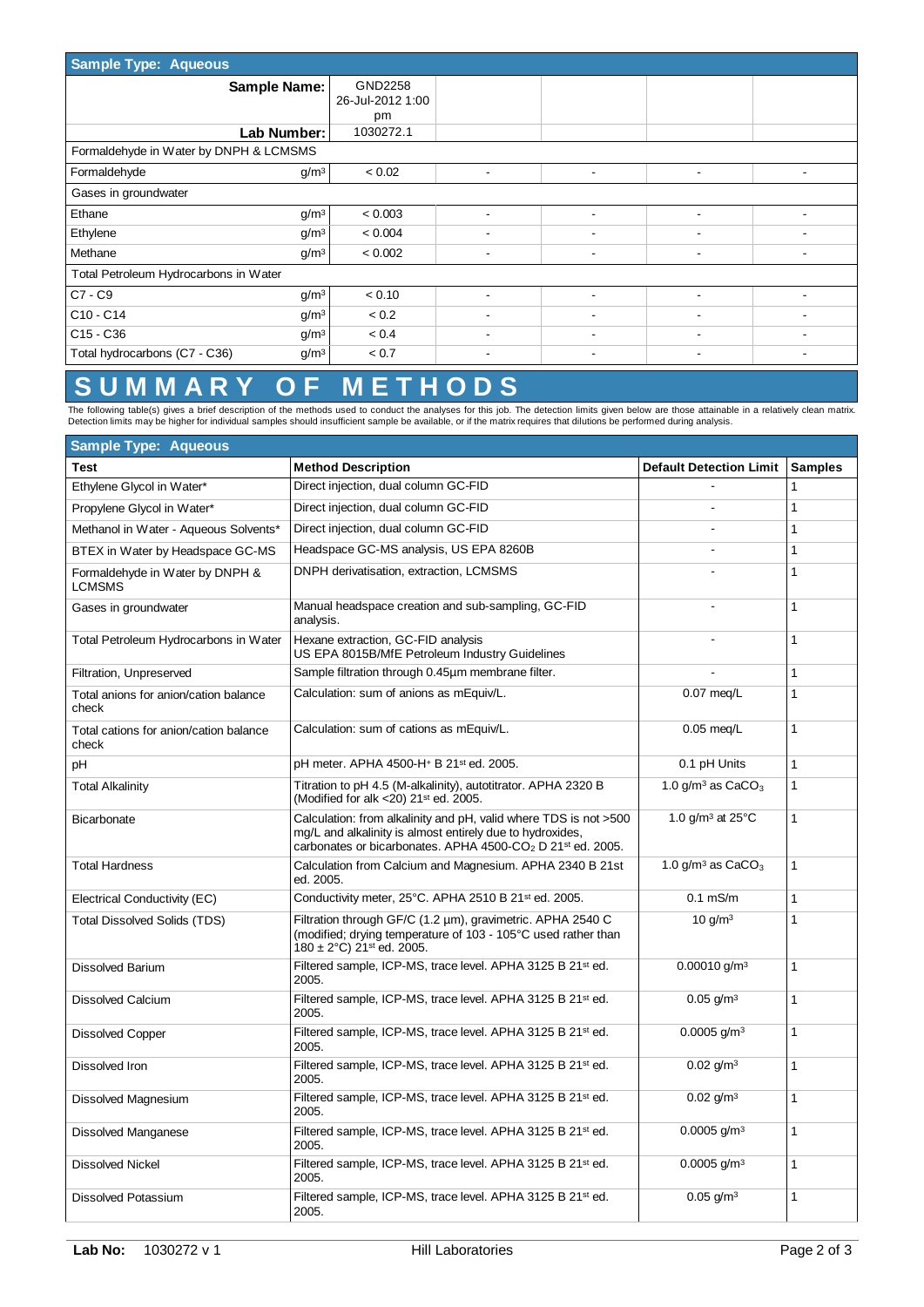| <b>Sample Type: Aqueous</b> |                                                                                                                                                              |                                |                |
|-----------------------------|--------------------------------------------------------------------------------------------------------------------------------------------------------------|--------------------------------|----------------|
| Test                        | <b>Method Description</b>                                                                                                                                    | <b>Default Detection Limit</b> | <b>Samples</b> |
| Dissolved Sodium            | Filtered sample, ICP-MS, trace level. APHA 3125 B 2 <sup>fst</sup> ed.<br>2005.                                                                              | $0.02$ g/m <sup>3</sup>        |                |
| Dissolved Zinc              | Filtered sample, ICP-MS, trace level. APHA 3125 B 2 <sup>\$t</sup> ed.<br>2005.                                                                              | $0.0010$ g/m <sup>3</sup>      |                |
| <b>Bromide</b>              | Filtered sample. Ion Chromatography. APHA 4110 B 2 <sup>#</sup> ed.<br>2005.                                                                                 | $0.05$ g/m <sup>3</sup>        |                |
| Chloride                    | Filtered sample. Ferric thiocyanate colorimetry. Discrete<br>Analyser. APHA 4500 CI E (modified from continuous flow<br>analysis) 21 <sup>st</sup> ed. 2005. | $0.5$ g/m <sup>3</sup>         |                |
| Nitrite-N                   | Automated Azo dye colorimetry, Flow injection analyser. APHA<br>4500-NO3-1 (Modified) 21st ed. 2005.                                                         | $0.002$ g/m <sup>3</sup>       |                |
| Nitrate-N                   | Calculation: (Nitrate-N + Nitrite-N) - NO2N.                                                                                                                 | $0.002$ g/m <sup>3</sup>       |                |
| Nitrate-N + Nitrite-N       | Total oxidised nitrogen. Automated cadmium reduction, flow<br>injection analyser. APHA 4500-NQ-1 (Modified) 21 <sup>st</sup> ed. 2005.                       | $0.002$ g/m <sup>3</sup>       |                |
| Sulphate                    | Filtered sample. Ion Chromatography. APHA 4110 B 2 <sup>4t</sup> ed.<br>2005.                                                                                | $0.5$ g/m <sup>3</sup>         |                |

These samples were collected by yourselves (or your agent) and analysed as received at the laboratory.

Samples are held at the laboratory after reporting for a length of time depending on the preservation used and the stability of the analytes being tested. Once the storage period is completed the samples are discarded unless otherwise advised by the client.

This report must not be reproduced, except in full, without the written consent of the signatory.

Martin Cowell - BSc (Chem) Client Services Manager - Environmental Division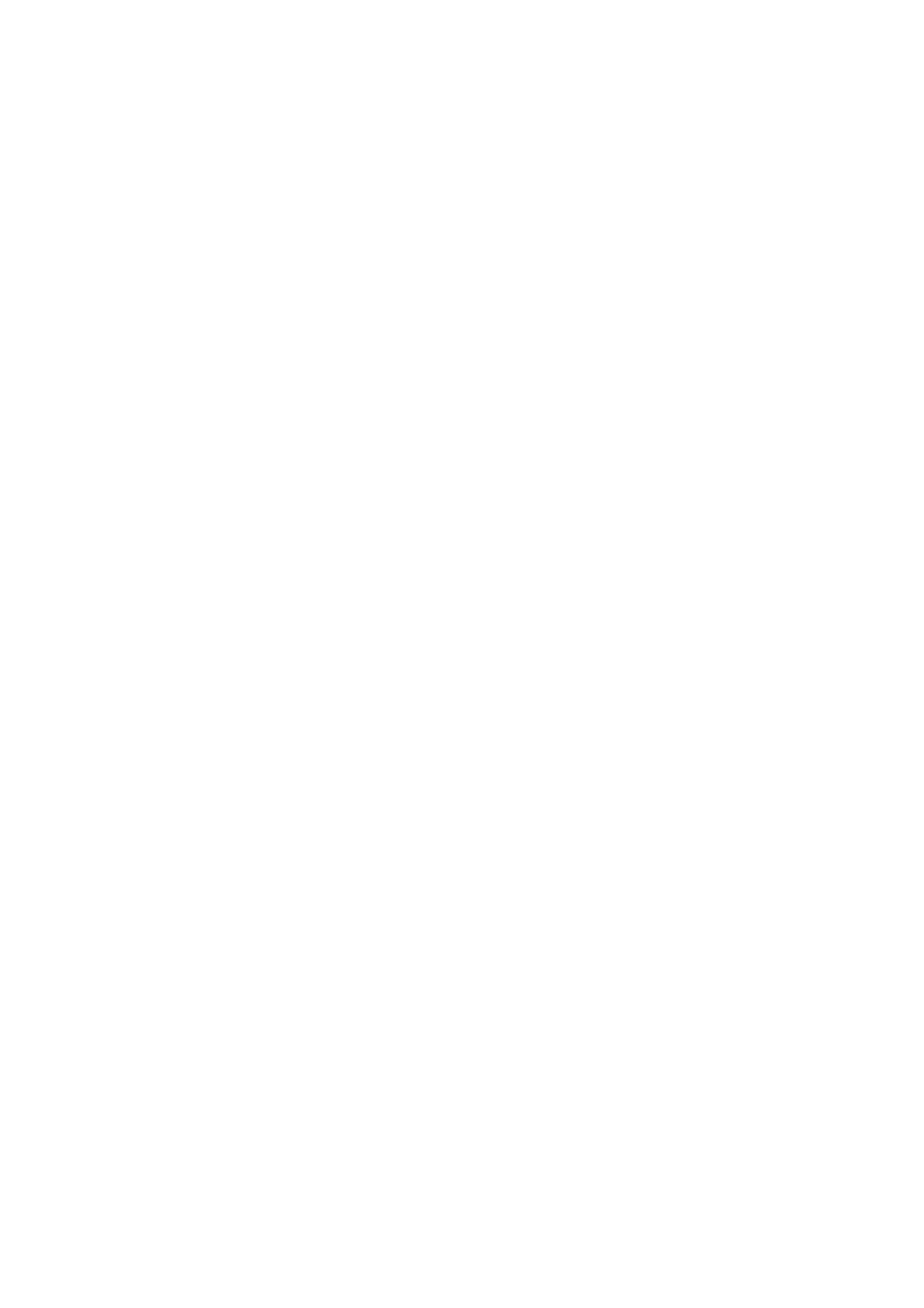

R J Hill Laboratories Limited 1 Clyde Street Private Bag 3205 Hamilton 3240, New Zealand | Web www.hill-labs.co.nz **Tel**

+64 7 858 2000 +64 7 858 2001 mail@hill-labs.co.nz **Email Fax**

# *A N A L Y S I S R E P O R T* **Page 1 of 3**

| <b>Client:</b> | Taranaki Regional Council     | Lab No:                              | 1030269      | SPV1 |
|----------------|-------------------------------|--------------------------------------|--------------|------|
|                | <b>Contact:</b> Regan Phipps  | Date Registered:                     | 27-Jul-2012  |      |
|                | C/- Taranaki Regional Council | Date Reported:                       | 03-Aug-2012  |      |
|                | Private Bag 713               | Quote No:                            | 47915        |      |
|                | STRATFORD 4352                | <b>Order No:</b>                     |              |      |
|                |                               | <b>Client Reference: Groundwater</b> |              |      |
|                |                               | <b>Submitted By:</b>                 | Regan Phipps |      |

| <b>Sample Type: Aqueous</b>          |                                       |                             |                             |                             |                              |                          |
|--------------------------------------|---------------------------------------|-----------------------------|-----------------------------|-----------------------------|------------------------------|--------------------------|
|                                      | <b>Sample Name:</b>                   | GND2263<br>26-Jul-2012 8:35 | GND1081<br>26-Jul-2012 9:15 | GND2279<br>26-Jul-2012 9:45 |                              |                          |
|                                      |                                       | am                          | am                          | am                          |                              |                          |
|                                      | Lab Number:                           | 1030269.1                   | 1030269.2                   | 1030269.3                   |                              |                          |
| <b>Individual Tests</b>              |                                       |                             |                             |                             |                              |                          |
| Sum of Anions                        | meq/L                                 | 0.89                        | 1.08                        | 1.20                        | $\qquad \qquad \blacksquare$ |                          |
| Sum of Cations                       | meg/L                                 | 0.86                        | 1.02                        | 1.19                        |                              |                          |
| pH                                   | pH Units                              | 6.4                         | 6.4                         | 6.5                         |                              |                          |
| <b>Total Alkalinity</b>              | g/m <sup>3</sup> as CaCO <sub>3</sub> | 17.5                        | 22                          | 37                          |                              |                          |
| Bicarbonate                          | $g/m^3$ at 25 $°C$                    | 21                          | 27                          | 45                          | ä,                           |                          |
| <b>Total Hardness</b>                | $g/m3$ as CaCO <sub>3</sub>           | 25                          | 28                          | 39                          | $\overline{\phantom{a}}$     |                          |
| Electrical Conductivity (EC)         | mS/m                                  | 9.6                         | 11.4                        | 12.3                        |                              |                          |
| <b>Total Dissolved Solids (TDS)</b>  | g/m <sup>3</sup>                      | 76                          | 94                          | 96                          |                              |                          |
| <b>Dissolved Barium</b>              | g/m <sup>3</sup>                      | 0.0097                      | 0.0153                      | 0.0101                      |                              |                          |
| <b>Dissolved Calcium</b>             | g/m <sup>3</sup>                      | 5.3                         | 6.0                         | 9.6                         |                              |                          |
| <b>Dissolved Copper</b>              | g/m <sup>3</sup>                      | 0.0076                      | 0.0009                      | < 0.0005                    |                              |                          |
| Dissolved Iron                       | g/m <sup>3</sup>                      | < 0.02                      | < 0.02                      | < 0.02                      |                              |                          |
| Dissolved Magnesium                  | g/m <sup>3</sup>                      | 3.0                         | 3.1                         | 3.7                         |                              |                          |
| Dissolved Manganese                  | g/m <sup>3</sup>                      | 0.0023                      | 0.0009                      | < 0.0005                    |                              |                          |
| <b>Dissolved Nickel</b>              | g/m <sup>3</sup>                      | < 0.0005                    | < 0.0005                    | < 0.0005                    | $\overline{\phantom{a}}$     | $\overline{\phantom{0}}$ |
| <b>Dissolved Potassium</b>           | g/m <sup>3</sup>                      | 1.61                        | 1.46                        | 1.30                        |                              |                          |
| <b>Dissolved Sodium</b>              | g/m <sup>3</sup>                      | 7.1                         | 9.7                         | 8.6                         |                              |                          |
| Dissolved Zinc                       | g/m <sup>3</sup>                      | 0.0136                      | 0.0061                      | 0.0031                      |                              |                          |
| <b>Bromide</b>                       | g/m <sup>3</sup>                      | < 0.05                      | 0.07                        | < 0.05                      |                              |                          |
| Chloride                             | g/m <sup>3</sup>                      | 11.7                        | 13.8                        | 10.8                        |                              |                          |
| Nitrite-N                            | g/m <sup>3</sup>                      | < 0.002                     | < 0.002                     | < 0.002                     |                              |                          |
| Nitrate-N                            | g/m <sup>3</sup>                      | 1.33                        | 2.4                         | 0.65                        |                              |                          |
| Nitrate-N + Nitrite-N                | g/m <sup>3</sup>                      | 1.33                        | 2.4                         | 0.65                        |                              |                          |
| Sulphate                             | g/m <sup>3</sup>                      | 5.6                         | 4.1                         | 5.4                         |                              |                          |
| Ethylene Glycol in Water             |                                       |                             |                             |                             |                              |                          |
| Ethylene glycol*                     | g/m <sup>3</sup>                      | < 4                         | < 4                         | < 4                         | $\qquad \qquad \blacksquare$ | $\overline{\phantom{a}}$ |
| Propylene Glycol in Water            |                                       |                             |                             |                             |                              |                          |
| Propylene glycol*                    | g/m <sup>3</sup>                      | < 4                         | < 4                         | < 4                         | ä,                           | $\blacksquare$           |
| Methanol in Water - Aqueous Solvents |                                       |                             |                             |                             |                              |                          |
| Methanol*                            | g/m <sup>3</sup>                      | $\lt 2$                     | $\lt 2$                     | $\leq$ 2                    | $\blacksquare$               |                          |
| BTEX in Water by Headspace GC-MS     |                                       |                             |                             |                             |                              |                          |
| Benzene                              | g/m <sup>3</sup>                      | < 0.0010                    | < 0.0010                    | < 0.0010                    | ÷,                           | $\overline{\phantom{0}}$ |
| Toluene                              | g/m <sup>3</sup>                      | < 0.0010                    | < 0.0010                    | < 0.0010                    |                              |                          |
| Ethylbenzene                         | g/m <sup>3</sup>                      | < 0.0010                    | < 0.0010                    | < 0.0010                    |                              |                          |
| m&p-Xylene                           | g/m <sup>3</sup>                      | < 0.002                     | < 0.002                     | < 0.002                     | $\qquad \qquad \blacksquare$ | $\overline{\phantom{a}}$ |
| o-Xylene                             | g/m <sup>3</sup>                      | < 0.0010                    | < 0.0010                    | < 0.0010                    | $\overline{\phantom{a}}$     | $\overline{\phantom{m}}$ |



This Laboratory is accredited by International Accreditation New Zealand (IANZ), which represents New Zealand in the International Laboratory Accreditation Cooperation (ILAC). Through the ILAC Mutual Recognition Arrangement (ILAC-MRA) this accreditation is internationally recognised.

The tests reported herein have been performed in accordance with the terms of accreditation, with the exception of tests marked \*, which are not accredited.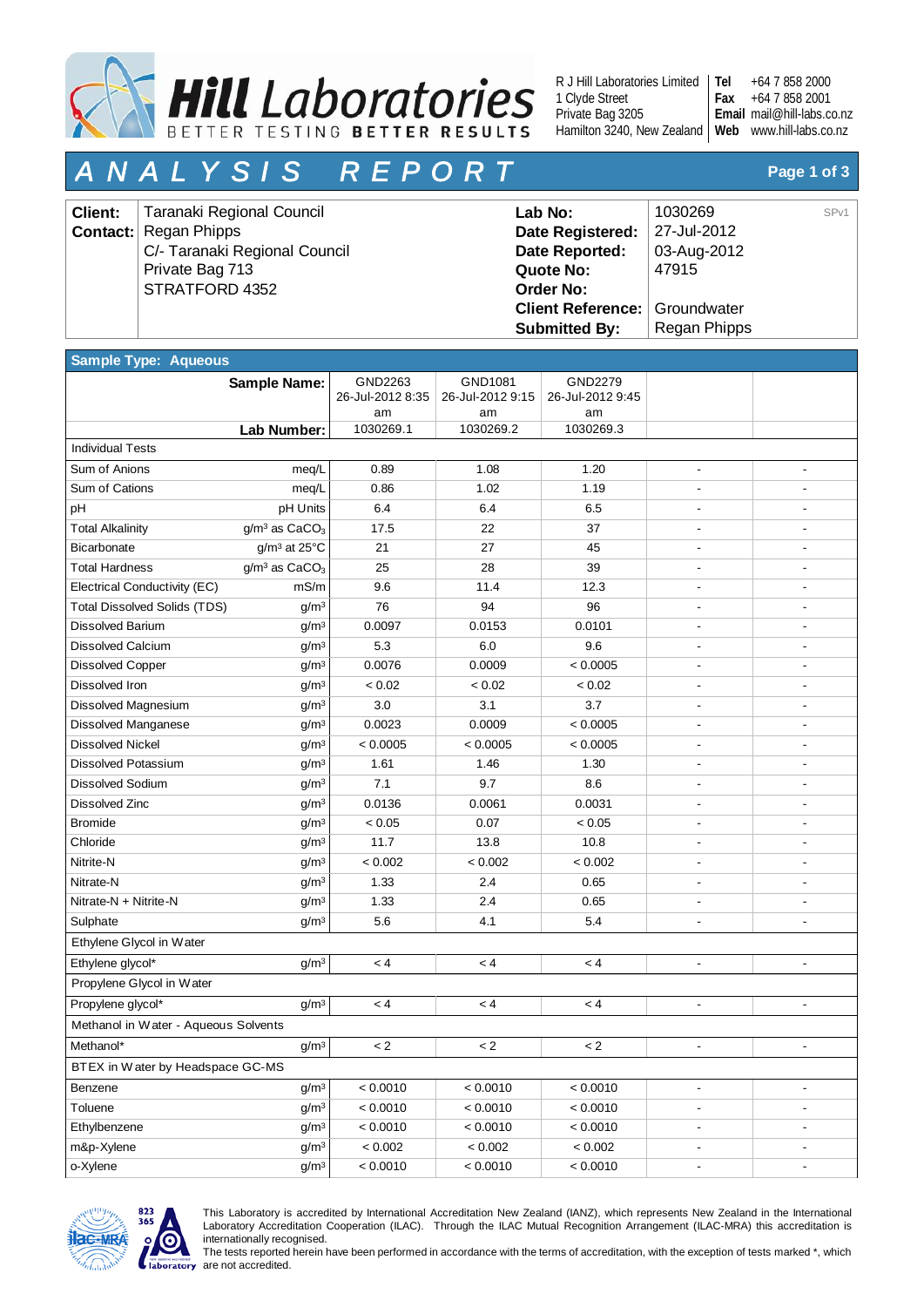| <b>Sample Type: Aqueous</b>                       |                  |                  |                  |                          |                          |  |
|---------------------------------------------------|------------------|------------------|------------------|--------------------------|--------------------------|--|
| <b>Sample Name:</b>                               | GND2263          | GND1081          | GND2279          |                          |                          |  |
|                                                   | 26-Jul-2012 8:35 | 26-Jul-2012 9:15 | 26-Jul-2012 9:45 |                          |                          |  |
|                                                   | am               | am               | am               |                          |                          |  |
| Lab Number:                                       | 1030269.1        | 1030269.2        | 1030269.3        |                          |                          |  |
| Formaldehyde in Water by DNPH & LCMSMS            |                  |                  |                  |                          |                          |  |
| Formaldehyde<br>g/m <sup>3</sup>                  | < 0.02           | < 0.02           | < 0.02           |                          |                          |  |
| Gases in groundwater                              |                  |                  |                  |                          |                          |  |
| Ethane<br>q/m <sup>3</sup>                        | < 0.003          | < 0.003          | < 0.003          |                          |                          |  |
| q/m <sup>3</sup><br>Ethylene                      | < 0.004          | < 0.004          | < 0.004          | ٠                        |                          |  |
| Methane<br>g/m <sup>3</sup>                       | < 0.002          | < 0.002          | < 0.002          |                          |                          |  |
| Total Petroleum Hydrocarbons in Water             |                  |                  |                  |                          |                          |  |
| $C7 - C9$<br>g/m <sup>3</sup>                     | < 0.10           | < 0.10           | < 0.10           |                          |                          |  |
| $C10 - C14$<br>q/m <sup>3</sup>                   | < 0.2            | < 0.2            | < 0.2            |                          |                          |  |
| $C15 - C36$<br>q/m <sup>3</sup>                   | < 0.4            | < 0.4            | < 0.4            |                          |                          |  |
| Total hydrocarbons (C7 - C36)<br>g/m <sup>3</sup> | < 0.7            | < 0.7            | < 0.7            | $\overline{\phantom{a}}$ | $\overline{\phantom{a}}$ |  |

### **S U M M A R Y O F M E T H O D S**

The following table(s) gives a brief description of the methods used to conduct the analyses for this job. The detection limits given below are those attainable in a relatively clean matrix.<br>Detection limits may be higher

| <b>Sample Type: Aqueous</b>                      |                                                                                                                                                                                                                     |                                        |                |
|--------------------------------------------------|---------------------------------------------------------------------------------------------------------------------------------------------------------------------------------------------------------------------|----------------------------------------|----------------|
| Test                                             | <b>Method Description</b>                                                                                                                                                                                           | <b>Default Detection Limit</b>         | <b>Samples</b> |
| Ethylene Glycol in Water*                        | Direct injection, dual column GC-FID                                                                                                                                                                                |                                        | $1 - 3$        |
| Propylene Glycol in Water*                       | Direct injection, dual column GC-FID                                                                                                                                                                                |                                        | $1 - 3$        |
| Methanol in Water - Aqueous Solvents*            | Direct injection, dual column GC-FID                                                                                                                                                                                |                                        | $1 - 3$        |
| BTEX in Water by Headspace GC-MS                 | Headspace GC-MS analysis, US EPA 8260B                                                                                                                                                                              |                                        | $1 - 3$        |
| Formaldehyde in Water by DNPH &<br><b>LCMSMS</b> | DNPH derivatisation, extraction, LCMSMS                                                                                                                                                                             |                                        | $1 - 3$        |
| Gases in groundwater                             | Manual headspace creation and sub-sampling, GC-FID<br>analysis.                                                                                                                                                     |                                        | $1 - 3$        |
| Total Petroleum Hydrocarbons in Water            | Hexane extraction, GC-FID analysis<br>US EPA 8015B/MfE Petroleum Industry Guidelines                                                                                                                                |                                        | $1 - 3$        |
| Filtration, Unpreserved                          | Sample filtration through 0.45um membrane filter.                                                                                                                                                                   |                                        | $1 - 3$        |
| Total anions for anion/cation balance<br>check   | Calculation: sum of anions as mEquiv/L.                                                                                                                                                                             | $0.07$ meg/L                           | $1 - 3$        |
| Total cations for anion/cation balance<br>check  | Calculation: sum of cations as mEquiv/L.                                                                                                                                                                            | $0.05$ meg/L                           | $1 - 3$        |
| pH                                               | pH meter. APHA 4500-H+ B 21st ed. 2005.                                                                                                                                                                             | 0.1 pH Units                           | $1 - 3$        |
| <b>Total Alkalinity</b>                          | Titration to pH 4.5 (M-alkalinity), autotitrator. APHA 2320 B<br>(Modified for alk <20) 21 <sup>st</sup> ed. 2005.                                                                                                  | 1.0 g/m <sup>3</sup> as $CaCO3$        | $1 - 3$        |
| <b>Bicarbonate</b>                               | Calculation: from alkalinity and pH, valid where TDS is not >500<br>mg/L and alkalinity is almost entirely due to hydroxides.<br>carbonates or bicarbonates. APHA 4500-CO <sub>2</sub> D 21 <sup>st</sup> ed. 2005. | 1.0 g/m <sup>3</sup> at $25^{\circ}$ C | $1 - 3$        |
| <b>Total Hardness</b>                            | Calculation from Calcium and Magnesium. APHA 2340 B 21st<br>ed. 2005.                                                                                                                                               | 1.0 $q/m3$ as CaCO <sub>3</sub>        | $1 - 3$        |
| Electrical Conductivity (EC)                     | Conductivity meter, 25°C. APHA 2510 B 21 <sup>st</sup> ed. 2005.                                                                                                                                                    | $0.1$ mS/m                             | $1 - 3$        |
| <b>Total Dissolved Solids (TDS)</b>              | Filtration through GF/C (1.2 µm), gravimetric. APHA 2540 C<br>(modified; drying temperature of 103 - 105°C used rather than<br>180 ± 2°C) 21 <sup>st</sup> ed. 2005.                                                | 10 g/m <sup>3</sup>                    | $1 - 3$        |
| Dissolved Barium                                 | Filtered sample, ICP-MS, trace level. APHA 3125 B 21 <sup>st</sup> ed.<br>2005.                                                                                                                                     | $0.00010$ g/m <sup>3</sup>             | $1 - 3$        |
| <b>Dissolved Calcium</b>                         | Filtered sample, ICP-MS, trace level. APHA 3125 B 21st ed.<br>2005.                                                                                                                                                 | $0.05$ g/m <sup>3</sup>                | $1 - 3$        |
| <b>Dissolved Copper</b>                          | Filtered sample, ICP-MS, trace level. APHA 3125 B 21 <sup>st</sup> ed.<br>2005.                                                                                                                                     | $0.0005$ g/m <sup>3</sup>              | $1 - 3$        |
| Dissolved Iron                                   | Filtered sample, ICP-MS, trace level. APHA 3125 B 21 <sup>st</sup> ed.<br>2005.                                                                                                                                     | $0.02$ g/m <sup>3</sup>                | $1 - 3$        |
| Dissolved Magnesium                              | Filtered sample, ICP-MS, trace level. APHA 3125 B 21 <sup>st</sup> ed.<br>2005.                                                                                                                                     | $0.02$ g/m <sup>3</sup>                | $1 - 3$        |
| <b>Dissolved Manganese</b>                       | Filtered sample, ICP-MS, trace level. APHA 3125 B 21st ed.<br>2005.                                                                                                                                                 | $0.0005$ g/m <sup>3</sup>              | $1 - 3$        |
| <b>Dissolved Nickel</b>                          | Filtered sample, ICP-MS, trace level. APHA 3125 B 21st ed.<br>2005.                                                                                                                                                 | $0.0005$ g/m <sup>3</sup>              | $1 - 3$        |
| <b>Dissolved Potassium</b>                       | Filtered sample, ICP-MS, trace level. APHA 3125 B 21 <sup>st</sup> ed.<br>2005.                                                                                                                                     | $0.05$ g/m <sup>3</sup>                | $1 - 3$        |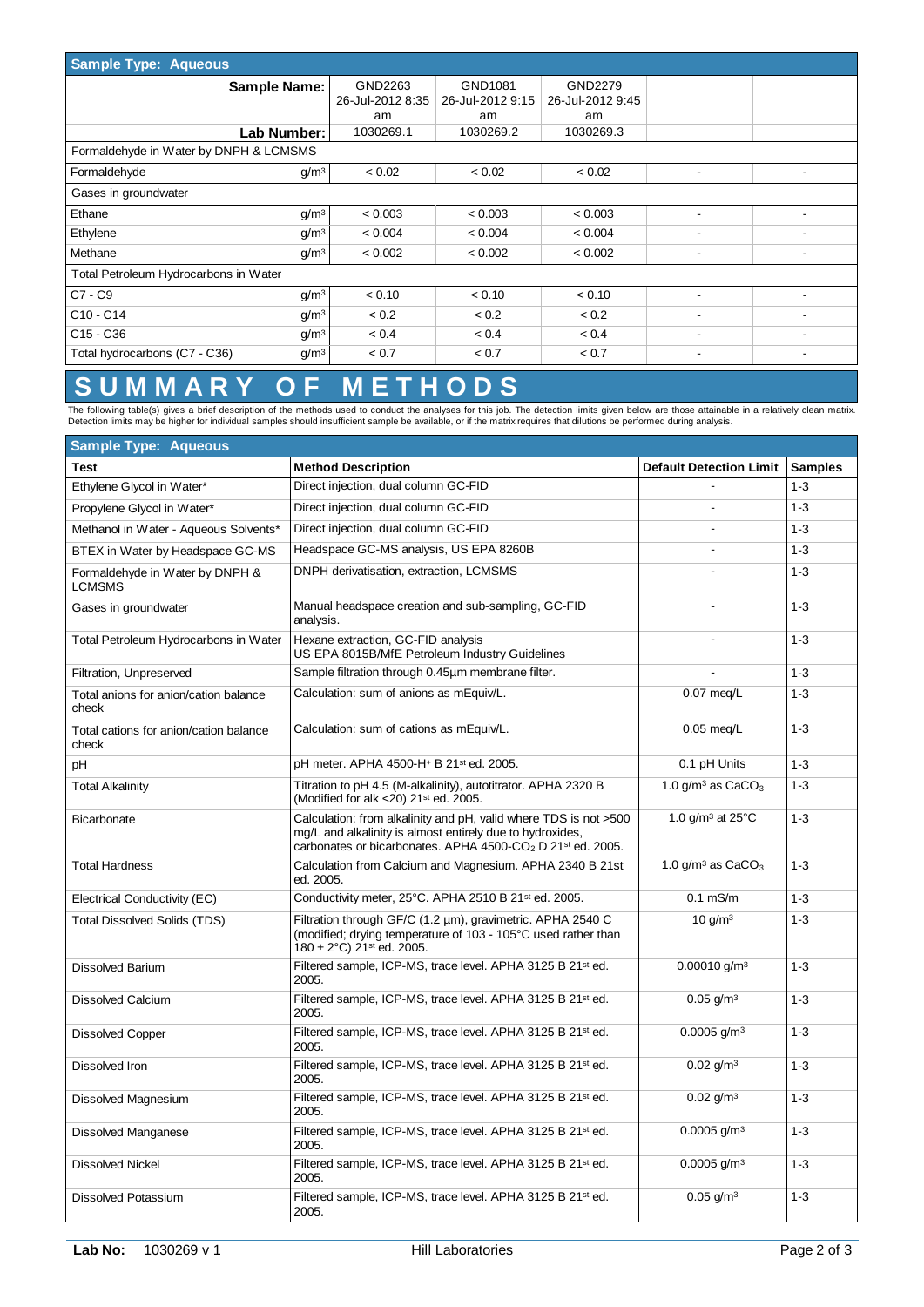| <b>Sample Type: Aqueous</b> |                                                                                                                                                    |                                |                |
|-----------------------------|----------------------------------------------------------------------------------------------------------------------------------------------------|--------------------------------|----------------|
| Test                        | <b>Method Description</b>                                                                                                                          | <b>Default Detection Limit</b> | <b>Samples</b> |
| Dissolved Sodium            | Filtered sample, ICP-MS, trace level. APHA 3125 B 2 <sup>1st</sup> ed.<br>2005.                                                                    | $0.02$ g/m <sup>3</sup>        | $1 - 3$        |
| Dissolved Zinc              | Filtered sample, ICP-MS, trace level. APHA 3125 B 2 <sup>\$t</sup> ed.<br>2005.                                                                    | $0.0010$ g/m <sup>3</sup>      | $1 - 3$        |
| <b>Bromide</b>              | Filtered sample. Ion Chromatography. APHA 4110 B 2 <sup>\$</sup> ted.<br>2005.                                                                     | $0.05$ g/m <sup>3</sup>        | $1 - 3$        |
| Chloride                    | Filtered sample. Ferric thiocyanate colorimetry. Discrete<br>Analyser. APHA 4500 CI E (modified from continuous flow<br>analysis) $21st$ ed. 2005. | $0.5$ g/m <sup>3</sup>         | $1 - 3$        |
| Nitrite-N                   | Automated Azo dye colorimetry, Flow injection analyser. APHA<br>4500-NO3-1 (Modified) 21st ed. 2005.                                               | $0.002$ g/m <sup>3</sup>       | $1 - 3$        |
| Nitrate-N                   | Calculation: (Nitrate-N + Nitrite-N) - NO2N.                                                                                                       | $0.002$ g/m <sup>3</sup>       | $1 - 3$        |
| Nitrate-N + Nitrite-N       | Total oxidised nitrogen. Automated cadmium reduction, flow<br>injection analyser. APHA 4500-NQ-1 (Modified) 21 <sup>st</sup> ed. 2005.             | $0.002$ g/m <sup>3</sup>       | $1 - 3$        |
| Sulphate                    | Filtered sample. Ion Chromatography. APHA 4110 B 2 <sup>#</sup> ed.<br>2005.                                                                       | $0.5$ g/m <sup>3</sup>         | $1 - 3$        |

These samples were collected by yourselves (or your agent) and analysed as received at the laboratory.

Samples are held at the laboratory after reporting for a length of time depending on the preservation used and the stability of the analytes being tested. Once the storage period is completed the samples are discarded unless otherwise advised by the client.

This report must not be reproduced, except in full, without the written consent of the signatory.

Ara Heron BSc (Tech) Client Services Manager - Environmental Division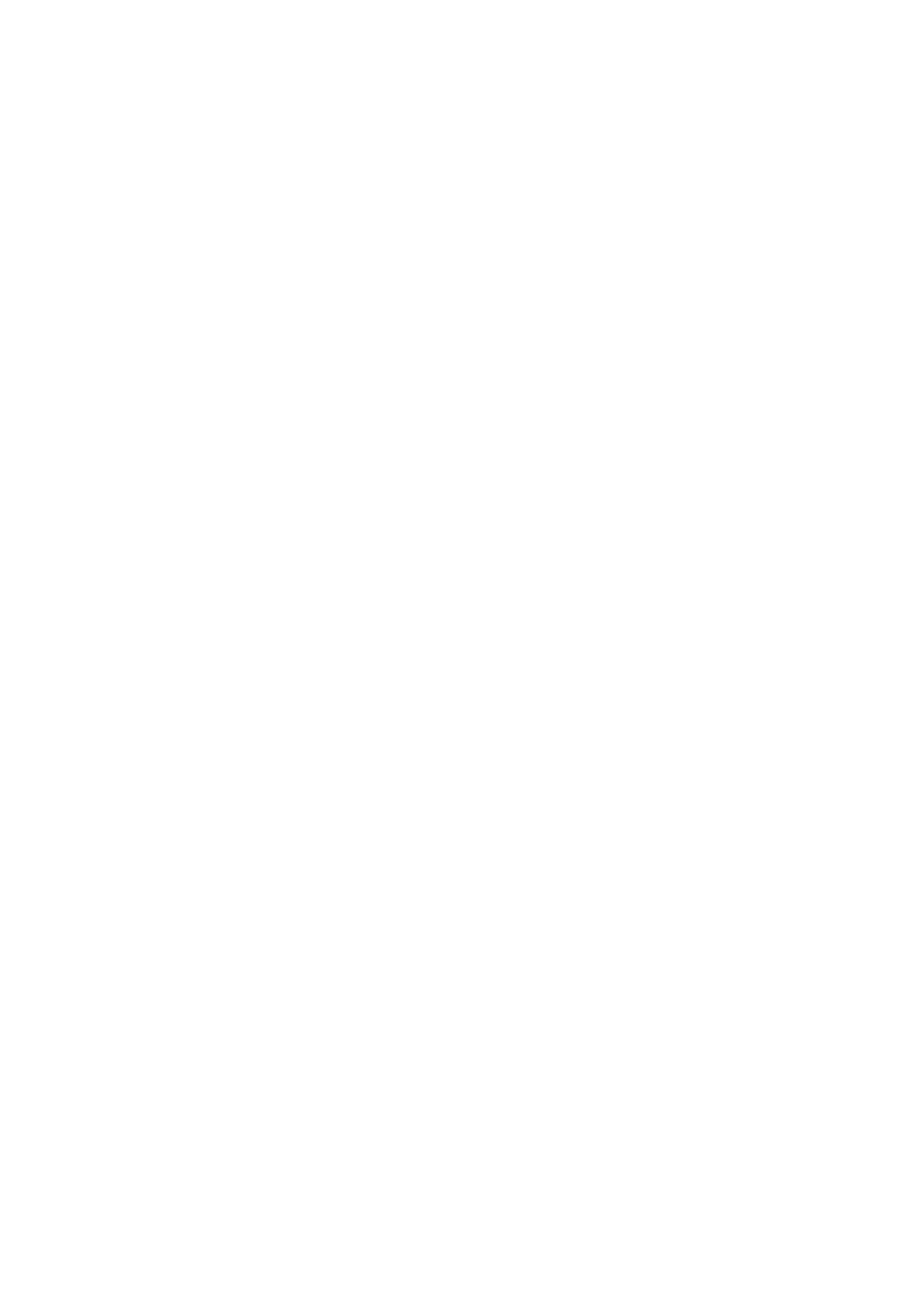

R J Hill Laboratories Limited 1 Clyde Street Private Bag 3205 Hamilton 3240, New Zealand | Web www.hill-labs.co.nz **Tel**

+64 7 858 2000 +64 7 858 2001 mail@hill-labs.co.nz **Email Fax**

# *A N A L Y S I S R E P O R T* **Page 1 of 3**

| <b>Client:</b> | Taranaki Regional Council     | Lab No:                              | 1060950      | SP <sub>v1</sub> |
|----------------|-------------------------------|--------------------------------------|--------------|------------------|
|                | <b>Contact:</b> Regan Phipps  | Date Registered:                     | 20-Oct-2012  |                  |
|                | C/- Taranaki Regional Council | Date Reported:                       | 30-Oct-2012  |                  |
|                | Private Bag 713               | Quote No:                            | 47915        |                  |
|                | STRATFORD 4352                | Order No:                            |              |                  |
|                |                               | <b>Client Reference: Groundwater</b> |              |                  |
|                |                               | <b>Submitted By:</b>                 | Regan Phipps |                  |

| <b>Sample Type: Aqueous</b>          |                                       |                                    |                                    |                                    |                                    |                          |
|--------------------------------------|---------------------------------------|------------------------------------|------------------------------------|------------------------------------|------------------------------------|--------------------------|
|                                      | <b>Sample Name:</b>                   | GND2263<br>19-Oct-2012<br>11:15 am | GND1081<br>19-Oct-2012<br>12:00 pm | GND2279<br>19-Oct-2012<br>12:20 pm | GND2258<br>19-Oct-2012<br>12:50 pm |                          |
|                                      | Lab Number:                           | 1060950.1                          | 1060950.2                          | 1060950.3                          | 1060950.4                          |                          |
| <b>Individual Tests</b>              |                                       |                                    |                                    |                                    |                                    |                          |
| Sum of Anions                        | meg/L                                 | 0.96                               | 1.14                               | 1.51                               | 1.05                               |                          |
| Sum of Cations                       | meg/L                                 | 0.94                               | 1.12                               | 1.51                               | 1.03                               |                          |
| pH                                   | pH Units                              | 6.2                                | 6.7                                | 6.6                                | 6.1                                |                          |
| <b>Total Alkalinity</b>              | g/m <sup>3</sup> as CaCO <sub>3</sub> | 17.0                               | 21                                 | 48                                 | 18.5                               |                          |
| Bicarbonate                          | $g/m^3$ at 25 $°C$                    | 21                                 | 25                                 | 58                                 | 23                                 |                          |
| <b>Total Hardness</b>                | $g/m3$ as CaCO <sub>3</sub>           | 29                                 | 30                                 | 52                                 | 30                                 |                          |
| Electrical Conductivity (EC)         | mS/m                                  | 10.2                               | 12.4                               | 15.4                               | 11.6                               |                          |
| <b>Total Dissolved Solids (TDS)</b>  | g/m <sup>3</sup>                      | 72                                 | 91                                 | 111                                | 86                                 |                          |
| <b>Dissolved Barium</b>              | g/m <sup>3</sup>                      | 0.0102                             | 0.0160                             | 0.0095                             | 0.080                              |                          |
| <b>Dissolved Calcium</b>             | g/m <sup>3</sup>                      | 5.9                                | 6.6                                | 12.2                               | 6.7                                |                          |
| <b>Dissolved Copper</b>              | g/m <sup>3</sup>                      | < 0.0005                           | 0.0007                             | < 0.0005                           | < 0.0005                           |                          |
| Dissolved Iron                       | g/m <sup>3</sup>                      | < 0.02                             | < 0.02                             | < 0.02                             | < 0.02                             |                          |
| Dissolved Magnesium                  | g/m <sup>3</sup>                      | 3.4                                | 3.3                                | 5.1                                | 3.2                                |                          |
| <b>Dissolved Manganese</b>           | g/m <sup>3</sup>                      | 0.0009                             | 0.0044                             | < 0.0005                           | 0.0019                             |                          |
| <b>Dissolved Nickel</b>              | g/m <sup>3</sup>                      | < 0.0005                           | < 0.0005                           | < 0.0005                           | < 0.0005                           |                          |
| <b>Dissolved Potassium</b>           | g/m <sup>3</sup>                      | 1.42                               | 2.5                                | 1.38                               | 3.6                                |                          |
| <b>Dissolved Sodium</b>              | g/m <sup>3</sup>                      | 7.5                                | 10.5                               | 10.2                               | 7.8                                |                          |
| <b>Dissolved Zinc</b>                | g/m <sup>3</sup>                      | 0.0022                             | 0.0036                             | < 0.0010                           | 0.0108                             |                          |
| <b>Bromide</b>                       | g/m <sup>3</sup>                      | < 0.05                             | 0.10                               | 0.07                               | 0.07                               |                          |
| Chloride                             | g/m <sup>3</sup>                      | 14.1                               | 15.4                               | 12.7                               | 13.8                               |                          |
| Nitrite-N                            | g/m <sup>3</sup>                      | < 0.002                            | 0.007                              | < 0.002                            | < 0.002                            |                          |
| Nitrate-N                            | g/m <sup>3</sup>                      | 1.51                               | 2.7                                | 1.13                               | 2.8                                |                          |
| Nitrate-N + Nitrite-N                | g/m <sup>3</sup>                      | 1.51                               | 2.7                                | 1.13                               | 2.8                                |                          |
| Sulphate                             | g/m <sup>3</sup>                      | 5.6                                | 4.3                                | 5.7                                | 4.5                                |                          |
| Ethylene Glycol in Water             |                                       |                                    |                                    |                                    |                                    |                          |
| Ethylene glycol*                     | g/m <sup>3</sup>                      | < 4                                | < 4                                | < 4                                | < 4                                | $\overline{\phantom{a}}$ |
| Propylene Glycol in Water            |                                       |                                    |                                    |                                    |                                    |                          |
| Propylene glycol*                    | g/m <sup>3</sup>                      | < 4                                | < 4                                | < 4                                | < 4                                |                          |
| Methanol in Water - Aqueous Solvents |                                       |                                    |                                    |                                    |                                    |                          |
| Methanol*                            | $g/m^3$                               | $\lt 2$                            | $\lt 2$                            | $\lt 2$                            | $\lt 2$                            |                          |
| BTEX in Water by Headspace GC-MS     |                                       |                                    |                                    |                                    |                                    |                          |
| Benzene                              | g/m <sup>3</sup>                      | < 0.0010                           | < 0.0010                           | < 0.0010                           | < 0.0010                           |                          |
| Toluene                              | g/m <sup>3</sup>                      | < 0.0010                           | < 0.0010                           | < 0.0010                           | < 0.0010                           |                          |
| Ethylbenzene                         | g/m <sup>3</sup>                      | < 0.0010                           | < 0.0010                           | < 0.0010                           | < 0.0010                           | $\overline{\phantom{m}}$ |
| m&p-Xylene                           | g/m <sup>3</sup>                      | $< 0.002$                          | < 0.002                            | < 0.002                            | < 0.002                            | $\blacksquare$           |
| o-Xylene                             | g/m <sup>3</sup>                      | < 0.0010                           | < 0.0010                           | < 0.0010                           | < 0.0010                           | $\overline{\phantom{a}}$ |
|                                      |                                       |                                    |                                    |                                    |                                    |                          |



This Laboratory is accredited by International Accreditation New Zealand (IANZ), which represents New Zealand in the International Laboratory Accreditation Cooperation (ILAC). Through the ILAC Mutual Recognition Arrangement (ILAC-MRA) this accreditation is internationally recognised.

The tests reported herein have been performed in accordance with the terms of accreditation, with the exception of tests marked \*, which are not accredited.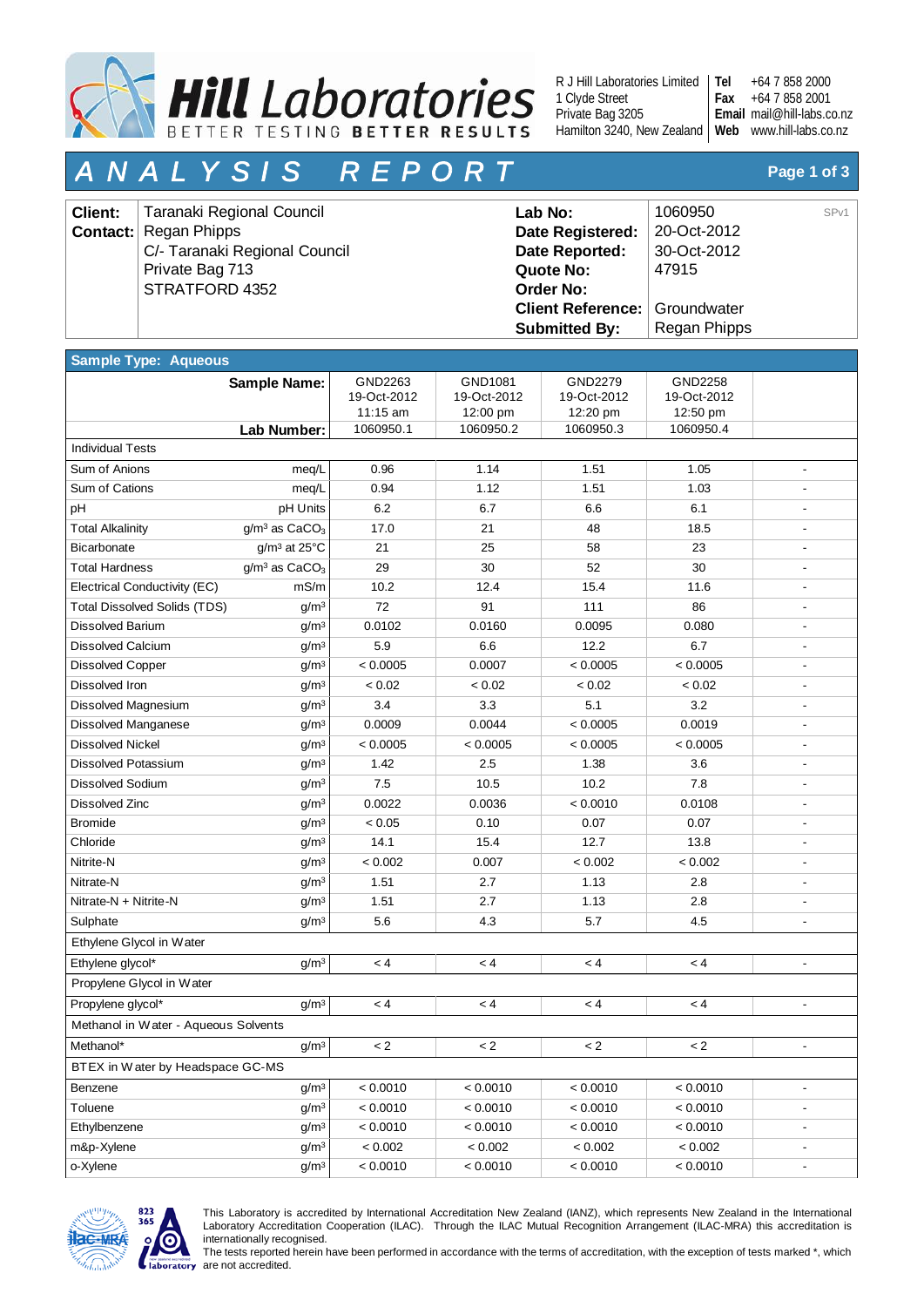| <b>Sample Type: Aqueous</b>                       |             |                    |                    |                    |   |  |  |  |
|---------------------------------------------------|-------------|--------------------|--------------------|--------------------|---|--|--|--|
| <b>Sample Name:</b>                               | GND2263     | GND1081            | GND2279            | GND2258            |   |  |  |  |
|                                                   | 19-Oct-2012 | 19-Oct-2012        | 19-Oct-2012        | 19-Oct-2012        |   |  |  |  |
|                                                   | $11:15$ am  | $12:00 \text{ pm}$ | $12:20 \text{ pm}$ | $12:50 \text{ pm}$ |   |  |  |  |
| Lab Number:                                       | 1060950.1   | 1060950.2          | 1060950.3          | 1060950.4          |   |  |  |  |
| Formaldehyde in Water by DNPH & LCMSMS            |             |                    |                    |                    |   |  |  |  |
| Formaldehyde<br>g/m <sup>3</sup>                  | < 0.02      | < 0.02             | < 0.02             | < 0.02             |   |  |  |  |
| Gases in groundwater                              |             |                    |                    |                    |   |  |  |  |
| Ethane<br>g/m <sup>3</sup>                        | < 0.003     | < 0.003            | < 0.003            | < 0.003            |   |  |  |  |
| q/m <sup>3</sup><br>Ethylene                      | < 0.004     | < 0.004            | < 0.004            | < 0.004            |   |  |  |  |
| Methane<br>q/m <sup>3</sup>                       | < 0.002     | < 0.002            | < 0.002            | < 0.002            | - |  |  |  |
| Total Petroleum Hydrocarbons in Water             |             |                    |                    |                    |   |  |  |  |
| $C7 - C9$<br>q/m <sup>3</sup>                     | < 0.10      | < 0.10             | < 0.10             | < 0.10             |   |  |  |  |
| $C10 - C14$<br>q/m <sup>3</sup>                   | < 0.2       | < 0.2              | < 0.2              | < 0.2              |   |  |  |  |
| $C15 - C36$<br>q/m <sup>3</sup>                   | < 0.4       | < 0.4              | < 0.4              | < 0.4              |   |  |  |  |
| g/m <sup>3</sup><br>Total hydrocarbons (C7 - C36) | < 0.7       | < 0.7              | < 0.7              | < 0.7              |   |  |  |  |

#### **S U M M A R Y O F M E T H O D S**

The following table(s) gives a brief description of the methods used to conduct the analyses for this job. The detection limits given below are those attainable in a relatively clean matrix.<br>Detection limits may be higher

| <b>Sample Type: Aqueous</b>                      |                                                                                                                                                                                                                     |                                 |                |  |  |  |
|--------------------------------------------------|---------------------------------------------------------------------------------------------------------------------------------------------------------------------------------------------------------------------|---------------------------------|----------------|--|--|--|
| <b>Test</b>                                      | <b>Method Description</b>                                                                                                                                                                                           | <b>Default Detection Limit</b>  | <b>Samples</b> |  |  |  |
| Ethylene Glycol in Water*                        | Direct injection, dual column GC-FID                                                                                                                                                                                |                                 | $1 - 4$        |  |  |  |
| Propylene Glycol in Water*                       | Direct injection, dual column GC-FID                                                                                                                                                                                | $\blacksquare$                  | $1 - 4$        |  |  |  |
| Methanol in Water - Aqueous Solvents*            | Direct injection, dual column GC-FID                                                                                                                                                                                |                                 | $1 - 4$        |  |  |  |
| BTEX in Water by Headspace GC-MS                 | Headspace GC-MS analysis, US EPA 8260B                                                                                                                                                                              |                                 | $1 - 4$        |  |  |  |
| Formaldehyde in Water by DNPH &<br><b>LCMSMS</b> | DNPH derivatisation, extraction, LCMSMS                                                                                                                                                                             |                                 | $1 - 4$        |  |  |  |
| Gases in groundwater                             | Manual headspace creation and sub-sampling, GC-FID<br>analysis.                                                                                                                                                     |                                 | $1 - 4$        |  |  |  |
| Total Petroleum Hydrocarbons in Water            | Hexane extraction, GC-FID analysis<br>US EPA 8015B/MfE Petroleum Industry Guidelines                                                                                                                                |                                 | $1 - 4$        |  |  |  |
| Filtration, Unpreserved                          | Sample filtration through 0.45µm membrane filter.                                                                                                                                                                   |                                 | $1 - 4$        |  |  |  |
| Total anions for anion/cation balance<br>check   | Calculation: sum of anions as mEquiv/L.                                                                                                                                                                             | $0.07$ meg/L                    | $1 - 4$        |  |  |  |
| Total cations for anion/cation balance<br>check  | Calculation: sum of cations as mEquiv/L.                                                                                                                                                                            | $0.05$ meg/L                    | $1 - 4$        |  |  |  |
| pH                                               | pH meter. APHA 4500-H+ B 21st ed. 2005.                                                                                                                                                                             | 0.1 pH Units                    | $1 - 4$        |  |  |  |
| <b>Total Alkalinity</b>                          | Titration to pH 4.5 (M-alkalinity), autotitrator. APHA 2320 B<br>(Modified for alk <20) 21 <sup>st</sup> ed. 2005.                                                                                                  | 1.0 g/m <sup>3</sup> as $CaCO3$ | $1 - 4$        |  |  |  |
| <b>Bicarbonate</b>                               | Calculation: from alkalinity and pH, valid where TDS is not >500<br>mg/L and alkalinity is almost entirely due to hydroxides,<br>carbonates or bicarbonates. APHA 4500-CO <sub>2</sub> D 21 <sup>st</sup> ed. 2005. | 1.0 $q/m^3$ at 25 $°C$          | $1 - 4$        |  |  |  |
| <b>Total Hardness</b>                            | Calculation from Calcium and Magnesium. APHA 2340 B 21st<br>ed. 2005.                                                                                                                                               | 1.0 g/m <sup>3</sup> as $CaCO3$ | $1 - 4$        |  |  |  |
| Electrical Conductivity (EC)                     | Conductivity meter, 25°C. APHA 2510 B 21 <sup>st</sup> ed. 2005.                                                                                                                                                    | $0.1$ mS/m                      | $1 - 4$        |  |  |  |
| <b>Total Dissolved Solids (TDS)</b>              | Filtration through GF/C (1.2 µm), gravimetric. APHA 2540 C<br>(modified; drying temperature of 103 - 105°C used rather than<br>$180 \pm 2$ °C) 21 <sup>st</sup> ed. 2005.                                           | 10 g/m <sup>3</sup>             | $1 - 4$        |  |  |  |
| <b>Dissolved Barium</b>                          | Filtered sample, ICP-MS, trace level. APHA 3125 B 21 <sup>st</sup> ed.<br>2005.                                                                                                                                     | $0.00010$ g/m <sup>3</sup>      | $1 - 4$        |  |  |  |
| <b>Dissolved Calcium</b>                         | Filtered sample, ICP-MS, trace level. APHA 3125 B 21 <sup>st</sup> ed.<br>2005.                                                                                                                                     | $0.05$ g/m <sup>3</sup>         | $1 - 4$        |  |  |  |
| <b>Dissolved Copper</b>                          | Filtered sample, ICP-MS, trace level. APHA 3125 B 21 <sup>st</sup> ed.<br>2005.                                                                                                                                     | $0.0005$ g/m <sup>3</sup>       | $1 - 4$        |  |  |  |
| Dissolved Iron                                   | Filtered sample, ICP-MS, trace level. APHA 3125 B 21 <sup>st</sup> ed.<br>2005.                                                                                                                                     | $0.02$ g/m <sup>3</sup>         | $1 - 4$        |  |  |  |
| Dissolved Magnesium                              | Filtered sample, ICP-MS, trace level. APHA 3125 B 21 <sup>st</sup> ed.<br>2005.                                                                                                                                     | $0.02$ g/m <sup>3</sup>         | $1 - 4$        |  |  |  |
| <b>Dissolved Manganese</b>                       | Filtered sample, ICP-MS, trace level. APHA 3125 B 21 <sup>st</sup> ed.<br>2005.                                                                                                                                     | $0.0005$ g/m <sup>3</sup>       | $1 - 4$        |  |  |  |
| <b>Dissolved Nickel</b>                          | Filtered sample, ICP-MS, trace level. APHA 3125 B 21st ed.<br>2005.                                                                                                                                                 | $0.0005$ g/m <sup>3</sup>       | $1 - 4$        |  |  |  |
| <b>Dissolved Potassium</b>                       | Filtered sample, ICP-MS, trace level. APHA 3125 B 21 <sup>st</sup> ed.<br>2005.                                                                                                                                     | $0.05$ g/m <sup>3</sup>         | $1 - 4$        |  |  |  |